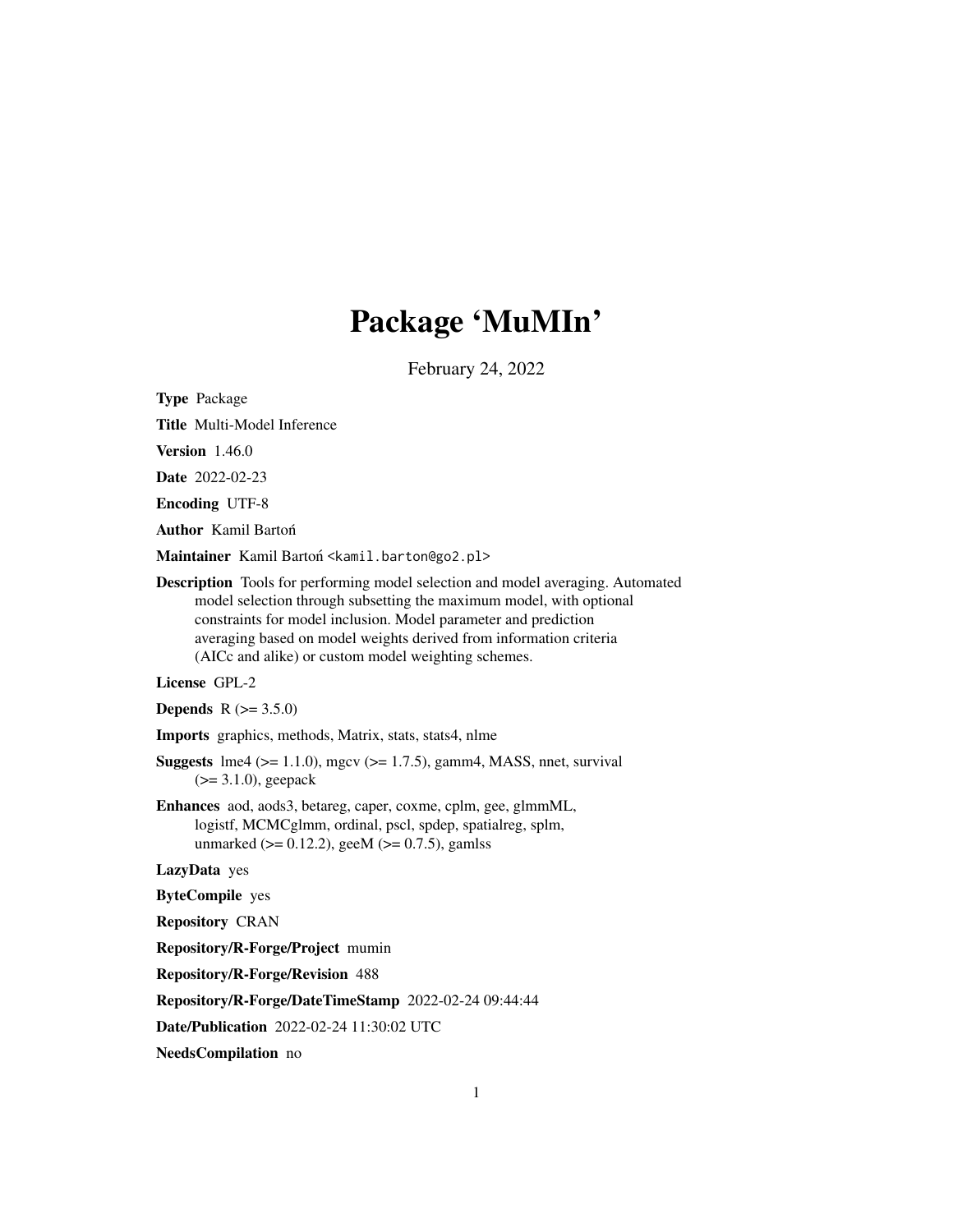# R topics documented:

|        | 3              |
|--------|----------------|
|        | $\overline{4}$ |
|        | 6              |
|        | $\overline{7}$ |
|        | 9              |
|        | 11             |
|        | 12             |
|        | 13             |
|        | 16             |
|        | 17             |
|        | 23             |
|        | 25             |
|        | 26             |
|        | 27             |
|        | 28             |
|        | 29             |
|        | 31             |
|        | 32             |
|        | 33             |
|        | 35             |
|        | 38             |
|        | 40             |
|        | 41             |
|        | 43             |
|        | 44             |
|        | 46             |
|        | 48             |
|        | 49             |
|        | 52             |
|        | 54             |
|        | 55             |
|        | 58             |
|        | 60             |
|        |                |
| stdize | 63             |
|        | 67             |
|        | 69             |
|        | 70             |
|        | 73             |
|        |                |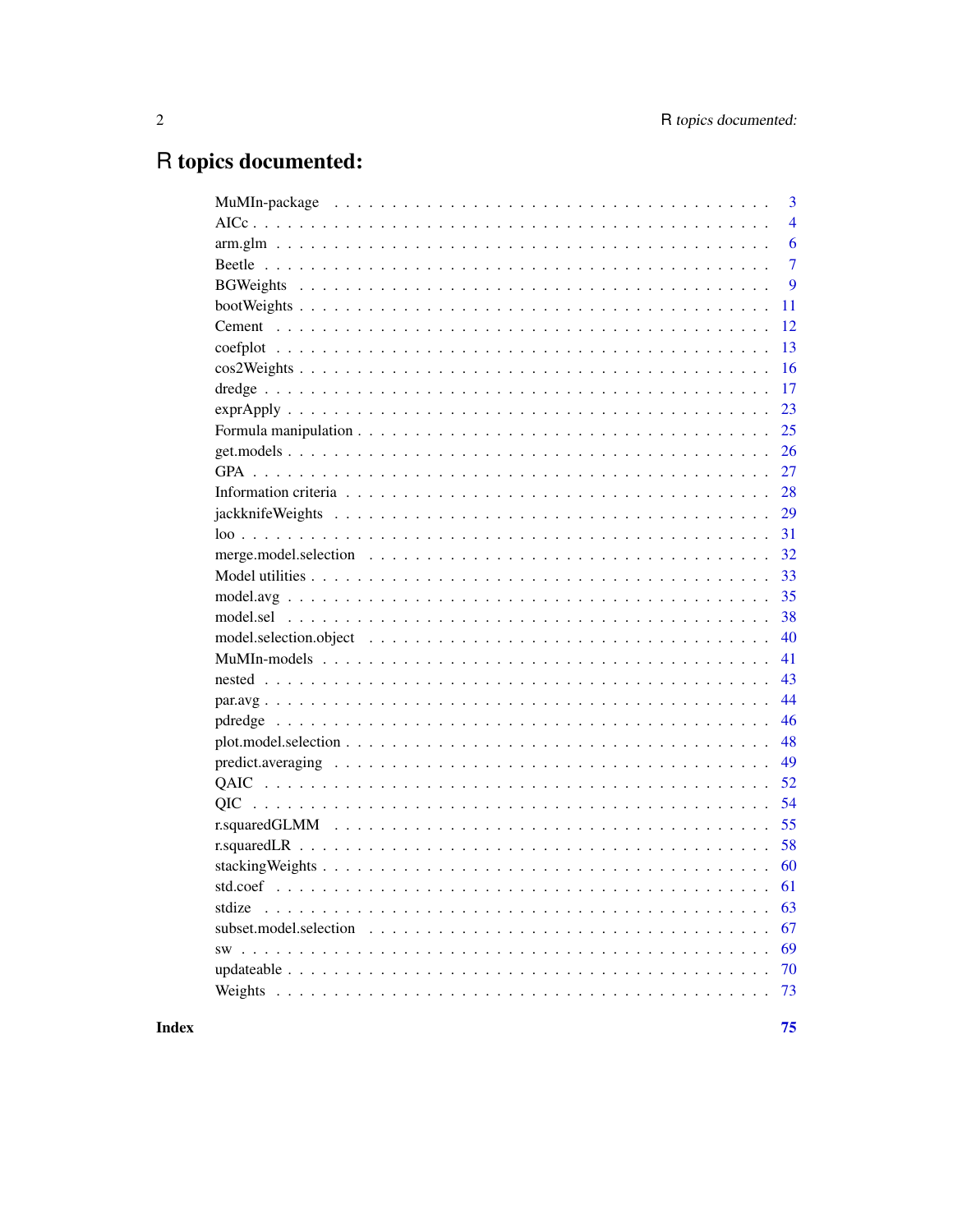<span id="page-2-0"></span>

#### **Description**

The package MuMIn contains functions to streamline the information-theoretic model selection and carry out model averaging based on information criteria.

#### Details

The collection of functions includes:

- [dredge](#page-16-1) performs an automated model selection with subsets of the supplied 'global' model and optional choices of other model properties (such as different link functions). The set of models can be generated with 'all possible' combinations or tailored according to the conditions specified.
- [model.sel](#page-37-1) creates a model selection table from selected models.
- [model.avg](#page-34-1) calculates model-averaged parameters, along with standard errors and confidence intervals. Furthermore, the [predict](#page-48-1) method produces model-averaged predictions.
- [AICc](#page-3-1) calculates the second-order Akaike information criterion. Some other criteria are provided, see below.
- [stdize](#page-62-1), [stdizeFit](#page-62-2), [std.coef](#page-60-1), [partial.sd](#page-60-2) can be used to standardise data and model coefficients by Standard Deviation or Partial Standard Deviation.

For a complete list of functions, use library(help = "MuMIn").

By default,  $AIC<sub>c</sub>$  is used to rank the models and obtain model weights, although any other information criteria can be used. At least the following ones are currently implemented in R: [AIC](#page-0-0) and [BIC](#page-0-0) in package stats, and [QAIC](#page-51-1), [QAICc](#page-51-2), [ICOMP](#page-27-1), [CAICF](#page-27-1), and [Mallows' Cp](#page-27-1) in MuMIn. There is also a [DIC](#page-27-1) extractor for MCMC models, and a [QIC](#page-53-1) for GEE.

Most of common modelling functions in R are supported. For a full listing, see [the list of supported](#page-40-1) [models.](#page-40-1)

In addition to the "regular" information criteria, model averaging can be performed using various types of model weighting algorithms: [Bates-Granger,](#page-8-1) [bootstrapped,](#page-8-1) [cos-squared,](#page-15-1) [jackknife,](#page-28-1) [stack](#page-59-1)[ing,](#page-59-1) or [ARM.](#page-5-1) These weighting functions are mainly applicable to glms.

#### Author(s)

Kamil Bartoń

#### References

Burnham, K. P. and Anderson, D. R (2002) *Model selection and multimodel inference: a practical information-theoretic approach*. 2nd ed. New York, Springer-Verlag.

## See Also

[AIC](#page-0-0), [step](#page-0-0) or [stepAIC](#page-0-0) for stepwise model selection by AIC.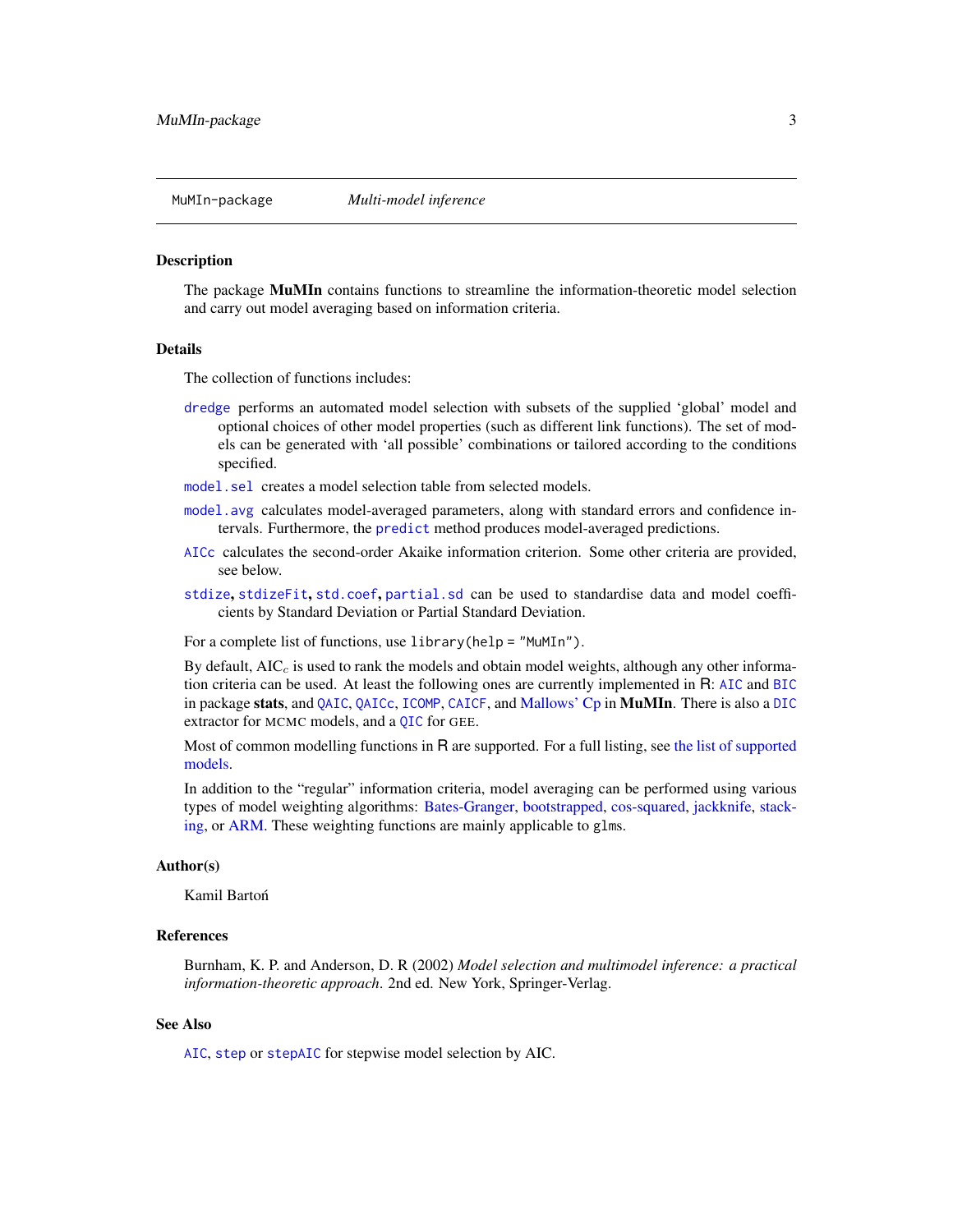```
options(na.action = "na.fail") # change the default "na.omit" to prevent models
                                # from being fitted to different datasets in
                                # case of missing values.
fm1 \leftarrow lm(y \sim ., data = Cement)
ms1 <- dredge(fm1)
# Visualize the model selection table:
par(max = c(3, 5, 6, 4))plot(ms1, labAsExpr = TRUE)
model.argv(ms1, subset = delta < 4)confset.95p <- get.models(ms1, cumsum(weight) <= .95)
avgmod.95p <- model.avg(confset.95p)
summary(avgmod.95p)
confint(avgmod.95p)
```
<span id="page-3-1"></span>AICc *Second-order Akaike Information Criterion*

#### Description

Calculate Second-order Akaike Information Criterion for one or several fitted model objects  $(AIC<sub>c</sub>,$ AIC for small samples).

## Usage

 $AICc(object, ..., k = 2, REML = NULL)$ 

## Arguments

| object                  | a fitted model object for which there exists a logLik method, or a "logLik"<br>object.                                                                                                                     |
|-------------------------|------------------------------------------------------------------------------------------------------------------------------------------------------------------------------------------------------------|
| $\cdot$ $\cdot$ $\cdot$ | optionally more fitted model objects.                                                                                                                                                                      |
|                         | the 'penalty' per parameter to be used; the default $k = 2$ is the classical AIC.                                                                                                                          |
| REML                    | optional logical value, passed to the logLik method indicating whether the re-<br>stricted log-likelihood or log-likelihood should be used. The default is to use the<br>method used for model estimation. |

## Value

If just one object is provided, returns a numeric value with the corresponding  $AIC<sub>c</sub>$ ; if more than one object are provided, returns a data.frame with rows corresponding to the objects and columns representing the number of parameters in the model  $(df)$  and  $AIC_c$ .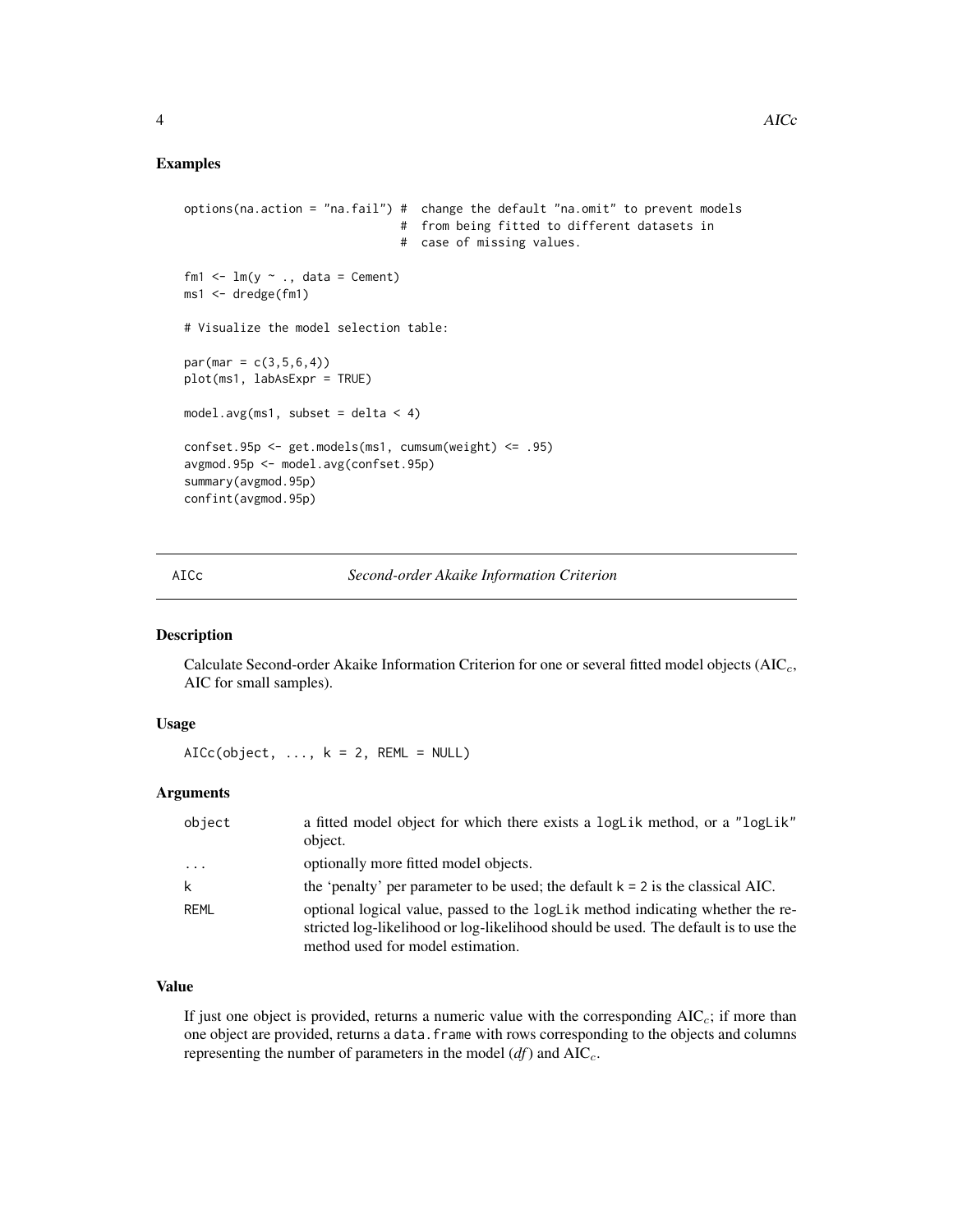#### $\angle$  AICc  $\frac{1}{2}$  5

# Note

 $AIC<sub>c</sub>$  should be used instead AIC when sample size is small in comparison to the number of estimated parameters (Burnham & Anderson 2002 recommend its use when  $n/K < 40$ ).

## Author(s)

Kamil Bartoń

## References

Burnham, K. P. and Anderson, D. R (2002) *Model selection and multimodel inference: a practical information-theoretic approach*. 2nd ed. New York, Springer-Verlag.

Hurvich, C. M. and Tsai, C.-L. (1989) Regression and time series model selection in small samples, *Biometrika* 76: 297–307.

# See Also

Akaike's An Information Criterion: [AIC](#page-0-0)

Other implementations: [AICc](#page-3-1) in package **AICcmodavg**, AICc in package **bbmle** and [aicc](#page-0-0) in package glmulti

#### Examples

```
#Model-averaging mixed models
options(na.action = "na.fail")
data(Orthodont, package = "nlme")
# Fit model by REML
fm2 <- lme(distance ~ Sex*age, data = Orthodont,
    random = \sim 1|Subject / Sex, method = "REML")
# Model selection: ranking by AICc using ML
ms2 < - dredge(fm2, trace = TRUE, rank = "AICc", REML = FALSE)
(attr(ms2, "rank.call"))
# Get the models (fitted by REML, as in the global model)
fmList <- get.models(ms2, 1:4)
# Because the models originate from 'dredge(..., rank = AICc, REML = FALSE)',
# the default weights in 'model.avg' are ML based:
summary(model.avg(fmList))
## Not run:
# the same result:
model.avg(fmList, rank = "AICc", rank.args = list(REML = FALSE))
## End(Not run)
```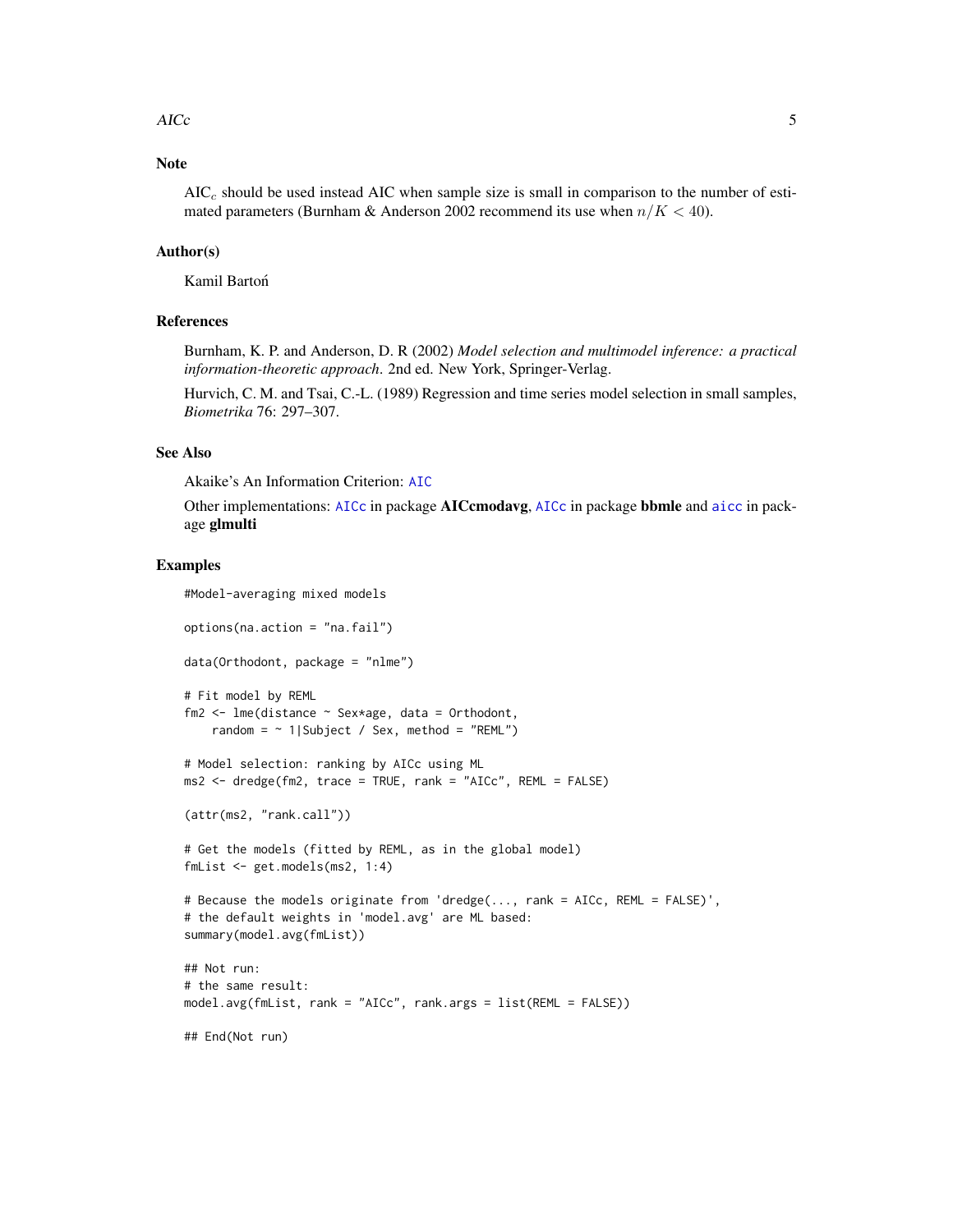<span id="page-5-0"></span>

## <span id="page-5-1"></span>Description

Combine all-subsets GLMs using the ARM algorithm. Calculate ARM weights for a set of models.

# Usage

```
arm.glm(object, R = 250, weight.by = c("aic", "loglik"), trace = FALSE)
armWeights(object, ..., data, weight.by = c("aic", "loglik"), R = 1000)
```
# Arguments

| object    | for arm.glm, a fitted "global" glm object. For armWeights, a fitted glm object,<br>or a list of such, or an "averaging" object. |
|-----------|---------------------------------------------------------------------------------------------------------------------------------|
| $\cdots$  | more fitted model objects.                                                                                                      |
| R         | number of permutations.                                                                                                         |
| weight.by | indicates whether model weights should be calculated with AIC or log-likelihood.                                                |
| trace     | if TRUE, information is printed during the running of arm, glm.                                                                 |
| data      | a data frame in which to look for variables for use with prediction. If omitted,<br>the fitted linear predictors are used.      |

## Details

For each of all-subsets of the "global" model, parameters are estimated using randomly sampled half of the data. Log-likelihood given the remaining half of the data is used to calculate AIC weights. This is repeated R times and mean of the weights is used to average all-subsets parameters estimated using complete data.

#### Value

arm.glm returns an object of class "averaging" contaning only "full" averaged coefficients. See [model.avg](#page-34-1) for object description.

armWeights returns a numeric vector of model weights.

## Note

Number of parameters is limited to floor(nobs(object) / 2) -1. All-subsets respect marginality constraints.

## Author(s)

Kamil Bartoń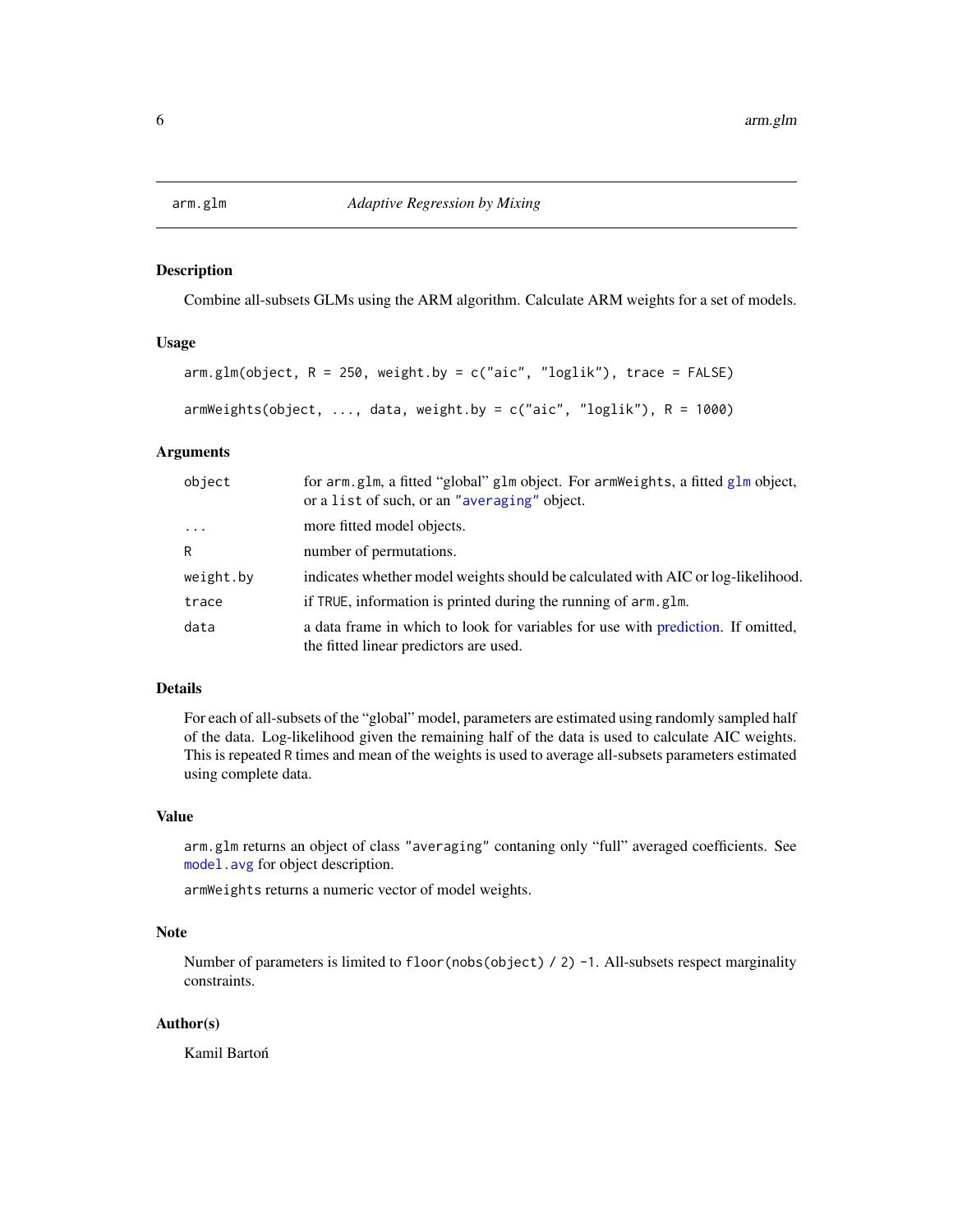#### <span id="page-6-0"></span>Beetle 2008 and 2008 and 2008 and 2008 and 2008 and 2008 and 2008 and 2008 and 2008 and 2008 and 2008 and 2008

## References

Yang Y. (2001) Adaptive Regression by Mixing. *Journal of the American Statistical Association* 96: 574–588.

Yang Y. (2003) Regression with multiple candidate models: selecting or mixing? *Statistica Sinica* 13: 783–810.

## See Also

[model.avg](#page-34-1), [par.avg](#page-43-1)

[Weights](#page-72-1) for assigning new model weights to an "averaging" object.

Other implementation of ARM algorithm: arms in (archived) package MMIX.

Other kinds of model weights: [BGWeights](#page-8-1), [bootWeights](#page-10-1), [cos2Weights](#page-15-1), [jackknifeWeights](#page-28-1), [stackingWeights](#page-59-1).

## Examples

```
fm \leq glm(y \approx X1 + X2 + X3 + X4, data = Cement)summary(am1 \leq - arm.glm(fm, R = 15))
mst <- dredge(fm)
am2 <- model.avg(mst, fit = TRUE)
Weights(am2) \leq armWeights(am2, data = Cement, R = 15)
# differences are due to small R:
coef(am1, full = TRUE)coef(am2, full = TRUE)
```
<span id="page-6-1"></span>Beetle *Flour beetle mortality data*

## Description

Mortality of flour beetles (*Tribolium confusum*) due to exposure to gaseous carbon disulfide CS<sub>2</sub>, from Bliss (1935).

#### Usage

Beetle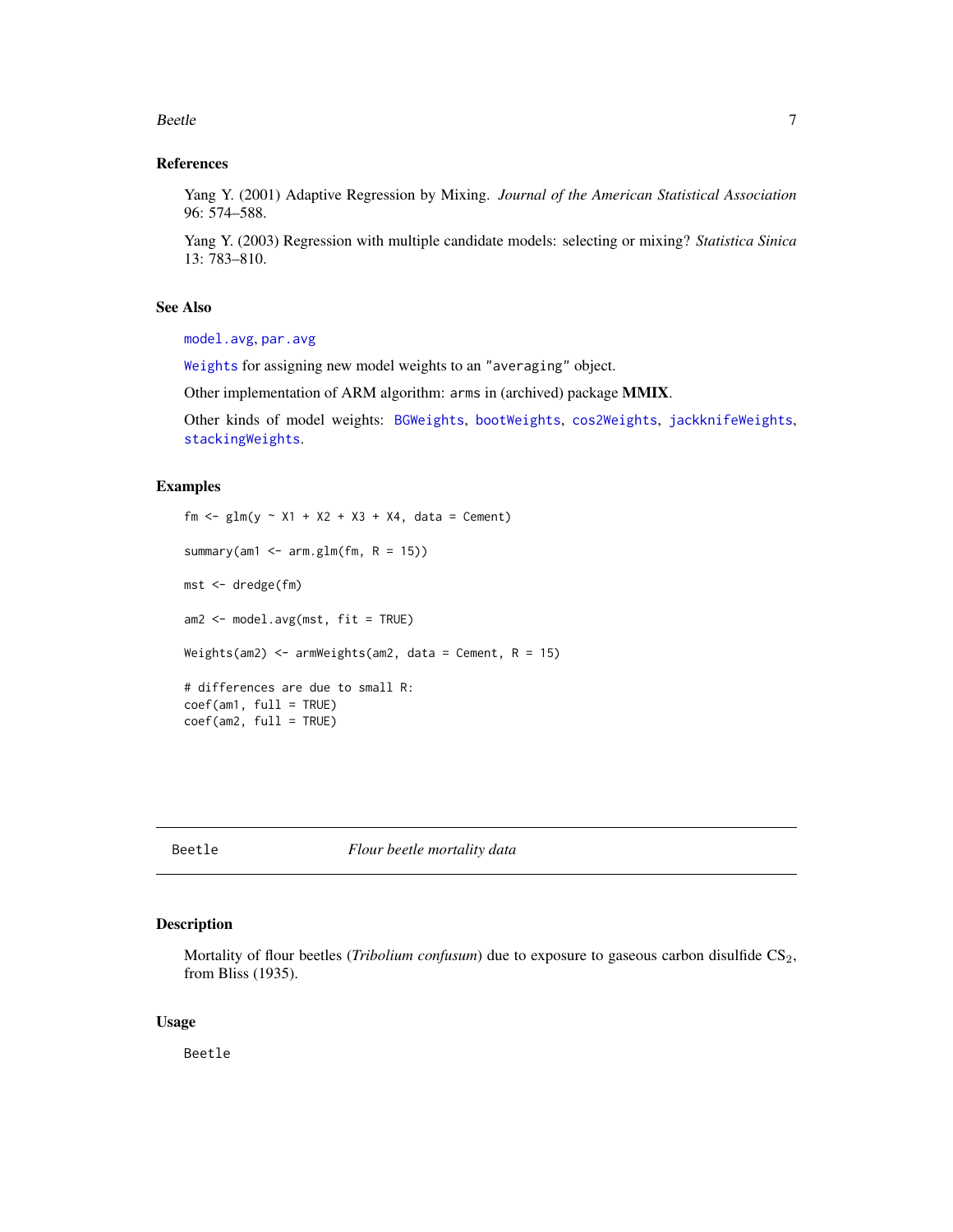8 Beetle

#### Format

Beetle is a data frame with 5 elements.

Prop a matrix with two columns named nkilled and nsurvived

mortality observed mortality rate

dose the dose of  $CS_2$  in mg/L

n.tested number of beetles tested

n.killed number of beetles killed.

## Source

Bliss C. I. (1935) The calculation of the dosage-mortality curve. *Annals of Applied Biology*, 22: 134-167.

#### References

Burnham, K. P. and Anderson, D. R. (2002) *Model selection and multimodel inference: a practical information-theoretic approach*. 2nd ed. New York, Springer-Verlag.

## Examples

```
# "Logistic regression example"
# from Burnham & Anderson (2002) chapter 4.11
# Fit a global model with all the considered variables
globmod \leq glm(Prop \sim dose + I(dose^2) + log(dose) + I(log(dose)^2),
  data = Beetle, family = binomial, na.action = na.fail)
# A logical expression defining the subset of models to use:
# * either log(dose) or dose
# * the quadratic terms can appear only together with linear terms
msubset <- expression(xor(dose, `log(dose)`) &
    dc(dose, `I(dose^2)`) &
   dc(`log(dose)`, `I(log(dose)^2)`))
# Table 4.6
# Use 'varying' argument to fit models with different link functions
# Note the use of 'alist' rather than 'list' in order to keep the
# 'family' objects unevaluated
varying.link <- list(family = alist(
   logit = binomial("logit"),
   probit = binomial("probit"),
   cloglog = binomial("cloglog")
   ))
(ms12 \leq dredge(globmod, subset = msubset, varying = varying.link,rank = AIC)
# Table 4.7 "models justifiable a priori"
(ms3 <- subset(ms12, has(dose, !`I(dose^2)`)))
```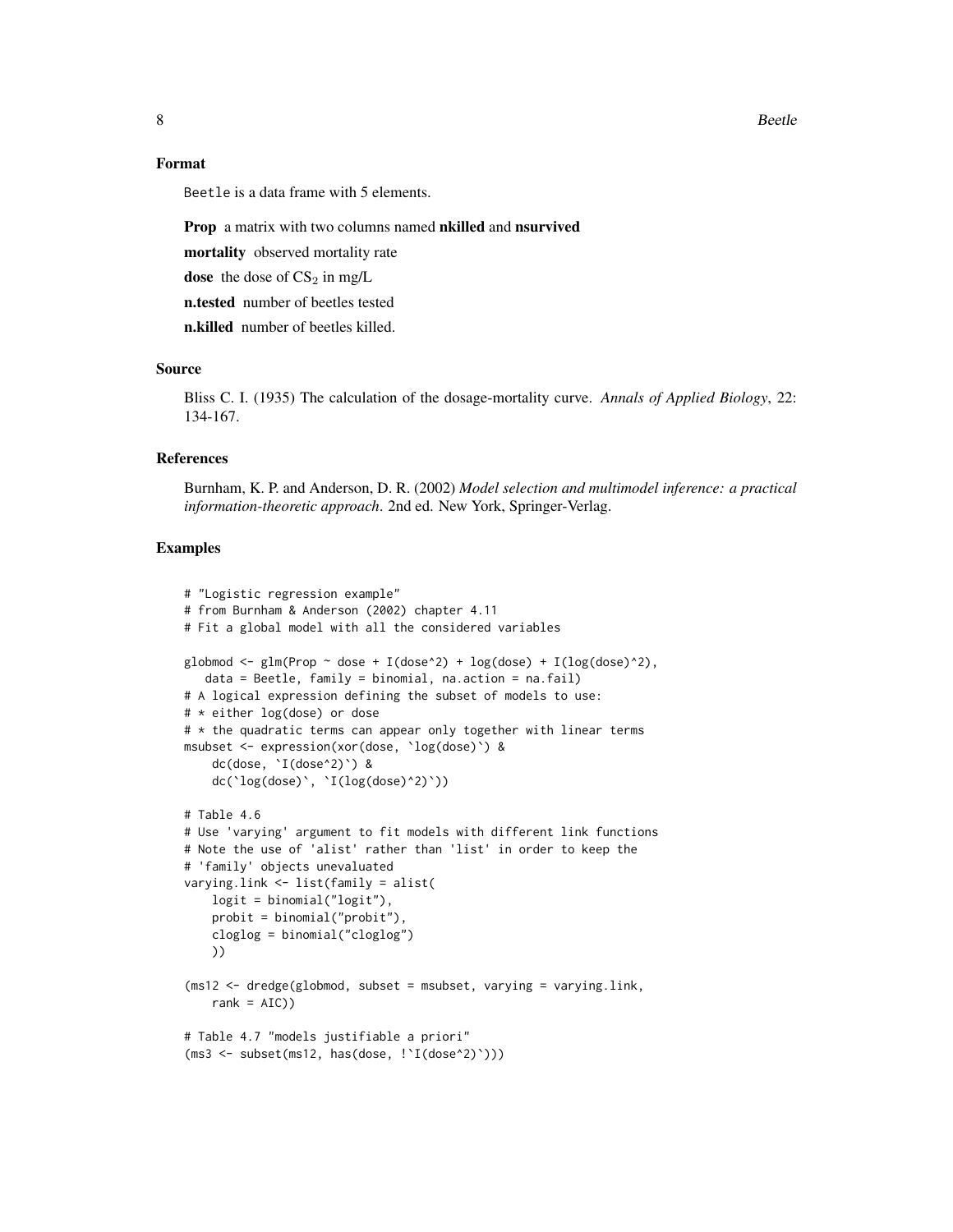## <span id="page-8-0"></span>BGWeights 9

```
# The same result, but would fit the models again:
# ms3 <- update(ms12, update(globmod, . ~ dose), subset =,
# fixed = ~dose)
mod3 <- get.models(ms3, 1:3)
# Table 4.8. Predicted mortality probability at dose 40.
# calculate confidence intervals on logit scale
logit.ci \leq function(p, se, quantile = 2) {
    C. \leq exp(quantile \neq se / (p \neq (1 - p)))
   p / (p + (1 - p) * c(C., 1/C.))}
mavg3 <- model.avg(mod3, revised.var = FALSE)
# get predictions both from component and averaged models
pred <- lapply(c(component = mod3, list(averaged = mavg3)), predict,
   newdata = list(dose = 40), type = "response", se.fit = TRUE)
# reshape predicted values
pred <- t(sapply(pred, function(x) unlist(x)[1:2]))
colnames(pred) <- c("fit", "se.fit")
# build the table
tab < - chind(c(Weights(ms3), NA),
   pred,
   matrix(logit.ci(pred[,"fit"], pred[,"se.fit"],
        quantile = c(rep(1.96, 3), 2), ncol = 2)
    )
colnames(tab) <- c("Akaike weight", "Predicted(40)", "SE", "Lower CI",
    "Upper CI")
rownames(tab) <- c(as.character(ms3$family), "model-averaged")
print(tab, digits = 3, na.print = ")
# Figure 4.3
newdata <- list(dose = seq(min(Beetle$dose), max(Beetle$dose), length.out = 25))
# add model-averaged prediction with CI, using the same method as above
avpred \leq predict(mavg3, newdata, se.fit = TRUE, type = "response")
avci <- matrix(logit.ci(avpred$fit, avpred$se.fit, quantile = 2), ncol = 2)
matplot(newdata$dose, sapply(mod3, predict, newdata, type = "response"),
    type = "l", xlab = quote(list("Dose of" \sim CS[2],(mg/L))),
   ylab = "Mortality", col = 2:4, lty = 3, lwd = 1)
matplot(newdata$dose, cbind(avpred$fit, avci), type = "l", add = TRUE,
    1wd = 1, 1ty = c(1, 2, 2), col = 1)
legend("topleft", NULL, c(as.character(ms3$family), expression(`averaged`
    %+-% CI, lty = c(3, 3, 3, 1), col = c(2:4, 1)
```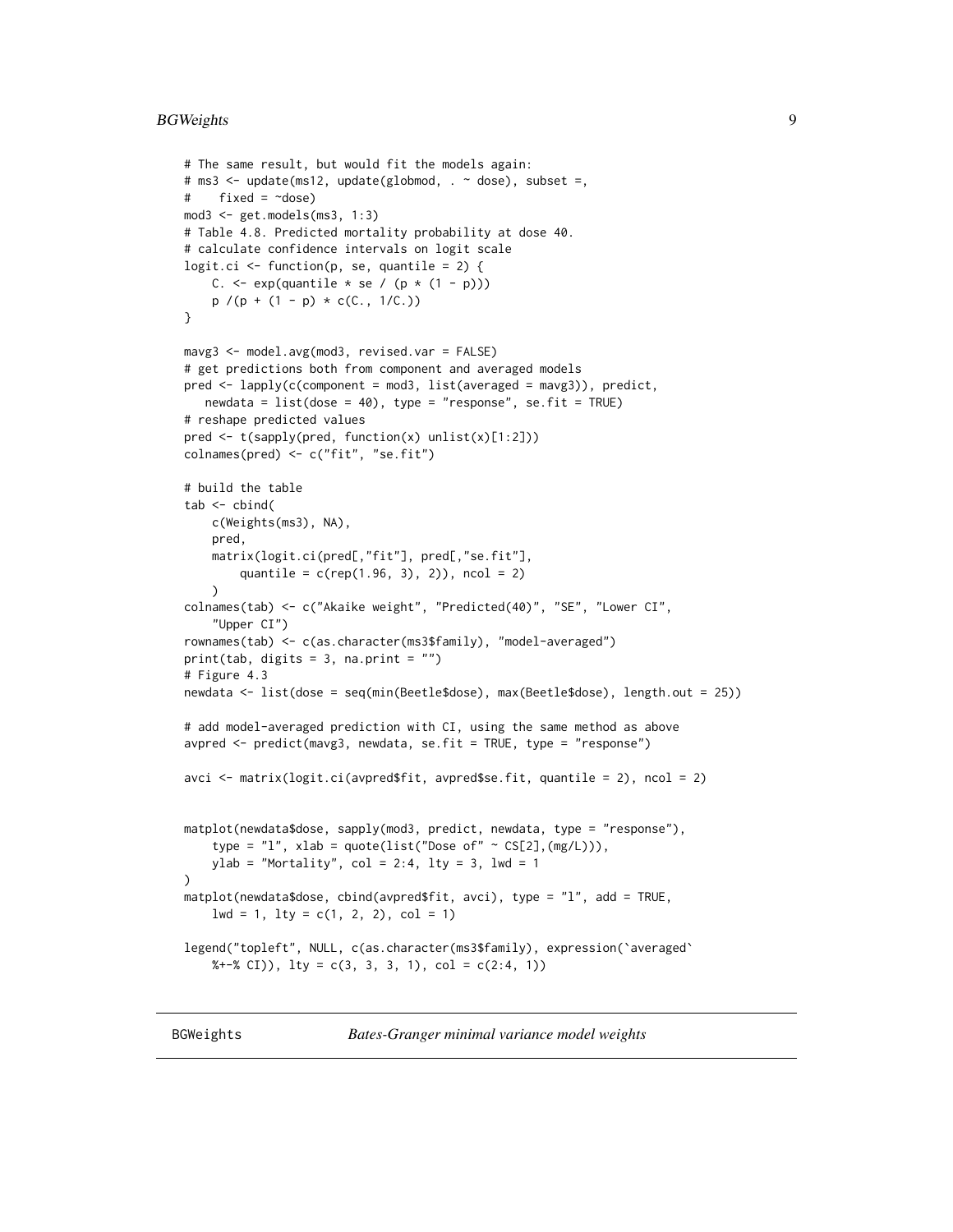#### Description

Computes empirical weights based on out of sample forecast variances, following Bates and Granger (1969).

#### Usage

```
BGWeights(object, ..., data, force.update = FALSE)
```
## Arguments

| object.      | two or more fitted glm objects, or a list of such, or an "averaging" object.                                                                                                                                 |
|--------------|--------------------------------------------------------------------------------------------------------------------------------------------------------------------------------------------------------------|
| data         | a data frame containing the variables in the model.                                                                                                                                                          |
| force.update | if TRUE, the much less efficient method of updating glm function will be used<br>rather than directly <i>via</i> glm, fit. This only applies to glms, in case of other<br>model types update is always used. |

## Details

Bates-Granger model weights are calculated using prediction covariance. To get the estimate of prediction covariance, the models are fitted to randomly selected half of data and prediction is done on the remaining half. These predictions are then used to compute the variance-covariance between models,  $\Sigma$ . Model weights are then calculated as  $w_{BG} = (1'\Sigma^{-1}1)^{-1}1\Sigma^{-1}$ , where 1 a vector of 1-s.

Bates-Granger model weights may be outside of the  $[0, 1]$  range, which may cause the averaged variances to be negative. Apparently this method works best when data is large.

#### Value

A numeric vector of model weights.

#### **Note**

For matrix inversion, [MASS::ginv\(\)](#page-0-0) is more stable near singularities than [solve](#page-0-0). It will be used as a fallback if solve fails and MASS is available.

# Author(s)

Carsten Dormann, Kamil Barton´

# References

Bates, J. M. & Granger, C. W. J. (1969) The combination of forecasts. *Journal of the Operational Research Society*, 20: 451-468.

Dormann, C. et al. (2018) Model averaging in ecology: a review of Bayesian, information-theoretic, and tactical approaches for predictive inference. *Ecological Monographs*, 88, 485–504.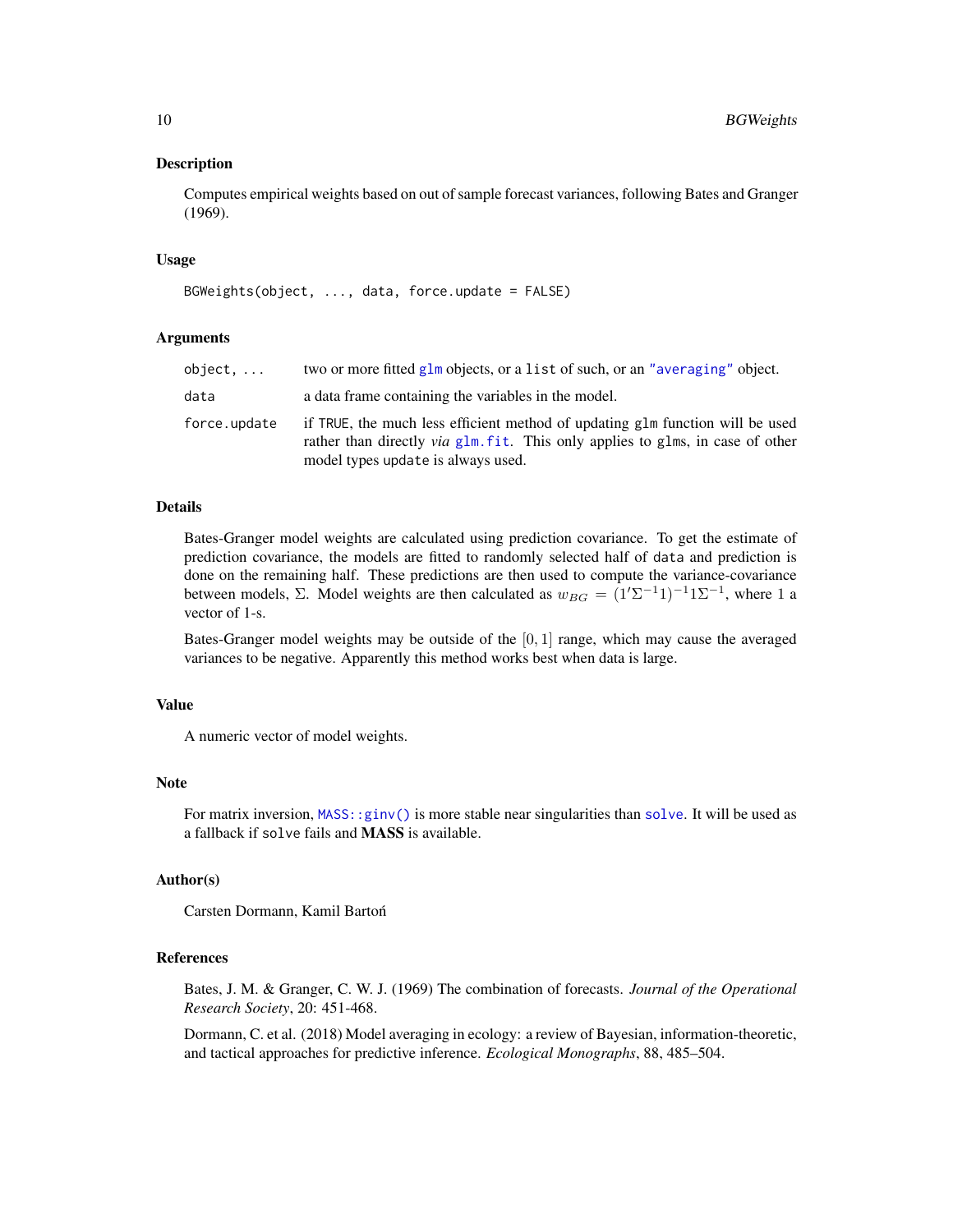## <span id="page-10-0"></span>bootWeights 11

# See Also

[Weights](#page-72-1), [model.avg](#page-34-1)

Other model weights: [bootWeights\(](#page-10-1)), [cos2Weights\(](#page-15-1)), [jackknifeWeights\(](#page-28-1)), [stackingWeights\(](#page-59-1))

#### Examples

```
fm <- glm(Prop ~ mortality + dose, family = binomial, Beetle, na.action = na.fail)
models <- lapply(dredge(fm, evaluate = FALSE), eval)
ma <- model.avg(models)
# this produces warnings because of negative variances:
set.seed(78)
Weights(ma) <- BGWeights(ma, data = Beetle)
coefTable(ma, full = TRUE)
# SE for prediction is not reliable if some or none of coefficient's SE
# are available
predict(ma, data = test.data, se.fit = TRUE)
coefTable(ma, full = TRUE)
```
<span id="page-10-1"></span>bootWeights *Bootstrap model weights*

# Description

Computes model weights using bootstrap.

## Usage

```
bootWeights(object, ..., R, rank = c("AICc", "AIC", "BIC"))
```
# Arguments

| $object. \ldots$ | two or more fitted $g1m$ objects, or a list of such, or an "averaging" object.                          |
|------------------|---------------------------------------------------------------------------------------------------------|
| R.               | the number of replicates.                                                                               |
| rank             | a character string, specifying the information criterion to use for model ranking.<br>Defaults to AICC. |

# Details

The models are fitted repeatedly to a resampled data set and ranked using AIC-type criterion. The model weights represent the proportion of replicates when a model has the lowest IC value.

## Value

A numeric vector of model weights.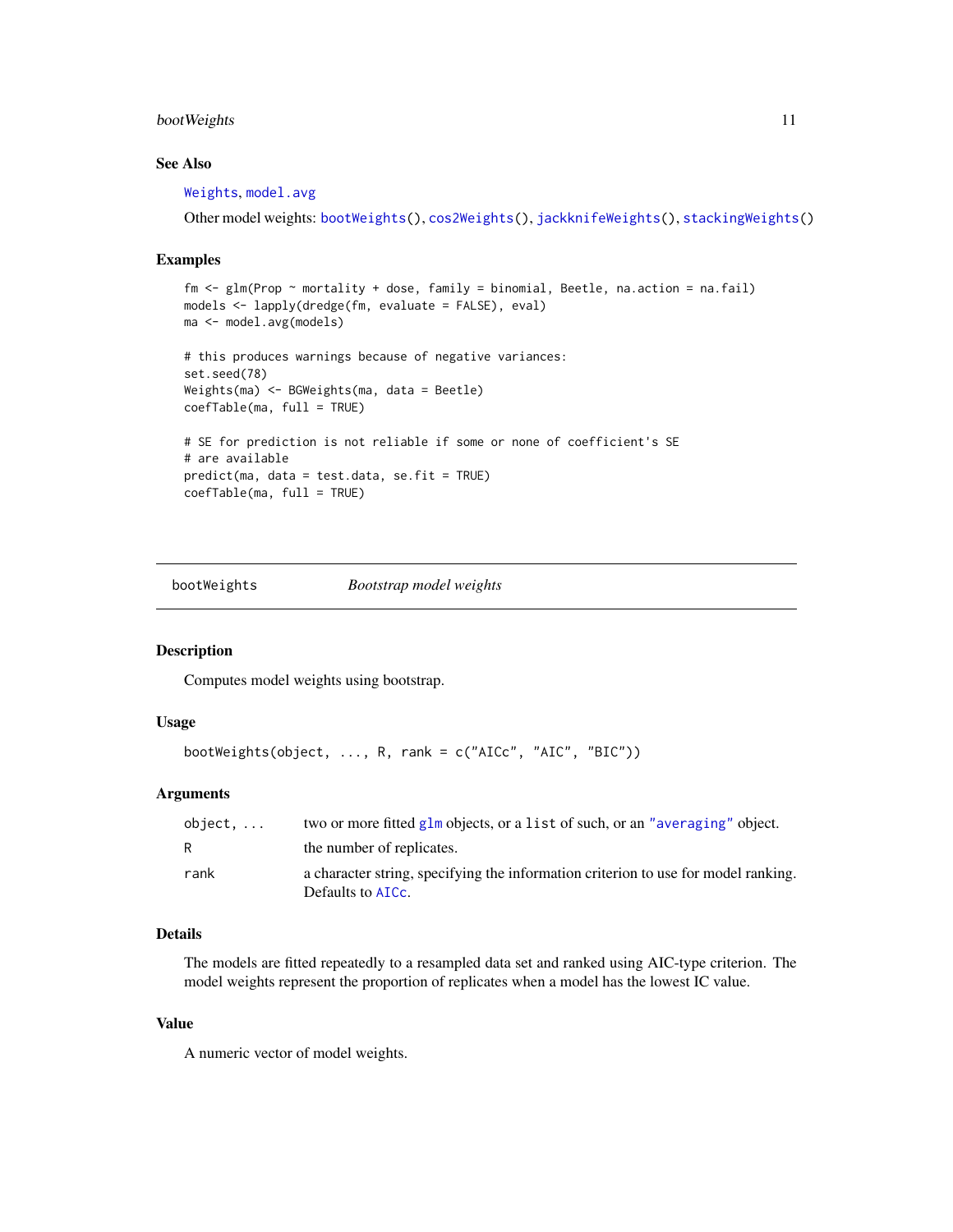## <span id="page-11-0"></span>Author(s)

Kamil Bartoń, Carsten Dormann

#### References

Dormann, C. et al. (2018) Model averaging in ecology: a review of Bayesian, information-theoretic, and tactical approaches for predictive inference. *Ecological Monographs*, 88, 485–504.

#### See Also

## [Weights](#page-72-1), [model.avg](#page-34-1)

Other model weights: [BGWeights\(](#page-8-1)), [cos2Weights\(](#page-15-1)), [jackknifeWeights\(](#page-28-1)), [stackingWeights\(](#page-59-1))

#### Examples

```
# To speed up the bootstrap, use 'x = TRUE' so that model matrix is included
# in the returned object
fm \leq glm(Prop \sim mortality + dose, family = binomial, data = Beetle,na.action = na.fail, x = TRUE)
fml <- lapply(dredge(fm, eval = FALSE), eval)
am <- model.avg(fml)
```
Weights(am) <- bootWeights(am, data = Beetle,  $R = 25$ )

summary(am)

Cement *Cement hardening data*

#### **Description**

Cement hardening data from Woods et al (1932).

#### Usage

Cement

## Format

Cement is a data frame with 5 variables.  $x1-x4$  are four predictor variables expressed as a percentage of weight.

y calories of heat evolved per gram of cement after 180 days of hardening

- X1 calcium aluminate
- X2 tricalcium silicate
- X3 tetracalcium alumino ferrite
- X4 dicalcium silicate.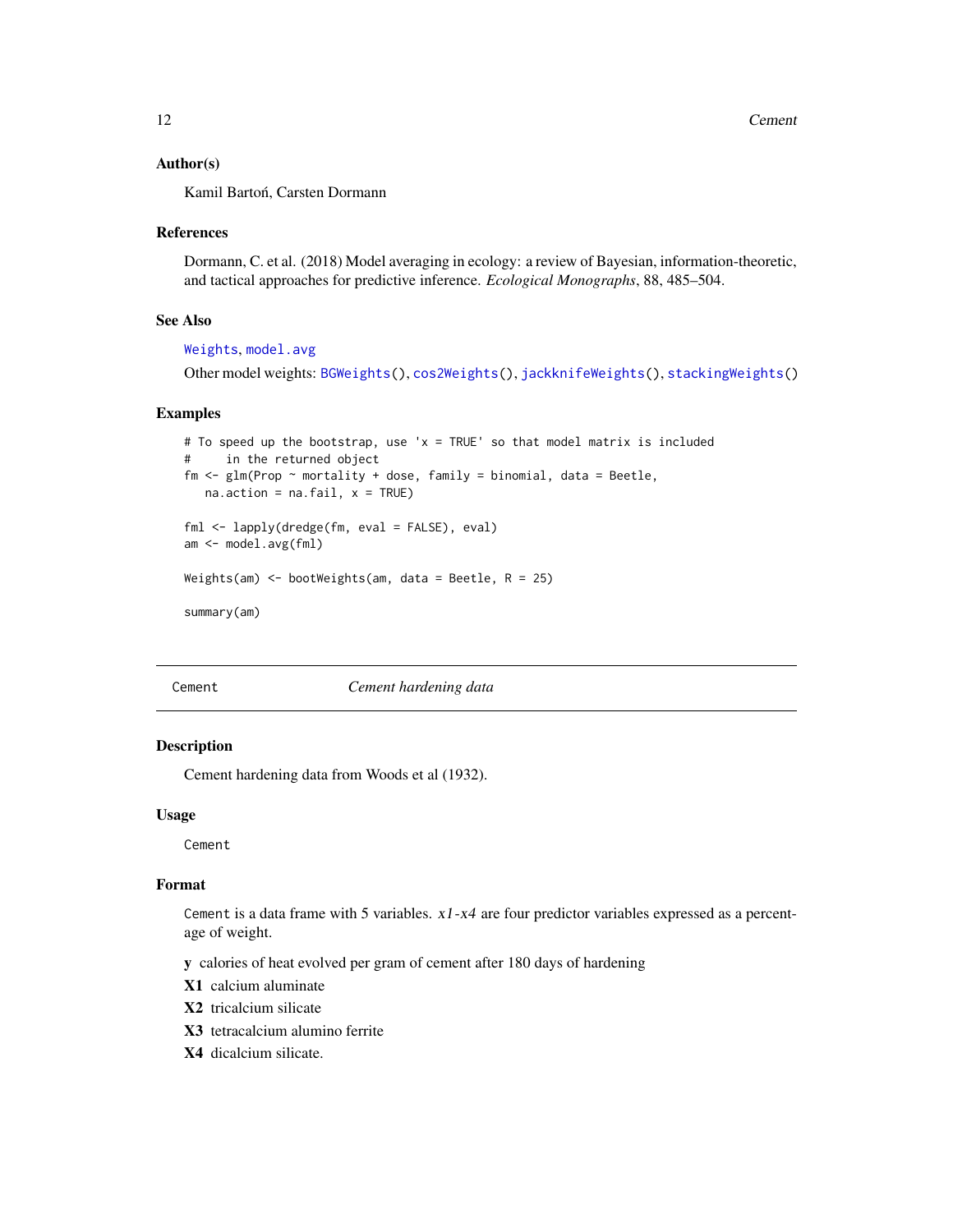#### <span id="page-12-0"></span>coefplot that the coefplot that the coefplot that the coefplot that the coefplot that the coefplot that the coefplot that the coefplot that the coefplot that the coefplot that the coefplot that the coefplot that the coefpl

## Source

Woods H., Steinour H.H., Starke H.R. (1932) Effect of composition of Portland cement on heat evolved during hardening. *Industrial & Engineering Chemistry* 24, 1207-1214.

#### References

Burnham, K. P. and Anderson, D. R (2002) *Model selection and multimodel inference: a practical information-theoretic approach*. 2nd ed. New York, Springer-Verlag.

coefplot *Plot model coefficients*

#### Description

Produce dot-and-whisker plot of the model(-averaged) coefficients, with confidence intervals

## Usage

```
coefplot(
 x,
  lci,
  uci,
  labels = NULL,
 width = 0.15,
  shift = 0,
 horizontal = TRUE,
 main = NULL,
 xlab = NULL,
 ylab = NULL,
 xlim = NULL,ylim = NULL,
  labAsExpr = TRUE,
 mar.addj = TRUE,lab.line = 0.5,lty = par("lty"),
  lwd = par("lwd"),
 pch = 21,
  col = par("col"),bg = par("bg"),
  dotcex = par("cex"),
  dotcol = col,staplelty = lty,
  staplelwd = lwd,
  staplecol = col,
  zerolty = "dotted",
  zerolwd = lwd,zerocol = "gray",
```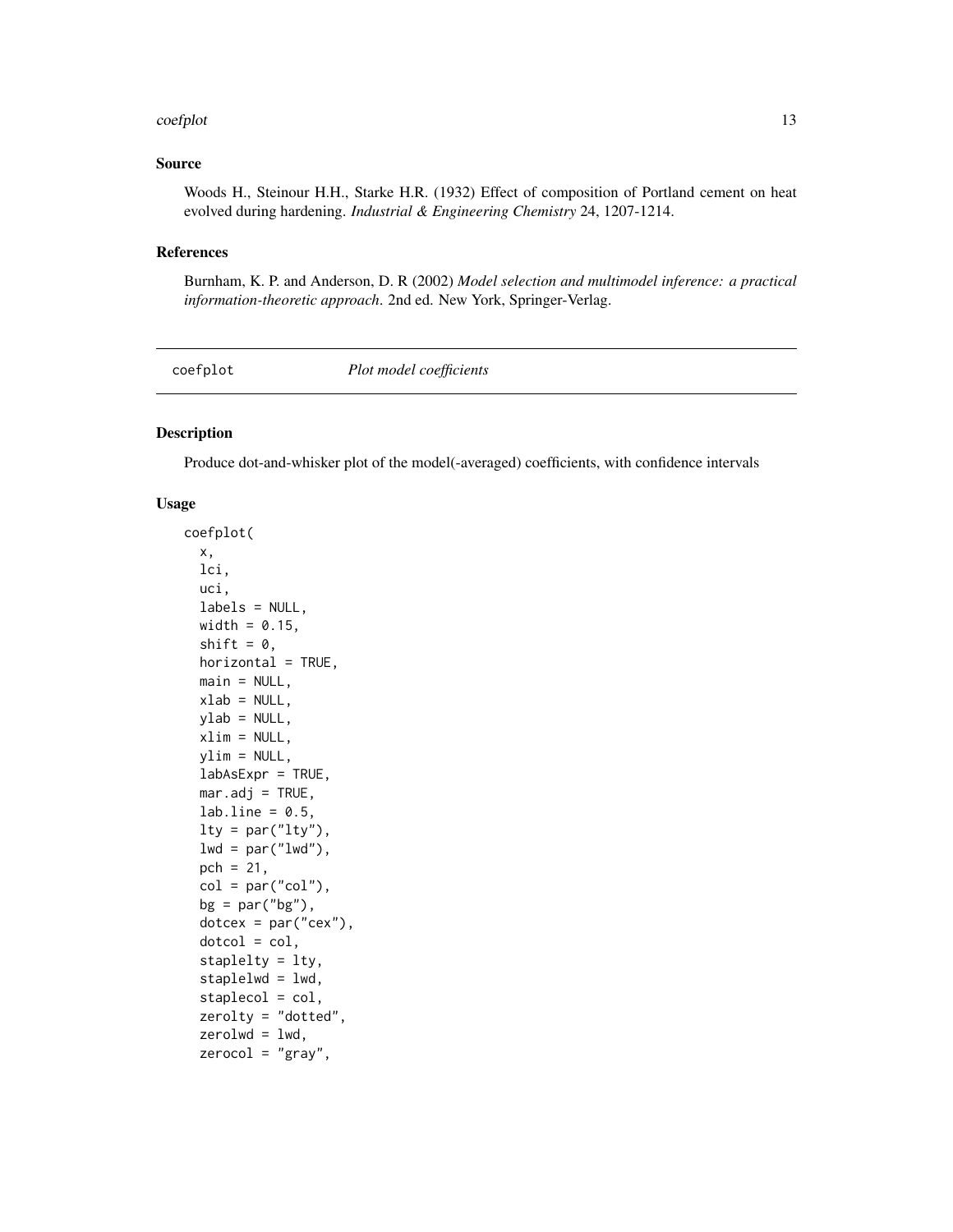14 coefplot

```
\text{las} = 2,
  ann = TRUE,axes = TRUE,add = FALSE,
  type = "p",...
\mathcal{L}## S3 method for class 'averaging'
plot(
  x,
  full = TRUE,level = 0.95,intercept = TRUE,
  parm = NULL,
  labels = NULL,
  width = 0.1,
  shift = max(0.2, width * 2.1 + 0.05),
  horizontal = TRUE,
  xlim = NULL,ylim = NULL,
  main = "Model-averaged coefficients",
  xlab = NULL,ylab = NULL,
  add = FALSE,...
\mathcal{L}
```
# Arguments

| $\mathsf{x}$ | either a (possibly named) vector of coefficients (for coefplot), or an "averaging"<br>object.                                                                          |
|--------------|------------------------------------------------------------------------------------------------------------------------------------------------------------------------|
| lci, uci     | vectors of lower and upper confidence intervals. Alternatively a two-column<br>matrix with columns containing confidence intervals, in which case uci is ig-<br>nored. |
| labels       | optional vector of coefficient names. By default, names of x are used for labels.                                                                                      |
| width        | width of the staples $(=$ end of whisker).                                                                                                                             |
| shift        | the amount of perpendicular shift for the dots and whiskers. Useful when adding<br>to an existing plot.                                                                |
| horizontal   | logical indicating if the plots should be horizontal; defaults to TRUE.                                                                                                |
| main         | an overall title for the plot: see title.                                                                                                                              |
| xlab, ylab   | x- and y-axis annotation. Can be suppressed by ann=FALSE.                                                                                                              |
| xlim, ylim   | optional, the x and y limits of the plot.                                                                                                                              |
| labAsExpr    | logical indicating whether the coefficient names should be transformed to ex-<br>pressions to create prettier labels (see plotmath)                                    |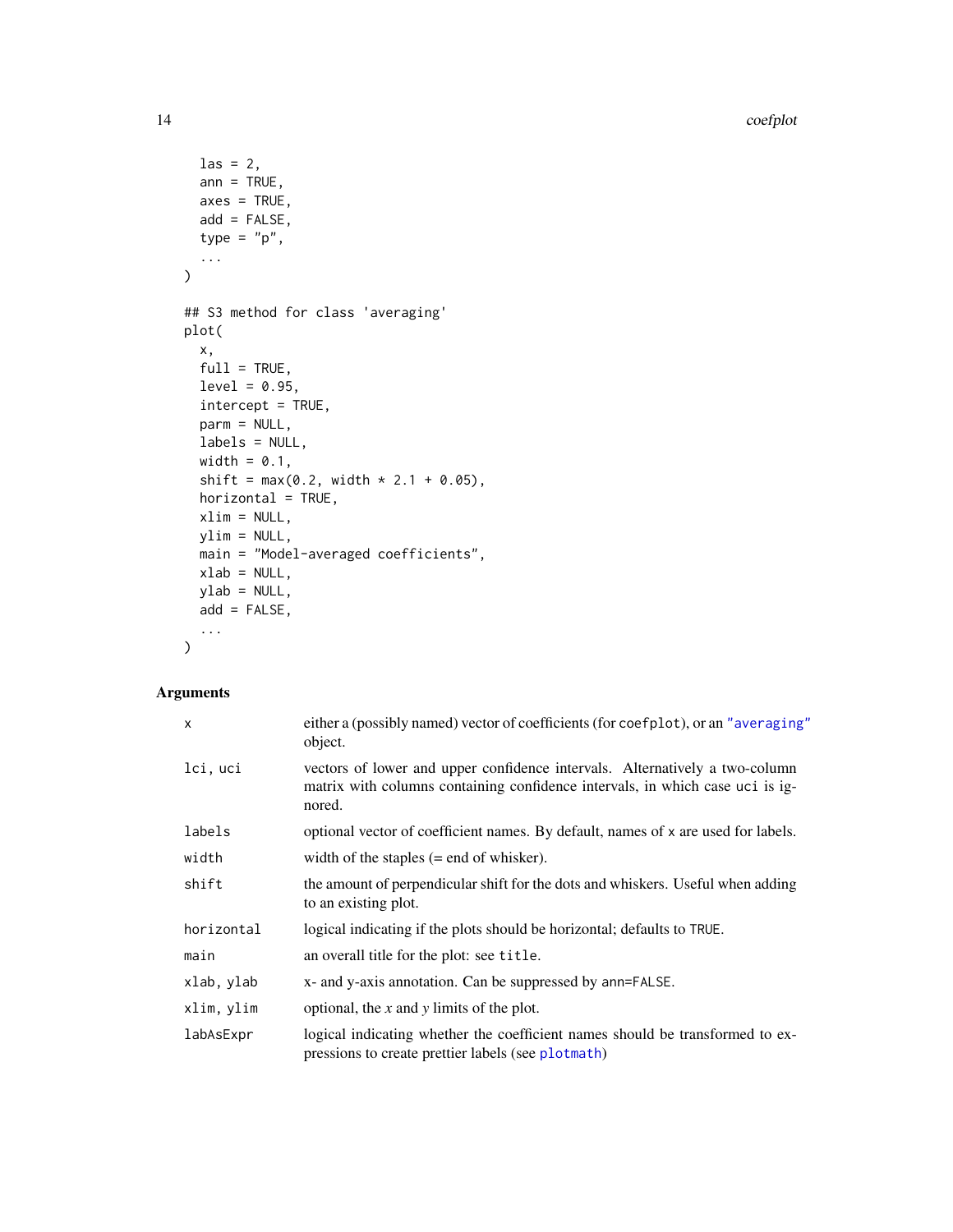#### coefplot that the coefplot that the coefplot that the coefplot that the coefplot that the coefplot that the coefplot that the coefplot that the coefplot that the coefplot that the coefplot that the coefplot that the coefpl

| mar.adj                   | logical indicating whether the (left or lower) margin should be expanded to fit<br>the labels                                                                                                |
|---------------------------|----------------------------------------------------------------------------------------------------------------------------------------------------------------------------------------------|
| lab.line                  | margin line for the labels                                                                                                                                                                   |
| lty, lwd, pch, col, bg    |                                                                                                                                                                                              |
|                           | default line type, line width, point character, foreground colour for all elements,<br>and background colour for open symbols.                                                               |
|                           | dotcex, dotcol dots point size expansion and color.                                                                                                                                          |
|                           | staplelty, staplelwd, staplecol                                                                                                                                                              |
|                           | staple line type, width, and colour.                                                                                                                                                         |
| zerolty, zerolwd, zerocol |                                                                                                                                                                                              |
|                           | zero-line type, line width, colour. Setting zerolty to NA suppresses the line.                                                                                                               |
| las                       | the style of labels for coefficient names. See par.                                                                                                                                          |
| ann                       | logical indicating if axes should be annotated (by xlab and ylab).                                                                                                                           |
| axes                      | a logical value indicating whether both axes should be drawn on the plot.                                                                                                                    |
| add                       | logical, if true <i>add</i> to current plot.                                                                                                                                                 |
| type                      | if "n", the plot region is left empty, any other value causes the plot being drawn.                                                                                                          |
| $\ddots$                  | additional arguments passed to coefplot or more graphical parameters.                                                                                                                        |
| full                      | a logical value specifying whether the "full" model-averaged coefficients are<br>plotted. If FALSE, the "subset"-averaged coefficients are plotted, and both types<br>if NA. See model. avg. |
| level                     | the confidence level required.                                                                                                                                                               |
| intercept                 | logical indicating if intercept should be included in the plot                                                                                                                               |
| parm                      | a specification of which parameters are to be plotted, either a vector of numbers<br>or a vector of names. If missing, all parameters are considered.                                        |

## Details

Plot model(-averaged) coefficients with confidence intervals.

## Value

An invisible matrix containing coordinates of points and whiskers, or, a two-element list of such, one for each coefficient type in plot.averaging when full is NA.

# Author(s)

Kamil Bartoń

## Examples

```
fm \leq glm(Prop \sim dose + I(dose^2) + log(dose) + I(log(dose)^2),data = Beetle, family = binomial, na.action = na.fail)
ma <- model.avg(dredge(fm))
# default coefficient plot:
plot(ma, full = NA, intercept = FALSE)
```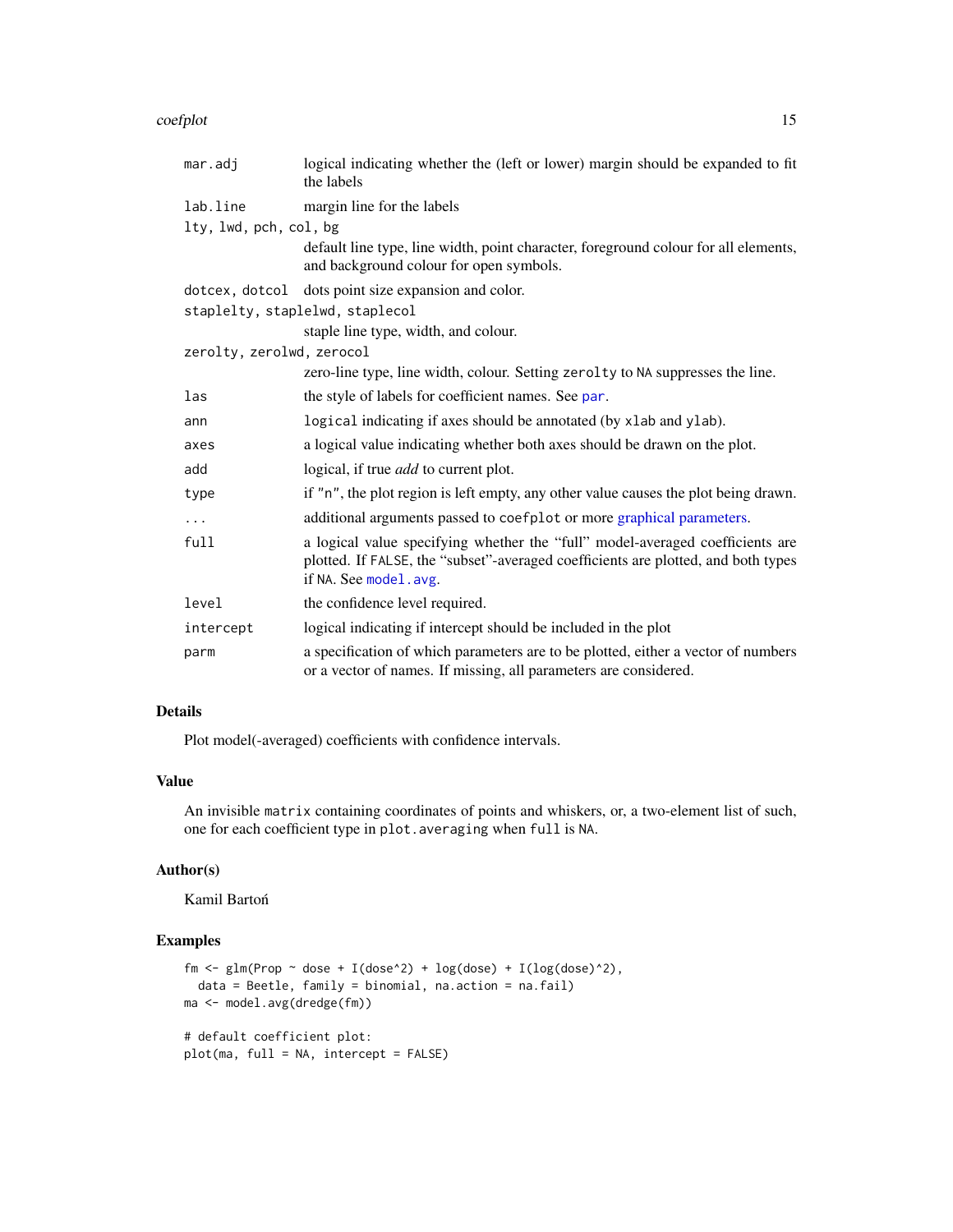```
# Add colours per coefficient type
# Replicate each colour n(=number of coefficients) times
clr <- c("black", "red2")
i \leq rep(1:2, each = length(coef(ma)) - 1)
plot(ma, full = NA, intercept = FALSE,
  pch = 22, dotcex = 1.5,
  col = clr[i], bg = clr[i],1wd = 6, lend = 1, width = 0, horizontal = 0)
# Use 'type = "n"' and 'add' argument to e.g. add grid beneath the figure
plot(ma, full = NA, intercept = FALSE,
   width = 0, horizontal = FALSE, zerolty = NA, type = "n")
grid()
plot(ma, full = NA, intercept = FALSE,
   pch = 22, dotcex = 1.5,
  col = clr[i], bg = clr[i],lwd = 6, lend = 1, width = 0, horizontal = FALSE, add = TRUE)
```
cos2Weights *Cos-squared model weights*

#### Description

Calculates cos-squared model weights, following the algorithm outlined in the appendix of Garthwaite & Mubwandarikwa (2010).

#### Usage

 $cos2Weights (object, ..., data,eps = 1e-06, maxit = 100, predict. args = list())$ 

# Arguments

| object,      | two or more fitted glm objects, or a list of such, or an "averaging" object.<br>Currently only 1m and g1m objects are accepted.   |
|--------------|-----------------------------------------------------------------------------------------------------------------------------------|
| data         | a test data frame in which to look for variables for use with prediction. If omit-<br>ted, the fitted linear predictors are used. |
| eps          | tolerance for determining convergence.                                                                                            |
| maxit        | maximum number of iterations.                                                                                                     |
| predict.args | optionally, a list of additional arguments to be passed to predict.                                                               |

## Value

A numeric vector of model weights.

#### Author(s)

Carsten Dormann, adapted by Kamil Barton´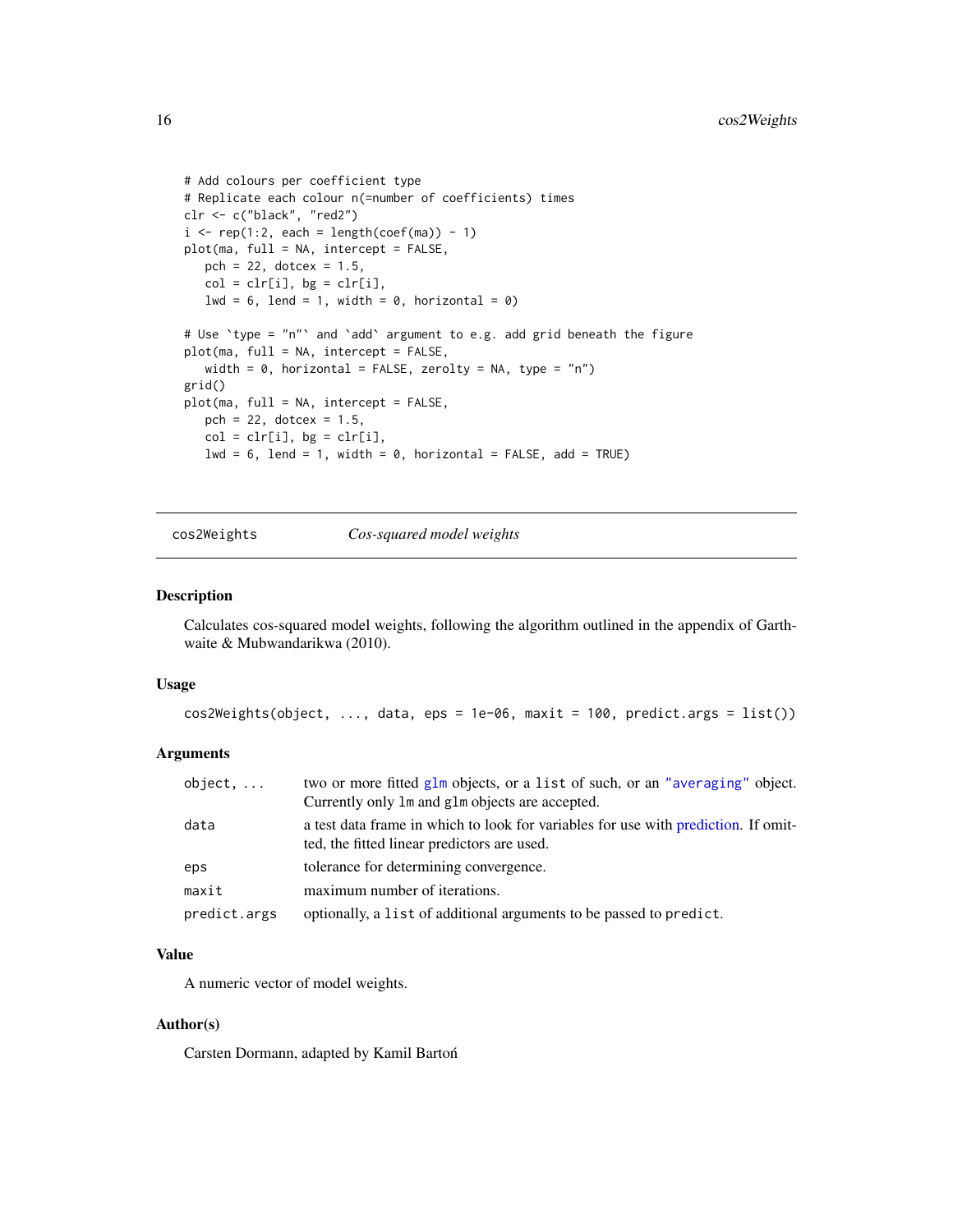#### <span id="page-16-0"></span>dredge the control of the control of the control of the control of the control of the control of the control of the control of the control of the control of the control of the control of the control of the control of the c

## References

Garthwaite, P. H. and Mubwandarikwa, E. (2010) Selection of weights for weighted model averaging. *Australian & New Zealand Journal of Statistics*, 52: 363–382.

Dormann, C. et al. (2018) Model averaging in ecology: a review of Bayesian, information-theoretic, and tactical approaches for predictive inference. *Ecological Monographs*, 88, 485–504.

# See Also

[Weights](#page-72-1), [model.avg](#page-34-1)

Other model weights: [BGWeights\(](#page-8-1)), [bootWeights\(](#page-10-1)), [jackknifeWeights\(](#page-28-1)), [stackingWeights\(](#page-59-1))

#### Examples

```
fm \leq \text{lm}(y \approx \text{X1} + \text{X2} + \text{X3} + \text{X4}, Cement, na.action = na.fail)
# most efficient way to produce a list of all-subsets models
models <- lapply(dredge(fm, evaluate = FALSE), eval)
ma <- model.avg(models)
test.data <- Cement
Weights(ma) <- cos2Weights(models, data = test.data)
predict(ma, data = test.data)
```
<span id="page-16-1"></span>dredge *Automated model selection*

#### **Description**

Generate a model selection table of models with combinations (subsets) of fixed effect terms in the global model, with optional model inclusion rules.

#### Usage

```
dredge(global.model, beta = c("none", "sd", "partial.sd"), evaluate = TRUE,
 rank = "AICc", fixed = NULL, m.lim = NULL, m.min, m.max, subset,
 trace = FALSE, varying, extra, ct.args = NULL, deps = attr(allTerms0, "deps"),
 cluster = NULL,
  ...)
## S3 method for class 'model.selection'
print(x, abbrev.names = TRUE, warnings = getOption("warn") != -1L, ...)
```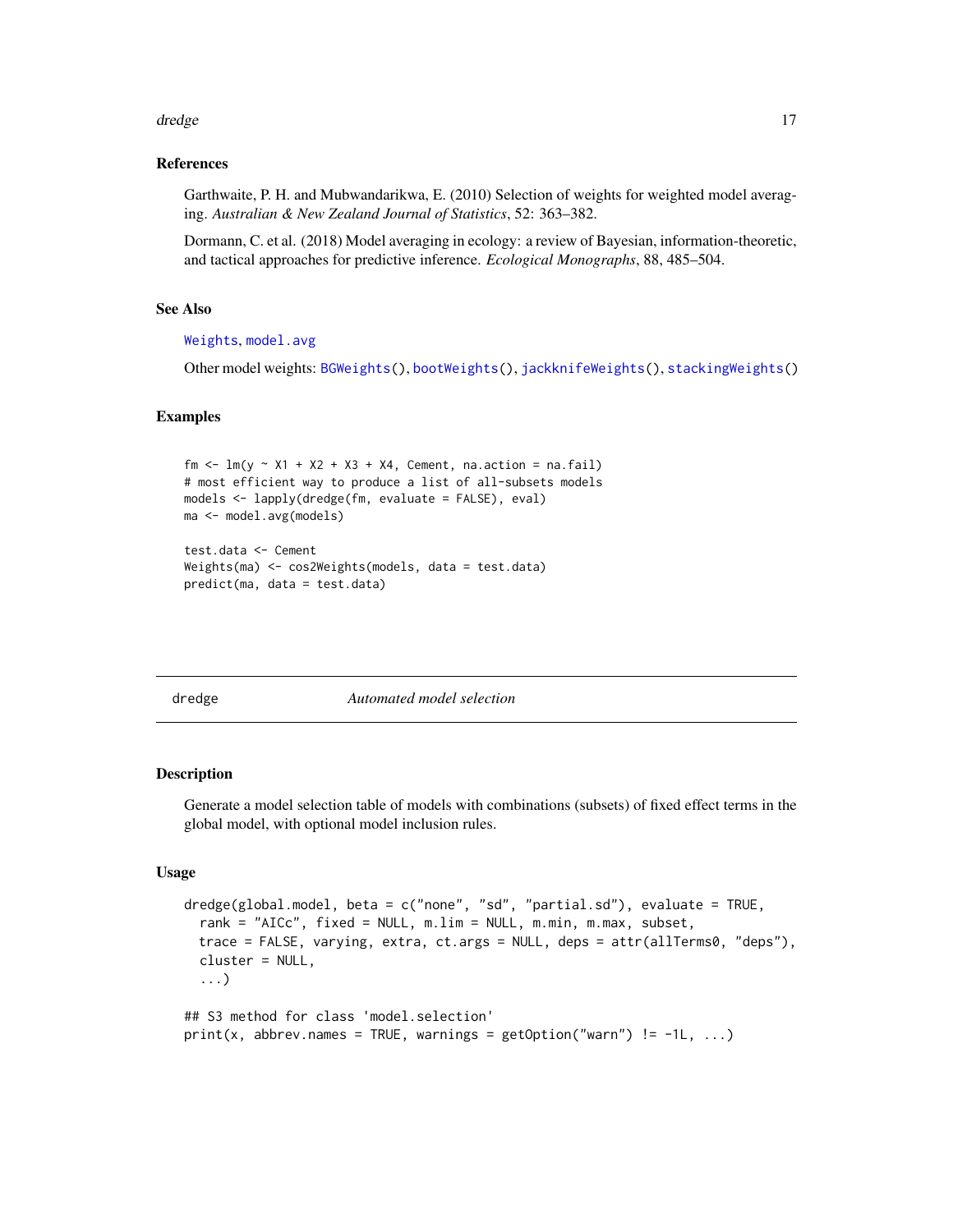# Arguments

| global.model        | a fitted 'global' model object. See 'Details' for a list of supported types.                                                                                                                                                                                                                                                                                                                                                                                                                                                                                                                                                     |
|---------------------|----------------------------------------------------------------------------------------------------------------------------------------------------------------------------------------------------------------------------------------------------------------------------------------------------------------------------------------------------------------------------------------------------------------------------------------------------------------------------------------------------------------------------------------------------------------------------------------------------------------------------------|
| beta                | indicates whether and how the coefficients are standardized, and must be one of<br>"none", "sd" or "partial.sd". You can specify just the initial letter. "none"<br>corresponds to unstandardized coefficients, "sd" and "partial.sd" to coeffi-<br>cients standardized by SD and Partial SD, respectively. For backwards compat-<br>ibility, logical value is also accepted, TRUE is equivalent to "sd" and FALSE to<br>"none". See std.coef.                                                                                                                                                                                   |
| evaluate            | whether to evaluate and rank the models. If FALSE, a list of unevaluated calls<br>is returned.                                                                                                                                                                                                                                                                                                                                                                                                                                                                                                                                   |
| rank                | optionally, the rank function returning a sort of an information criterion, to be<br>used instead AICc, e.g. AIC, QAIC or BIC. See 'Details'.                                                                                                                                                                                                                                                                                                                                                                                                                                                                                    |
| fixed               | optional, either a single-sided formula or a character vector giving names of<br>terms to be included in all models. See 'Subsetting'.                                                                                                                                                                                                                                                                                                                                                                                                                                                                                           |
| m.lim, m.max, m.min |                                                                                                                                                                                                                                                                                                                                                                                                                                                                                                                                                                                                                                  |
|                     | optionally, the limits c(lower, upper) for the number of terms in a single model<br>(excluding the intercept). An NA means no limit. See 'Subsetting'. Specifying<br>limits as m.min and m.max is allowed for backward compatibility.                                                                                                                                                                                                                                                                                                                                                                                            |
| subset              | logical expression describing models to keep in the resulting set. See 'Subset-<br>ting'.                                                                                                                                                                                                                                                                                                                                                                                                                                                                                                                                        |
| trace               | if TRUE or 1, all calls to the fitting function are printed before actual fitting takes<br>place. If $trace > 1$ , a progress bar is displayed.                                                                                                                                                                                                                                                                                                                                                                                                                                                                                  |
| varying             | optionally, a named list describing the additional arguments to vary between the<br>generated models. Item names correspond to the arguments, and each item pro-<br>vides a list of choices (i.e. list (arg1 = list (choice1, choice2,  ),  )).<br>Complex elements in the choice list (such as family objects) should be either<br>named (uniquely) or quoted (unevaluated, e.g. using alist, see quote), other-<br>wise the result may be visually unpleasant. See example in Beetle.                                                                                                                                          |
| extra               | optional additional statistics to include in the result, provided as functions, func-<br>tion names or a list of such (best if named or quoted). Similarly as in rank<br>argument, each function must accept fitted model object as an argument and<br>return (a value coercible to) a numeric vector. These can be e.g. additional<br>information criteria or goodness-of-fit statistics. The character strings "R^2"<br>and "adjR^2" are treated in a special way, and will add a likelihood-ratio based<br>$R^2$ and modified- $R^2$ respectively to the result (this is more efficient than using<br>r. squaredLR directly). |
| х                   | a model. selection object, returned by dredge.                                                                                                                                                                                                                                                                                                                                                                                                                                                                                                                                                                                   |
| abbrev.names        | should printed term names be abbreviated? (useful with complex models).                                                                                                                                                                                                                                                                                                                                                                                                                                                                                                                                                          |
| warnings            | if TRUE, errors and warnings issued during the model fitting are printed below<br>the table (only with pdredge). To permanently remove the warnings, set the<br>object's attribute "warnings" to NULL.                                                                                                                                                                                                                                                                                                                                                                                                                           |
| ct.args             | optional list of arguments to be passed to coefTable (e.g. dispersion param-<br>eter for glm affecting standard errors used in subsequent model averaging).                                                                                                                                                                                                                                                                                                                                                                                                                                                                      |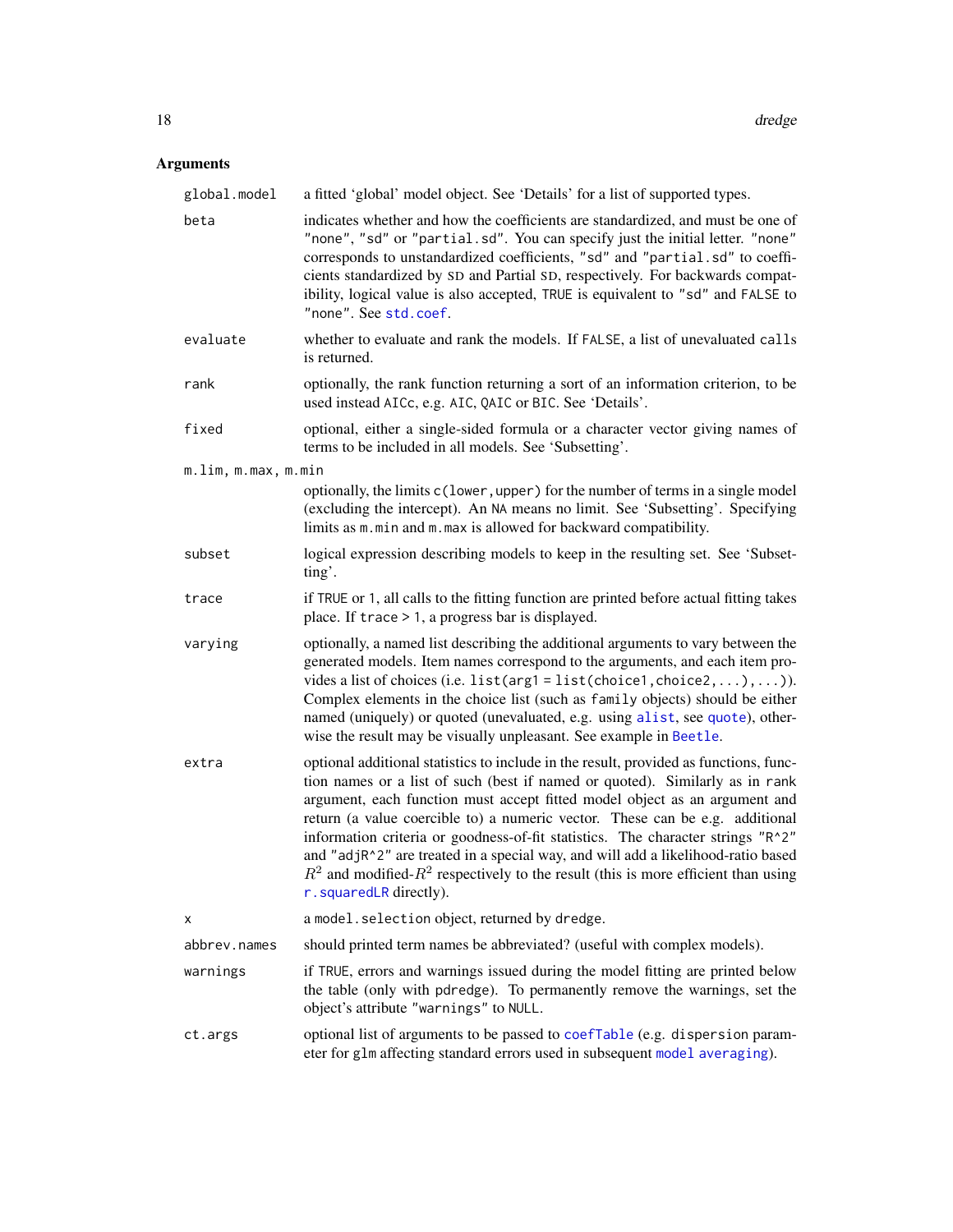#### dredge the control of the control of the control of the control of the control of the control of the control of the control of the control of the control of the control of the control of the control of the control of the c

| deps     | a "dependency matrix" as returned by getAllTerms, attribute "deps". Can be<br>used to fine-tune marginality exceptions.                                                                                                                                                      |
|----------|------------------------------------------------------------------------------------------------------------------------------------------------------------------------------------------------------------------------------------------------------------------------------|
| cluster  | if a valid "cluster" object is provided it is used for parallel execution of the<br>fitting function. If NULL or omitted single threaded execution is performed.<br>With parallel calculation, an extra argument check is accepted.<br>See pdredge for details and examples. |
| $\cdots$ | optional arguments for the rank function. Any can be an unevaluated expres-<br>sion, in which case any x within it will be substituted with the current model.                                                                                                               |

## **Details**

Models are fitted through repeated evaluation of modified call extracted from the global.model (in a similar fashion as with update). This approach, while robust in that it can be applied to most model types through the usual formula interface, may have considerable computational overhead.

Note that the number of combinations grows exponentially with the number of predictors  $(2^N, \text{less})$ when interactions are present, see below).

The fitted model objects are not stored in the result. To get (a subset of) the models, use get. models on the object returned by dredge. Another way to get all the models is to run lapply(dredge(...,evaluate = FALSE),eval), which avoids fitting models twice.

For a list of model types that can be used as a global.model see [the list of supported models.](#page-40-1) Modelling functions that do not store a call in their result should be evaluated *via* a wrapper function created by [updateable](#page-69-1).

Information criterion: rank is found by a call to match. fun and may be specified as a function, a symbol, or as a character string specifying a function to be searched for from the environment of the call to dredge. It can be also a one-element named list, where the first element is taken as the rank function. The function rank must accept a model object as its first argument and always return a scalar.

Interactions: By default, marginality constraints are respected, so "all possible combinations" include only those containing interactions with their respective main effects and all lower-order terms. However, if global.model makes an exception to this principle (e.g. due to a nested design such as  $a / (b + d)$ , this will be reflected in the subset models.

Subsetting: There are three ways to constrain the resulting set of models: setting limits to the number of terms in a model with  $m$ .  $\lim$ , binding term(s) to all models using fixed, and the subset argument can be used for more complex rules. For a model to be included in the selection table, its formulation must satisfy all these conditions.

subset may be an *expression* or a *matrix*. The latter should be a lower triangular matrix with logical values, where the columns and rows correspond to global. model terms. Value subset["a", "b"]  $=$  FALSE will exclude any model containing both a and b terms.

demo(dredge.subset) has examples of using the subset matrix in conjunction with correlation matrices to exclude models containing collinear predictors.

In the form of expression, the argument subset acts in a similar fashion to that in the function subset for data.frames: model terms can be referred to by name as variables in the expression, with the difference being that are interpreted as logical values (i.e. equal to TRUE if the term exists in the model).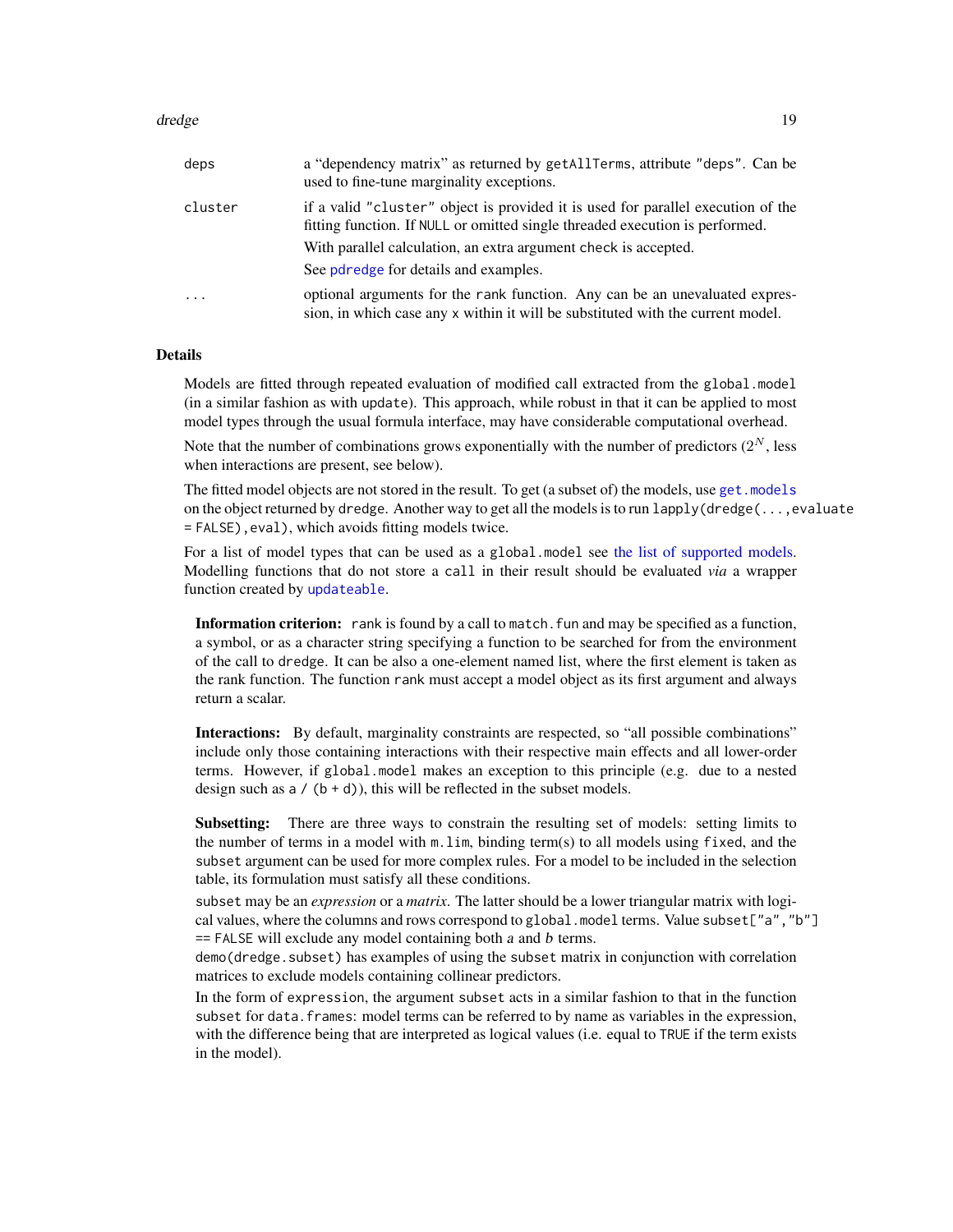The expression can contain any of the global.model term names, as well as names of the varying list items. global.model term names take precedence when identical to names of varying, so to avoid ambiguity varying variables in subset expression should be enclosed in  $V()$  (e.g.  $V(family) == "Gamma"$ ) assuming that varying is something like list(family = c("Gamma",...))).

If item names in varying are missing, the items themselves are coerced to names. Call and symbol elements are represented as character values (*via* deparse), and anything other than numeric, logical, character and NULL values is replaced by item numbers (e.g. varying = list(family = list(gaussian, Gamma) should be referred to as subset =  $V(family)$  == 2. This can quickly become confusing, so it is recommended to use named lists. Examples can be found in demo(dredge.varying).

Term names appearing in fixed and subset must be given exactly as they are returned by getAllTerms(global.model), which may differ from the original term names (e.g. the interaction term components are ordered alphabetically).

The with( $x$ ) and with( $+x$ ) notation indicates, respectively, any and all interactions including the main effect term x. This is only effective with marginality exceptions. The extended form with(x,order) allows to specify the order of interaction of terms of which  $x$  is a part. For instance, with(b,2:3) selects models with at least one second- or third-order interaction of variable b. The second (positional) argument is coerced to an integer vector. The "dot" notation  $(x)$  is an alias for with.

The special variable  $\star$ nvar $\star$  (backtick-quoted), in the subset expression is equal to the number of terms in the model (not the number of estimated parameters).

To make the inclusion of a model term conditional on the presence of another one, the function dc ("dependency chain") can be used in the subset expression. dc takes any number of term names as arguments, and allows a term to be included only if all preceding ones are also present (e.g. subset =  $dc(a, b, c)$  allows for models a, a+b and a+b+c but not b, c, b+c or a+c).

subset expression can have a form of an unevaluated call, expression object, or a one-sided formula. See 'Examples'.

Compound model terms (such as interactions, 'as-is' expressions within I() or smooths in gam) should be enclosed within curly brackets (e.g.  $\{s(x,k=2)\}\)$ , or [backticks](#page-0-0) (like non-syntactic names, e.g.  $\text{S}(x, k = 2)$ , except when they are arguments to with or dc. Backticks-quoted names must match exactly (including whitespace) the term names as returned by getAllTerms.

subset *expression syntax summary:*

a & b indicates that model terms a and b must be present (see [Logical Operators\)](#page-0-0)

- $\{log(x, 2)\}\$  or ' $log(x, 2)$ ' represent a complex model term  $log(x, 2)$
- $V(x)$  represents a varying item x
- with $(x)$  indicates that at least one term containing the main effect term  $x$  must be present
- with(+x) indicates that all the terms containing the main effect term x must be present
- with(x,  $n: m$ ) indicates that at least one term containing an n-th to m-th order interaction term of x must be present
- $dc(a, b, c, \ldots)$  'dependency chain': b is allowed only if a is present, and c only if both a and b are present, etc.
- '\*nvar\*' the number of terms in the model.

To simply keep certain terms in all models, use of argument fixed is much more efficient. The fixed formula is interpreted in the same manner as model formula and so the terms must not be quoted.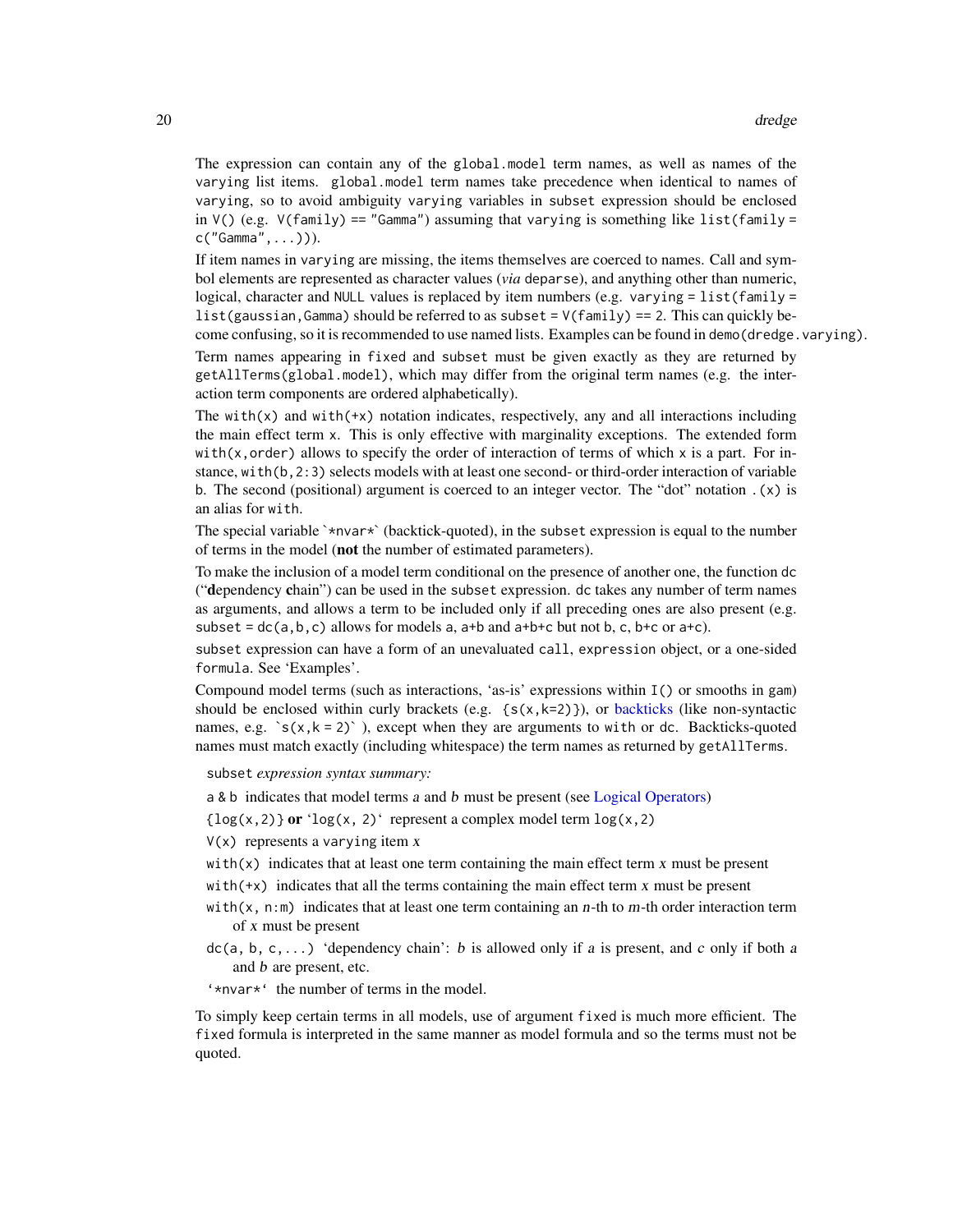#### dredge 21 and 22 and 22 and 22 and 22 and 22 and 22 and 22 and 22 and 22 and 22 and 22 and 22 and 22 and 22 and 22 and 22 and 22 and 22 and 22 and 22 and 22 and 22 and 22 and 22 and 22 and 22 and 22 and 22 and 22 and 22 an

Missing values: Use of na.action = "na.omit" (R's default) or "na.exclude" in global.model must be avoided, as it results with sub-models fitted to different data sets if there are missing values. An error is thrown if it is detected.

It is a common mistake to give na.action as an argument in the call to dredge (typically resulting in an error from the rank function to which the argument is passed through '. . . '), while the correct way is either to pass na.action in the call to the global model or to set it as a [global option.](#page-0-0)

#### Intercept:

If present in the global.model, the intercept will be included in all sub-models.

Methods: There are [subset](#page-66-1) and [plot](#page-47-1) methods, the latter creates a graphical representation of model weights and per-model term sum of weights. Coefficients can be extracted with coef or [coefTable](#page-32-1).

## Value

An object of class c("model.selection", "data.frame"), being a data.frame, where each row represents one model. See model. selection. object for its structure.

#### Note

Users should keep in mind the hazards that a "thoughtless approach" of evaluating all possible models poses. Although this procedure is in certain cases useful and justified, it may result in selecting a spurious "best" model, due to the model selection bias.

*"Let the computer find out" is a poor strategy and usually reflects the fact that the researcher did not bother to think clearly about the problem of interest and its scientific setting* (Burnham and Anderson, 2002).

## Author(s)

Kamil Bartoń

## See Also

[pdredge](#page-45-1) is a parallelized version of this function (uses a cluster).

[get.models](#page-25-1), [model.avg](#page-34-1). [model.sel](#page-37-1) for manual model selection tables.

Possible alternatives: [glmulti](#page-0-0) in package glmulti and [bestglm](#page-0-0) (bestglm). [regsubsets](#page-0-0) in package leaps also performs all-subsets regression.

Variable selection through regularization provided by various packages, e.g. glmnet, lars or glmm-Lasso.

#### Examples

- # Example from Burnham and Anderson (2002), page 100:
- # prevent fitting sub-models to different datasets

```
options(na.action = "na.fail")
```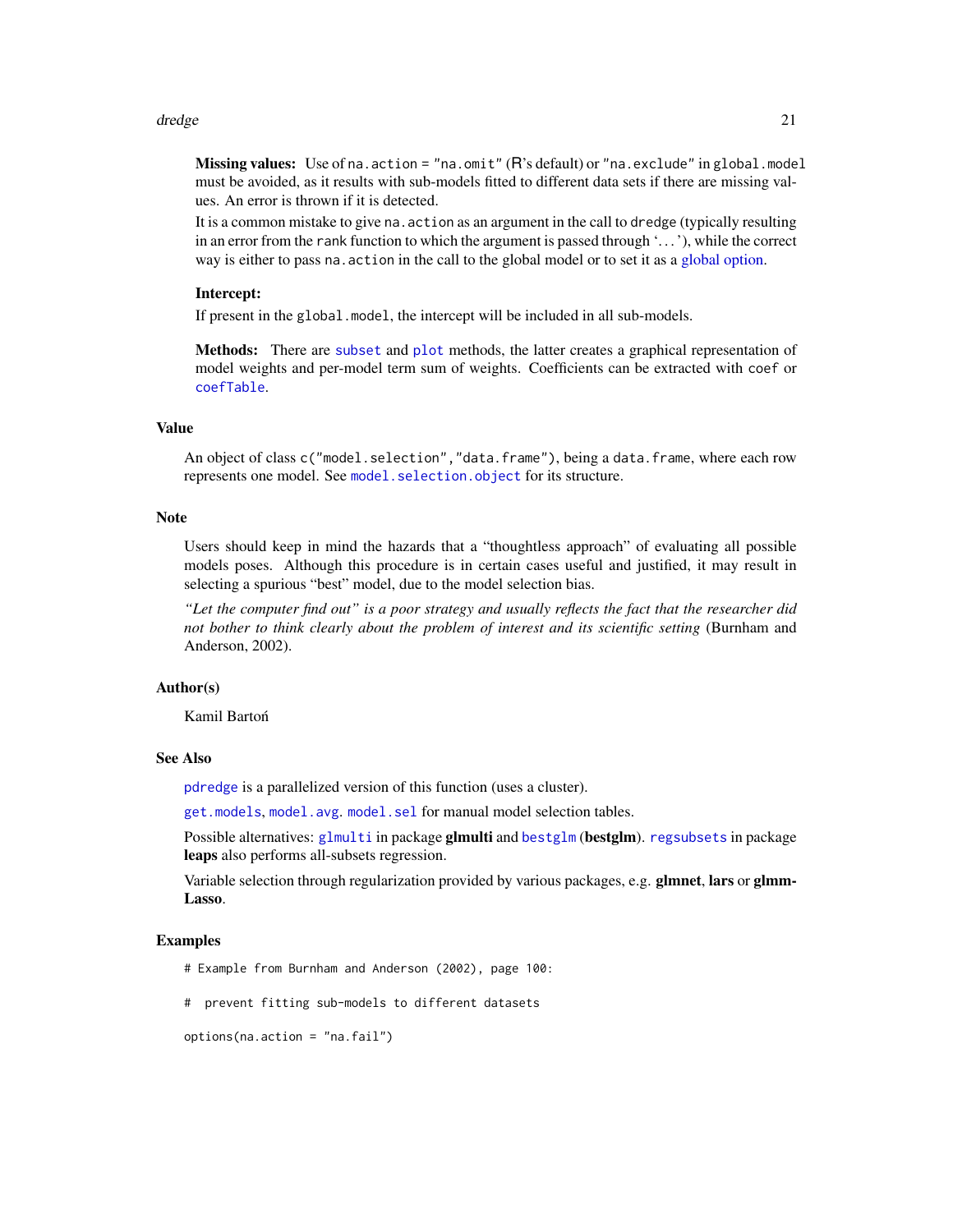```
fm1 \leftarrow lm(y \sim ., data = Cement)
dd <- dredge(fm1)
subset(dd, delta < 4)
# Visualize the model selection table:
par(max = c(3, 5, 6, 4))plot(dd, labAsExpr = TRUE)
# Model average models with delta AICc < 4
model.avg(dd, subset = delta < 4)
#or as a 95% confidence set:
model.avg(dd, subset = cumsum(weight) \le .95) # get averaged coefficients
#'Best' model
summary(get.models(dd, 1)[[1]])
## Not run:
# Examples of using 'subset':
# keep only models containing X3
dredge(fm1, subset = \sim X3) # subset as a formula
dredge(fm1, subset = expression(X3)) # subset as expression object
# the same, but more effective:
dredge(fm1, fixed = "X3")
# exclude models containing both X1 and X2 at the same time
dredge(fm1, subset = !(X1 88 X2))# Fit only models containing either X3 or X4 (but not both);
# include X3 only if X2 is present, and X2 only if X1 is present.
dredge(fm1, subset = dc(X1, X2, X3) && xor(X3, X4))
# the same as above, without "dc"
dredge(fm1, subset = (X1 | !X2) && (X2 | !X3) && xor(X3, X4))
# Include only models with up to 2 terms (and intercept)
dredge(fm1, m.lim = c(0, 2))
## End(Not run)
# Add R^2 and F-statistics, use the 'extra' argument
dredge(fm1, m.lim = c(NA, 1), extra = c("R^2", F = function(x)summary(x)$fstatistic[[1]]))
# with summary statistics:
dredge(fm1, m.lim = c(NA, 1), extra = list(
    "R^2", "x" = function(x)s < - summary(x)c(Rsq = s$r.squared, adjRsq = s$adj.r.squared,
            F = s$fstatistic[[1]])
   })
\mathcal{L}
```
# Add other information criteria (but rank with AICc):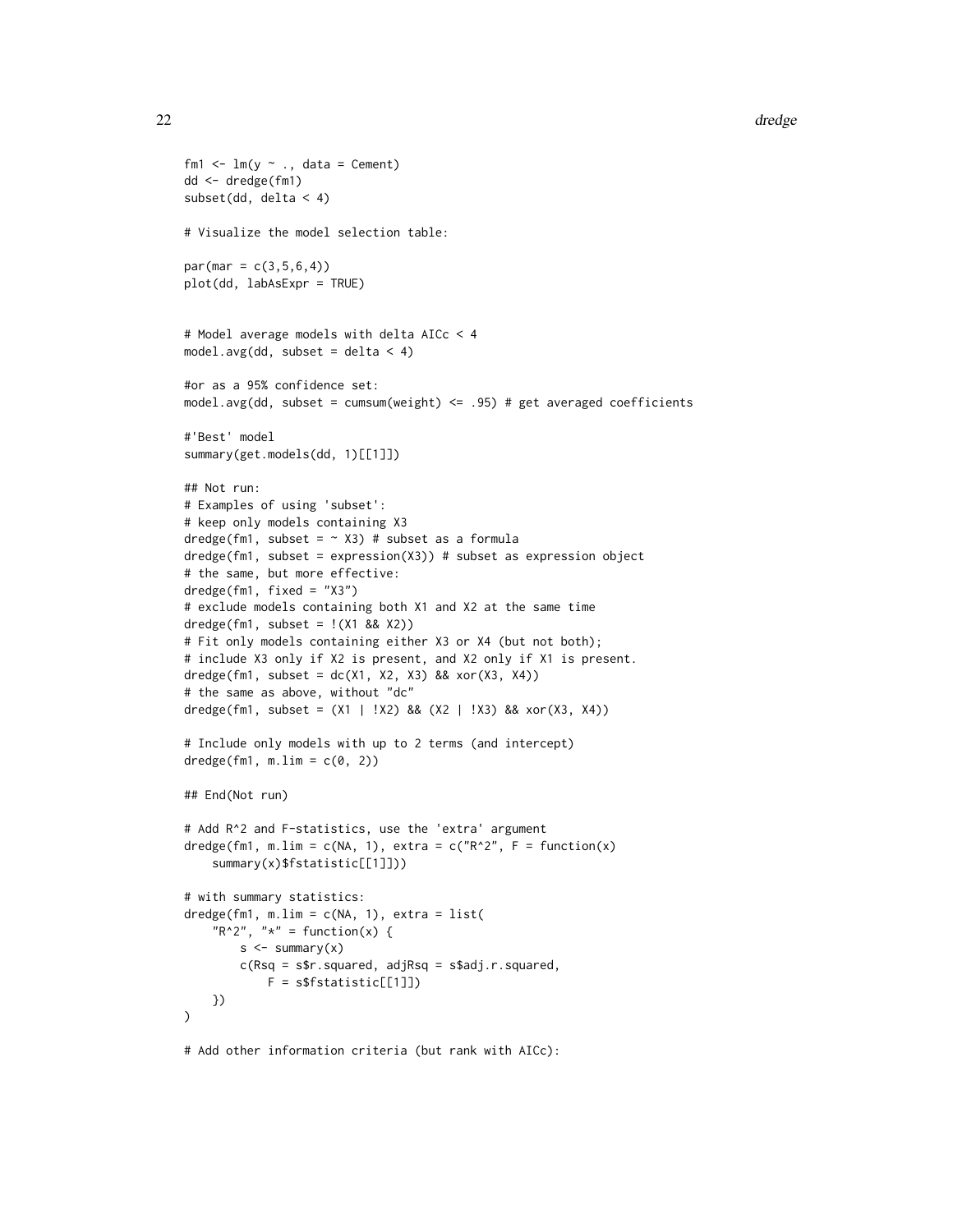# <span id="page-22-0"></span>exprApply 23

```
dredge(fm1, m.lim = c(NA, 1), extra = alist(AIC, BIC, ICOMP, Cp))
```

```
exprApply Apply a function to calls inside an expression
```
# Description

Apply function FUN to each occurence of a call to what() (or a symbol what) in an unevaluated expression. It can be used for advanced manipulation of expressions. Intended primarily for internal use.

#### Usage

```
exprApply(expr, what, FUN, ..., symbols = FALSE)
```
# Arguments

| expr       | an unevaluated expression.                                                                                                                                                                                                                                                                              |
|------------|---------------------------------------------------------------------------------------------------------------------------------------------------------------------------------------------------------------------------------------------------------------------------------------------------------|
| what       | character string giving the name of a function. Each call to what inside expr will<br>be passed to FUN. what can be also a character representation of an operator or<br>parenthesis (including curly and square brackets) as these are primitive functions<br>in R. Set what to NA to match all names. |
| <b>FUN</b> | a function to be applied.                                                                                                                                                                                                                                                                               |
| symbols    | logical value controlling whether FUN should be applied to symbols as well as<br>calls.                                                                                                                                                                                                                 |
| $\ddotsc$  | optional arguments to FUN.                                                                                                                                                                                                                                                                              |

## Details

FUN is found by a call to match. fun and can be either a function or a symbol (e.g., a backquoted name) or a character string specifying a function to be searched for from the environment of the call to exprApply.

## Value

A (modified) expression.

## Note

If expr has a [source reference](#page-0-0) information ("srcref" attribute), modifications done by exprApply will not be visible when printed unless srcref is removed. However, exprApply does remove source reference from any function expression inside expr.

## Author(s)

Kamil Bartoń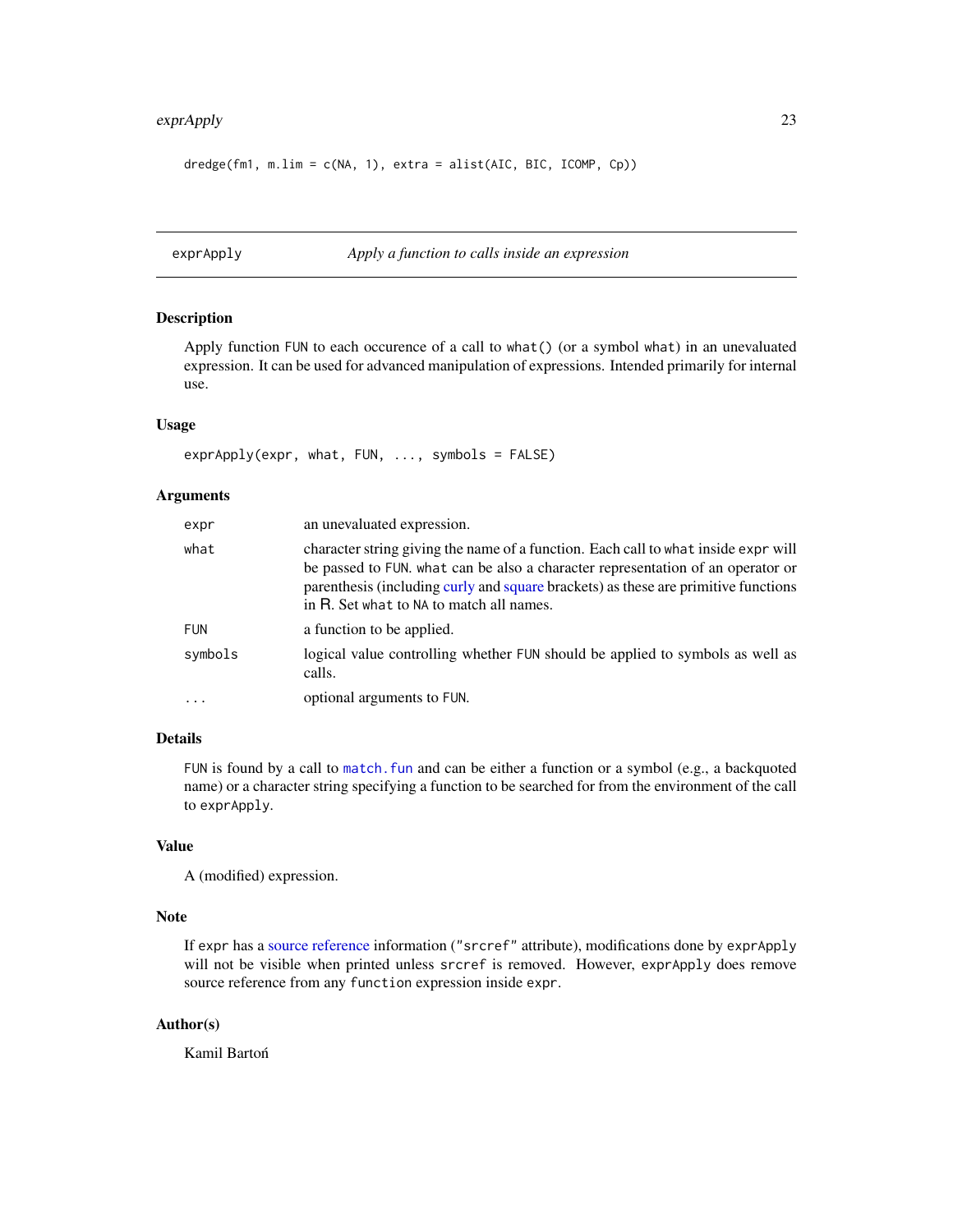#### See Also

Expression-related functions: [substitute](#page-0-0), [expression](#page-0-0), [quote](#page-0-0) and [bquote](#page-0-0).

Similar function [walkCode](#page-0-0) exists in package codetools.

Functions useful inside FUN: [as.name](#page-0-0), [as.call](#page-0-0), [call](#page-0-0), [match.call](#page-0-0) etc.

## Examples

```
### simple usage:
# print all Y(...) terms in a formula (note that symbol "Y" is omitted):
exprApply (~ X(1) + Y(2 + Y(4)) + N(Y + Y(3)), "Y", print)# replace X() with log(X, base = n)
exprApply(expression(A() + B() + C()), c("A", "B", "C"), function(expr, base) {
    expr[[2]] \le -expr[[1]]expr[[1]] \le - as.name("log")
    expr$base <- base
    expr
\}, base = 10)
###
# TASK: fit lm with two poly terms, varying the degree from 1 to 3 in each.
# lm(y \sim poly(X1, \text{degree} = a) + poly(X2, \text{degree} = b), data = Cement)
# for a = \{1,2,3\} and b = \{1,2,3\}# First we create a wrapper function for lm. Within it, use "exprApply" to add
# "degree" argument to all occurences of "poly()" having "X1" or "X2" as the
# first argument. Values for "degree" are taken from arguments "d1" and "d2"
lmpolywrap \leq function(formula, d1 = NA, d2 = NA, ...) {
   cl <- origCall <- match.call()
   cl[[1]] \leftarrow as.name("lm")cl$formula <- exprApply(formula, "poly", function(e, degree, x) {
        i \le which(e[[2]] == x)[1]
        if(!is.na(i) && !is.na(degree[i])) e$degree <- degree[i]
        e
    }, degree = c(d1, d2), x = c("X1", "X2"))cl$d1 <- cl$d2 <- NULL
    fit <- eval(cl, parent.frame())
    fit$call <- origCall # replace the stored call
    fit
}
# global model:
fm <- lmpolywrap(y ~ poly(X1) + poly(X2), data = Cement)
# Use "dredge" with argument "varying" to generate calls of all combinations of
# degrees for poly(X1) and poly(X2). Use "fixed = TRUE" to keep all global model
# terms in all models.
# Since "dredge" expects that global model has all the coefficients the
# submodels can have, which is not the case here, we first generate model calls,
# evaluate them and feed to "model.sel"
```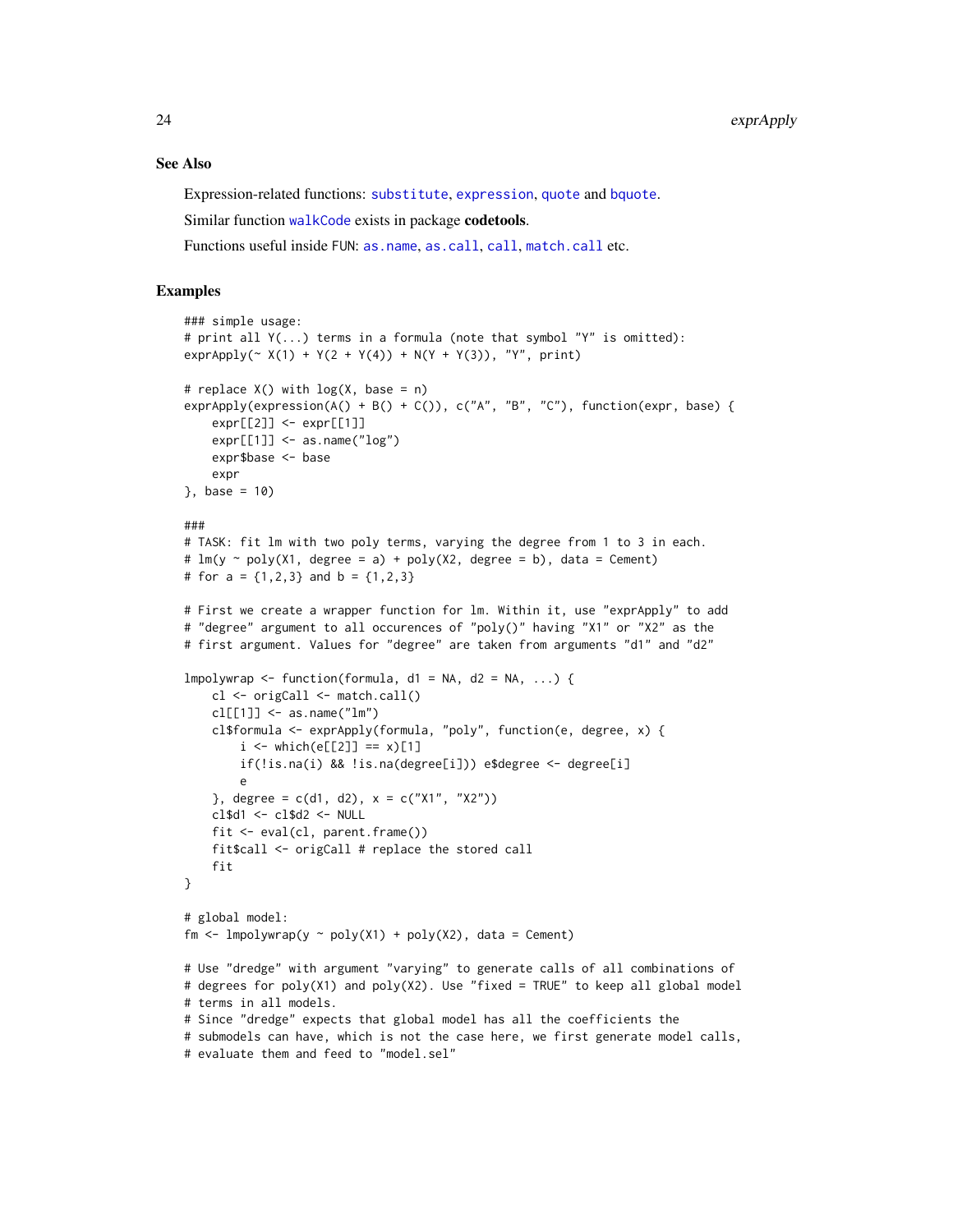```
modCalls <- dredge(fm,
    varying = list(d1 = 1:3, d2 = 1:3),
   fixed = TRUE,evaluate = FALSE
)
model.sel(models <- lapply(modCalls, eval))
# Note: to fit *all* submodels replace "fixed = TRUE" with:
# "subset = (d1==1 || {poly(X1)}) && (d2==1 || {poly(X2)})"
# This is to avoid fitting 3 identical models when the matching "poly()" term is
# absent.
```
Formula manipulation *Manipulate model formulas*

## Description

simplify.formula rewrites a formula using shorthand notation. Currently only the factor crossing operator  $*$  is applied, so that expanded expression such as  $a+b+a:b$  becomes  $a*b$ . expand. formula does the opposite, additionally expanding other expressions, i.e. all nesting (/), grouping and  $\wedge$ .

#### Usage

simplify.formula(x) expand.formula(x)

#### Arguments

x a formula or an object from which it can be extracted (such as a fitted model object).

## Author(s)

Kamil Bartoń

## See Also

[formula](#page-0-0) [delete.response](#page-0-0), [drop.terms](#page-0-0), and [reformulate](#page-0-0)

### Examples

```
simplify.formula(y \sim a + b + a:b + (c + b)^2)
simplify.formula(y \sim a + b + a:b + 0)
expand.formula(\sim a * b)
```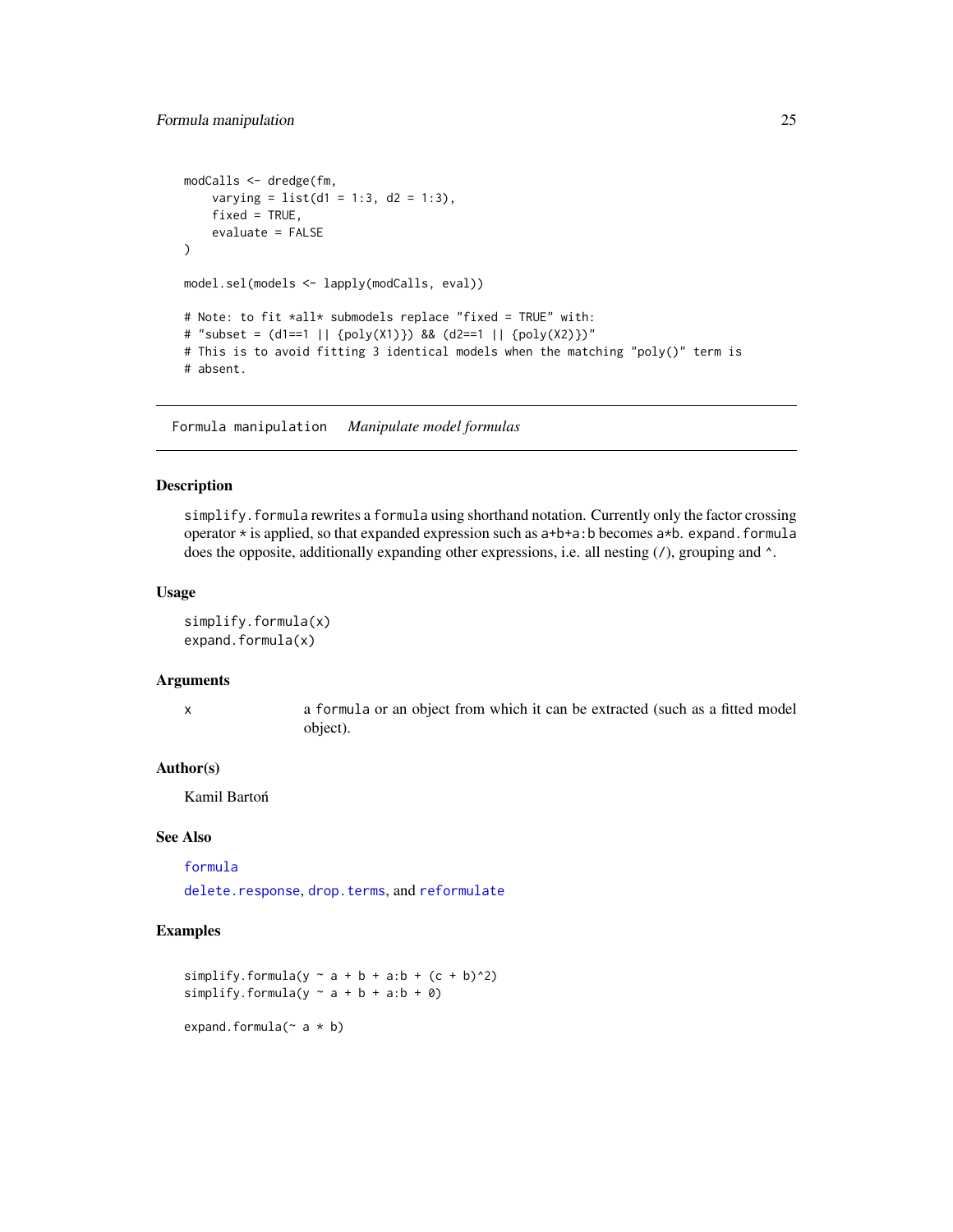<span id="page-25-1"></span><span id="page-25-0"></span>

#### Description

Generate or extract a list of fitted model objects from a "model. selection" table, optionally using parallel computation in a cluster.

#### Usage

get.models(object, subset, cluster = NA, ...)

## Arguments

| object     | object returned by dredge.                                                                                                                  |
|------------|---------------------------------------------------------------------------------------------------------------------------------------------|
| subset     | subset of models, an expression evaluated within the model selection table (see<br>'Details').                                              |
| cluster    | optionally, a "cluster" object. If it is a valid cluster, models are evaluated<br>using parallel computation.                               |
| $\ddots$ . | additional arguments to update the models. For example, in lme one may want<br>to use method = "REML" while using "ML" for model selection. |

## Details

The argument subset must be explicitely provided. This is to assure that a potentially long list of models is not fitted unintentionally. To evaluate all models, set subset to NA or TRUE.

If subset is a character vector, it is interpreted as names of rows to be selected.

## Value

[list](#page-0-0) of fitted model objects.

#### Note

Alternatively, getCall and eval can be used to compute a model out of the "model.selection" table (e.g. eval(getCall(<model.selection>,i)), where i is the model index or name).

Using get.models following dredge is not efficient as the requested models have to be fitted again. If the number of generated models is reasonable, consider using

lapply(dredge(...,evaluate = FALSE),eval), which generates a list of all model calls and evaluates them into a list of model objects. This avoids fitting the models twice.

pget.models is still available, but is deprecated.

## Author(s)

Kamil Bartoń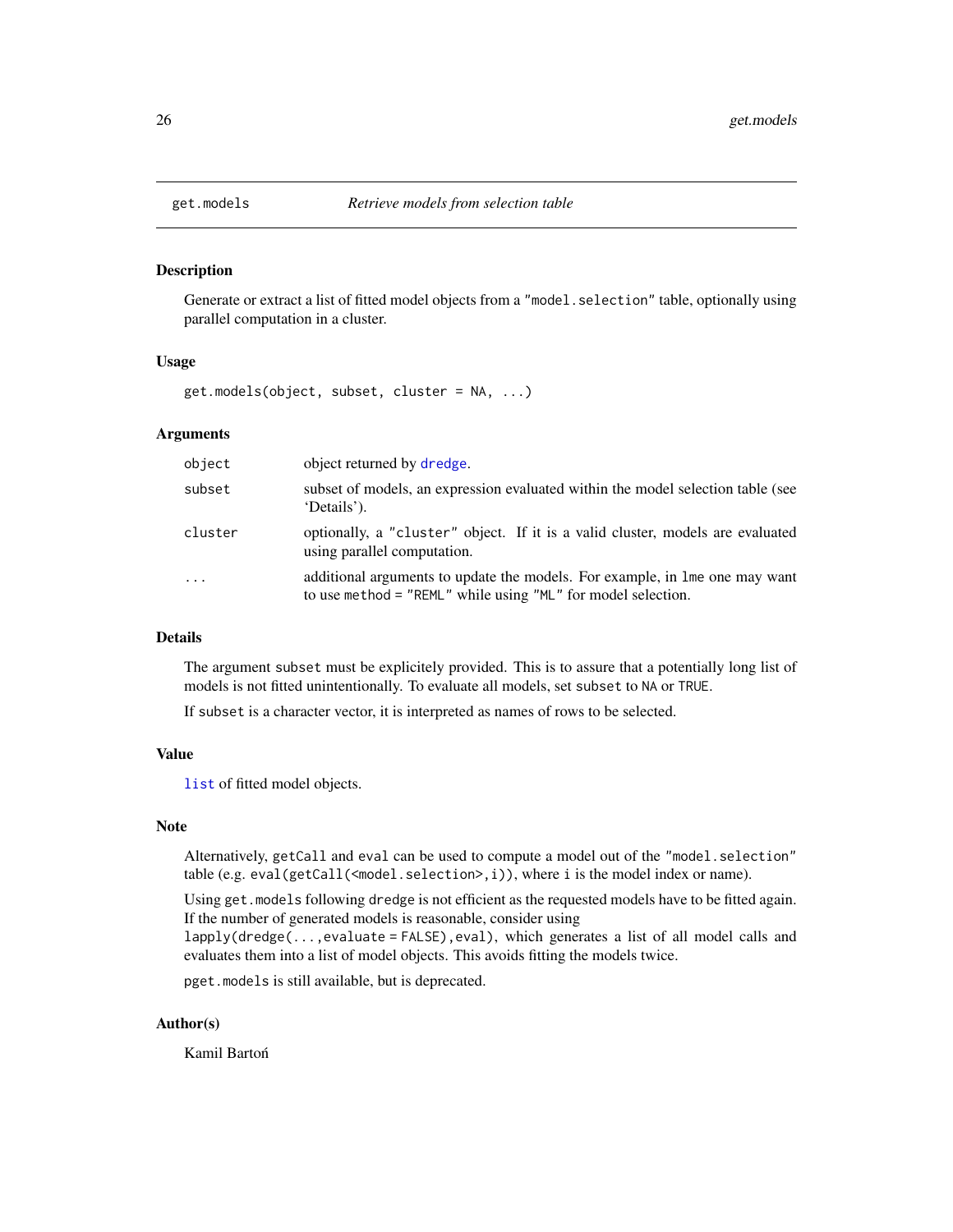#### <span id="page-26-0"></span> $GPA$  27

# See Also

[dredge](#page-16-1) and [pdredge](#page-45-1), [model.avg](#page-34-1)

[makeCluster](#page-0-0) in packages parallel and snow

## Examples

```
# Mixed models:
fm2 \leq -\text{Im}e(\text{distance} \leq \text{age} + \text{Sex}, \text{data} = \text{Orthodont},random = \sim 1 | Subject, method = "ML")
ms2 <- dredge(fm2)
# Get top-most models, but fitted by REML:
(confset.d4 <- get.models(ms2, subset = delta < 4, method = "REML"))
## Not run:
# Get the top model:
get.models(ms2, subset = 1)[[1]]## End(Not run)
```
## GPA *Grade Point Average data*

#### Description

First-year college Grade Point Average (GPA) from Graybill and Iyer (1994).

#### Usage

GPA

# Format

GPA is a data frame with 5 variables. y is the first-year college Grade Point Average (GPA) and x1-x4 are four predictor variables from standardized tests (SAT) administered before matriculation.

## y GPA

- x1 math score on the SAT
- x2 verbal score on the SAT
- x3 high school math
- x4 high school English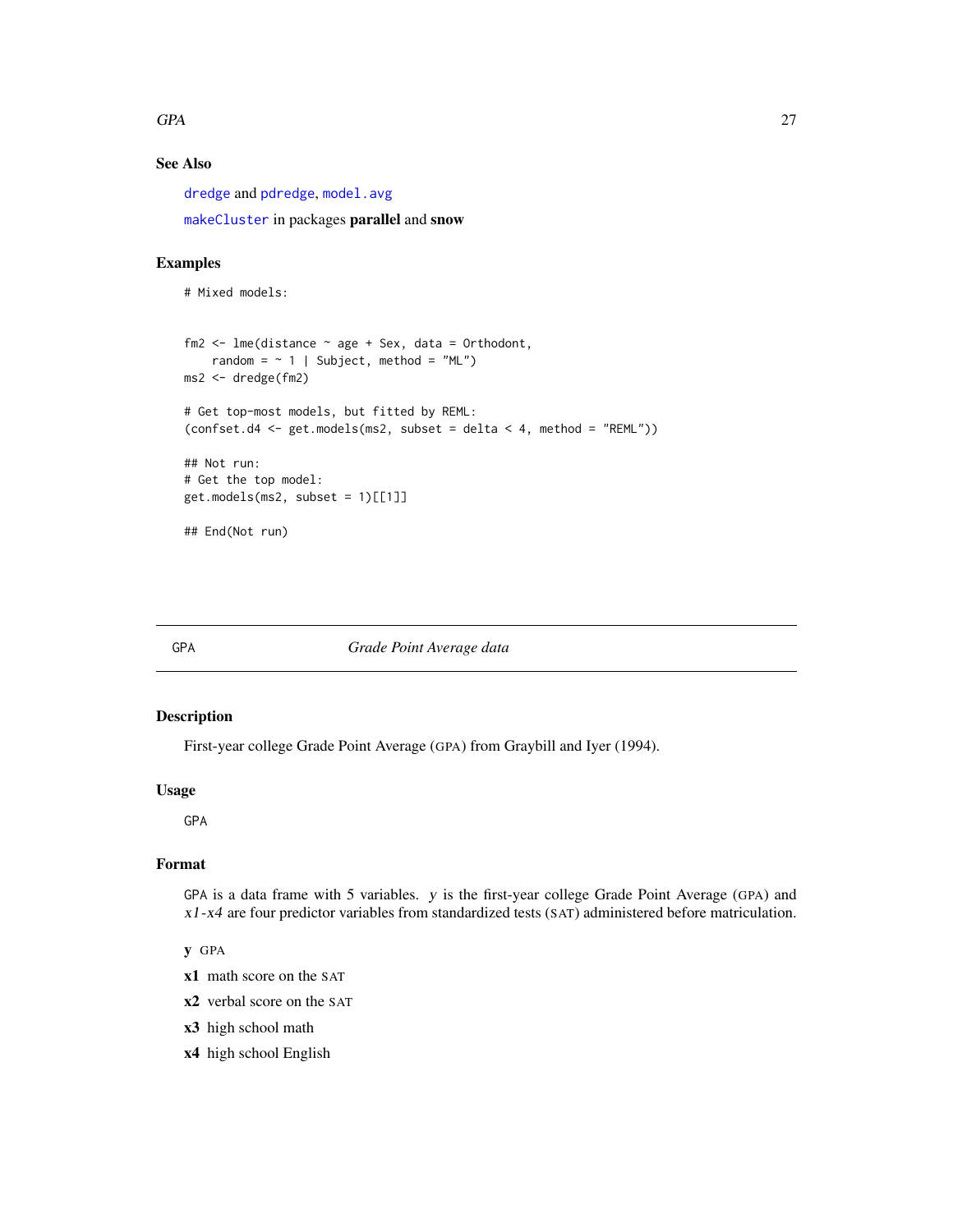#### <span id="page-27-0"></span>Source

Graybill, F.A. and Iyer, H.K. (1994). *Regression analysis: concepts and applications*. Duxbury Press, Belmont, CA.

#### References

Burnham, K. P. and Anderson, D. R (2002) *Model selection and multimodel inference: a practical information-theoretic approach*. 2nd ed. New York, Springer-Verlag.

Information criteria *Various information criteria*

#### <span id="page-27-1"></span>Description

Calculate Mallows' *Cp* and Bozdogan's ICOMP and CAIFC information criteria.

Extract or calculate Deviance Information Criterion from MCMCglmm and merMod object.

#### Usage

```
Cp(object, ..., dispersion = NULL)
ICOMP(object, ..., REML = NULL)
CAICF(object, ..., REML = NULL)
DIC(object, ...)
```
## Arguments

| object     | a fitted model object (in case of ICOMP and CAICF, logLik and vcov methods<br>must exist for the object). For DIC, an object of class "MCMCg1mm" or "merMod".                                              |
|------------|------------------------------------------------------------------------------------------------------------------------------------------------------------------------------------------------------------|
| $\cdots$   | optionally more fitted model objects.                                                                                                                                                                      |
| dispersion | the dispersion parameter. If NULL, it is inferred from object.                                                                                                                                             |
| REML       | optional logical value, passed to the logLik method indicating whether the re-<br>stricted log-likelihood or log-likelihood should be used. The default is to use the<br>method used for model estimation. |

## Details

Mallows' *Cp* statistic is the residual deviance plus twice the estimate of  $\sigma^2$  times the residual degrees of freedom. It is closely related to AIC (and a multiple of it if the dispersion is known).

ICOMP (I for informational and COMP for complexity) penalizes the covariance complexity of the model, rather than the number of parameters directly.

CAICF (C is for 'consistent' and F denotes the use of the Fisher information matrix) includes with penalty the natural logarithm of the determinant of the estimated Fisher information matrix.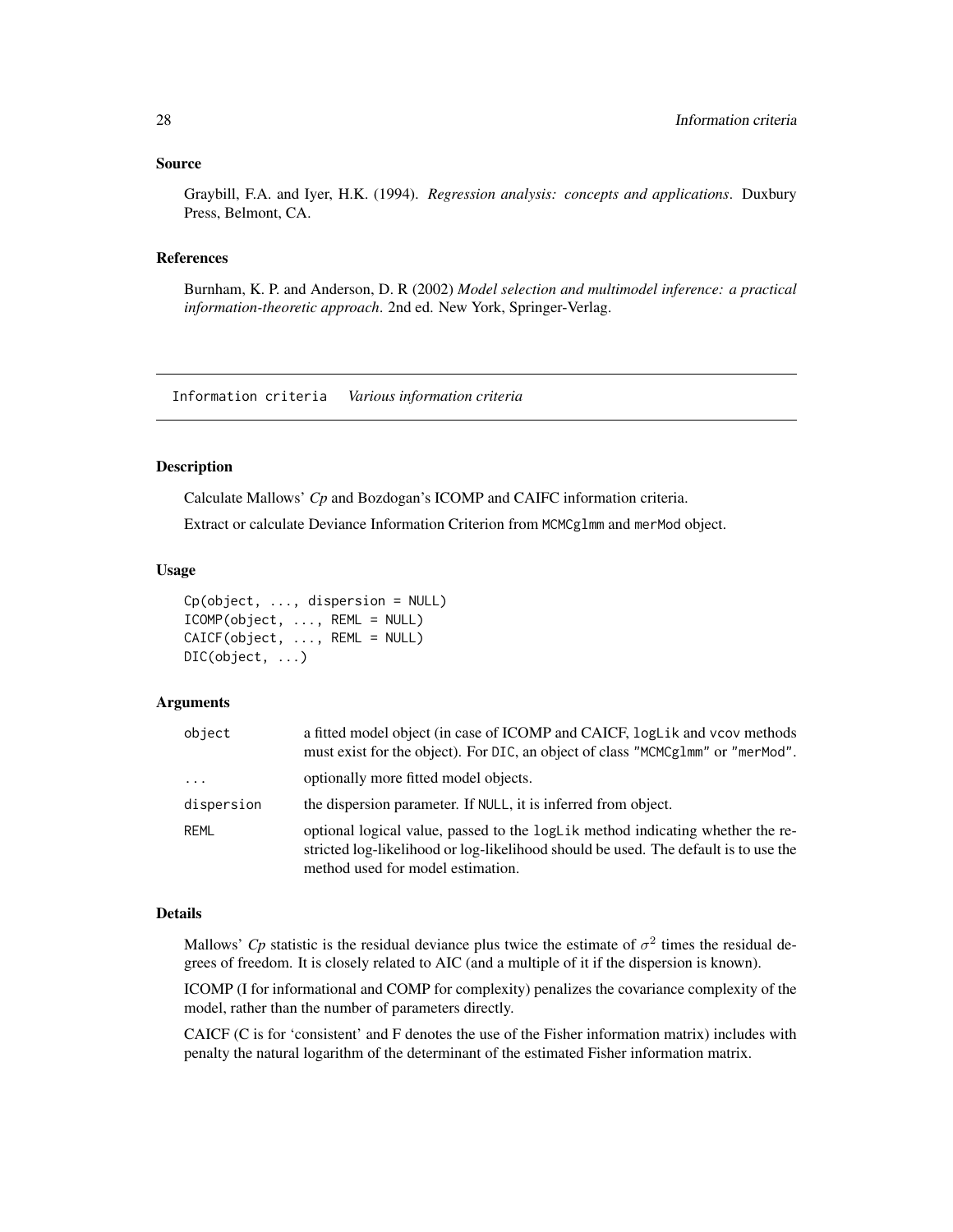## <span id="page-28-0"></span>jackknifeWeights 29

## Value

If just one object is provided, the functions return a numeric value with the corresponding IC; otherwise a data.frame with rows corresponding to the objects is returned.

#### References

Mallows, C. L. (1973) Some comments on *Cp*. *Technometrics* 15: 661–675.

Bozdogan, H. and Haughton, D.M.A. (1998) Information complexity criteria for regression models. *Comp. Stat. & Data Analysis* 28: 51-76.

Anderson, D. R. and Burnham, K. P. (1999) Understanding information criteria for selection among capture-recapture or ring recovery models. *Bird Study* 46: 14–21.

Spiegelhalter, D.J., Best, N.G., Carlin, B.R., van der Linde, A. (2002) Bayesian measures of model complexity and fit. *Journal of the Royal Statistical Society Series B-Statistical Methodology* 64: 583–616.

## See Also

[AIC](#page-0-0) and [BIC](#page-0-0) in stats, [AICc](#page-3-1). [QIC](#page-53-1) for GEE model selection. [extractDIC](#page-0-0) in package arm, on which the (non-visible) method extractDIC.merMod used by DIC is based.

<span id="page-28-1"></span>jackknifeWeights *Jackknifed model weights*

# **Description**

Computes model weights optimized for jackknifed model fits.

#### Usage

```
jackknifeWeights(
 object,
  ...,
  data,
  type = c("loglik", "rmse"),family = NULL,weights = NULL,optim.method = "BFGS",
 maxit = 1000.
 optim.args = list(),
  start = NULL,force.update = FALSE,py.matrix = FALSE
)
```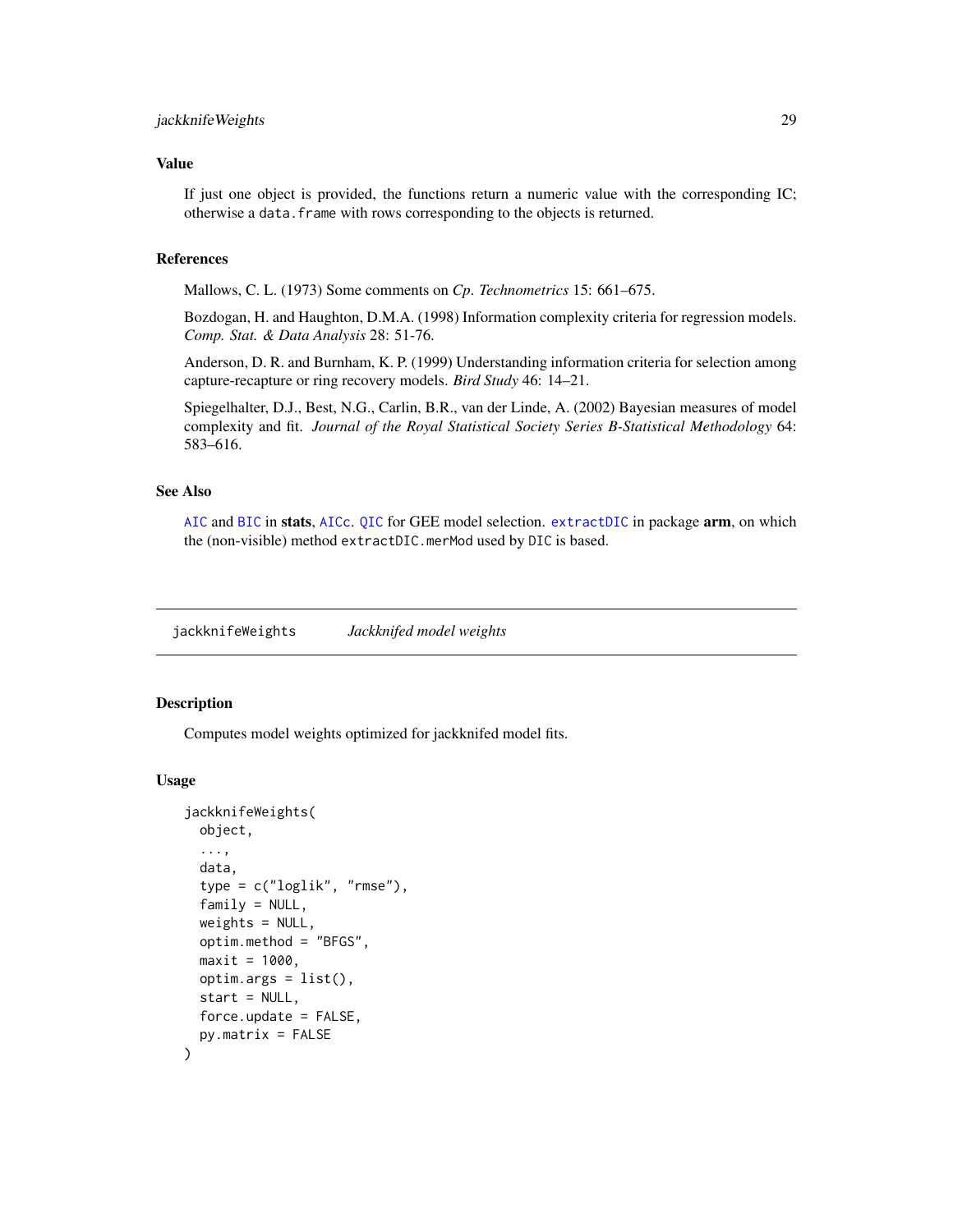## Arguments

| $object, \ldots$ | two or more fitted glm objects, or a list of such, or an "averaging" object.                                                                                                                                                                                                                                                      |
|------------------|-----------------------------------------------------------------------------------------------------------------------------------------------------------------------------------------------------------------------------------------------------------------------------------------------------------------------------------|
| data             | a data frame containing the variables in the model. It is optional if all models<br>are glm.                                                                                                                                                                                                                                      |
| type             | a character string specifying the function to minimize. Either "rmse" or "loglik".                                                                                                                                                                                                                                                |
| family           | used only if type = "loglik", a family object to be used for likelihood calcu-<br>lation. Not needed if all models share the same family and link function.                                                                                                                                                                       |
| weights          | an optional vector of 'prior weights' to be used in the model fitting process.<br>Should be NULL or a numeric vector.                                                                                                                                                                                                             |
| optim.method     | optional, optimisation method, passed to optim.                                                                                                                                                                                                                                                                                   |
| maxit            | optional, the maximum number of iterations, passed to optim.                                                                                                                                                                                                                                                                      |
| optim.args       | optional list of other arguments passed to optim.                                                                                                                                                                                                                                                                                 |
| start            | starting values for model weights. Numeric of length equal the number of mod-<br>els.                                                                                                                                                                                                                                             |
| force.update     | for glm, the glm. fit function is used for fitting models to the train data, which<br>is much more efficient. Set to TRUE to use update instead.                                                                                                                                                                                  |
| py.matrix        | either a boolean value, then if TRUE a jackknifed prediction matrix is returned<br>and if FALSE a vector of jackknifed model weights, or a N×M matrix (number of<br>cases x number of models) that is interpreted as a jackknifed prediction matrix<br>and it is used for optimisation (i.e. the jackknife procedure is skipped). |

#### Details

Model weights are chosen (using [optim](#page-0-0)) to minimise RMSE or log-likelihood of the prediction for data point i, of a model fitted omitting that data point i. The jackknife procedure is therefore run for all provided models and for all data points.

## Value

The function returns a numeric vector of model weights.

## Note

This procedure can give variable results depending on the [optimisation method](#page-0-0) and starting values. It is therefore advisable to make several replicates using different optim.methods. See [optim](#page-0-0) for possible values for this argument.

## Author(s)

Kamil Bartoń. Carsten Dormann

# References

Hansen, B. E. & Racine, J. S. (2012) Jackknife model averaging. *Journal of Econometrics*, 979: 38–46

Dormann, C. et al. (2018) Model averaging in ecology: a review of Bayesian, information-theoretic, and tactical approaches for predictive inference. *Ecological Monographs*, 88, 485–504.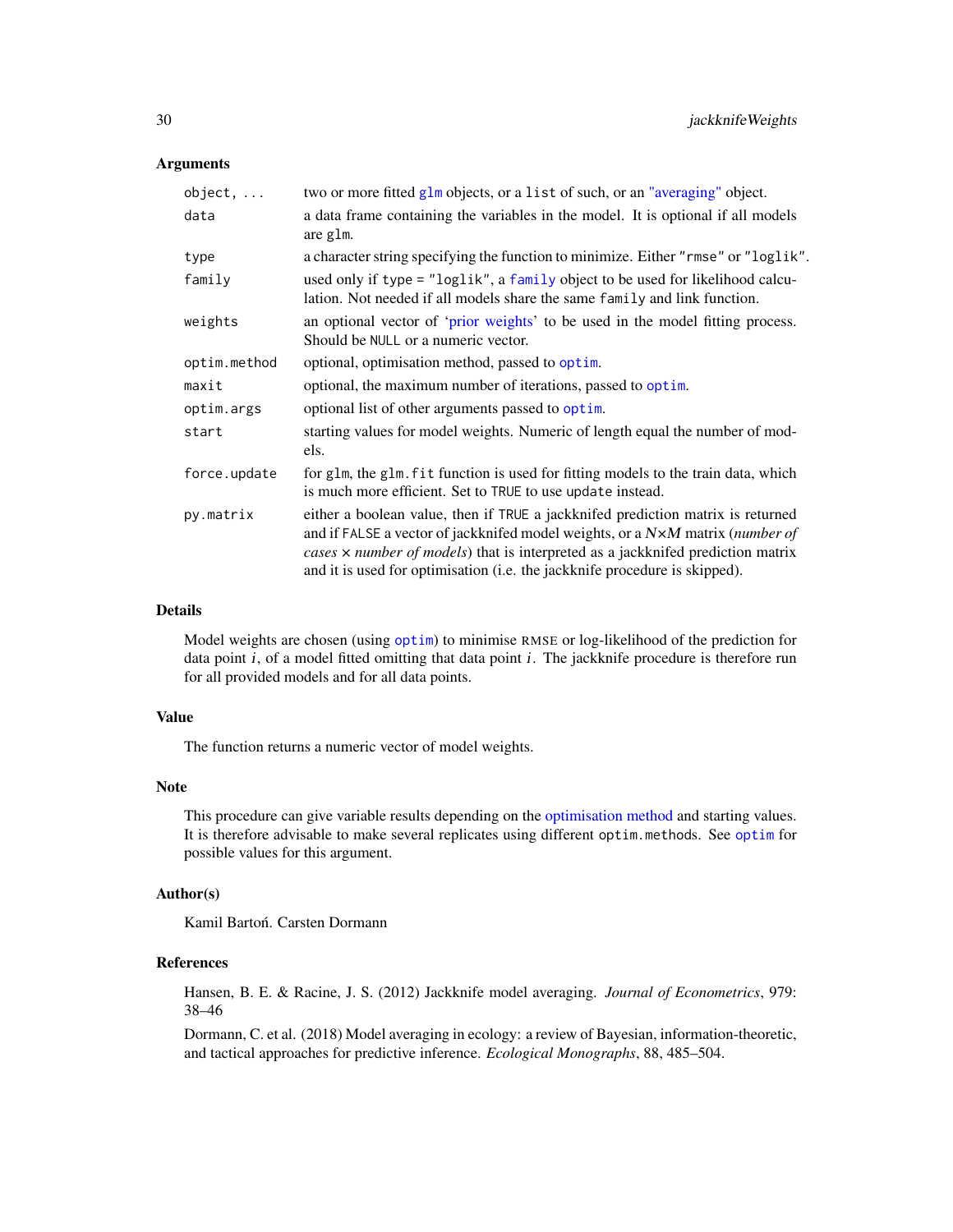<span id="page-30-0"></span> $l$ oo  $31$ 

# See Also

[Weights](#page-72-1), [model.avg](#page-34-1)

Other model weights: [BGWeights\(](#page-8-1)), [bootWeights\(](#page-10-1)), [cos2Weights\(](#page-15-1)), [stackingWeights\(](#page-59-1))

# Examples

```
fm <- glm(Prop ~ mortality * dose, binomial(), Beetle, na.action = na.fail)
fits <- lapply(dredge(fm, eval = FALSE), eval)
amJk <- amAICc <- model.avg(fits)
set.seed(666)
Weights(amJk) <- jackknifeWeights(fits, data = Beetle)
coef(amJk)
coef(amAICc)
```
loo *Leave-one-out cross-validation*

## Description

Computes the RMSE/log-likelihood based on leave-one-out cross-validation.

## Usage

```
loo(object, type = c("loglik", "rmse"), ...)
```
## Arguments

| object                  | a fitted object model, currently only $lm/glm$ is accepted.                                                                     |
|-------------------------|---------------------------------------------------------------------------------------------------------------------------------|
| type                    | the criterion to use, given as a character string, either "rmse" for Root-Mean-<br>Square Error or "loglik" for log-likelihood. |
| $\cdot$ $\cdot$ $\cdot$ | other arguments are currently ignored.                                                                                          |

#### Details

Leave-one-out cross validation is a  $K$ -fold cross validation, with  $K$  equal to the number of data points in the set N. For all  $i$  from 1 to N, the model is fitted to all the data except for  $i$ -th row and a prediction is made for that value. The average error is computed and used to evaluate the model.

#### Value

A single numeric value of RMSE or mean log-likelihood.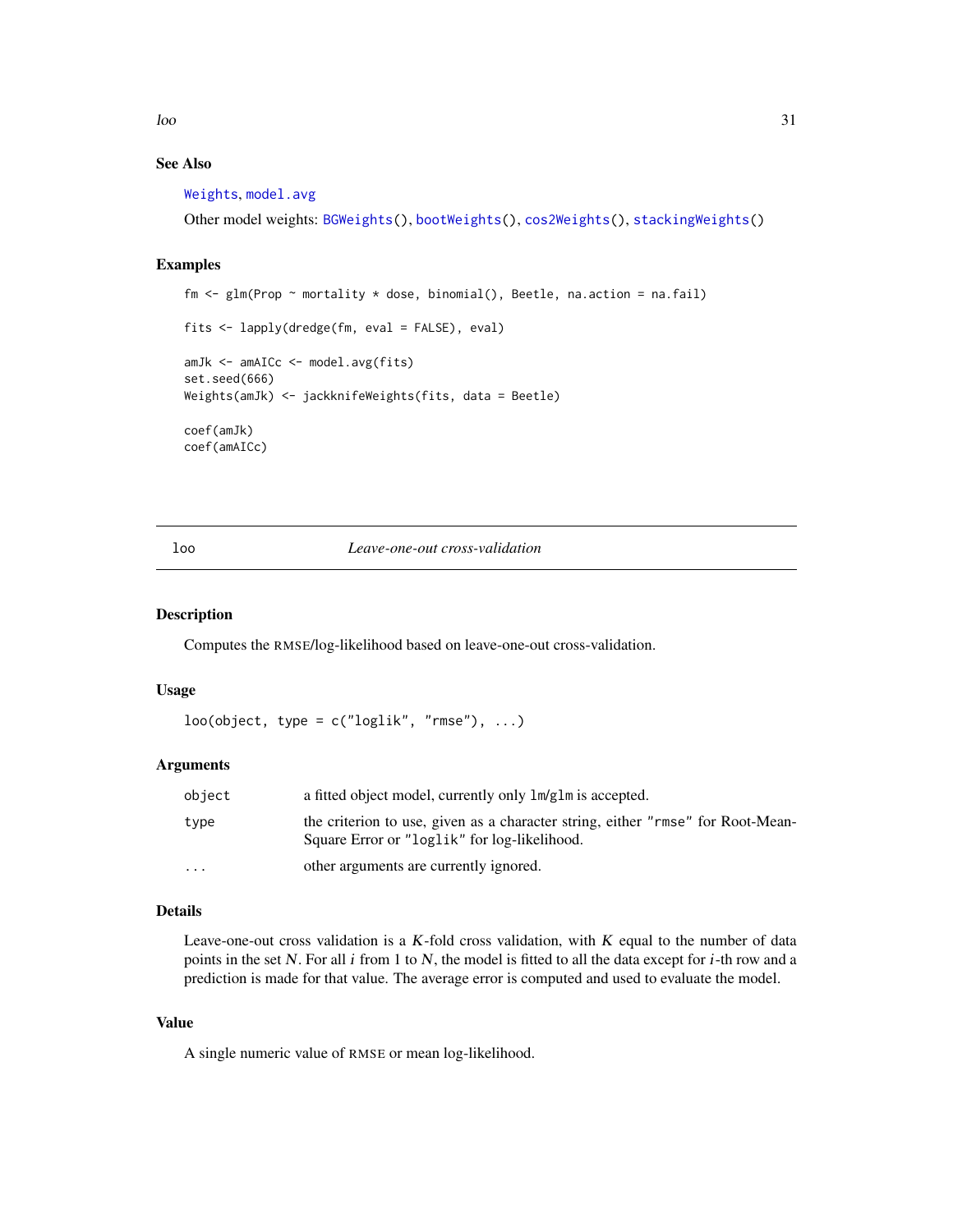## <span id="page-31-0"></span>Author(s)

Kamil Bartoń, based on code by Carsten Dormann

## References

Dormann, C. et al. (2018) Model averaging in ecology: a review of Bayesian, information-theoretic, and tactical approaches for predictive inference. *Ecological Monographs*, 88, 485–504.

## Examples

```
fm <- lm(y \sim X1 + X2 + X3 + X4, Cement)
loop(fm, type = "l")loo(fm, type = "r")## Compare LOO_RMSE and AIC/c
options(na.action = na.fail)
dd <- dredge(fm, rank = loo, extra = list(AIC, AICc), type = "rmse")
plot(loo ~ AIC, dd, ylab = expression(LOO[RMSE]), xlab = "AIC/c")points(loo ~ AICc, data = dd, pch = 19)
legend("topleft", legend = c("AIC", "AICc"), pch = c(1, 19))
```
merge.model.selection *Combine model selection tables*

## Description

Combine two or more model selection tables.

#### Usage

```
## S3 method for class 'model.selection'
merge(x, y, suffixes = c("x", "y"), ...)
```
## S3 method for class 'model.selection'  $rbind(..., deparse.level = 1, make.row.names = TRUE)$ 

#### Arguments

| x, y,                  | model. selection objects to be combined. $($ ignored in merge)                                               |
|------------------------|--------------------------------------------------------------------------------------------------------------|
| suffixes               | a character vector with two elements that are appended respectively to row<br>names of the combined tables.  |
|                        | make.row.names logical indicating if unique and valid row.names should be constructed from the<br>arguments. |
| deparse.level ignored. |                                                                                                              |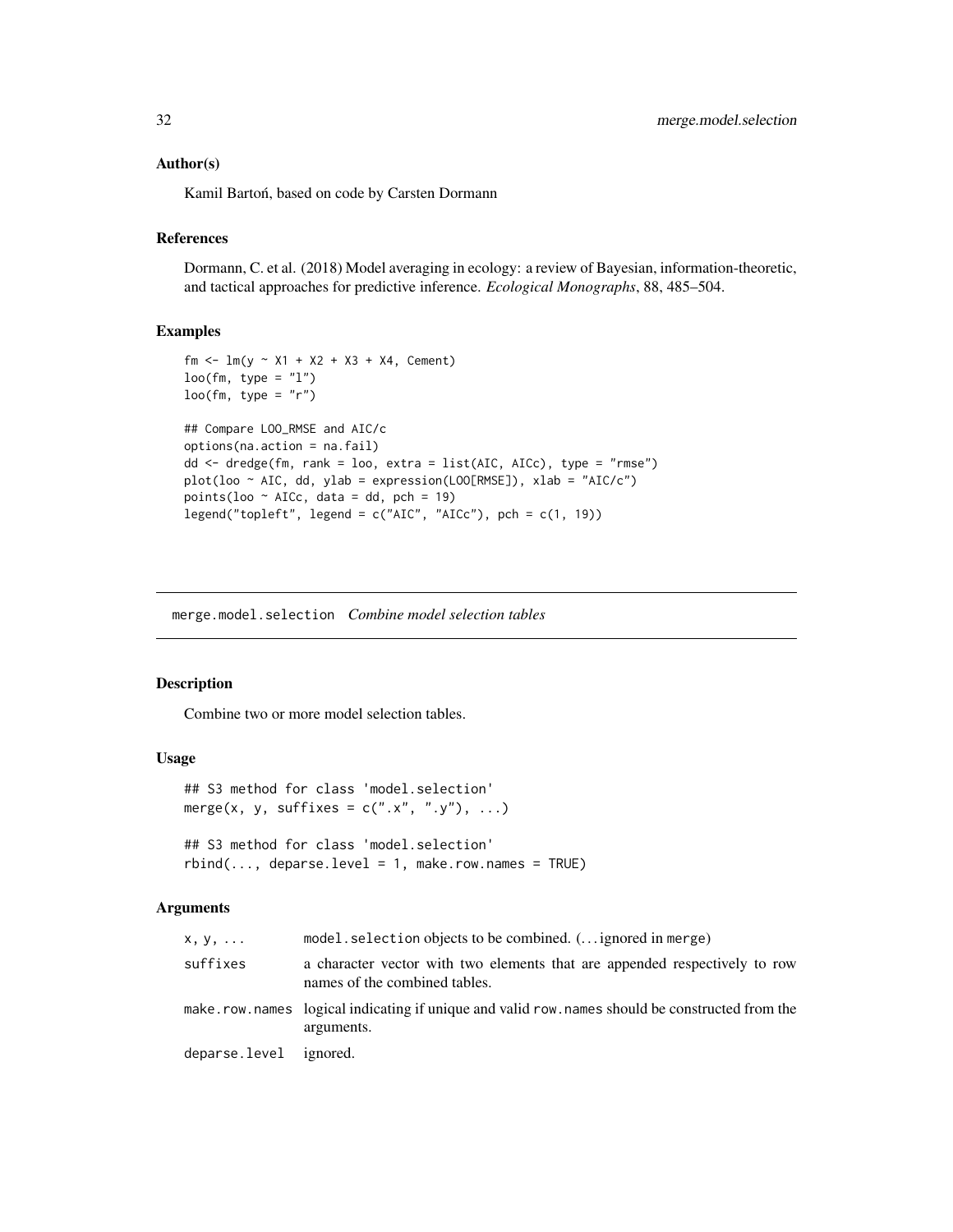## <span id="page-32-0"></span>Model utilities 33

## Value

A ["model.selection" object](#page-39-1) containing models (rows) from all provided tables.

### Note

Both  $\Delta_{IC}$  values and *Akaike weights* are recalculated in the resulting tables.

Models in the combined model selection tables must be comparable, i.e. fitted to the same data, however only very basic checking is done to verify that. The models must also be ranked by the same information criterion.

Unlike the merge method for data. frame, this method appends second table to the first (similarly to rbind).

#### Author(s)

Kamil Bartoń

## See Also

[dredge](#page-16-1), [model.sel](#page-37-1), [merge](#page-0-0), [rbind](#page-0-0).

## Examples

```
## Not run:
require(mgcv)
ms1 <- dredge(glm(Prop ~ dose + I(dose^2) + log(dose) + I(log(dose)^2),
    data = Beetle, family = binomial, na.action = na.fail))
fm2 <- gam(Prop ~ s(dose, k = 3), data = Beetle, family = binomial)
merge(ms1, model.sel(fm2))
## End(Not run)
```
Model utilities *Model utility functions*

#### <span id="page-32-1"></span>Description

These functions extract or calculate various values from provided fitted model objects(s). They are mainly meant for internal use.

coeffs extracts model coefficients;

getAllTerms extracts independent variable names from a model object;

coefTable extracts a table of coefficients, standard errors and associated degrees of freedom when possible;

get.response extracts response variable from fitted model object;

model.names generates shorthand (alpha)numeric names for one or several fitted models.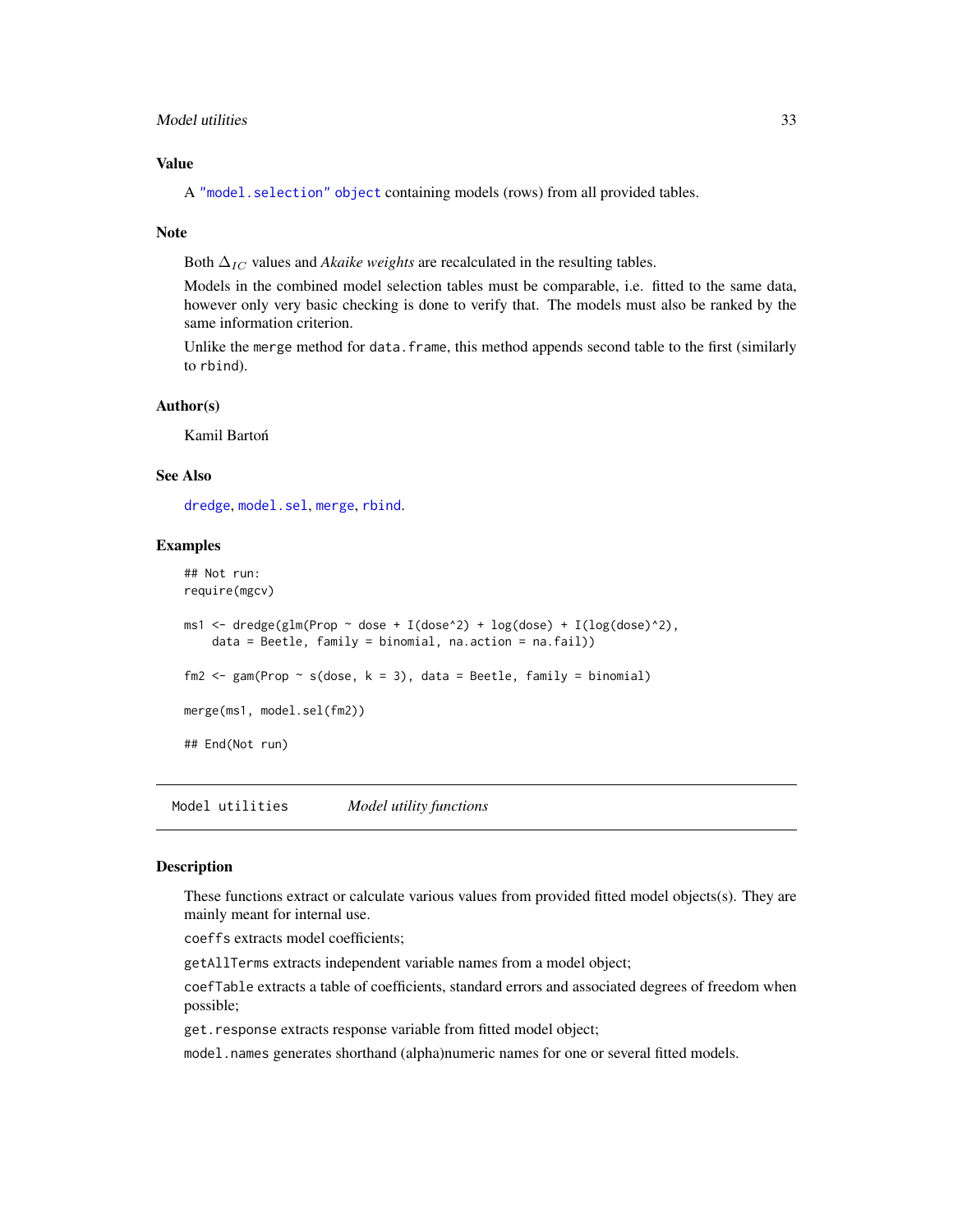# Usage

coeffs(model)

```
getAllTerms(x, ...)
## S3 method for class 'terms'
getAllTerms(x, intercept = FALSE, offset = TRUE, ...)
coefTable(model, ...)
## S3 method for class 'averaging'
coefTable(model, full = FALSE, adjust.se = TRUE, ...)
## S3 method for class 'lme'
coefTable(model, adjustSigma, ...)
## S3 method for class 'gee'
coefTable(model, ..., type = c("naive", "robust"))
get.response(x, data = NULL, ...)
model.names(object, ..., labels = NULL, use.letters = FALSE)
```
## Arguments

| model           | a fitted model object.                                                                                                                                                                                                                                                                                         |
|-----------------|----------------------------------------------------------------------------------------------------------------------------------------------------------------------------------------------------------------------------------------------------------------------------------------------------------------|
| object          | a fitted model object or a list of such objects.                                                                                                                                                                                                                                                               |
| X               | a fitted model object or a formula.                                                                                                                                                                                                                                                                            |
| offset          | should 'offset' terms be included?                                                                                                                                                                                                                                                                             |
| intercept       | should terms names include the intercept?                                                                                                                                                                                                                                                                      |
| full, adjust.se |                                                                                                                                                                                                                                                                                                                |
|                 | logical, apply to "averaging" objects. If full is TRUE, the full model-averaged<br>coefficients are returned, and subset-averaged ones otherwise. If adjust.se is<br>TRUE, inflated standard errors are returned. See 'Details' in par. avg.                                                                   |
| adjustSigma     | See summary. Ime.                                                                                                                                                                                                                                                                                              |
| type            | for GEE models, the type of covariance estimator to calculate returned standard<br>errors on. Either "naive" or "robust" ('sandwich').                                                                                                                                                                         |
| labels          | optionally, a character vector with names of all the terms, e.g. from a global<br>model. model.names enumerates the model terms in order of their appearance<br>in the list and in the models. Therefore changing the order of the models leads<br>to different names. Providing labels prevents that.         |
|                 | in model.names, more fitted model objects. In coefTable arguments that are<br>passed to appropriate vcov or summary method (e.g. dispersion parameter for<br>glm may be used here). In get. response, if data is given, arguments to be<br>passed to model. frame. In other functions may be silently ignored. |
| data            | a data. frame, list or environment (or object coercible to a data. frame),<br>containing the variables in x. Required only if x is a formula, otherwise it can<br>be used to get the response variable for a different data set.                                                                               |
| use.letters     | logical, whether letters should be used instead of numeric codes.                                                                                                                                                                                                                                              |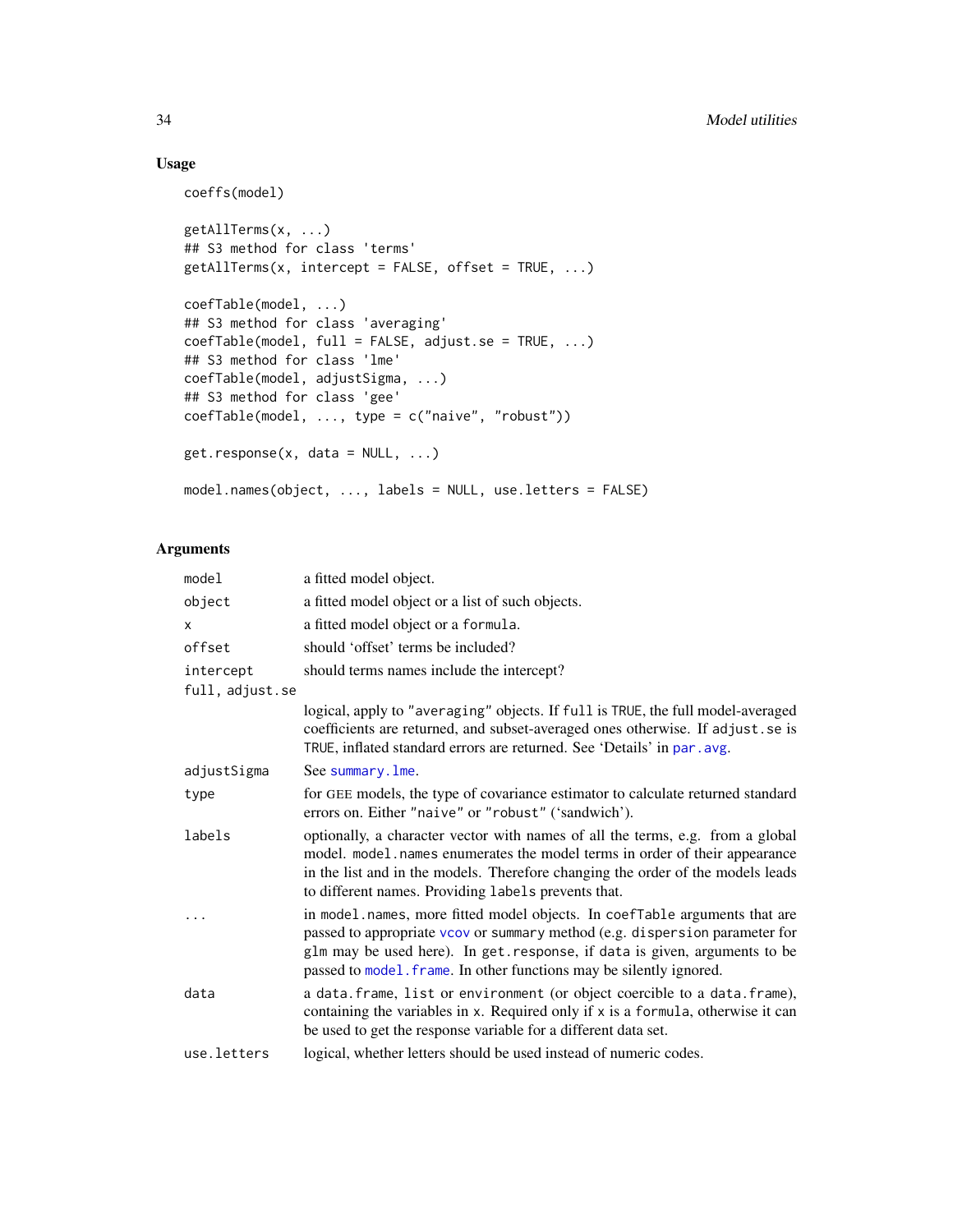# <span id="page-34-0"></span>model.avg 35

## Details

The functions coeffs, getAllTerms and coefTable provide interface between the model object and model.avg (and dredge). Custom methods can be written to provide support for additional classes of models.

# Note

coeffs's value is in most cases identical to that returned by [coef](#page-0-0), the only difference being it returns fixed effects' coefficients for mixed models, and the value is always a named numeric vector.

Use of tTable is deprecated in favour of coefTable.

# Author(s)

Kamil Bartoń

<span id="page-34-1"></span>model.avg *Model averaging*

#### Description

Model averaging based on an information criterion.

#### Usage

```
model.avg(object, ..., revised.var = TRUE)
## Default S3 method:
model.avg(object, ..., beta = c("none", "sd", "partial.sd"),
  rank = NULL, rank.args = NULL, revised.var = TRUE,
 dispersion = NULL, ct.args = NULL)
## S3 method for class 'model.selection'
```
model.avg(object, subset, fit = FALSE, ..., revised.var = TRUE)

## Arguments

| object | a fitted model object or a list of such objects, or a "model. selection" object.<br>See 'Details'.                                  |
|--------|-------------------------------------------------------------------------------------------------------------------------------------|
| .      | for default method, more fitted model objects. Otherwise, arguments that are<br>passed to the default method.                       |
| beta   | indicates whether and how the component models' coefficients should be stan-<br>dardized. See the argument's description in dredge. |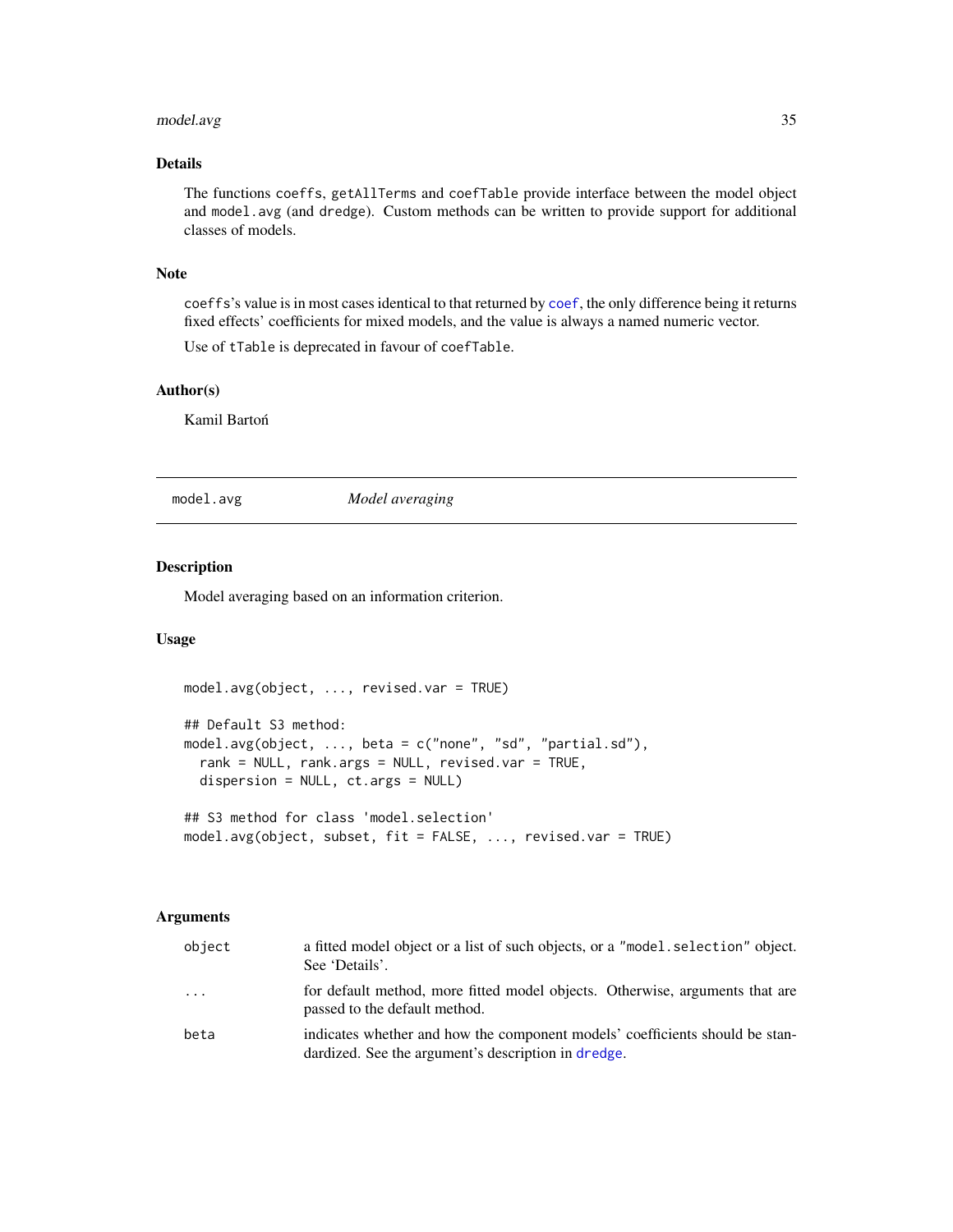| rank        | optionally, a rank function (returning an information criterion) to use instead of<br>AICc, e.g. BIC or QAIC, may be omitted if object is a model list returned by<br>get. models or a "model. selection" object. See 'Details'. |
|-------------|----------------------------------------------------------------------------------------------------------------------------------------------------------------------------------------------------------------------------------|
| rank.args   | optional list of arguments for the rank function. If one is an expression, an x<br>within it is substituted with a current model.                                                                                                |
| revised.var | logical, indicating whether to use the revised formula for standard errors. See<br>par.avg.                                                                                                                                      |
| dispersion  | the dispersion parameter for the family used. See summary glm. This is used<br>currently only with glm, is silently ignored otherwise.                                                                                           |
| ct.args     | optional list of arguments to be passed to coef Table (besides dispersion).                                                                                                                                                      |
| subset      | see subset method for "model.selection" object.                                                                                                                                                                                  |
| fit         | if TRUE, the component models are fitted using get. models. See 'Details'.                                                                                                                                                       |

#### Details

model.avg may be used either with a list of models or directly with a model. selection object (e.g. returned by dredge). In the latter case, the models from the model selection table are not evaluated unless the argument fit is set to TRUE or some additional arguments are present (such as rank or dispersion). This results in a much faster calculation, but has certain drawbacks, because the fitted component model objects are not stored, and some methods (e.g. predict, fitted, model.matrix or vcov) would not be available with the returned object. Otherwise, get.models is called prior to averaging, and . . . are passed to it.

For a list of model types that are accepted see [list of supported models.](#page-40-1)

rank is found by a call to [match.fun](#page-0-0) and typically is specified as a function or a symbol or a character string specifying a function to be searched for from the environment of the call to lapply. rank must be a function able to accept model as a first argument and must always return a numeric scalar.

Several standard methods for fitted model objects exist for class averaging, including summary, [predict](#page-48-1), coef, confint, [formula](#page-0-0), and [vcov](#page-0-0).

coef, vcov, confint and coefTable accept argument full that if set to TRUE, the full modelaveraged coefficients are returned, rather than subset-averaged ones (when full = FALSE, being the default).

logLik returns a list of [logLik](#page-0-0) objects for the component models.

## Value

An object of class "averaging" is a list with components:

| msTable      | a data. frame with log-likelihood, IC, $\Delta_{IC}$ and 'Akaike weights' for the com-<br>ponent models. Its attribute "term.codes" is a named vector with numerical<br>representation of the terms in the row names of msTable. |
|--------------|----------------------------------------------------------------------------------------------------------------------------------------------------------------------------------------------------------------------------------|
| coefficients | a matrix of model-averaged coefficients. "full" coefficients in the first row,<br>"subset" coefficients in the second row. See 'Note'                                                                                            |
| coefArray    | a 3-dimensional array of component models' coefficients, their standard errors<br>and degrees of freedom.                                                                                                                        |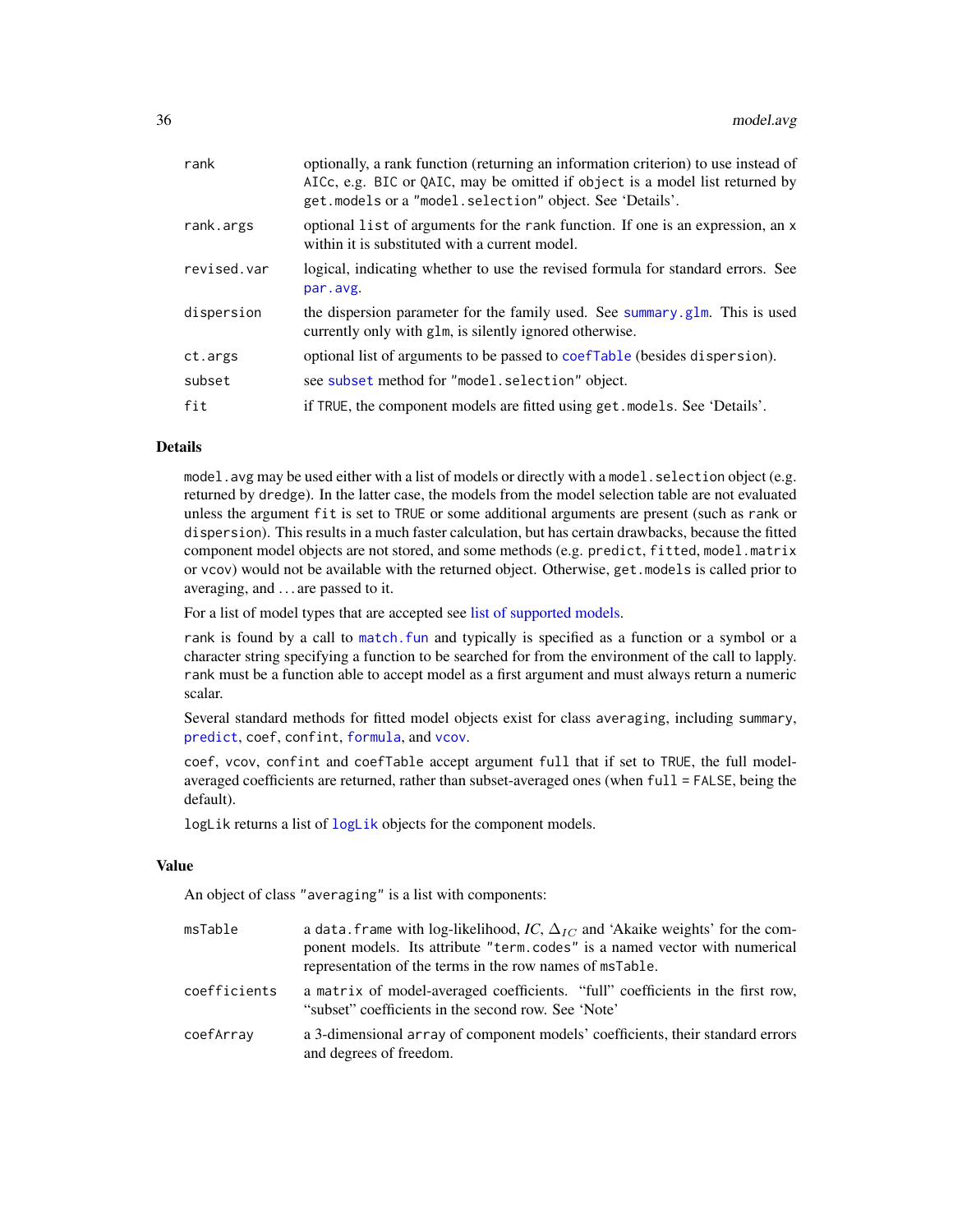| SW                                       | object of class sw containing per-model term sum of model weights over all of<br>the models in which the term appears.                   |  |
|------------------------------------------|------------------------------------------------------------------------------------------------------------------------------------------|--|
| formula                                  | a formula corresponding to the one that would be used in a single model. The<br>formula contains only the averaged (fixed) coefficients. |  |
| call                                     | the matched call.                                                                                                                        |  |
| The object has the following attributes: |                                                                                                                                          |  |
|                                          |                                                                                                                                          |  |
| rank                                     | the rank function used.                                                                                                                  |  |
| modelList                                | optionally, a list of all component model objects. Only if the object was created<br>with model objects (and not model selection table). |  |
| beta                                     | Corresponds to the function argument.                                                                                                    |  |
| nobs                                     | number of observations.                                                                                                                  |  |

#### Note

The 'subset' (or 'conditional') average only averages over the models where the parameter appears. An alternative, the 'full' average assumes that a variable is included in every model, but in some models the corresponding coefficient (and its respective variance) is set to zero. Unlike the 'subset average', it does not have a tendency of biasing the value away from zero. The 'full' average is a type of shrinkage estimator, and for variables with a weak relationship to the response it is smaller than 'subset' estimators.

Averaging models with different contrasts for the same factor would yield nonsense results. Currently, no checking for contrast consistency is done.

print method provides a concise output (similarly as for lm). To print more details use summary function, and [confint](#page-0-0) to get confidence intervals.

## Author(s)

Kamil Bartoń

## References

Burnham, K. P. and Anderson, D. R. (2002) *Model selection and multimodel inference: a practical information-theoretic approach*. 2nd ed. New York, Springer-Verlag.

Lukacs, P. M., Burnham K. P. and Anderson, D. R. (2009) *Model selection bias and Freedman's paradox*. Annals of the Institute of Statistical Mathematics 62(1): 117–125.

#### See Also

See par. avg for more details of model-averaged parameter calculation.

[dredge](#page-16-0), [get.models](#page-25-0)

[AICc](#page-3-0) has examples of averaging models fitted by REML.

[modavg](#page-0-0) in package AICcmodavg, and [coef.glmulti](#page-0-0) in package glmulti also perform model averaging.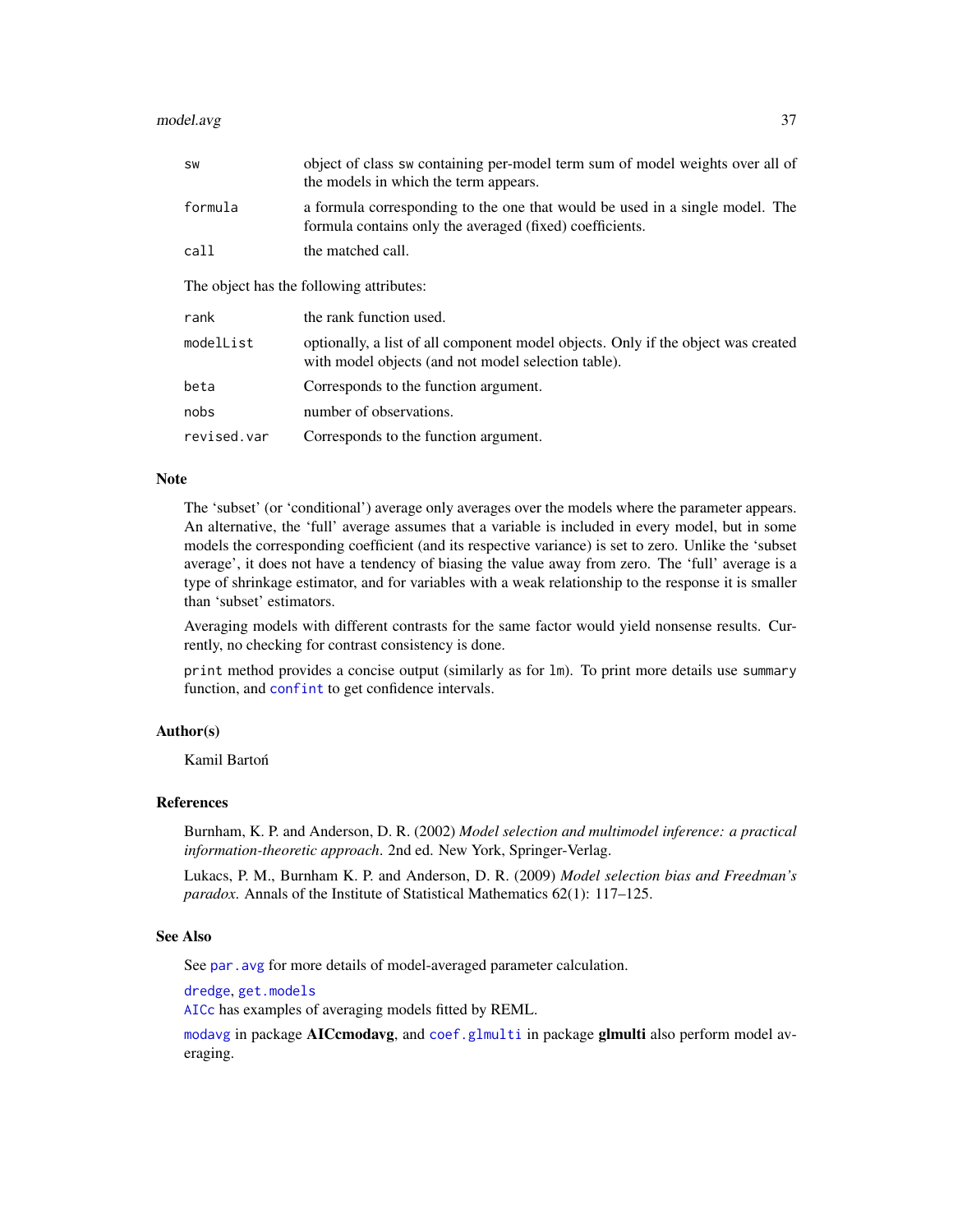# Examples

```
# Example from Burnham and Anderson (2002), page 100:
fm1 \leftarrow lm(y \sim ., data = Cement, na.action = na.fail)
(ms1 <- dredge(fm1))
#models with delta.aicc < 4
summary(model.avg(ms1, subset = delta < 4))
#or as a 95% confidence set:
avgmod.95p <- model.avg(ms1, cumsum(weight) <= .95)
confint(avgmod.95p)
## Not run:
# The same result, but re-fitting the models via 'get.models'
confset.95p <- get.models(ms1, cumsum(weight) <= .95)
model.avg(confset.95p)
# Force re-fitting the component models
model.argv(ms1, cumsum(weight) \le .95, fit = TRUE)# Models are also fitted if additional arguments are given
model.argv(ms1, cumsum(weight) \le .95, rank = "AIC")## End(Not run)
## Not run:
# using BIC (Schwarz's Bayesian criterion) to rank the models
BIC \le function(x) AIC(x, k = log(length(residuals(x))))model.avg(confset.95p, rank = BIC)
# the same result, using AIC directly, with argument k
# 'x' in a quoted 'rank' argument is substituted with a model object
# (in this case it does not make much sense as the number of observations is
# common to all models)
model.avg(confset.95p, rank = AIC, rank.args = alist(k = log(length(residuals(x)))))
## End(Not run)
```
<span id="page-37-0"></span>model.sel *model selection table*

# Description

Build a model selection table.

#### Usage

model.sel(object, ...)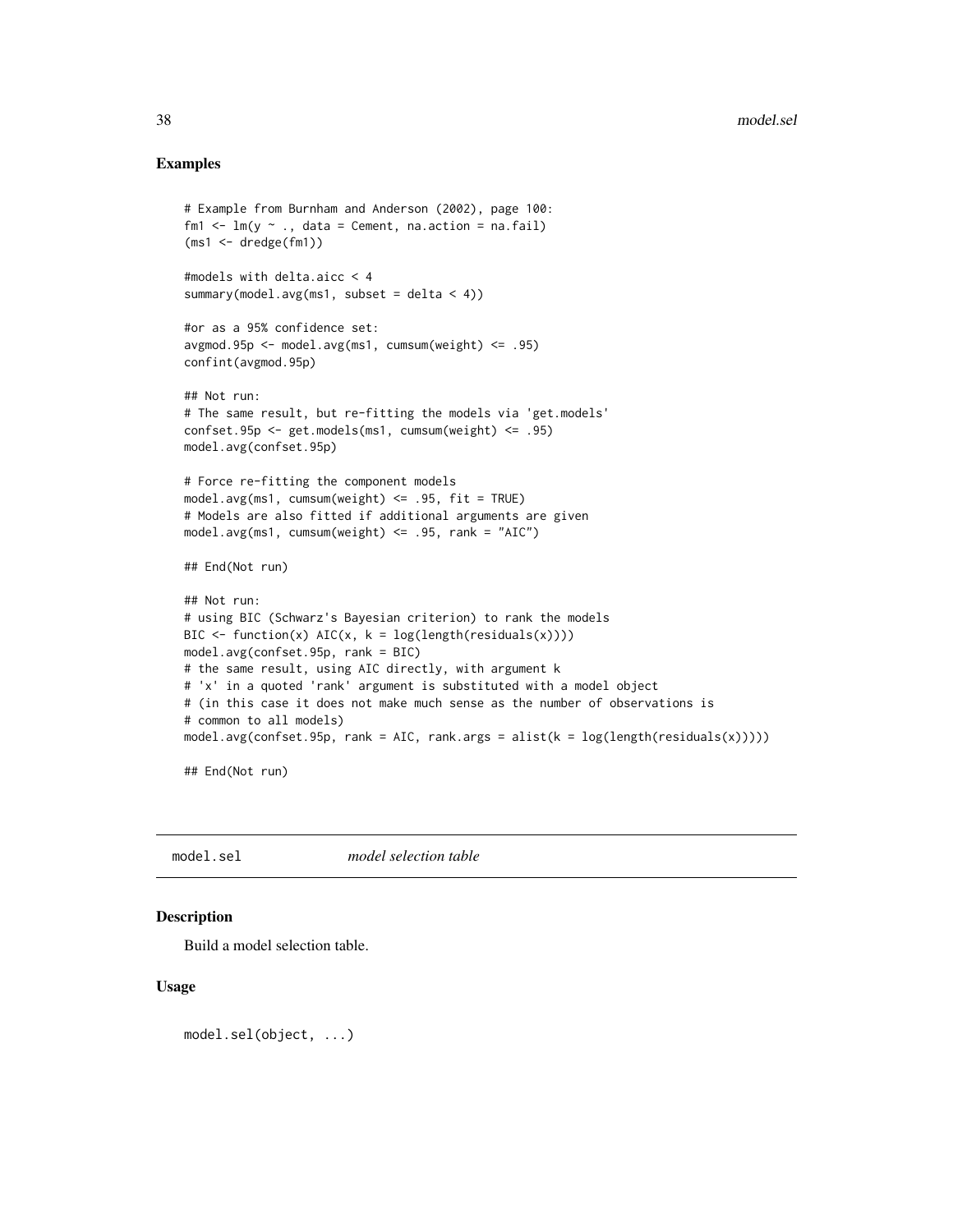#### model.sel 39

```
## Default S3 method:
model.sel(object, ..., rank = NULL, rank.args = NULL,
 beta = c("none", "sd", "partial.sd"), extra)
## S3 method for class 'model.selection'
model.sel(object, rank = NULL, rank.args = NULL, fit = NA,
  ..., beta = c("none", "sd", "partial.sd"), extra)
```
# Arguments

| object     | a fitted model object, a list of such objects, or a "model. selection" object.                                                                                                                      |
|------------|-----------------------------------------------------------------------------------------------------------------------------------------------------------------------------------------------------|
| $\ddots$ . | more fitted model objects.                                                                                                                                                                          |
| rank       | optional, custom rank function (returning an information criterion) to use instead<br>of the default AICc, e.g. QAIC or BIC, may be omitted if object is a model list<br>returned by get. models.   |
| rank.args  | optional list of arguments for the rank function. If one is an expression, an x<br>within it is substituted with a current model.                                                                   |
| fit        | logical, stating whether the model objects should be re-fitted if they are not<br>stored in the "model. selection" object. Set to NA to re-fit the models only if<br>this is needed. See 'Details'. |
| beta       | indicates whether and how the component models' coefficients should be stan-<br>dardized. See the argument's description in dredge.                                                                 |
| extra      | optional additional statistics to include in the result, provided as functions, func-<br>tion names or a list of such (best if named or quoted). See dredge for details.                            |

## Details

model.sel used with "model.selection" object will re-fit model objects, unless they are stored in object (in attribute "modelList"), if argument extra is provided, or the requested beta is different than object's "beta" attribute, or the new rank function cannot be applied directly to logLik objects, or new rank.args are given (unless argument fit = FALSE).

# Value

An object of class c("model.selection","data.frame"), being a data.frame, where each row represents one model and columns contain useful information about each model: the coefficients, *df*, log-likelihood, the value of the information criterion used,  $\Delta_{IC}$  and 'Akaike weight'. If any arguments differ between the modelling function calls, the result will include additional columns showing them (except for formulas and some other arguments).

See [model.selection.object](#page-39-0) for its structure.

# Author(s)

Kamil Bartoń

# See Also

[dredge](#page-16-0), [AICc](#page-3-0), [list of supported models.](#page-40-0)

Possible alternatives: [ICtab](#page-0-0) (in package bbmle), or [aictab](#page-0-0) (AICcmodavg).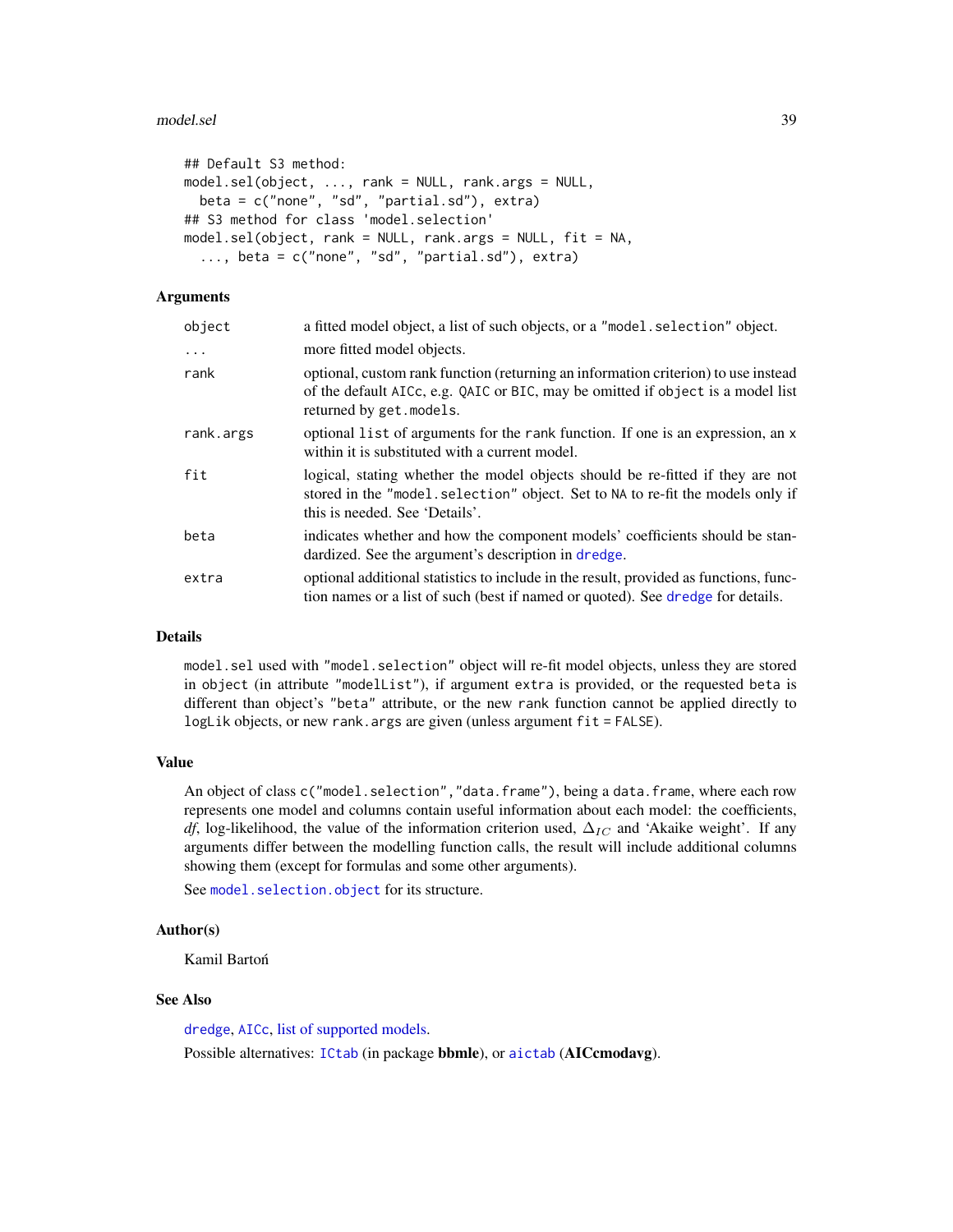# Examples

```
Cement$X1 <- cut(Cement$X1, 3)
Cement$X2 <- cut(Cement$X2, 2)
fm1 <- glm(formula = y \sim X1 + X2 \star X3, data = Cement)
fm2 \leq update(fm1, . ~ ~ ~ ~ ~ ~ ~ ~ x1 - X2)fm3 <- update(fm1, . ~ . - X2 - X3)
## ranked with AICc by default
(msAICc <- model.sel(fm1, fm2, fm3))
## ranked with BIC
model.sel(fm1, fm2, fm3, rank = AIC, rank.args = alist(k = log(nobs(x)))))
# or
# model.sel(msAICc, rank = AIC, rank.args = alist(k = log(nobs(x))))
# or
# update(msAICc, rank = AIC, rank.args = alist(k = log(nobs(x)))))
```
<span id="page-39-0"></span>model.selection.object

# *Description of Model Selection Objects*

# Description

An object of class "model.selection" holds a table of model coefficients and ranking statistics. It is produced by [dredge](#page-16-0) or [model.sel](#page-37-0).

# Value

The object is a data. frame with additional attributes. Each row represents one model. The models are ordered by the information criterion value specified by rank (lowest on top).

Data frame columns:

| model terms | For numeric covariates these columns hold coefficent value, for factors their<br>presence in the model. If the term is not present in a model, value is NA.                                  |  |
|-------------|----------------------------------------------------------------------------------------------------------------------------------------------------------------------------------------------|--|
|             | 'varying' arguments                                                                                                                                                                          |  |
|             | optional. If any arguments differ between the modelling function calls (ex-<br>cept for formulas and some other arguments), these will be held in additional<br>columns (of class "factor"). |  |
| "df"        | Number of model parameters                                                                                                                                                                   |  |
| "logLik"    | Log-likelihood (or quasi-likelihood for GEE)                                                                                                                                                 |  |
| rank        | Information criterion value                                                                                                                                                                  |  |
| "delta"     | $\Delta_{IC}$                                                                                                                                                                                |  |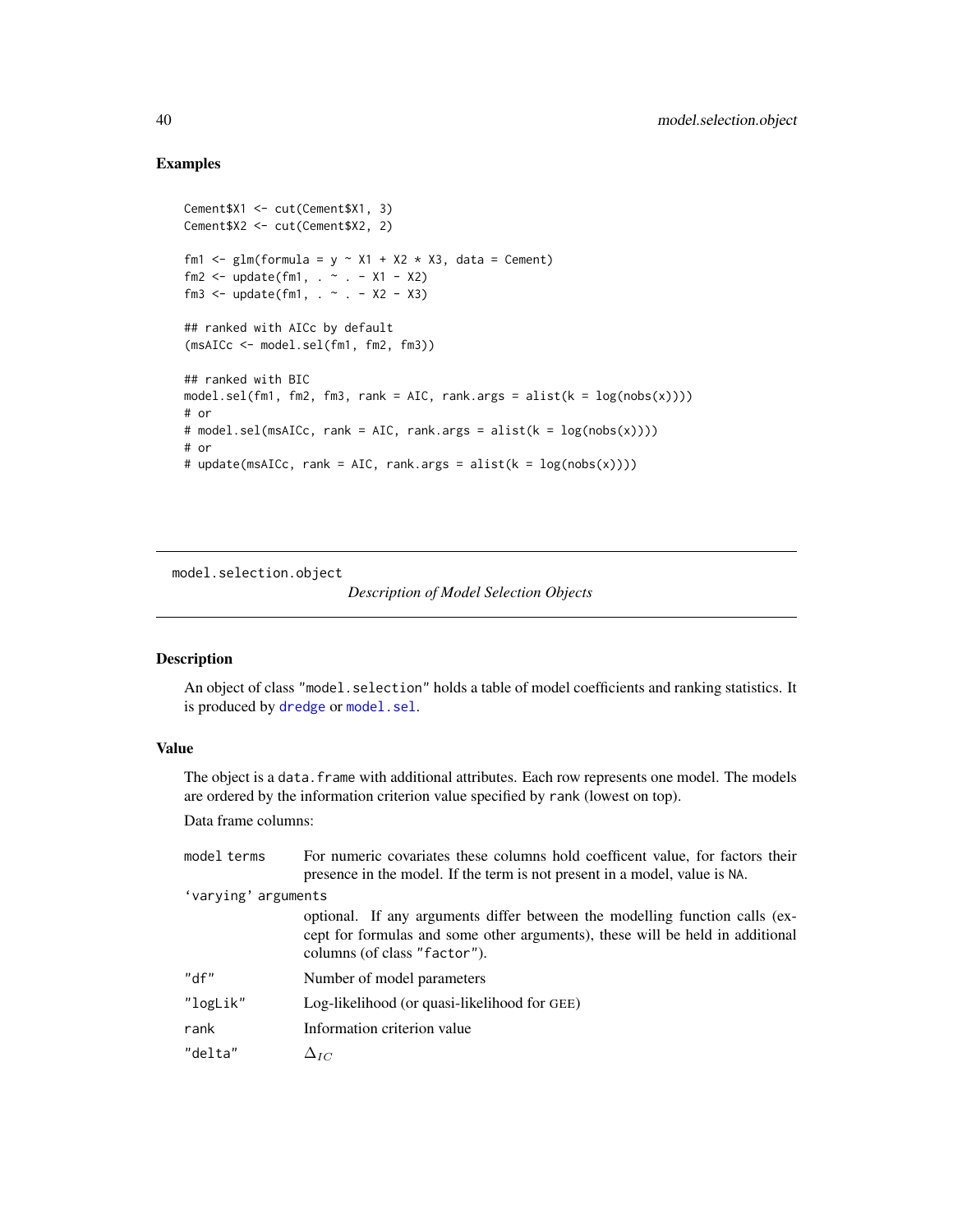| "weight"    | 'Akaike weights'.                                                                                                                                                                                              |
|-------------|----------------------------------------------------------------------------------------------------------------------------------------------------------------------------------------------------------------|
| Attributes: |                                                                                                                                                                                                                |
| model.calls | A list containing model calls (arranged in the same order as in the table). A<br>model call can be retrieved with $getCall(*,i)$ where i is a vector of model<br>index or name (if given as character string). |
| global      | The global.model object                                                                                                                                                                                        |
| global.call | Call to the global. model                                                                                                                                                                                      |
| terms       | A character string holding all term names. Attribute "interceptLabel" gives<br>the name of the intercept term.                                                                                                 |
| rank        | The rank function used                                                                                                                                                                                         |
| beta        | A character string, representing the coefficient standardizing method used. Ei-<br>ther "none", "sd" or "partial.sd"                                                                                           |
| coefTables  | List of matrices of class "coefTable" containing each model's coefficients with<br>std. errors and associated dfs                                                                                              |
| nobs        | Number of observations                                                                                                                                                                                         |
| warnings    | optional (pdredge only). A list of errors and warnings issued by the modelling<br>function during the fitting, with a model number appended to each.                                                           |

Most attributes does not need (and should not) be accessed directly, use of extractor functions is preferred. These functions include getCall for retrieving model calls, coefTable and coef for coefficients, and nobs. logLik extracts list of model log-likelihoods (as "logLik" objects), and Weights extracts 'Akaike weights'.

The object has class c("model.selection", "data.frame").

# See Also

[dredge](#page-16-0), [model.sel](#page-37-0).

<span id="page-40-0"></span>MuMIn-models *List of supported models*

# Description

List of model classes accepted by model.avg, model.sel, and dredge.

# Details

Fitted model objects that can be used with model selection and model averaging functions include those produced by:

- [lm](#page-0-0), [glm](#page-0-0) (package stats);
- [rlm](#page-0-0), [glm.nb](#page-0-0) and [polr](#page-0-0) ([MASS](https://cran.r-project.org/package=MASS));
- [multinom](#page-0-0) ([nnet](https://cran.r-project.org/package=nnet));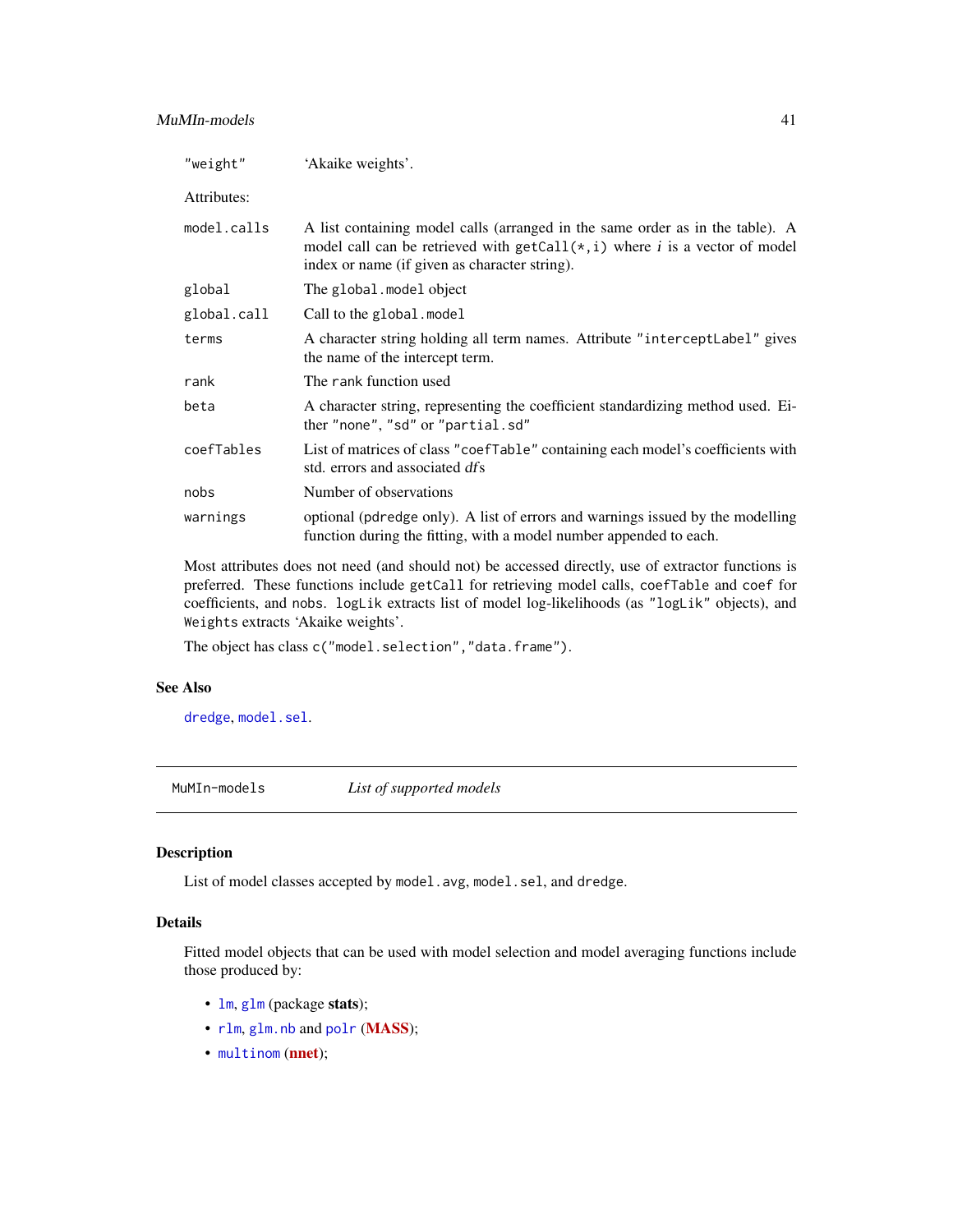# 42 MuMIn-models

- [lme](#page-0-0), [gls](#page-0-0) ([nlme](https://cran.r-project.org/package=nlme));
- [lmer](#page-0-0), [glmer](#page-0-0) ([lme4](https://cran.r-project.org/package=lme4));
- [cpglm](#page-0-0), [cpglmm](#page-0-0) ([cplm](https://cran.r-project.org/package=cplm));
- [gam](#page-0-0), [gamm](#page-0-0)<sup>\*</sup> ([mgcv](https://cran.r-project.org/package=mgcv));
- $gamma^*(gamma)$ ;
- [gamlss](https://cran.r-project.org/package=gamlss) (gamlss);
- [glmmML](https://cran.r-project.org/package=glmmML) (glmmML);
- glmmadmb (**[glmmADMB](http://glmmadmb.r-forge.r-project.org/)** from R-Forge);
- [glmmTMB](https://cran.r-project.org/package=glmmTMB) (glmmTMB);
- [MCMCglmm](https://cran.r-project.org/package=MCMCglmm)\* (MCMCglmm);
- asreml (non-free commercial package **asreml**; allows only for REML comparisons);
- [hurdle](#page-0-0) [zeroinfl](#page-0-0) ([pscl](https://cran.r-project.org/package=pscl));
- [negbin](#page-0-0), [betabin](#page-0-0) (class "glimML"), package **[aod](https://cran.r-project.org/package=aod)**);
- [aodml](#page-0-0), [aodql](#page-0-0) ([aods3](https://cran.r-project.org/package=aods3));
- [betareg](#page-0-0) ([betareg](https://cran.r-project.org/package=betareg));
- [brglm](https://cran.r-project.org/package=brglm) (brglm);
- \*sarlm models, [spautolm](#page-0-0) ([spatialreg](https://cran.r-project.org/package=spatialreg));
- [spml](#page-0-0)<sup>\*</sup> (if fitted by ML, [splm](https://cran.r-project.org/package=splm));
- [coxph](#page-0-0), [survreg](#page-0-0) ([survival](https://cran.r-project.org/package=survival));
- [coxme](#page-0-0), [lmekin](#page-0-0) ([coxme](https://cran.r-project.org/package=coxme));
- [rq](#page-0-0) ([quantreg](https://cran.r-project.org/package=quantreg));
- [clm](#page-0-0) and [clmm](#page-0-0) ([ordinal](https://cran.r-project.org/package=ordinal));
- [logistf](https://cran.r-project.org/package=logistf) (logistf);
- [crunch](#page-0-0)<sup>\*</sup>, [pgls](#page-0-0) ([caper](https://cran.r-project.org/package=caper));
- [maxlike](https://cran.r-project.org/package=maxlike) (maxlike);
- functions from package **[unmarked](https://cran.r-project.org/package=unmarked)** (within the class "unmarkedFit");
- [mark](#page-0-0) and related functions (class mark from package **[RMark](https://cran.r-project.org/package=RMark)**). Currently dredge can only manipulate formula element of the argument model.parameters, keeping its other elements intact.

Generalized Estimation Equation model implementations: [geeglm](#page-0-0) from package [geepack](https://cran.r-project.org/package=geepack), [gee](#page-0-0) from **[gee](https://cran.r-project.org/package=gee)**, [geem](#page-0-0) from **[geeM](https://cran.r-project.org/package=geeM)**, [wgee](#page-0-0) from **[wgeesel](https://cran.r-project.org/package=wgeesel)**, and [yags](http://yags.r-forge.r-project.org/) from **yags** (on R-Forge) can be used with [QIC](#page-53-0) as the selection criterion.

Other classes are also likely to be supported, in particular if they inherit from one of the above classes. In general, the models averaged with model, avg may belong to different types (e.g. glm and gam), provided they use the same data and response, and if it is valid to do so. This applies also to constructing model selection tables with model.sel.

#### Note

\* In order to use gamm, gamm4, spml (> 1.0.0), crunch or MCMCglmm with dredge, an [updateable](#page-69-0) wrapper for these functions should be created.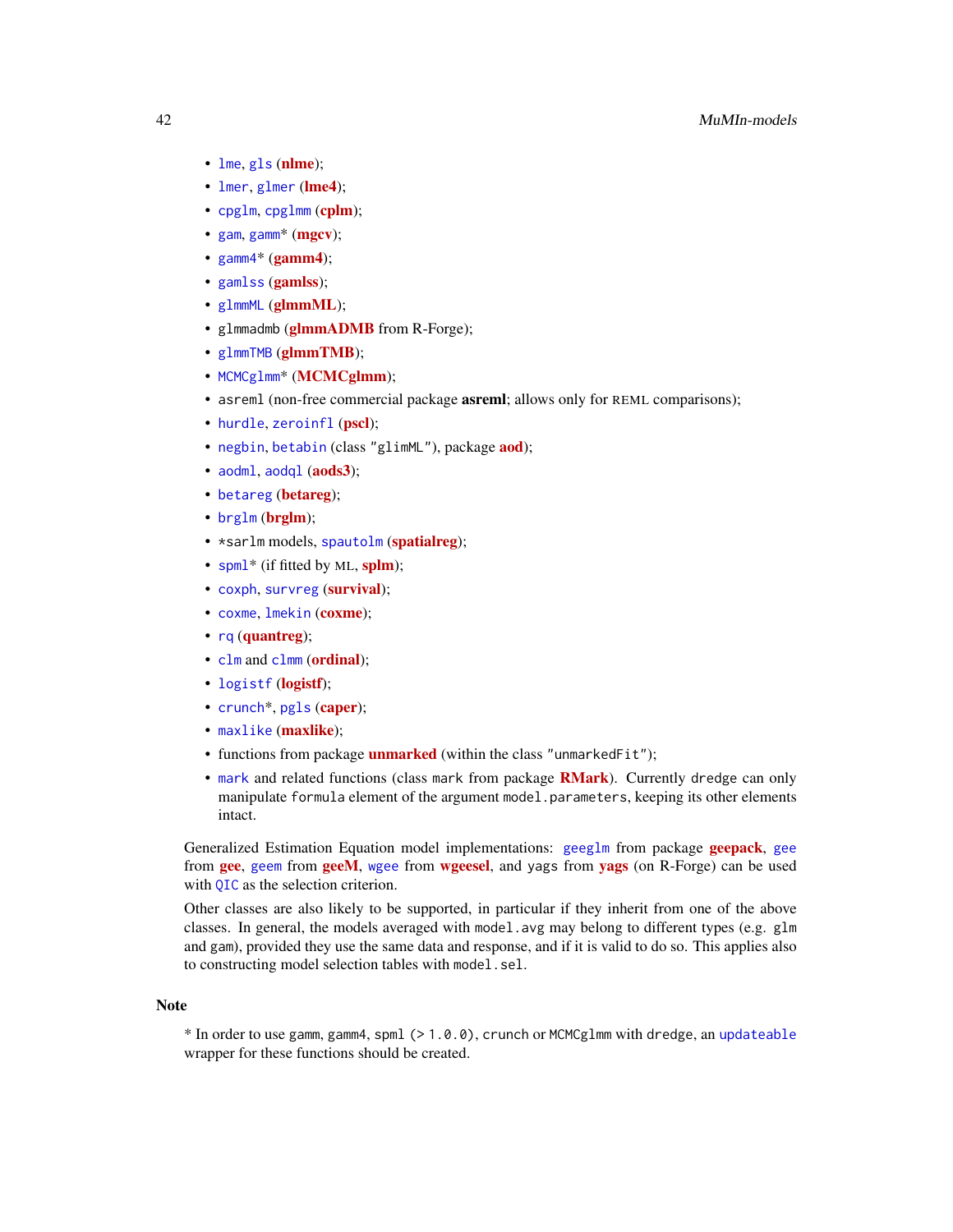#### nested the contract of the contract of the contract of the contract of the contract of the contract of the contract of the contract of the contract of the contract of the contract of the contract of the contract of the con

# See Also

[model.avg](#page-34-0), [model.sel](#page-37-0) and [dredge](#page-16-0).

## nested *Identify nested models*

# **Description**

Find models that are 'nested' within each model in the model selection table.

## Usage

```
nested(x, indices = c("none", "numeric", "rownames"), rank = NULL)
```
# **Arguments**

| $\mathsf{x}$ | a "model.selection" object (result of dredge or model.sel).                                                                                                                                                               |
|--------------|---------------------------------------------------------------------------------------------------------------------------------------------------------------------------------------------------------------------------|
| indices      | if omitted or "none" then the function checks if, for each model, there are any<br>higher ranked models nested within it. If "numeric" or "rownames", indices or<br>names of all nested models are returned. See "Value". |
| rank         | the name of the column with the ranking values (defaults to the one before<br>"delta"). Only used if indices is "none".                                                                                                   |

# Details

In model comparison, a model is said to be "nested" within another model if it contains a subset of parameters of the latter model, but does not include other parameters (e.g. model 'A+B' is nested within 'A+B+C' but not 'A+C+D').

This function can be useful in a model selection approach suggested by Richards (2008), in which more complex variants of any model with a lower IC value are excluded from the candidate set.

#### Value

A vector of length equal to the number of models (table rows).

If indices = "none" (the default), it is a vector of logical values where *i*-th element is TRUE if any model(s) higher up in the table are nested within it (i.e. if simpler models have lower IC pointed by rank).

For indices other than "none", the function returns a list of vectors of numeric indices or names of models nested within each *i*-th model.

#### Note

This function determines nesting based only on fixed model terms, within groups of models sharing the same 'varying' parameters (see dredge and example in Beetle).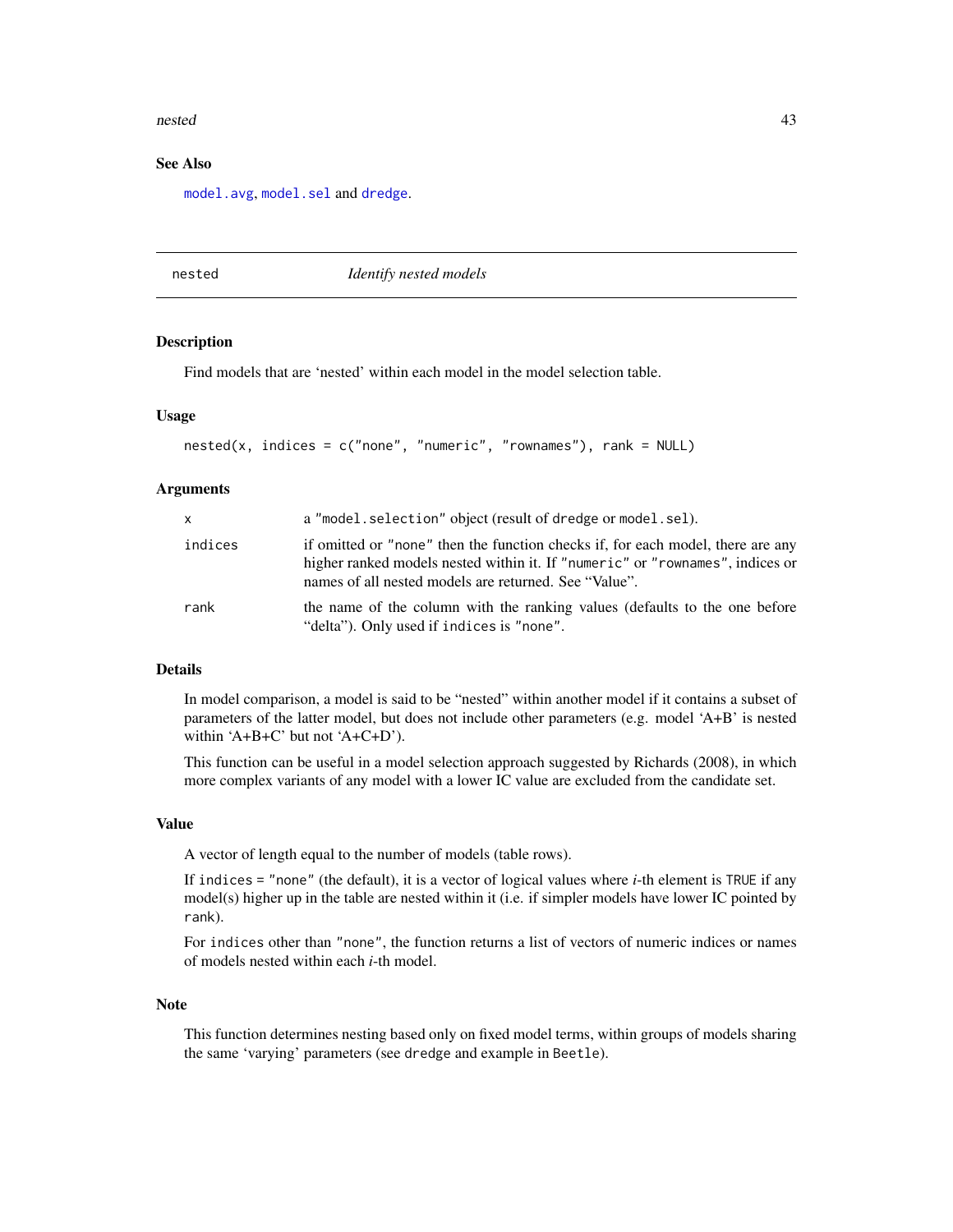#### Author(s)

Kamil Bartoń

# References

Richards, S. A., Whittingham, M. J., Stephens, P. A (2011). Model selection and model averaging in behavioural ecology: the utility of the IT-AIC framework. *Behavioral Ecology and Sociobiology*, 65: 77-89

Richards, S. A (2008) Dealing with overdispersed count data in applied ecology. *Journal of Applied Ecology* 45: 218–227

### See Also

[dredge](#page-16-0), [model.sel](#page-37-0)

# Examples

```
fm \leq \text{lm}(y \sim X1 + X2 + X3 + X4, \text{ data} = \text{Cement}, \text{ na.action} = \text{na.fail})ms <- dredge(fm)
# filter out overly complex models according to the
# "nesting selection rule":
subset(ms, !nested(.)) # dot represents the ms table object
# print model "4" and all models nested within it
nst <- nested(ms, indices = "row")
ms[c("4", nst[["4"]])]
ms$nested <- sapply(nst, paste, collapse = ",")
ms
```
<span id="page-43-0"></span>par.avg *Parameter averaging*

# Description

Average a coefficient with standard errors based on provided weights. This function is intended chiefly for internal use.

#### Usage

```
par.avg(x, se, weight, df = NULL, level = 1 - alpha, alpha = 0.05,
  revised.var = TRUE, adjusted = TRUE)
```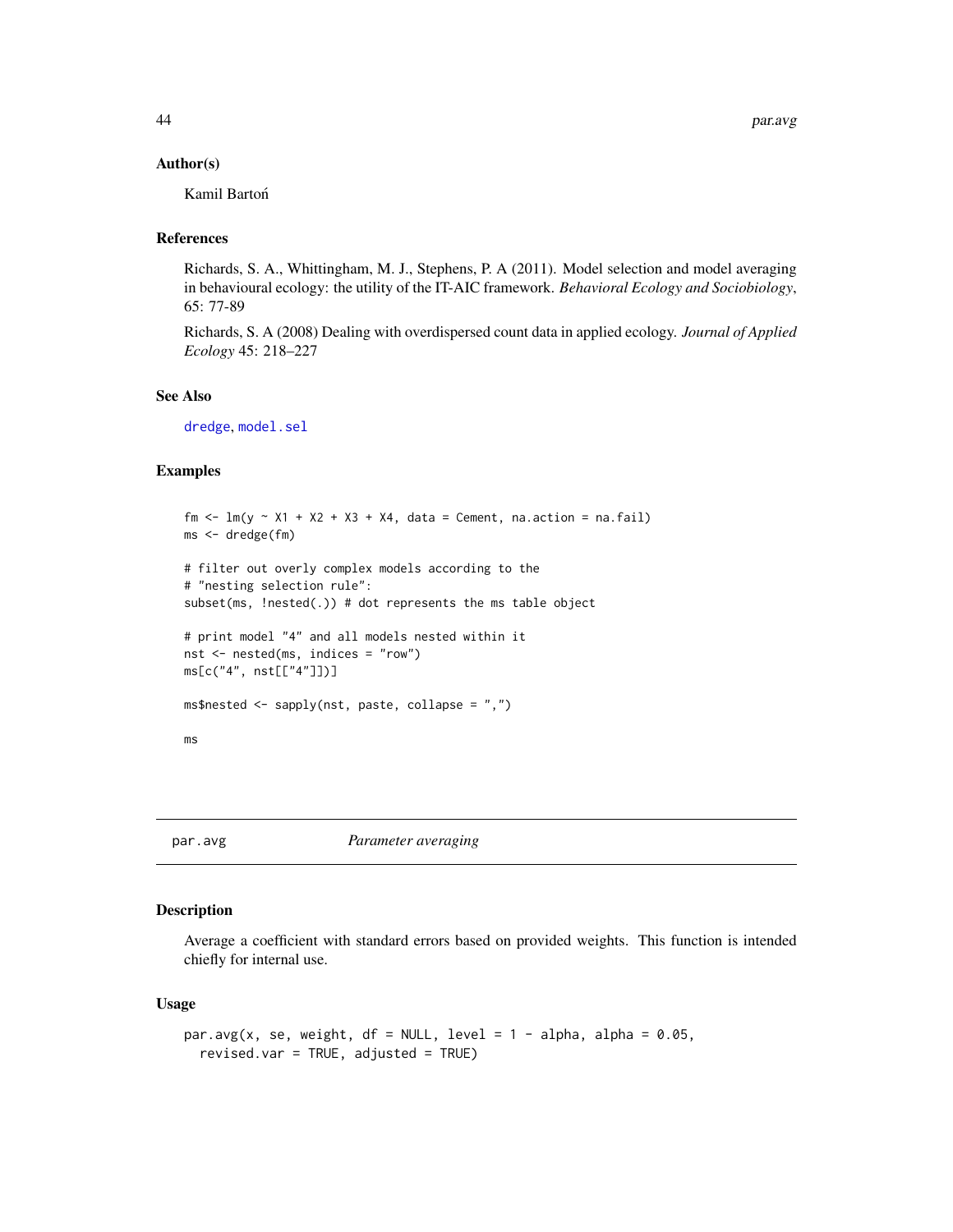#### par.avg and the contract of the contract of the contract of the contract of the contract of the contract of the contract of the contract of the contract of the contract of the contract of the contract of the contract of th

#### Arguments

| $\mathsf{x}$ | vector of parameters.                                                           |
|--------------|---------------------------------------------------------------------------------|
| se           | vector of standard errors.                                                      |
| weight       | vector of weights.                                                              |
| df           | optional vector of degrees of freedom.                                          |
| alpha, level | significance level for calculating confidence intervals.                        |
| revised.var  | logical, should the revised formula for standard errors be used? See 'Details'. |
| adjusted     | logical, should the inflated standard errors be calculated? See 'Details'.      |

#### Details

Unconditional standard errors are square root of the variance estimator, calculated either according to the original equation in Burnham and Anderson (2002, equation 4.7), or a newer, revised formula from Burnham and Anderson (2004, equation 4) (if revised.var = TRUE, this is the default). If adjusted = TRUE (the default) and degrees of freedom are given, the adjusted standard error estimator and confidence intervals with improved coverage are returned (see Burnham and Anderson 2002, section 4.3.3).

# Value

par.avg returns a vector with named elements:

| Coefficient        | model coefficients                  |
|--------------------|-------------------------------------|
| -SE                | unconditional standard error        |
| Adjusted SE        | adjusted standard error             |
| Lower CI, Upper CI |                                     |
|                    | unconditional confidence intervals. |

## Author(s)

Kamil Bartoń

# References

Burnham, K. P. and Anderson, D. R. (2002) *Model selection and multimodel inference: a practical information-theoretic approach*. 2nd ed.

Burnham, K. P. and Anderson, D. R. (2004) *Multimodel inference - understanding AIC and BIC in model selection*. Sociological Methods & Research 33(2): 261-304.

# See Also

[model.avg](#page-34-0) for model averaging.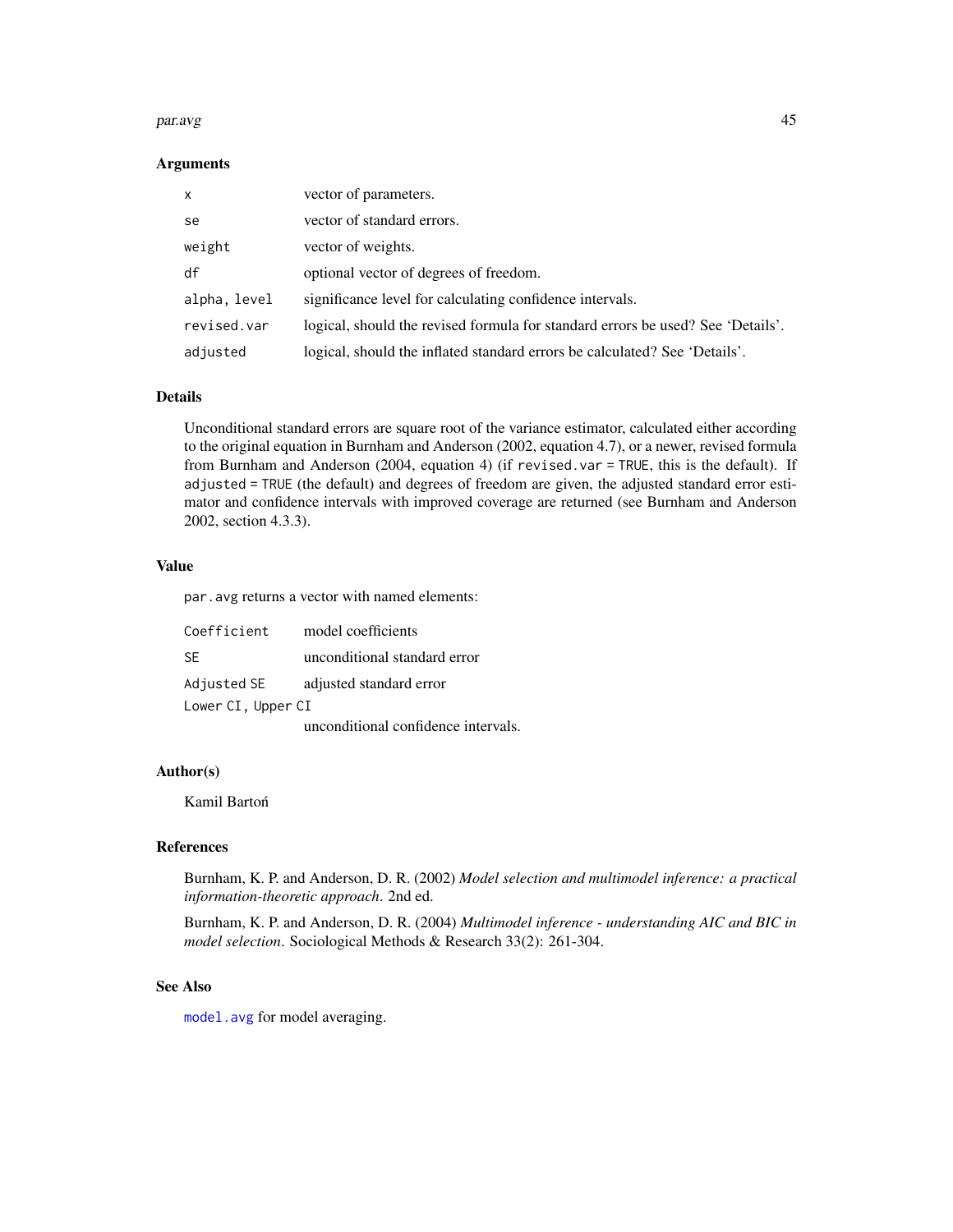# Description

Parallelized version of dredge.

# Usage

```
pdredge(global.model, cluster = NULL,
 beta = c("none", "sd", "partial.sd"), evaluate = TRUE, rank = "AICc",
  fixed = NULL, m.lim = NULL, m.min, m.max, subset, trace = FALSE,
  varying, extra, ct.args = NULL, deps = attr(allTerms0, "deps"),
  check = FALSE, ...)
```
## Arguments

|          | global.model, beta, rank, fixed, m.lim, m.max, m.min, subset, varying, extra, ct.args, deps,<br>see dredge.                                                 |
|----------|-------------------------------------------------------------------------------------------------------------------------------------------------------------|
| evaluate | whether to evaluate and rank the models. If FALSE, a list of unevaluated calls<br>is returned and cluster is not used.                                      |
| trace    | displays the generated calls, but may not work as expected since the models are<br>evaluated in batches rather than one by one.                             |
| cluster  | either a valid "cluster" object, or NULL for a single threaded execution.                                                                                   |
| check    | either integer or logical value controlling how much checking for existence and<br>correctness of dependencies is done on the cluster nodes. See 'Details'. |

# Details

All the dependencies for fitting the global.model, including the data and any objects the modelling function will use must be exported into the cluster worker nodes (e.g. *via* clusterExport). The required packages must be also loaded thereinto (e.g. *via* clusterEvalQ(...,library(package)), before the cluster is used by pdredge.

If check is TRUE or positive, pdredge tries to check whether all the variables and functions used in the call to global.model are present in the cluster nodes' .GlobalEnv before proceeding further. This causes false errors if some arguments of the model call (other than subset) would be evaluated in data environment. In that case using check = FALSE (the default) is desirable.

If check is TRUE or greater than one, pdredge will compare the global.model updated at the cluster nodes with the one given as argument.

#### Value

See [dredge](#page-16-0).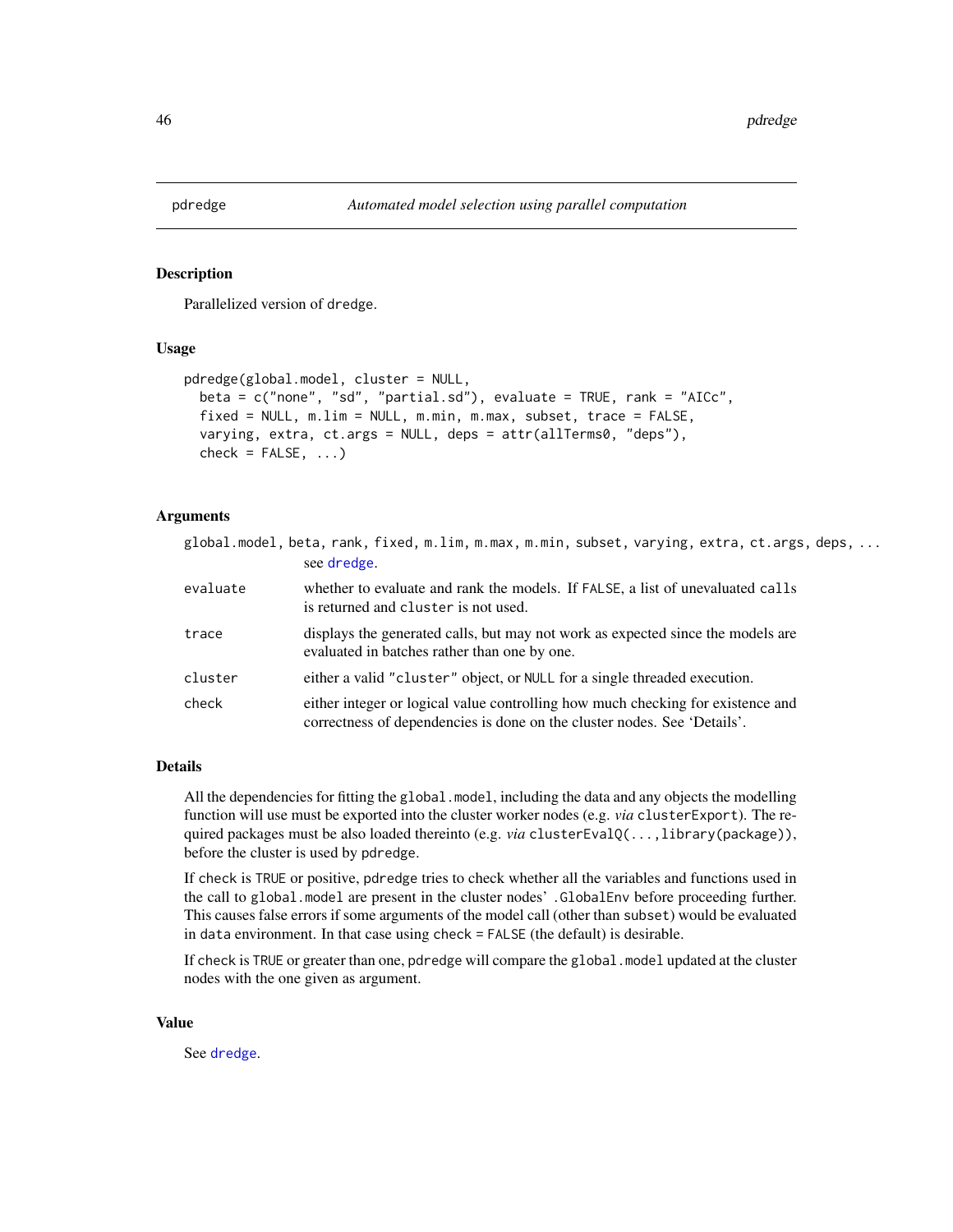#### pdredge 47

# Note

As of version 1.45.0, using pdredge directly is deprecated. Use dredge instead and provide cluster argument.

#### Author(s)

Kamil Bartoń

#### See Also

makeCluster and other cluster related functions in packages parallel or snow.

# Examples

```
# One of these packages is required:
## Not run: require(parallel) || require(snow)
# From example(Beetle)
Beetle100 <- Beetle[sample(nrow(Beetle), 100, replace = TRUE),]
fm1 <- glm(Prop ~ dose + I(dose^2) + log(dose) + I(log(dose)^2),
    data = Beetle100, family = binomial, na.action = na.fail)
msubset <- expression(xor(dose, `log(dose)`) & (dose | !`I(dose^2)`)
    & (\text{log(dose)} \mid \text{log(dose)}^2))
varying.link <- list(family = alist(logit = binomial("logit"),
   probit = binomial("probit"), cloglog = binomial("cloglog") ))
# Set up the cluster
clusterType <- if(length(find.package("snow", quiet = TRUE))) "SOCK" else "PSOCK"
clust <- try(makeCluster(getOption("cl.cores", 2), type = clusterType))
clusterExport(clust, "Beetle100")
# noticeable gain only when data has about 3000 rows (Windows 2-core machine)
print(system.time(dredge(fm1, subset = msubset, varying = varying.link)))
print(system.time(dredge(fm1, cluster = FALSE, subset = msubset,
    varying = varying.link)))
print(system.time(pdd <- dredge(fm1, cluster = clust, subset = msubset,
    varying = varying.link)))
print(pdd)
## Not run:
# Time consuming example with 'unmarked' model, based on example(pcount).
# Having enough patience you can run this with 'demo(pdredge.pcount)'.
library(unmarked)
data(mallard)
```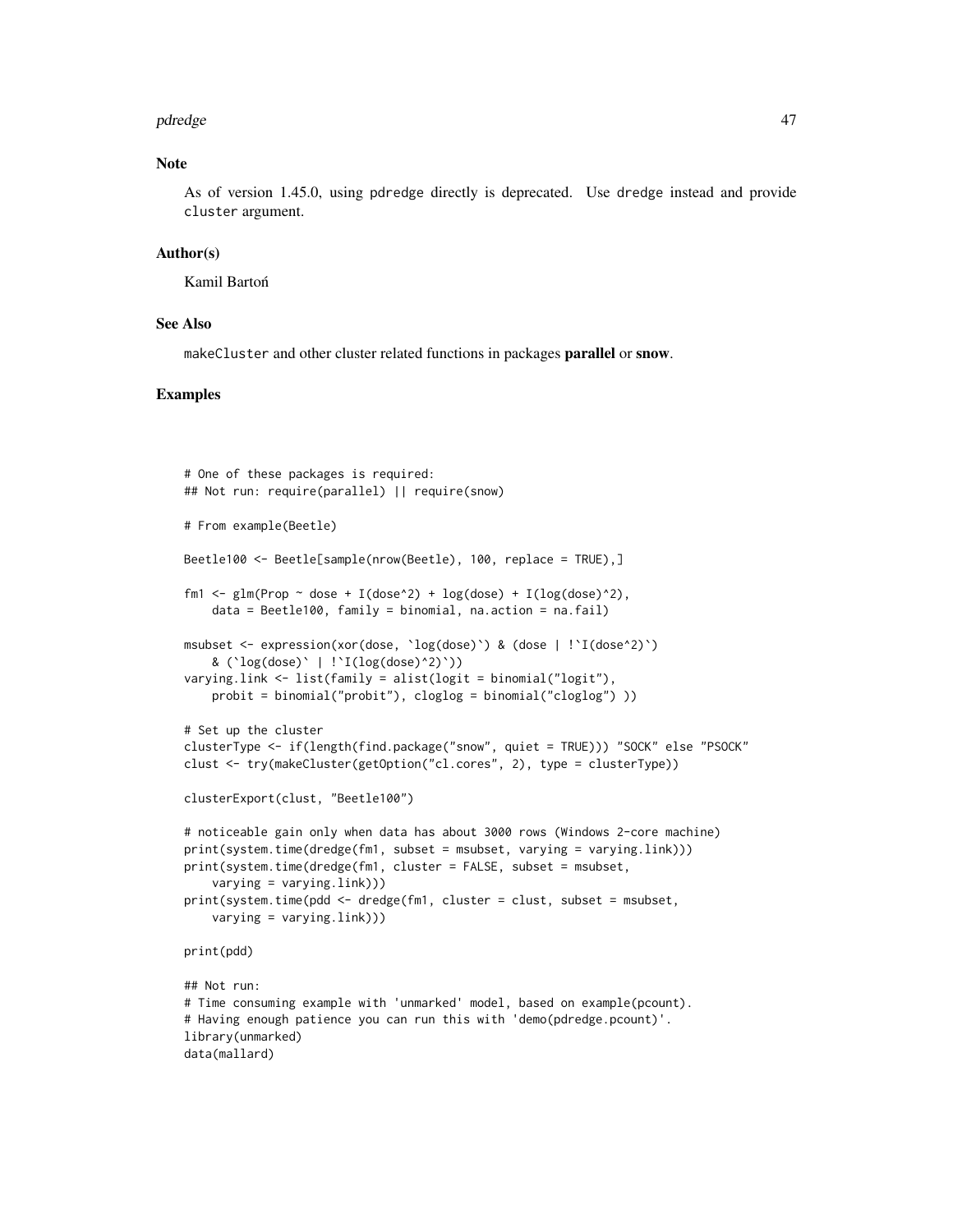```
mallardUMF <- unmarkedFramePCount(mallard.y, siteCovs = mallard.site,
    obsCovs = mallard.obs)
(ufm.mallard <- pcount(\sim ivel + date + I(date\textdegree2) \sim length + elev + forest,
    mallardUMF, K = 30)clusterEvalQ(clust, library(unmarked))
clusterExport(clust, "mallardUMF")
# 'stats4' is needed for AIC to work with unmarkedFit objects but is not
# loaded automatically with 'unmarked'.
require(stats4)
invisible(clusterCall(clust, "library", "stats4", character.only = TRUE))
#system.time(print(pdd1 <- dredge(ufm.mallard,
# subset = \pi(\text{date})' | \pi(\text{date}^2)), rank = AIC)))
system.time(print(pdd2 <- dredge(ufm.mallard, cluster = clust,
    subset = \pi(\text{date}) \mid \text{!`p(I(date^2))`}, \text{rank} = \text{AIC}, \text{extra} = \text{"adjR^2"))}# best models and null model
subset(pdd2, delta < 2 | df == min(df))# Compare with the model selection table from unmarked
# the statistics should be identical:
models \leq get.models(pdd2, delta \leq 2 | df == min(df), cluster = clust)
modSel(fitList(fits = structure(models, names = model.names(models,
    labels = getAllTerms(ufm.mallard)))), nullmod = "(Null)")
## End(Not run)
stopCluster(clust)
```
plot.model.selection *Visualize model selection table*

#### Description

Produces a graphical representation of model weights per model term.

# Usage

```
## S3 method for class 'model.selection'
plot(x, ylab = NULL, xlab = NULL, labels = attr(x, "terms"),labASExpr = TRUE, mar.add = TRUE,col = c("SlateGray", "SlateGray2"), col2 = "white", border = par("col"),par.lab = NULL, par.vlab = NULL,
  axes = TRUE, ann = TRUE, ...
```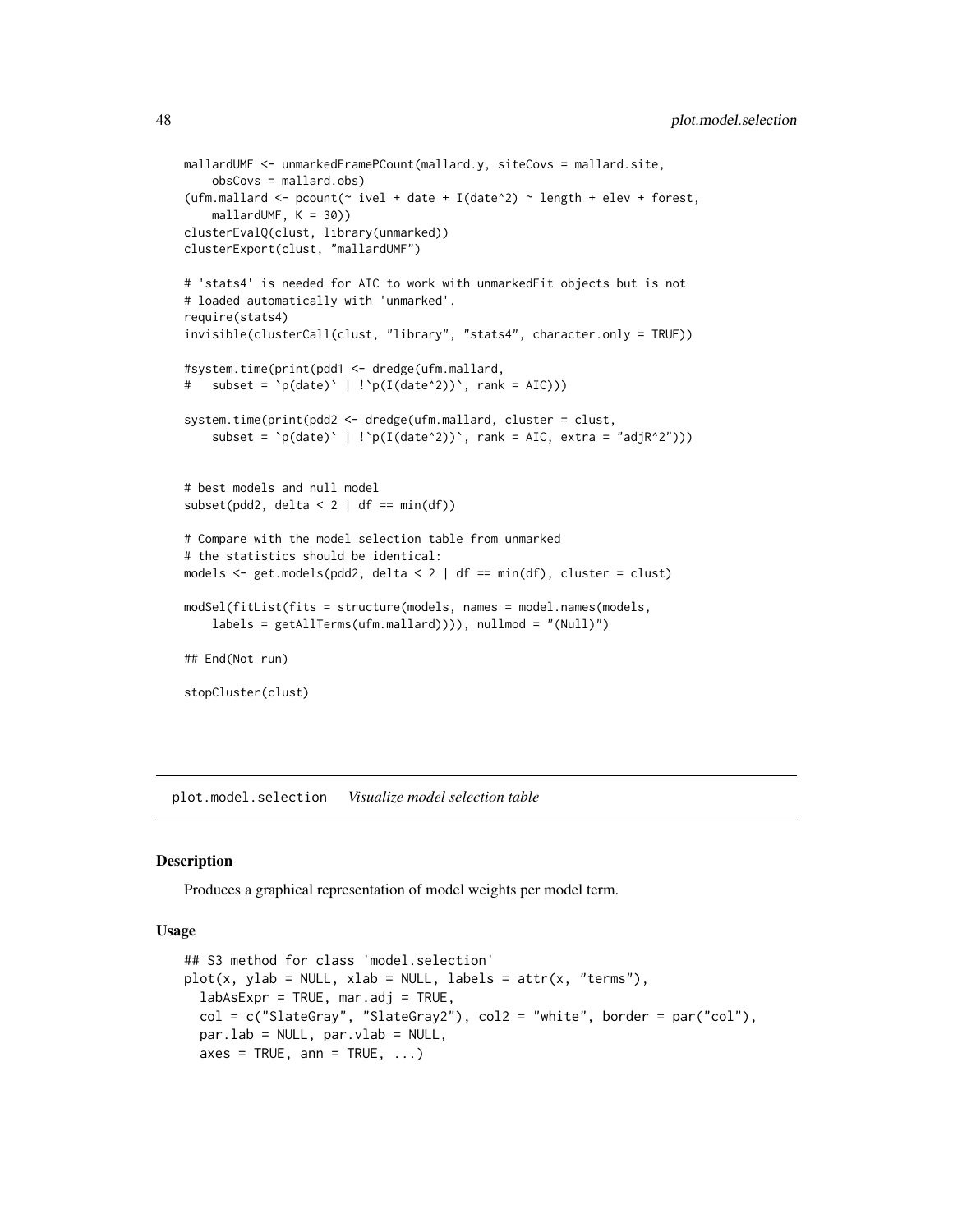# predict.averaging 49

# Arguments

| X                 | a "model.selection" object.                                                                                                                                                                                                       |  |
|-------------------|-----------------------------------------------------------------------------------------------------------------------------------------------------------------------------------------------------------------------------------|--|
| xlab, ylab        | labels for the $x$ and $y$ axes.                                                                                                                                                                                                  |  |
| labels            | optional, a character vector or an expression containing model term labels (to<br>appear on top side of the plot). Its length must be equal to number of model<br>terms in the table. Defaults to the model term names.           |  |
| labAsExpr         | a logical indicating whether the character labels should be interpreted (parsed)<br>as R expressions.                                                                                                                             |  |
| mar.addj          | logical indicating whether the upper margin should be expanded to fit the labels                                                                                                                                                  |  |
| col, col2         | vector of colors for columns (if more than one col is given, columns will be<br>filled with alternating colors). If col2 is specified cells will be filled with gradi-<br>ent from col to col2. $col2 = NA$ produces no gradient. |  |
| border            | border color for cells and axes.                                                                                                                                                                                                  |  |
| par.lab, par.vlab |                                                                                                                                                                                                                                   |  |
|                   | optional lists of graphical parameters for the term labels (top axis) and model<br>names (right axis), respectively.                                                                                                              |  |
| axes, ann         | logical values indicating whether the axis and annotation should appear on the<br>plot.                                                                                                                                           |  |
| $\cdots$          | further graphical parameters to be set for the plot.                                                                                                                                                                              |  |

# Value

A numeric vector of model weights.

# Author(s)

Kamil Bartoń

# See Also

[plot.default](#page-0-0), [par](#page-0-0)

# Examples

# For examples, see \sQuote{[MuMIn-package]}

predict.averaging *Predict method for averaged models*

# Description

Model-averaged predictions, optionally with standard errors.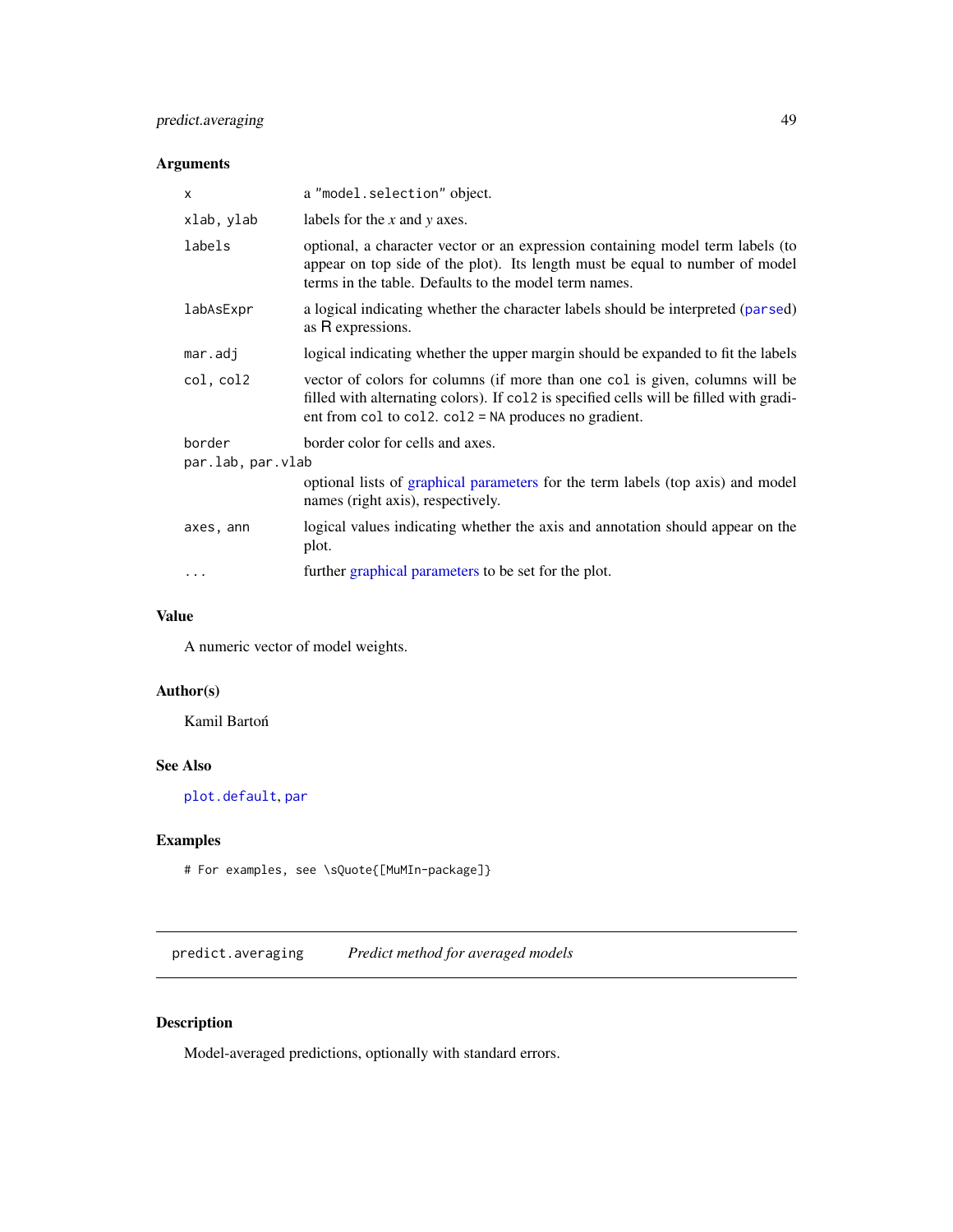#### Usage

```
## S3 method for class 'averaging'
predict(object, newdata = NULL, se.fit = FALSE,
  interval = NULL, type = NA, backtransform = FALSE, full = TRUE, ...)
```
#### **Arguments**

| object        | an object returned by model. avg.                                                                                                                                                                                                                                                                                                          |
|---------------|--------------------------------------------------------------------------------------------------------------------------------------------------------------------------------------------------------------------------------------------------------------------------------------------------------------------------------------------|
| newdata       | optional data. frame in which to look for variables with which to predict. If<br>omitted, the fitted values are used.                                                                                                                                                                                                                      |
| se.fit        | logical, indicates if standard errors should be returned. This has any effect only<br>if the predict methods for each of the component models support it.                                                                                                                                                                                  |
| interval      | currently not used.                                                                                                                                                                                                                                                                                                                        |
| type          | the type of predictions to return (see documentation for predict appropriate for<br>the class of used component models). If omitted, the default type is used. See<br>'Details'.                                                                                                                                                           |
| backtransform | if TRUE, the averaged predictions are back-transformed from link scale to re-<br>sponse scale. This makes sense provided that all component models use the<br>same family, and the prediction from each of the component models is calcu-<br>lated on the link scale (as specified by type. For glm, use type = "link"). See<br>'Details'. |
| full          | if TRUE, the full model-averaged coefficients are used (only if se. $fit = FALSE$<br>and the component objects are a result of 1m).                                                                                                                                                                                                        |
| $\cdots$      | arguments to be passed to respective predict method (e.g. level for lme<br>model).                                                                                                                                                                                                                                                         |

# Details

predicting is possible only with averaging objects with "modelList" attribute, i.e. those created *via* model.avg from a model list, or from model.selection object with argument fit = TRUE (which will recreate the model objects, see [model.avg](#page-34-0)).

If all the component models are ordinary linear models, the prediction can be made either with the full averaged coefficients (the argument full = TRUE this is the default) or subset-averaged coefficients. Otherwise the prediction is obtained by calling predict on each component model and weighted averaging the results, which corresponds to the assumption that all predictors are present in all models, but those not estimated are equal zero (see 'Note' in [model.avg](#page-34-0)). Predictions from component models with standard errors are passed to par.avg and averaged in the same way as the coefficients are.

Predictions on the response scale from generalized models can be calculated by averaging predictions of each model on the link scale, followed by inverse transformation (this is achieved with type = "link" and backtransform = TRUE). This is only possible if all component models use the same family and link function. Alternatively, predictions from each model on response scale may be averaged (with type = "response" and backtransform = FALSE). Note that this leads to results differing from those calculated with the former method. See also [predict.glm](#page-0-0).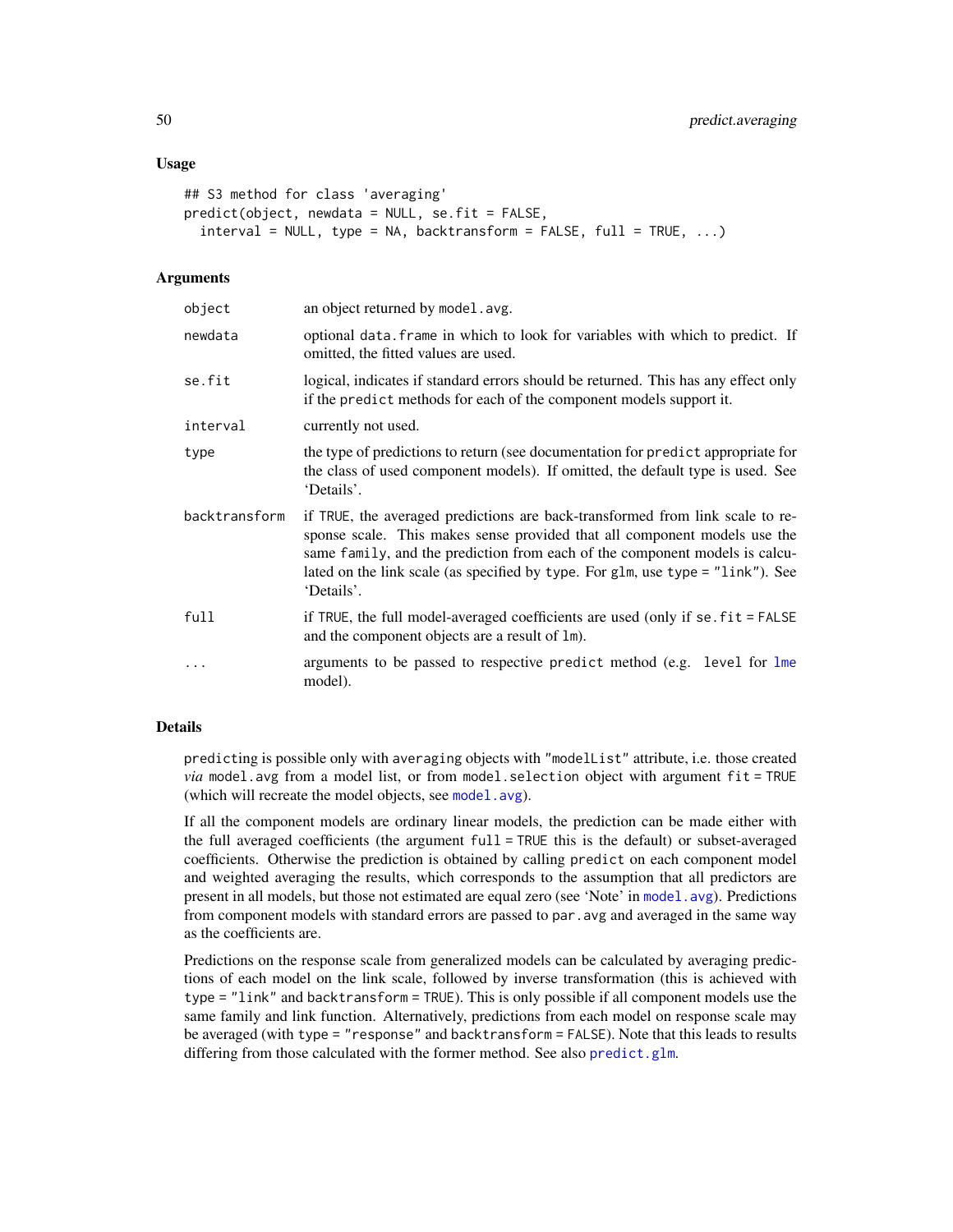# predict.averaging 51

#### Value

If se.fit = FALSE, a vector of predictions, otherwise a list with components: fit containing the predictions, and se.fit with the estimated standard errors.

## **Note**

This method relies on availability of the predict methods for the component model classes (except when all component models are of class lm).

The package MuMIn includes predict methods for lme, and gls that calculate standard errors of the predictions (with se.  $fit = TRUE$ ). They enhance the original predict methods from package **nlme**, and with se.  $fit = FALSE$  they return identical result. **MuMIn**'s versions are always used in averaged model predictions (so it is possible to predict with standard errors), but from within global environment they will be found only if **MuMIn** is before nlme on the [search list](#page-0-0) (or directly extracted from namespace as MuMIn:::predict.lme).

#### Author(s)

Kamil Bartoń

# See Also

[model.avg](#page-34-0), and [par.avg](#page-43-0) for details of model-averaged parameter calculation. [predict.lme](#page-0-0), [predict.gls](#page-0-0)

# Examples

```
# Example from Burnham and Anderson (2002), page 100:
fm1 <- lm(y \sim X1 + X2 + X3 + X4, data = Cement)
ms1 <- dredge(fm1)
confset.95p \leq get.models(ms1, subset = cumsum(weight) \leq .95)
avgm <- model.avg(confset.95p)
nseq \leq function(x, len = length(x)) seq(min(x, na.rm = TRUE),
    max(x, na.rm=TRUE), length = len)
# New predictors: X1 along the range of original data, other
# variables held constant at their means
newdata <- as.data.frame(lapply(lapply(Cement[, -1], mean), rep, 25))
newdata$X1 <- nseq(Cement$X1, nrow(newdata))
n <- length(confset.95p)
# Predictions from each of the models in a set, and with averaged coefficients
pred <- data.frame(
model = sapply(confset.95p, predict, newdata = newdata),
```

```
averaged.subset = predict(avgm, newdata, full = FALSE),
```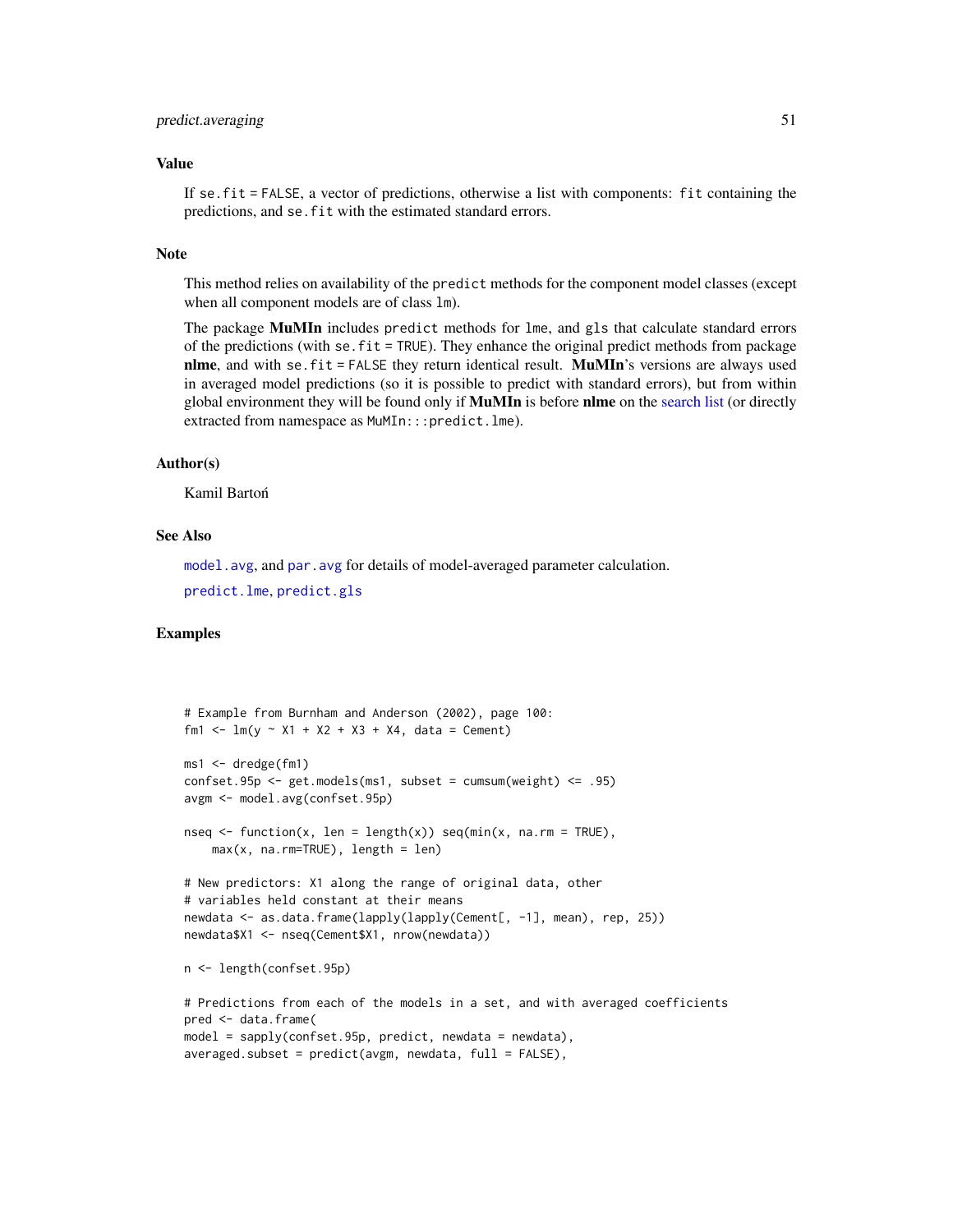```
averaged.full = predict(avgm, newdata, full = TRUE)\mathcal{L}opal <- palette(c(topo.colors(n), "black", "red", "orange"))
matplot(newdata$X1, pred, type = "l",
lwd = c(rep(2, n), 3, 3), lty = 1,xlab = "X1", ylab = "y", col=1:7)# For comparison, prediction obtained by averaging predictions of the component
# models
pred.se <- predict(avgm, newdata, se.fit = TRUE)
y <- pred.se$fit
ci \leq pred.se$se.fit \neq 2
matplot(newdata$X1, cbind(y, y - ci, y + ci), add = TRUE, type="l",
lty = 2, col = n + 3, lwd = 3)
legend("topleft",
    legend=c(lapply(confset.95p, formula),
        paste(c("subset", "full"), "averaged"), "averaged predictions + CI"),
    lty = 1, lwd = c(rep(2, n), 3, 3, 3), cex = .75, col=1:8)palette(opal)
```
QAIC *Quasi AIC or AICc*

## Description

Calculate a modification of Akaike's Information Criterion for overdispersed count data (or its version corrected for small sample, "quasi- $AIC<sub>c</sub>$ "), for one or several fitted model objects.

#### Usage

 $QAIC(object, ..., char, k = 2, REML = NULL)$  $QAICc(object, ..., chat, k = 2, REML = NULL)$ 

## Arguments

| object   | a fitted model object.                                                                                                                                                                                     |
|----------|------------------------------------------------------------------------------------------------------------------------------------------------------------------------------------------------------------|
| $\cdots$ | optionally, more fitted model objects.                                                                                                                                                                     |
| chat     | $\hat{c}$ , the variance inflation factor.                                                                                                                                                                 |
| k        | the 'penalty' per parameter.                                                                                                                                                                               |
| RFMI     | optional logical value, passed to the logLik method indicating whether the re-<br>stricted log-likelihood or log-likelihood should be used. The default is to use the<br>method used for model estimation. |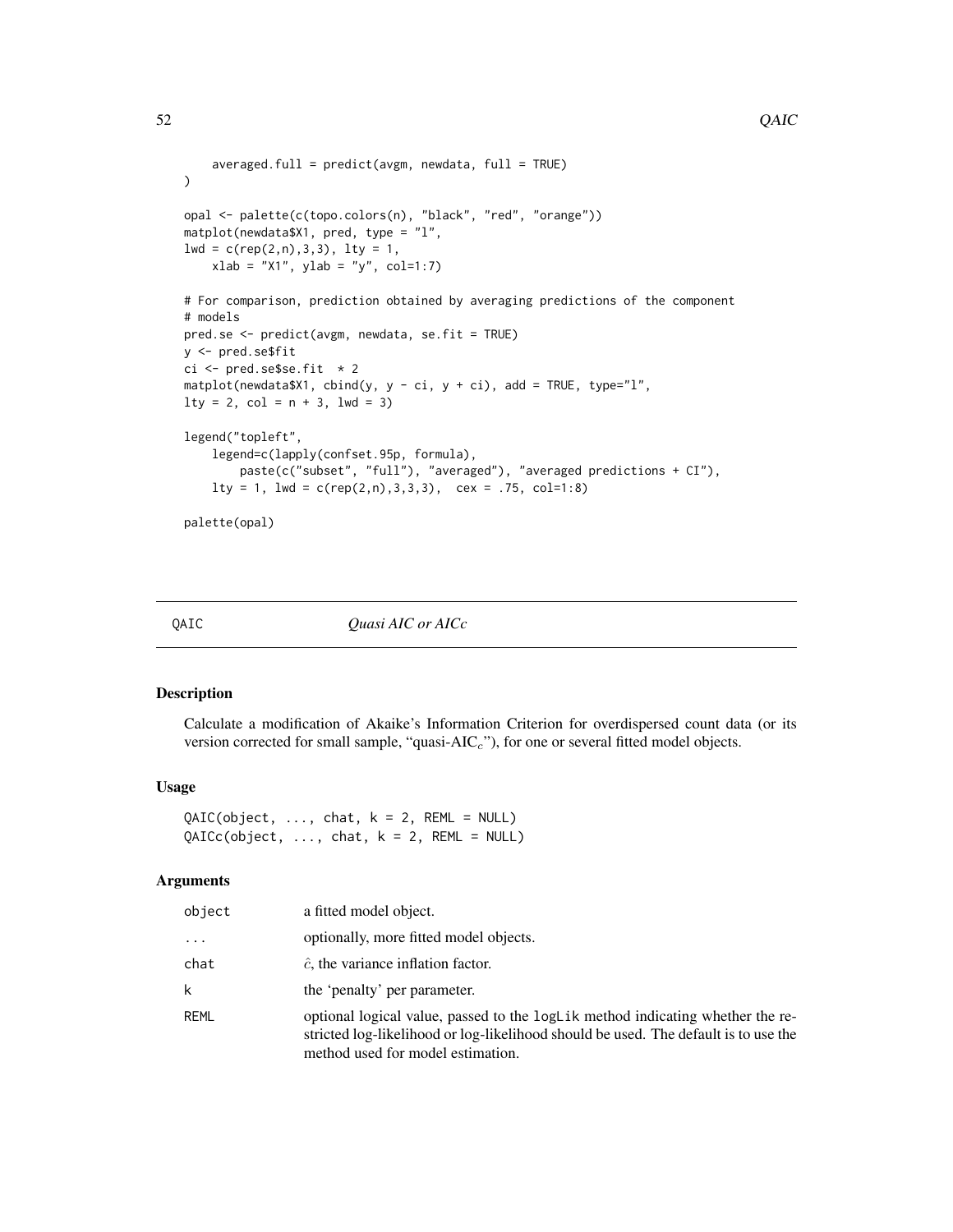### $QAIC$  53

# Value

If only one object is provided, returns a numeric value with the corresponding  $QAIC$  or  $QAIC<sub>c</sub>$ ; otherwise returns a data.frame with rows corresponding to the objects.

# Note

 $\hat{c}$  is the dispersion parameter estimated from the global model, and can be calculated by dividing model's deviance by the number of residual degrees of freedom.

In calculation of QAIC, the number of model parameters is increased by 1 to account for estimating the overdispersion parameter. Without overdispersion,  $\hat{c} = 1$  and QAIC is equal to AIC.

Note that glm does not compute maximum-likelihood estimates in models within the *quasi-* family. In case it is justified, it can be worked around by 'borrowing' the aic element from the corresponding 'non-quasi' family (see 'Example').

Consider using negative binomial family with overdispersed count data.

# Author(s)

Kamil Bartoń

# See Also

[AICc](#page-3-0), [quasi](#page-0-0) family used for models with over-dispersion.

Tests for overdispersion in GLM[M]: [check\\_overdispersion](#page-0-0).

# Examples

```
options(na.action = "na.fail")
# Based on "example(predict.glm)", with one number changed to create
# overdispersion
budworm <- data.frame(
    ldose = rep(0:5, 2), sex = factor(rep(c("M", "F"), c(6, 6))),numdead = c(10, 4, 9, 12, 18, 20, 0, 2, 6, 10, 12, 16))
budworm$SF = cbind(numdead = budworm$numdead,
    numalive = 20 - budworm$numdead)
budworm.lg \leq glm(SF \sim sex*ldose, data = budworm, family = binomial)
(chat <- deviance(budworm.lg) / df.residual(budworm.lg))
dredge(budworm.lg, rank = "QAIC", chat = chat)
dredge(budworm.lg, rank = "AIC")
## Not run:
# A 'hacked' constructor for quasibinomial family object that allows for
# ML estimation
hacked.quasibinomial \leq function(...) {
   res <- quasibinomial(...)
```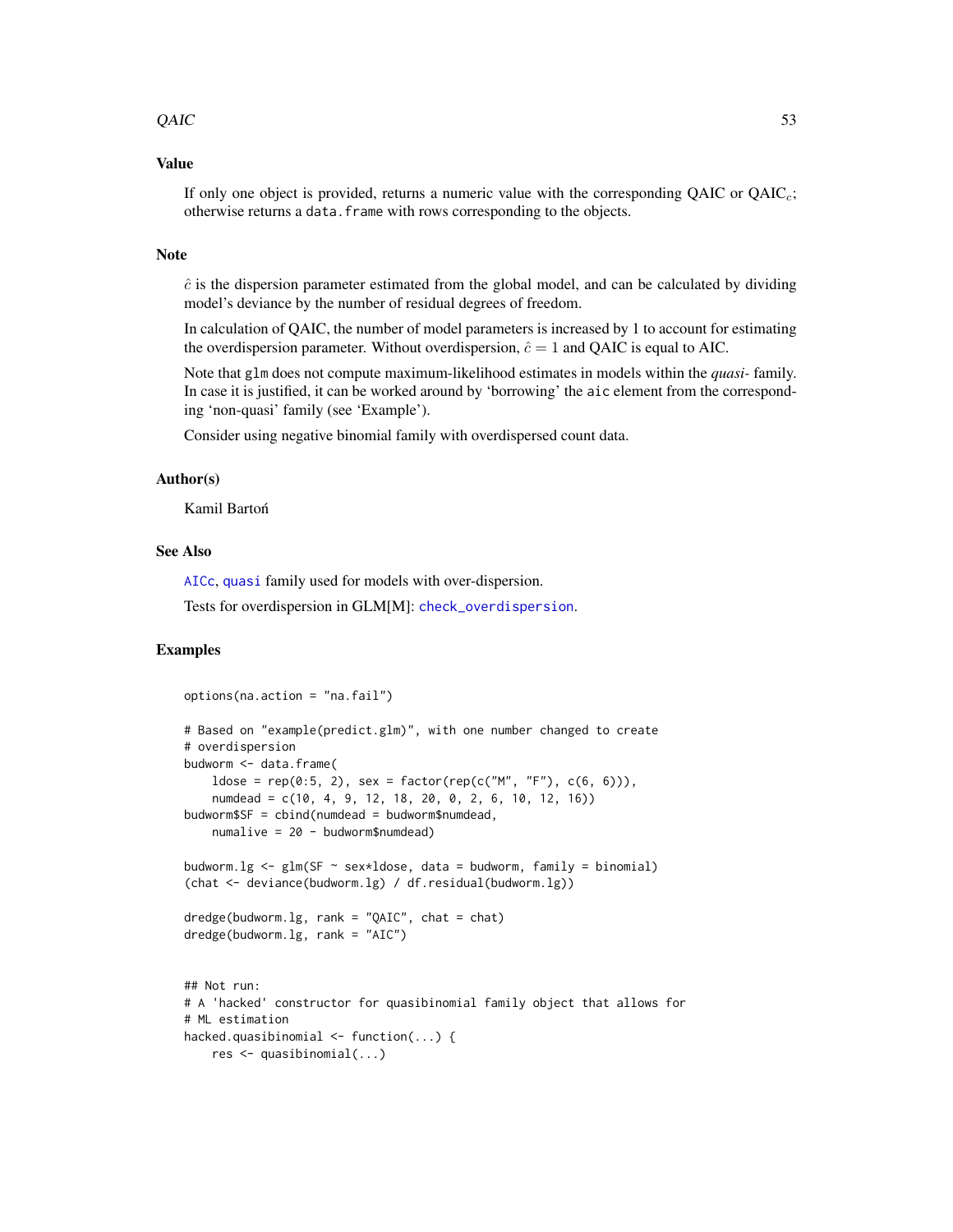```
res$aic <- binomial(...)$aic
    res
}
QAIC(update(budworm.lg, family = hacked.quasibinomial), chat = chat)
## End(Not run)
```
#### <span id="page-53-0"></span>QIC *QIC and quasi-Likelihood for GEE*

# Description

Calculate quasi-likelihood under the independence model criterion (QIC) for Generalized Estimating Equations.

## Usage

QIC(object, ..., typeR = FALSE) QICu(object, ..., typeR = FALSE) quasiLik(object, ...)

# Arguments

| object                  | a fitted model object of class "gee", "geepack", "geem", "wgee", or "yags".         |
|-------------------------|-------------------------------------------------------------------------------------|
| $\cdot$ $\cdot$ $\cdot$ | for QIC and QIC $_u$ , optionally more fitted model objects.                        |
| typeR                   | logical, whether to calculate $QIC(R)$ . $QIC(R)$ is based on quasi-likelihood of a |
|                         | working correlation $R$ model. Defaults to FALSE, and QIC(I) based on indepen-      |
|                         | dence model is returned.                                                            |

# Value

If just one object is provided, returns a numeric value with the corresponding QIC; if more than one object are provided, returns a data.frame with rows corresponding to the objects and one column representing QIC or  $QIC_u$ .

## Note

This implementation is based partly on (revised) code from packages yags (R-Forge) and ape.

# Author(s)

Kamil Bartoń

# References

Pan W. (2001) Akaike's Information Criterion in Generalized Estimating Equations. *Biometrics* 57: 120-125

Hardin J. W., Hilbe, J. M. (2003) *Generalized Estimating Equations*. Chapman & Hall/CRC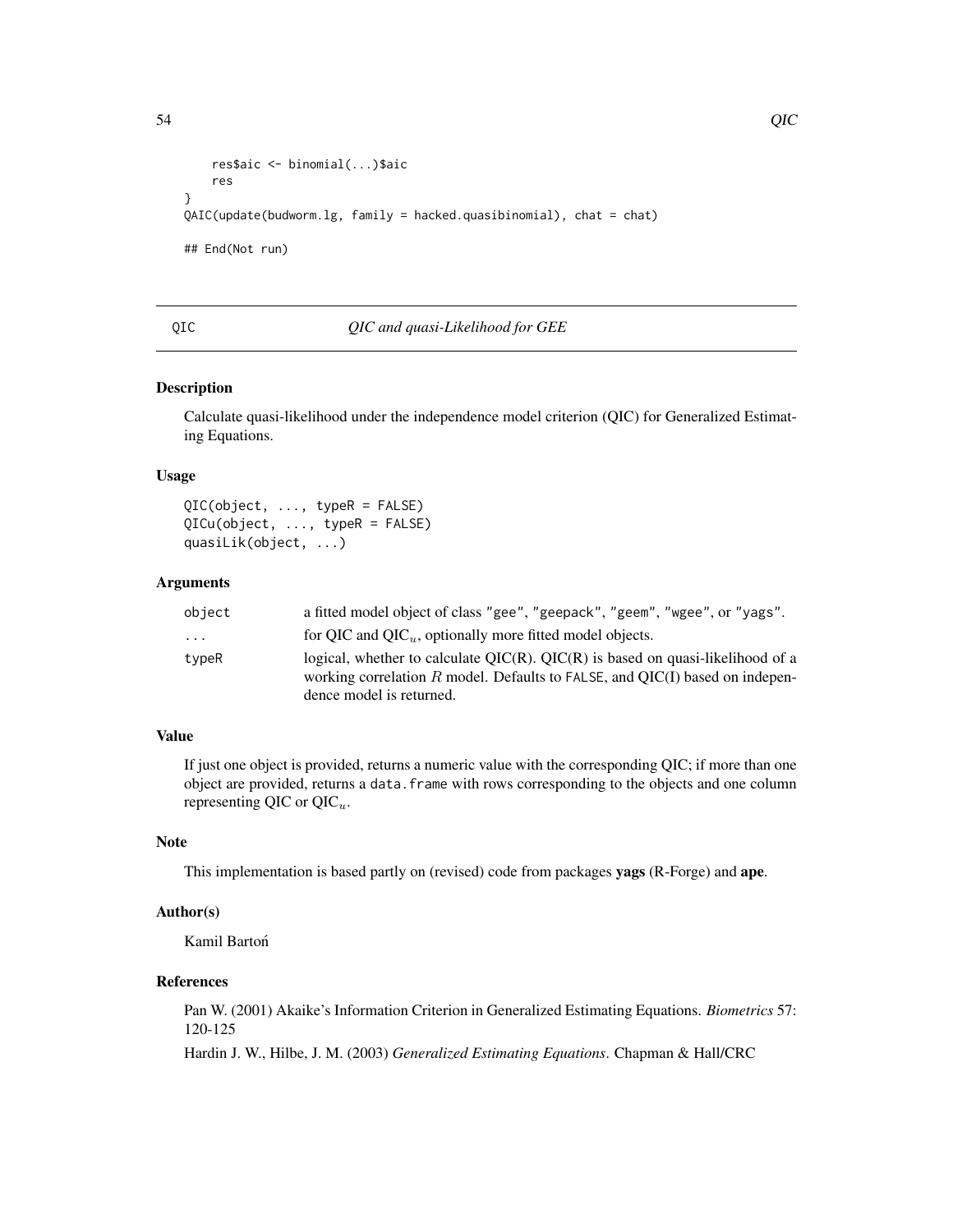# r.squaredGLMM 55

# See Also

Methods exist for [gee](#page-0-0) (package gee), [geeglm](#page-0-0) (geepack), [geem](#page-0-0) (geeM), [wgee](#page-0-0) (wgeesel, the package's QIC.gee function is used), and yags (yags on R-Forge). There is also a QIC function in packages MESS and geepack, returning some extra information (such as CIC and QICc). yags and [compar.gee](#page-0-0) from package ape both provide QIC values.

# Examples

```
data(ohio)
fm1 <- geeglm(resp \sim age * smoke, id = id, data = ohio,
    family = binomial, corstr = "exchangeable", scale.fix = TRUE)
fm2 <- update(fm1, corstr = "ar1")
fm3 <- update(fm1, corstr = "unstructured")
# QIC function is also defined in 'geepack' but is returns a vector[6], so
# cannot be used as 'rank'. Either use `MuMIn::QIC` syntax or make a wrapper
# around `geepack::QIC`
QIC <- MuMIn::QIC
## Not run:
QIC <- function(x) geepack::QIC(x)[1]
## End(Not run)
model.sel(fm1, fm2, fm3, rank = QIC)
#####
library(geepack)
library(MuMIn)
## Not run:
# same result:
   dredge(fm1, m.lim = c(3, NA), rank = QIC, varying = list(
   corstr = list("exchangeable", "unstructured", "ar1")
   ))
## End(Not run)
```
<span id="page-54-0"></span>r.squaredGLMM *Pseudo-R-squared for Generalized Mixed-Effect models*

#### **Description**

Calculate conditional and marginal coefficient of determination for Generalized mixed-effect models  $(R_{GLMM}^2)$ .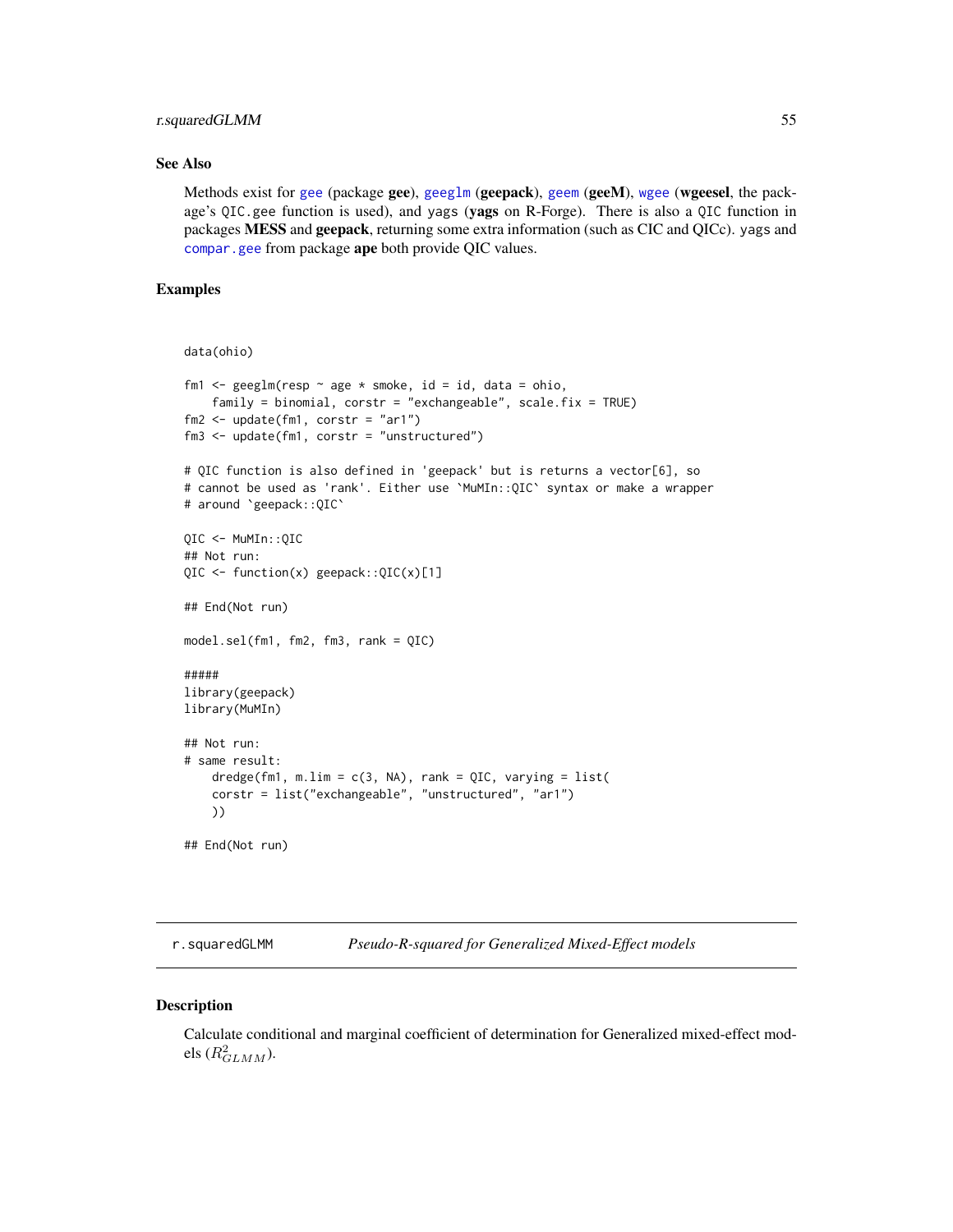#### Usage

```
r.squaredGLMM(object, null, ...)
## S3 method for class 'merMod'
r.squaredGLMM(object, null, envir = parent.frame(), pj2014 = FALSE, ...)
```
#### Arguments

| object   | a fitted linear model object.                                                                                                                                                                                               |
|----------|-----------------------------------------------------------------------------------------------------------------------------------------------------------------------------------------------------------------------------|
| null     | optionally, a null model, including only random effects. See 'Details'.                                                                                                                                                     |
| envir    | optionally, the environment in which the null model is to be evaluated. Defaults<br>to the current frame. See eval.                                                                                                         |
| pj2014   | logical, if TRUE and object is of poisson family, the result will include $R_{GLMM}^2$<br>using original formulation of Johnson (2014). This requires fitting object with<br>an observation-level random effect term added. |
| $\ddots$ | additional arguments, ignored.                                                                                                                                                                                              |

# Details

For mixed-effects models,  $R_{GLMM}^2$  comes in two types: marginal and conditional. *Marginal*  $R_{GLMM}^2$  represents the variance explained by the fixed effects, and is defined as:

$$
R_{GLMM(m)}^2 = \frac{\sigma_f^2}{\sigma_f^2 + \sigma_\alpha^2 + \sigma_\varepsilon^2}
$$

*Conditional*  $R_{GLMM}^2$  is interpreted as a variance explained by the entire model, including both fixed and random effects, and is calculated according to the equation:

$$
R_{GLMM(c)}^2 = \frac{\sigma_f^2 + \sigma_\alpha^2}{\sigma_f^2 + \sigma_\alpha^2 + \sigma_\varepsilon^2}
$$

where  $\sigma_f^2$  is the variance of the fixed effect components,  $\sigma_\alpha$  is the variance of the random effects, and  $\sigma_{\epsilon}^2$  is the "observation-level" variance.

Three different methods are available for deriving the observation-level variance  $\sigma_{\epsilon}$ : the delta method, lognormal approximation and using the trigamma function.

The delta method can be used with for all distributions and link functions, while lognormal approximation and trigamma function are limited to distributions with logarithmic link. Trigamma-estimate is recommended whenever available. Additionally, for binomial distributions, theoretical variances exist specific for each link function distribution.

*Null model*. Calculation of the observation-level variance involves in some cases fitting a *null* model containing no fixed effects other than intercept, otherwise identical to the original model (including all the random effects). When using  $r$ , squaredGLMM for several models differing only in their fixed effects, in order to avoid redundant calculations, the null model object can be passed as the argument null. Otherwise, a null model will be fitted *via* updating the original model. This assumes that all the variables used in the original model call have the same values as when the model was fitted. The function warns about this when fitting the null model is required. This warnings can be disabled by setting options(MuMIn.noUpdateWarning = TRUE).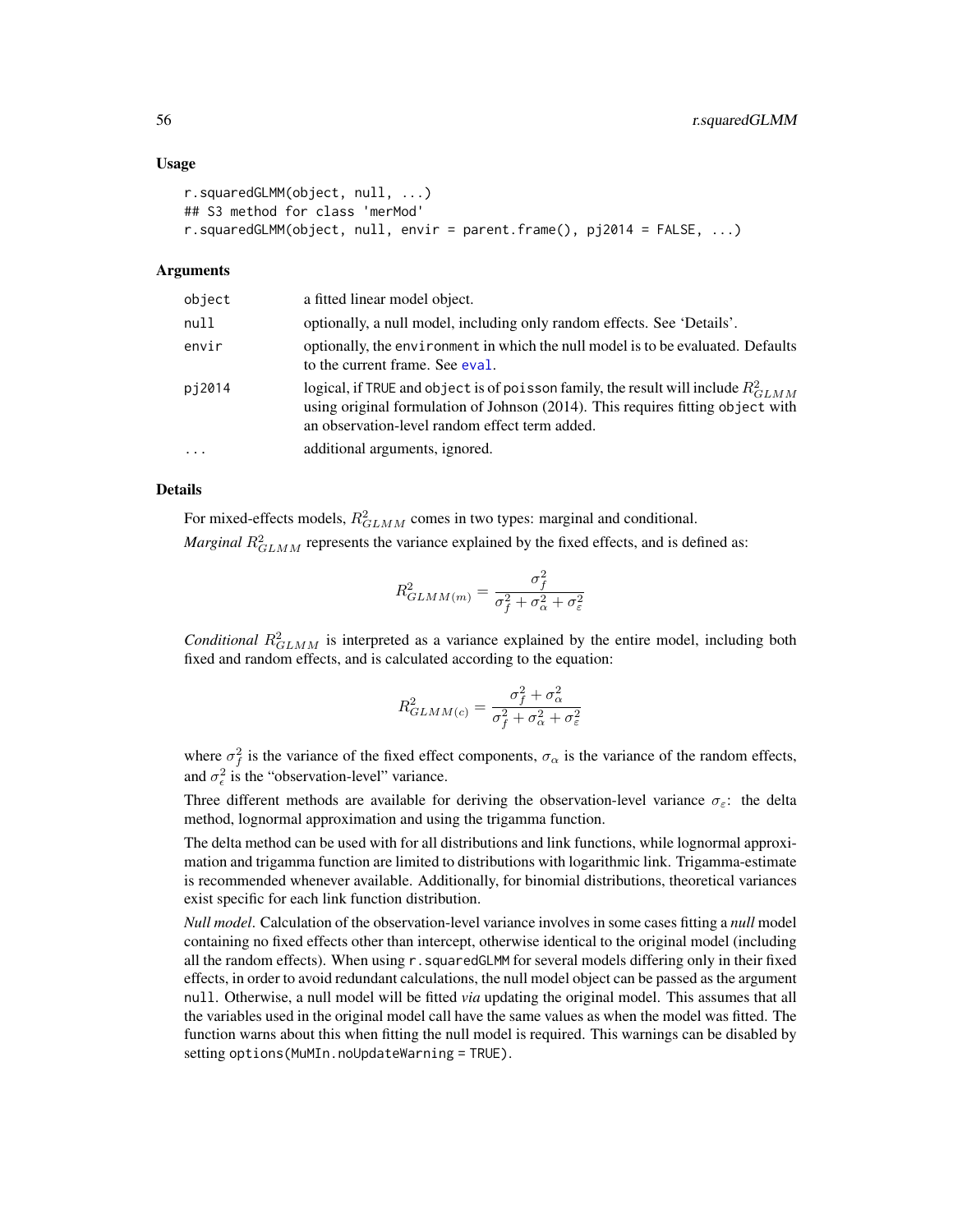#### Value

r.squaredGLMM returns a two-column numeric matrix, each (possibly named) row holding values for marginal and conditional  $R_{GLMM}^2$  calculated with different methods, such as "delta", "lognormal", "trigamma", or "theoretical" for models of binomial family.

#### **Note**

Important: as of MuMIn version 1.41.0, r.squaredGLMM returns a revised statistics based on Nakagawa et al. (2017) paper. The returned value's format also has changed (it is a matrix rather than a numeric vector as before). Pre-1.41.0 version of the function calculated the "theoretical"  $R_{GLMM}^2$  for binomial models.

 $R_{GLMM}^2$  can be calculated also for fixed-effect models. In the simpliest case of OLS it reduces to var(fitted) / (var(fitted) + deviance / 2). Unlike likelihood-ratio based  $R^2$  for OLS, value of this statistic differs from that of the classical  $R^2$ .

Currently methods exist for classes: merMod, lme, glmmTMB, glmmADMB, glmmPQL, cpglm(m) and  $(g)$ lm.

See note in r. squaredLR help page for comment on using  $R^2$  in model selection.

## Author(s)

Kamil Barton. This implementation is based on  $R$  code from 'Supporting Information' for Nakagawa et al. (2014), (the extension for random-slopes) Johnson (2014), and includes developments from Nakagawa et al. (2017).

## References

Nakagawa, S., Schielzeth, H. (2013) A general and simple method for obtaining  $R^2$  from Generalized Linear Mixed-effects Models. *Methods in Ecology and Evolution* 4: 133–142

Johnson, P.C.D. (2014) Extension of Nakagawa & Schielzeth's  $R_{GLMM}^2$  to random slopes models. *Methods in Ecology and Evolution* 5: 44-946

Nakagawa, S., Johnson, P.C.D., Schielzeth, H. (2017) The coefficient of determination  $R^2$  and intraclass correlation coefficient from generalized linear mixed-effects models revisited and expanded. *J. R. Soc. Interface* 14: 20170213.

# See Also

[summary.lm](#page-0-0), [r.squaredLR](#page-57-0)

# Examples

```
data(Orthodont, package = "nlme")
fm1 <- lme(distance \sim Sex \star age, \sim 1 | Subject, data = Orthodont)
fmnull \leq lme(distance \sim 1, \sim 1 | Subject, data = Orthodont)
```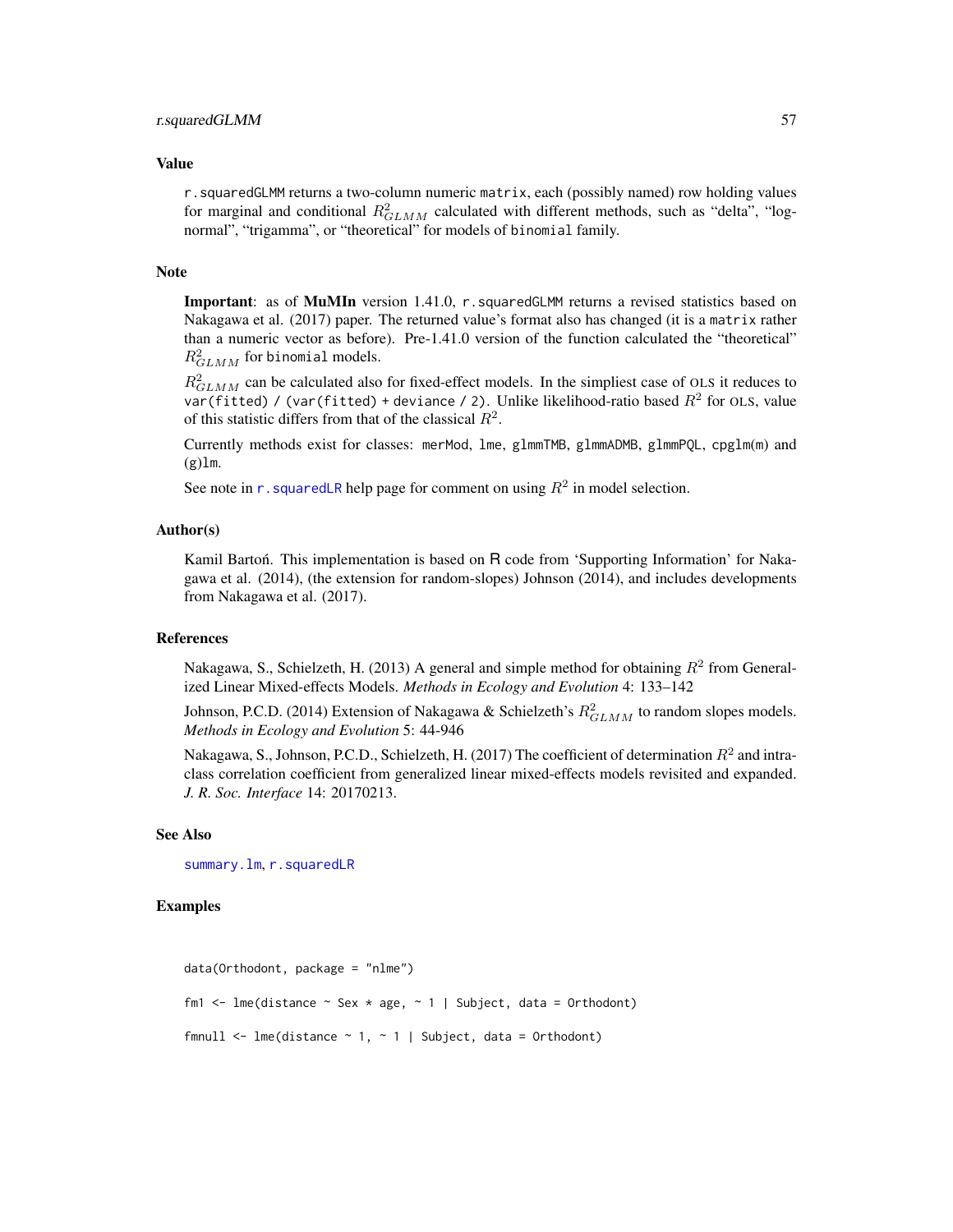```
r.squaredGLMM(fm1)
r.squaredGLMM(fm1, fmnull)
r.squaredGLMM(update(fm1, . ~ Sex), fmnull)
r.squaredLR(fm1)
r.squaredLR(fm1, null.RE = TRUE)
r.squaredLR(fm1, fmnull) # same result
## Not run:
if(require(MASS)) {
    fm \le glmmPQL(y \sim trt + I(week > 2), random = \sim 1 | ID,
        family = binomial, data = bacteria, verbose = FALSE)
    fmnull \leq update(fm, \leq 1)
    r.squaredGLMM(fm)
   # Include R2GLMM (delta method estimates) in a model selection table:
   # Note the use of a common null model
   dredge(fm, extra = list(R2 = function(x) r.squaredGLMM(x, fmnull)["delta", ]))
}
## End(Not run)
```
<span id="page-57-0"></span>r.squaredLR *Likelihood-ratio based pseudo-R-squared*

# Description

Calculate a coefficient of determination based on the likelihood-ratio test  $(R_{LR}^2)$ .

# Usage

```
r.\squaresquaredLR(object, null = NULL, null.RE = FALSE, ...)
```

```
null.fit(object, evaluate = FALSE, RE.keep = FALSE, envir = NULL, ...)
```
# Arguments

| object   | a fitted model object.                                                                                                                                                                                                    |
|----------|---------------------------------------------------------------------------------------------------------------------------------------------------------------------------------------------------------------------------|
| null     | a fitted <i>null</i> model. If not provided, null fit will be used to construct it.<br>null fit's capabilities are limited to only a few model classes, for others the<br><i>null</i> model has to be specified manually. |
| null.RE  | logical, should the null model contain random factors? Only used if no <i>null</i><br>model is given, otherwise omitted, with a warning.                                                                                  |
| evaluate | if TRUE evaluate the fitted model object else return the call.                                                                                                                                                            |
| RE.keep  | if TRUE, the random effects of the original model are included.                                                                                                                                                           |
|          |                                                                                                                                                                                                                           |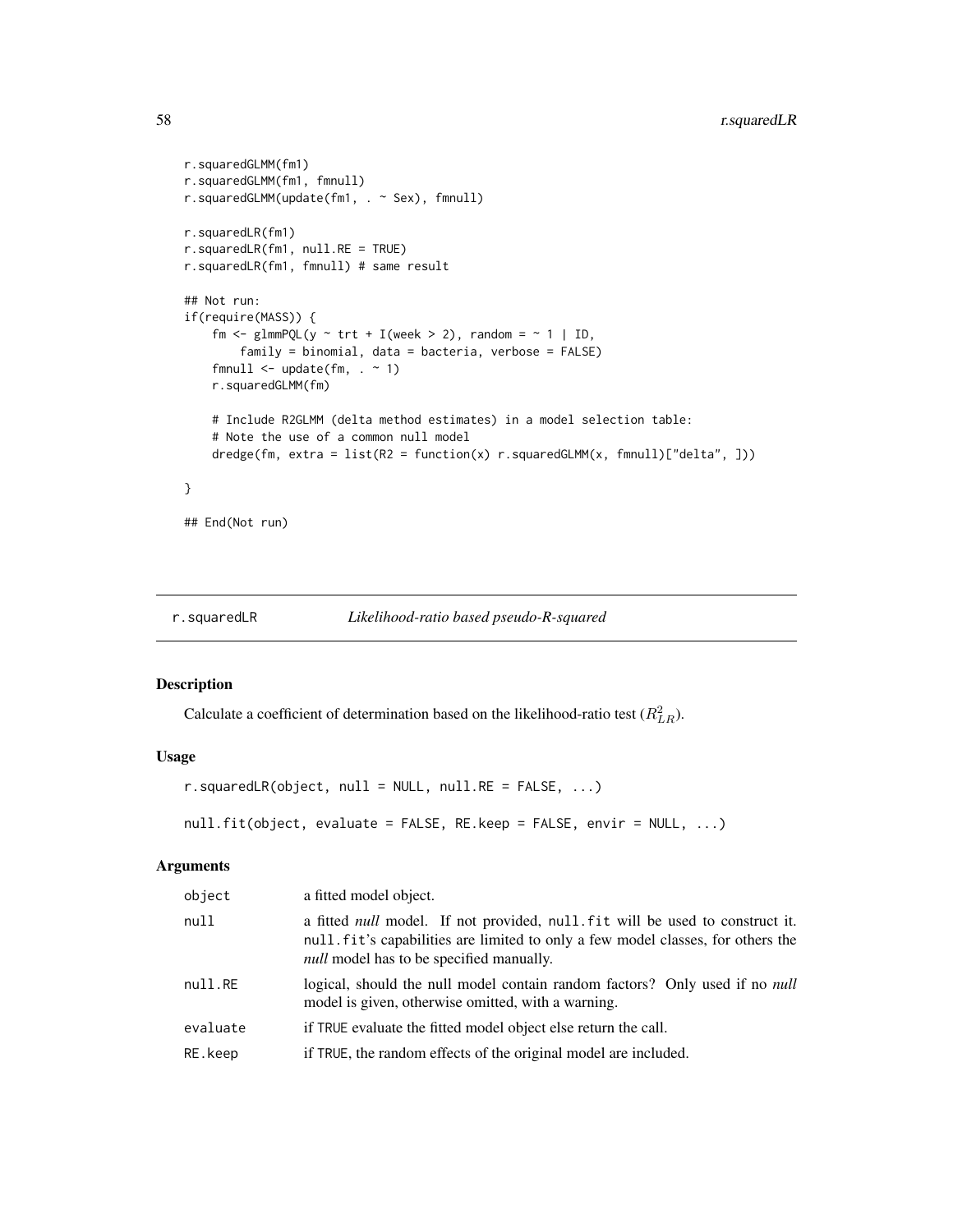| envir   | the environment in which the <i>null</i> model is to be evaluated, defaults to the envi- |
|---------|------------------------------------------------------------------------------------------|
|         | ronment of the original model's formula.                                                 |
| $\cdot$ | further arguments, of which only x would be used, to maintain compatibility              |
|         | with older versions (x has been replaced with object).                                   |

## Details

This statistic is is one of the several proposed pseudo- $R^2$ 's for nonlinear regression models. It is based on an improvement from *null* (intercept only) model to the fitted model, and calculated as

$$
R_{LR}^2 = 1 - \exp(-\frac{2}{n} (\log \mathcal{L}(x) - \log \mathcal{L}(0)))
$$

where  $\log \mathcal{L}(x)$  and  $\log \mathcal{L}(0)$  are the log-likelihoods of the fitted and the *null* model respectively. ML estimates are used if models have been fitted by REstricted ML (by calling logLik with argument REML = FALSE). Note that the *null* model can include the random factors of the original model, in which case the statistic represents the 'variance explained' by fixed effects.

For OLS models the value is consistent with classical  $R^2$ . In some cases (e.g. in logistic regression), the maximum  $R_{LR}^2$  is less than one. The modification proposed by Nagelkerke (1991) adjusts the  $R_{LR}^2$  to achieve 1 at its maximum:  $\bar{R}^2 = R_{LR}^2 / \max(R_{LR}^2)$  where  $\max(R_{LR}^2) =$  $1 - \exp(\frac{2}{n} \log \mathcal{L}(0)).$ 

null.fit tries to guess the *null* model call, given the provided fitted model object. This would be usually a glm. The function will give an error for an unrecognised class.

#### Value

r.squaredLR returns a value of  $R_{LR}^2$ , and the attribute "adj.r.squared" gives the Nagelkerke's modified statistic. Note that this is not the same as nor equivalent to the classical 'adjusted R squared'.

null.fit returns the fitted *null* model object (if evaluate = TRUE) or an unevaluated call to fit a *null* model.

# **Note**

 $R<sup>2</sup>$  is a useful goodness-of-fit measure as it has the interpretation of the proportion of the variance 'explained', but it performs poorly in model selection, and is not suitable for use in the same way as the information criteria.

# References

Cox, D. R. and Snell, E. J. (1989) *The analysis of binary data*, 2nd ed. London, Chapman and Hall Magee, L.  $(1990)$   $R^2$  measures based on Wald and likelihood ratio joint significance tests. *Amer. Stat.* 44: 250-253

Nagelkerke, N. J. D. (1991) A note on a general definition of the coefficient of determination. *Biometrika* 78: 691-692

### See Also

[summary.lm](#page-0-0), [r.squaredGLMM](#page-54-0)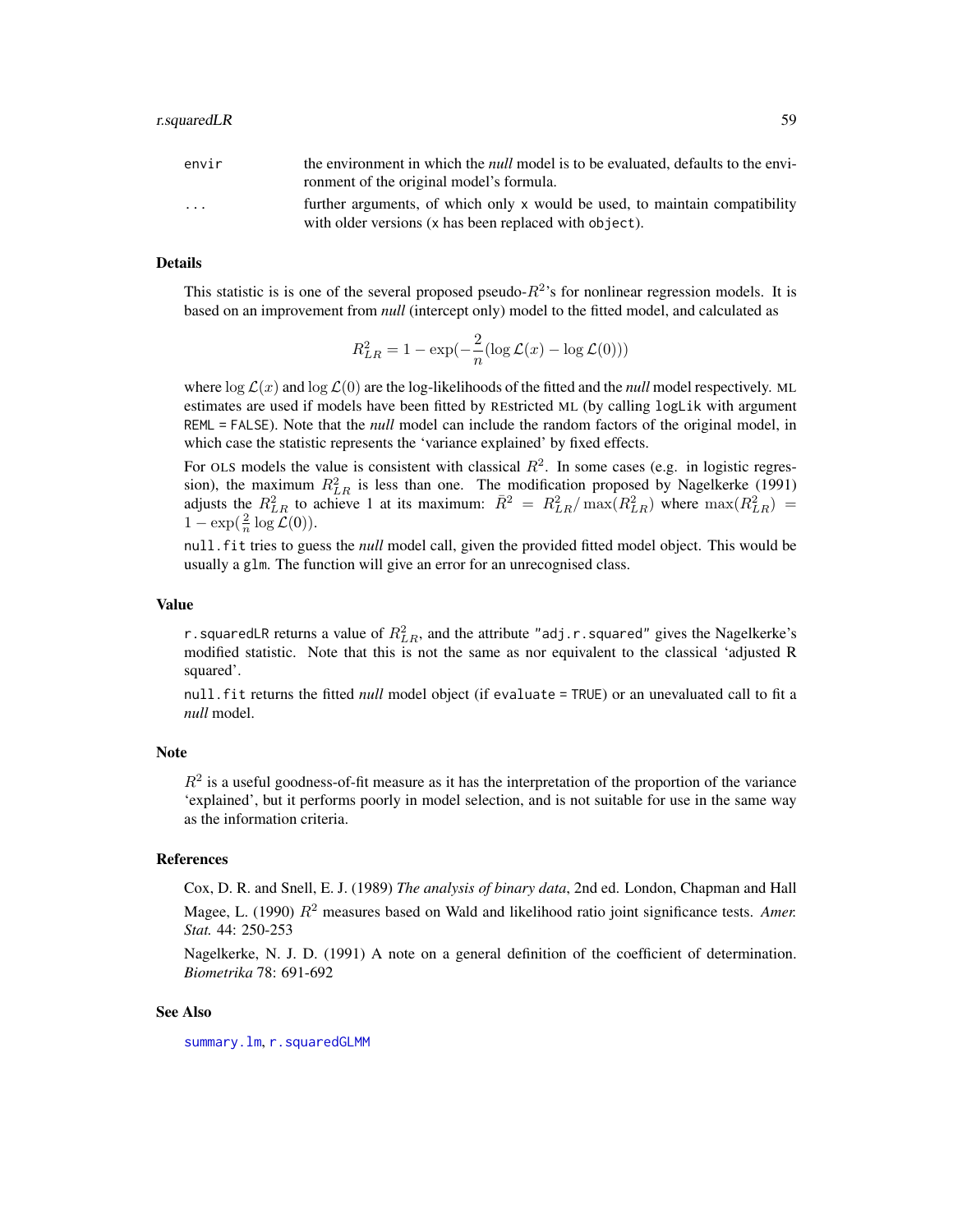stackingWeights *Stacking model weights*

# Description

Computes model weights based on a cross-validation-like procedure.

# Usage

```
stackingWeights(object, ..., data, R, p = 0.5)
```
# Arguments

| $object. \ldots$ | two or more fitted glm objects, or a list of such, or an "averaging" object.              |
|------------------|-------------------------------------------------------------------------------------------|
| data             | a data frame containing the variables in the model, used for fitting and predic-<br>tion. |
| R                | the number of replicates.                                                                 |
| р                | the proportion of the data to be used as training set. Defaults to 0.5.                   |

# Details

Each model in a set is fitted to the training data: a subset of  $p \star N$  observations in data. From these models a prediction is produced on the remaining part of data (the test or hold-out data). These hold-out predictions are fitted to the hold-out observations, by optimising the weights by which the models are combined. This process is repeated R times, yielding a distribution of weights for each model (which Smyth & Wolpert (1998) referred to as an 'empirical Bayesian estimate of posterior model probability'). A mean or median of model weights for each model is taken and re-scaled to sum to one.

# Value

A matrix with two rows, containing model weights calculated using mean and median.

# Note

This approach requires a sample size of at least  $2\times$  the number of models.

# Author(s)

Carsten Dormann, Kamil Barton´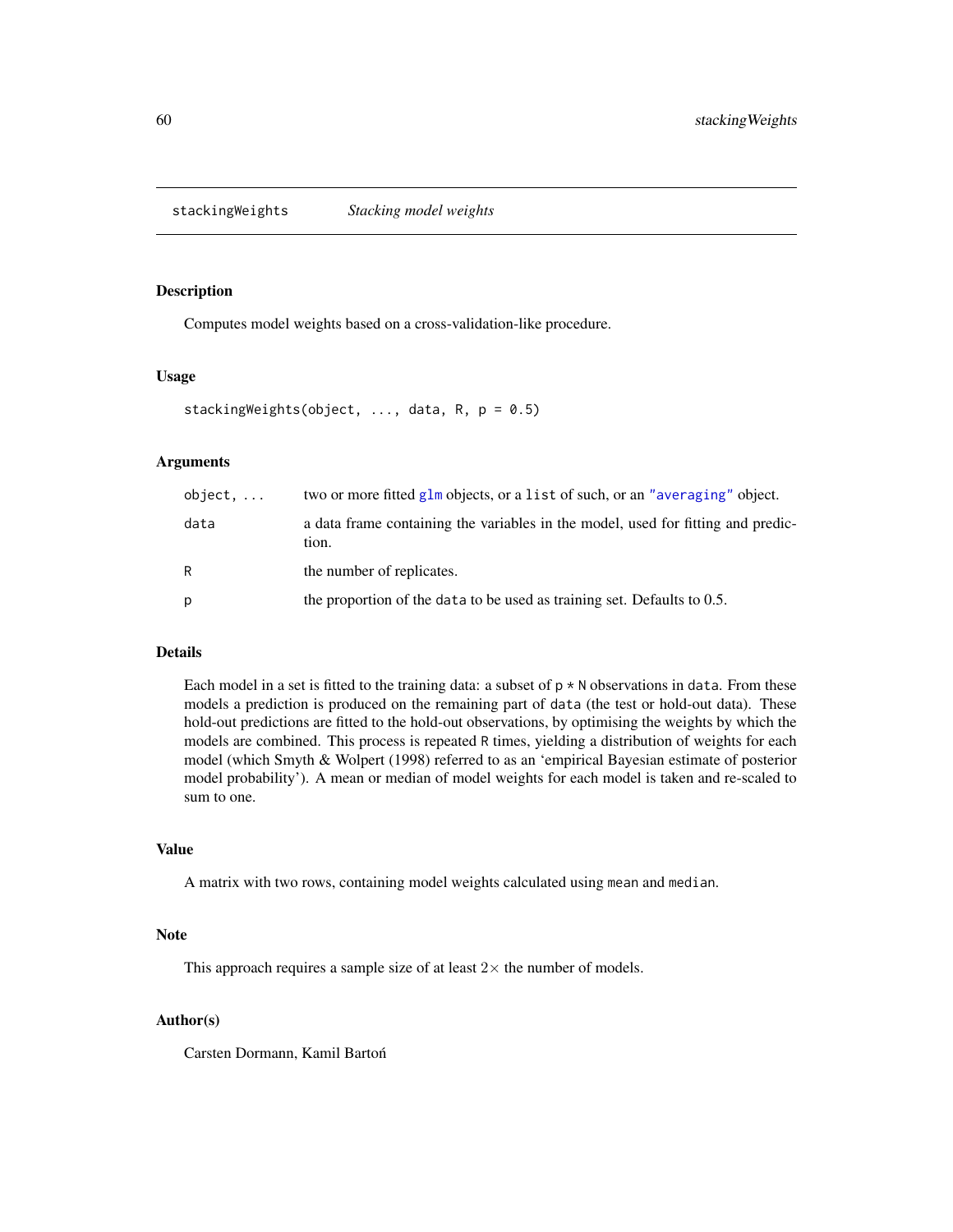#### std.coef 61

## References

Wolpert, D. H. (1992) Stacked generalization. *Neural Networks*, 5: 241-259.

Smyth, P. & Wolpert, D. (1998) *An Evaluation of Linearly Combining Density Estimators via Stacking. Technical Report No. 98-25.* Information and Computer Science Department, University of California, Irvine, CA.

Dormann, C. et al. (2018) Model averaging in ecology: a review of Bayesian, information-theoretic, and tactical approaches for predictive inference. *Ecological Monographs*, 88, 485–504.

# See Also

[Weights](#page-72-0), [model.avg](#page-34-0)

Other model weights: [BGWeights\(](#page-8-0)), [bootWeights\(](#page-10-0)), [cos2Weights\(](#page-15-0)), [jackknifeWeights\(](#page-28-0))

## Examples

```
#simulated Cement dataset to increase sample size for the training data
fm0 \leq glm(y \approx X1 + X2 + X3 + X4, data = Cement, na. action = na. fail)dat <- as.data.frame(apply(Cement[, -1], 2, sample, 50, replace = TRUE))
dat$y <- rnorm(nrow(dat), predict(fm0), sigma(fm0))
# global model fitted to training data:
fm \leq glm(y \approx X1 + X2 + X3 + X4, data = dat, na.action = na.fail)# generate a list of *some* subsets of the global model
models <- lapply(dredge(fm, evaluate = FALSE, fixed = "X1", m.lim = c(1, 3)), eval)
wts <- stackingWeights(models, data = dat, R = 10)
ma <- model.avg(models)
Weights(ma) <- wts["mean", ]
predict(ma)
```
<span id="page-60-0"></span>std.coef *Standardized model coefficients*

# Description

Standardize model coefficients by Standard Deviation or Partial Standard Deviation.

# Usage

```
std.coef(x, partial.sd, ...)
partial.sd(x)
```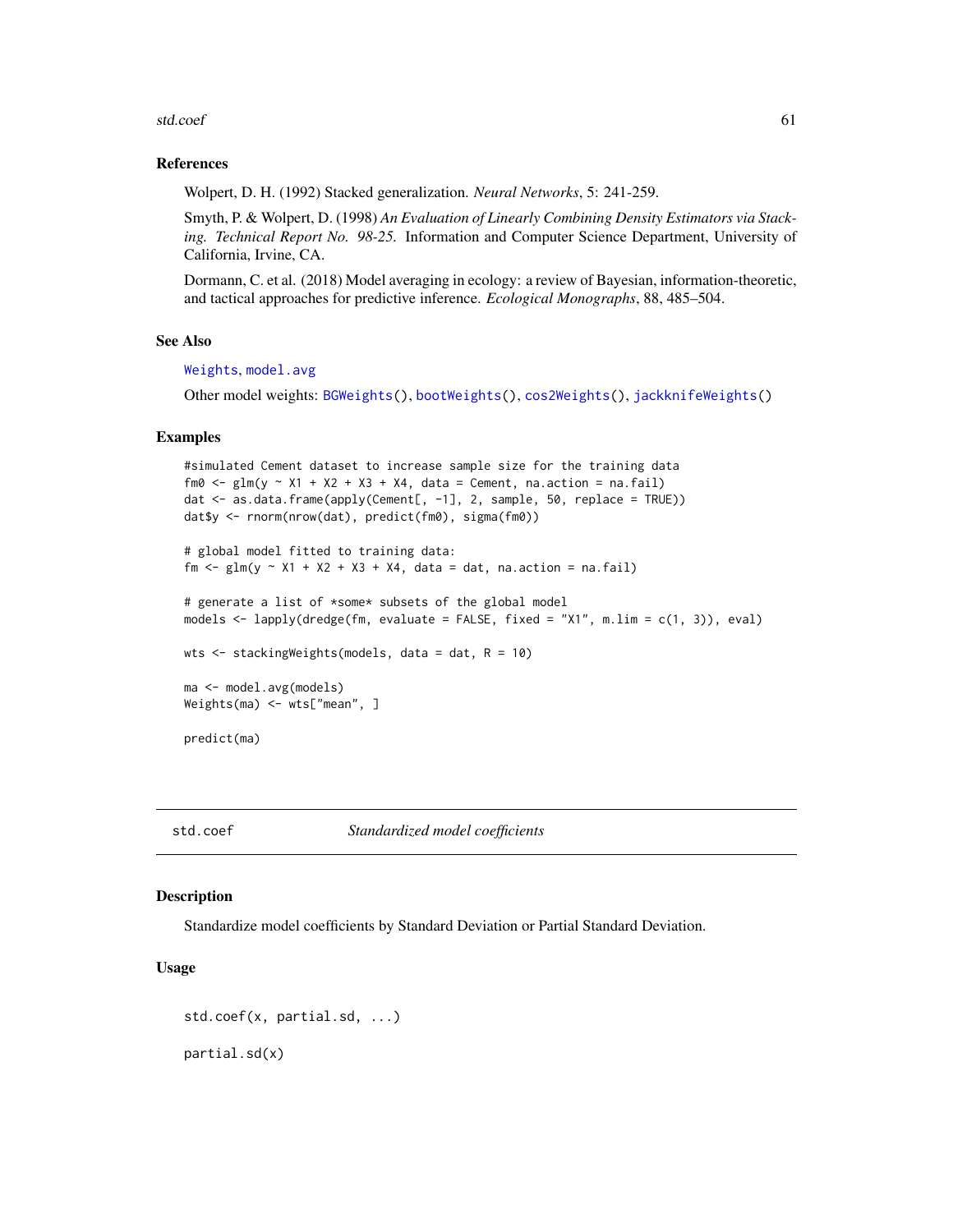```
# Deprecated:
beta.weights(model)
```
## Arguments

| x.model    | a fitted model object.                                                                                                                                                                                    |
|------------|-----------------------------------------------------------------------------------------------------------------------------------------------------------------------------------------------------------|
| partial.sd | logical, if set to TRUE, model coefficients are multiplied by partial SD, otherwise<br>they are multiplied by the ratio of the standard deviations of the independent<br>variable and dependent variable. |
| $\cdots$   | additional arguments passed to coefTable, e.g. dispersion.                                                                                                                                                |

## Details

Standardizing model coefficients has the same effect as centring and scaling the input variables. "Classical" standardized coefficients are calculated as  $\beta_i^* = \beta_i \frac{s_{x_i}}{s_y}$ , where  $\beta$  is the unstandardized coefficient,  $s_{X_i}$  is the standard deviation of associated dependent variable  $X_i$  and  $s_y$  is SD of the response variable.

If variables are intercorrelated, the standard deviation of  $X_i$  used in computing the standardized coefficients  $\beta_i^*$  should be replaced by the partial standard deviation of  $X_i$  which is adjusted for the multiple correlation of  $X_i$  with the other X variables included in the regression equation. The partial standard deviation is calculated as  $s_{X_i}^* = s_{X_i} VIF(X_i)^{-0.5}(\frac{n-1}{n-p})^{0.5}$ , where VIF is the variance inflation factor,  $n$  is the number of observations and  $p$ , the number of predictors in the model. The coefficient is then transformed as  $\beta_i^* = \beta_i s_{X_i}^*$ .

#### Value

A matrix with at least two columns for the standardized coefficient estimate and its standard error. Optionally, the third column holds degrees of freedom associated with the coefficients.

# Author(s)

Kamil Barton. Variance inflation factors calculation is based on function vif from package car written by Henric Nilsson and John Fox.

#### References

Cade, B.S. (2015) Model averaging and muddled multimodel inferences. *Ecology* 96, 2370-2382.

Afifi A., May S., Clark V.A. (2011) *Practical Multivariate Analysis*, Fifth Edition. CRC Press. Bring, J. (1994). How to standardize regression coefficients. *The American Statistician* 48, 209- 213.

#### See Also

partial.sd can be used with [stdize](#page-62-0).

[coef](#page-0-0) or [coeffs](#page-32-0) and [coefTable](#page-32-0) for unstandardized coefficients.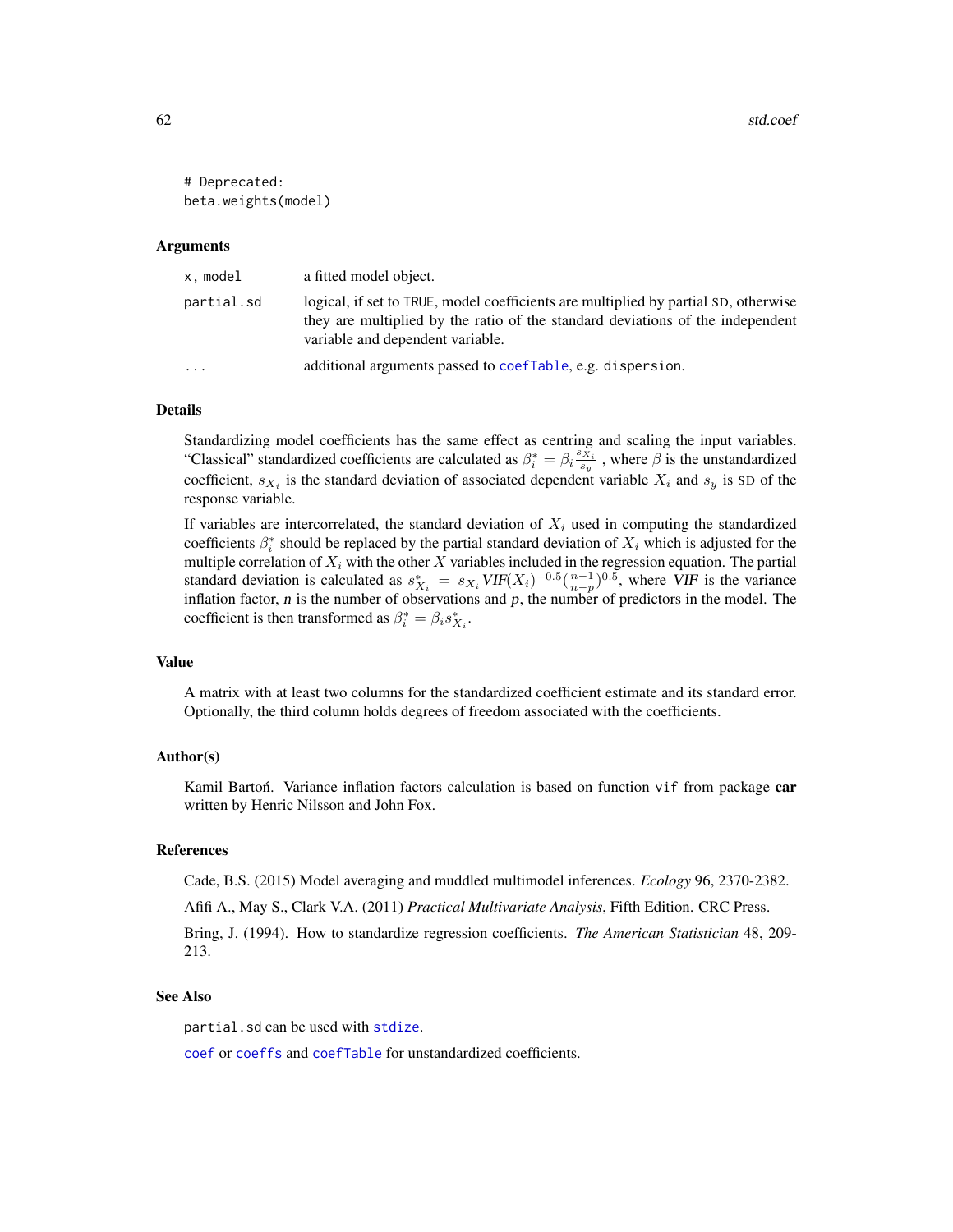#### stdize 63

# Examples

```
# Fit model to original data:
fm \leq \ln(y \sim x1 + x2 + x3 + x4, data = GPA)
# Partial SD for the default formula: y \sim x1 + x2 + x3 + x4psd <- partial.sd(lm(data = GPA))[-1] # remove first element for intercept
# Standardize data:
ZGPA \leq stdize(GPA, scale = c(NA, psd), center = TRUE)
# Note: first element of 'scale' is set to NA to ignore the first column 'y'
# Coefficients of a model fitted to standardized data:
zapsmall(coefTable(stdizeFit(fm, newdata = zGPA)))
# Standardized coefficients of a model fitted to original data:
zapsmall(std.coef(fm, partial = TRUE))
# Standardizing nonlinear models:
fam <- Gamma("inverse")
fmg \le glm(log(y) \sim x1 + x2 + x3 + x4, data = GPA, family = fam)
psdg <- partial.sd(fmg)
zGPA \leq -stdize(GPA, scale = c(NA, psdg[-1]), center = FALSE)fmgz \le glm(log(y) \sim z.x1 + z.x2 + z.x3 + z.x4, zGPA, family = fam)
# Coefficients using standardized data:
coef(fmgz) # (intercept is unchanged because the variables haven't been
           # centred)
# Standardized coefficients:
coef(fmg) * psdg
```
stdize *Standardize data*

# **Description**

stdize standardizes variables by centring and scaling.

stdizeFit modifies a model call or existing model to use standardized variables.

# Usage

```
## Default S3 method:
stdize(x, center = TRUE, scale = TRUE, ...)## S3 method for class 'logical'
stdize(x, binary = c("center", "scale", "binary", "half", "omit"),
 center = TRUE, scale = FALSE, ...)
```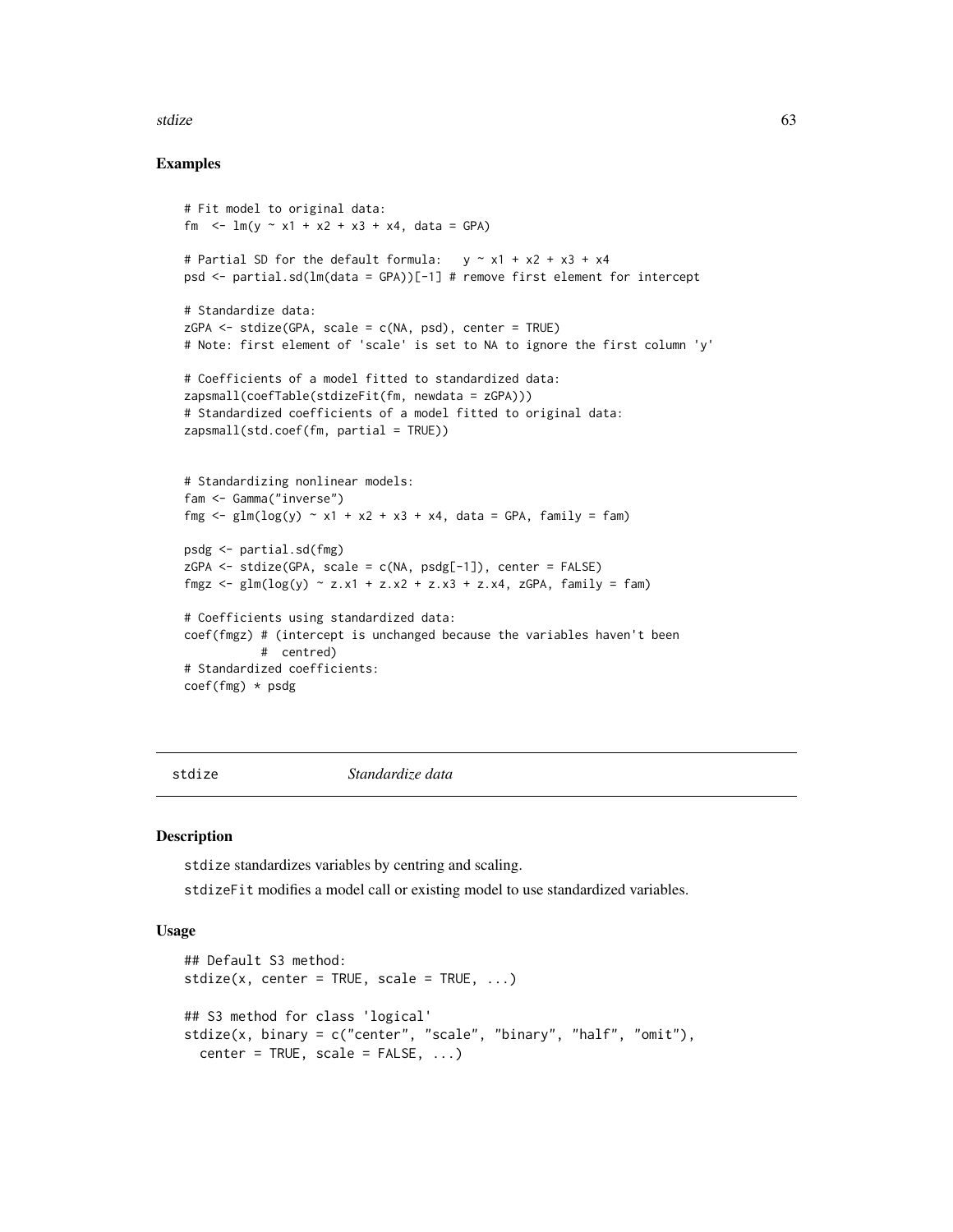```
## also for two-level factors
## S3 method for class 'data.frame'
stdize(x, binary = c("center", "scale", "binary", "half", "omit"),
 center = TRUE, scale = TRUE, omit.cols = NULL, source = NULL,
 prefix = TRUE, append = FALSE, ...)## S3 method for class 'formula'
stdize(x, data = NULL, response = FALSE,
 binary = c("center", "scale", "binary", "half", "omit"),
 center = TRUE, scale = TRUE, omit.cols = NULL, prefix = TRUE,
 append = FALSE, \ldots)stdizeFit(object, newdata, which = c("formula", "subset", "offset", "weights",
"fixed", "random", "model"), evaluate = TRUE, quote = NA)
```
# Arguments

| x             | a numeric or logical vector, factor, numeric matrix, data. frame or a formula.                                                                                                                                                                                                                                                                                                                                                                                                             |
|---------------|--------------------------------------------------------------------------------------------------------------------------------------------------------------------------------------------------------------------------------------------------------------------------------------------------------------------------------------------------------------------------------------------------------------------------------------------------------------------------------------------|
| center, scale | either a logical value or a logical or numeric vector of length equal to the number<br>of columns of x (see 'Details'). scale can be also a function to use for scaling.                                                                                                                                                                                                                                                                                                                   |
| binary        | specifies how binary variables (logical or two-level factors) are scaled. Default<br>is to "center" by subtracting the mean assuming levels are equal to $0$ and $1$ ;<br>use "scale" to both centre and scale by SD, "binary" to centre to 0/1, "half"<br>to centre to -0.5 / 0.5, and "omit" to leave binary variables unmodified. This<br>argument has precedence over center and scale, unless it is set to NA (in which<br>case binary variables are treated like numeric variables). |
| source        | a reference data. frame, being a result of previous stdize, from which scale<br>and center values are taken. Column names are matched. This can be used for<br>scaling new data using statistics of another data.                                                                                                                                                                                                                                                                          |
| omit.cols     | column names or numeric indices of columns that should be left unaltered.                                                                                                                                                                                                                                                                                                                                                                                                                  |
| prefix        | either a logical value specifying whether the names of transformed columns<br>should be prefixed, or a two-element character vector giving the prefixes. The<br>prefixes default to "z." for scaled and "c." for centred variables.                                                                                                                                                                                                                                                        |
| append        | logical, if TRUE, modified columns are appended to the original data frame.                                                                                                                                                                                                                                                                                                                                                                                                                |
| response      | logical, stating whether the response should be standardized. By default, only<br>variables on the right-hand side of the formula are standardized.                                                                                                                                                                                                                                                                                                                                        |
| data          | an object coercible to data. frame, containing the variables in formula. Passed<br>to, and used by model. frame.                                                                                                                                                                                                                                                                                                                                                                           |
| newdata       | a data. frame returned by stdize, to be used by the modified model.                                                                                                                                                                                                                                                                                                                                                                                                                        |
| .             | for the formula method, additional arguments passed to model. frame. For<br>other methods, it is silently ignored.                                                                                                                                                                                                                                                                                                                                                                         |
| object        | a fitted model object or an expression being a call to the modelling function.                                                                                                                                                                                                                                                                                                                                                                                                             |
| which         | a character string naming arguments which should be modified. This should be<br>all arguments which are evaluated in the data environment. Can be also TRUE to                                                                                                                                                                                                                                                                                                                             |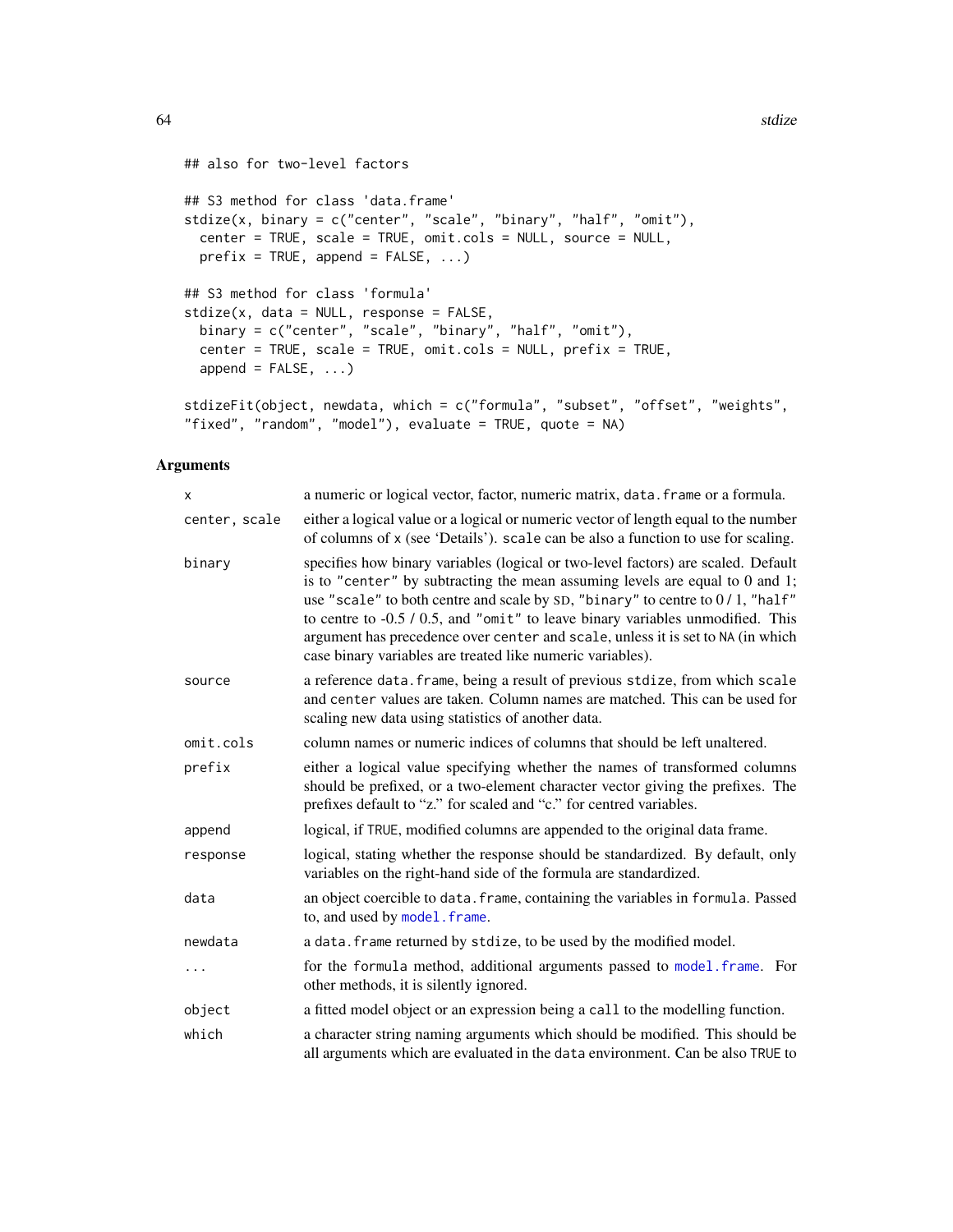|          | modify the expression as a whole. The data argument is additionally replaced<br>with that passed to stdize Fit.                                                                  |
|----------|----------------------------------------------------------------------------------------------------------------------------------------------------------------------------------|
| evaluate | if TRUE, the modified call is evaluated and the fitted model object is returned.                                                                                                 |
| quote    | if TRUE, avoids evaluating object. Equivalent to stdize $Fit( quote(exp), \ldots)$ .<br>Defaults to NA in which case object being a call to non-primitive function is<br>quoted. |

#### Details

stdize resembles [scale](#page-0-0), but uses special rules for factors, similarly to [standardize](#page-0-0) in package arm.

stdize differs from [standardize](#page-0-0) in that it is used on data rather than on the fitted model object. The scaled data should afterwards be passed to the modelling function, instead of the original data.

Unlike standardize, it applies special 'binary' scaling only to two-level factors and logical variables, rather than to any variable with two unique values.

Variables of only one unique value are unchanged.

By default, stdize scales by dividing by standard deviation rather than twice the SD as standardize does. Scaling by SD is used also on uncentred values, which is different from [scale](#page-0-0) where rootmean-square is used.

If center or scale are logical scalars or vectors of length equal to the number of columns of x, the centring is done by subtracting the mean (if center corresponding to the column is TRUE), and scaling is done by dividing the (centred) value by standard deviation (if corresponding scale is TRUE). If center or scale are numeric vectors with length equal to the number of columns of  $x$ (or numeric scalars for vector methods), then these are used instead. Any NAs in the numeric vector result in no centring or scaling on the corresponding column.

Note that scale =  $\theta$  is equivalent to no scaling (i.e. scale = 1).

Binary variables, logical or factors with two levels, are converted to numeric variables and transformed according to the argument binary, unless center or scale are explicitly given.

# Value

stdize returns a vector or object of the same dimensions as x, where the values are centred and/or scaled. Transformation is carried out column-wise in data. frames and matrices.

The returned value is compatible with that of [scale](#page-0-0) in that the numeric centring and scalings used are stored in attributes "scaled:center" and "scaled:scale" (these can be NA if no centring or scaling has been done).

stdizeFit returns a modified, fitted model object that uses transformed variables from newdata, or, if evaluate is FALSE, an unevaluated call where the variable names are replaced to point the transformed variables.

#### Author(s)

Kamil Bartoń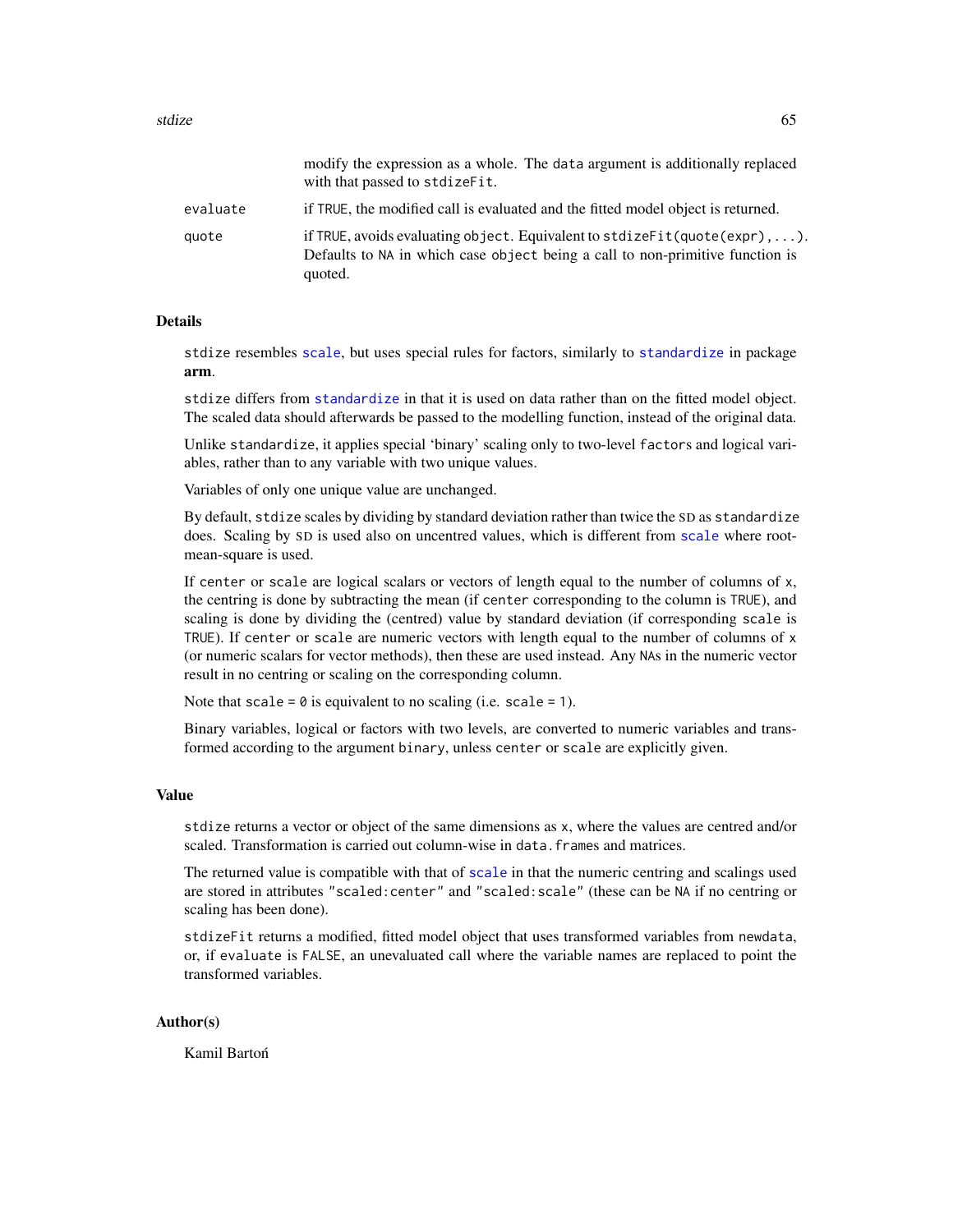# References

Gelman, A. (2008) Scaling regression inputs by dividing by two standard deviations. *Statistics in medicine* 27, 2865-2873.

## See Also

Compare with [scale](#page-0-0) and [standardize](#page-0-0) or [rescale](#page-0-0) (the latter two in package arm).

For typical standardizing, model coefficients transformation may be easier, see [std.coef](#page-60-0).

[apply](#page-0-0) and [sweep](#page-0-0) for arbitrary transformations of columns in a data.frame.

# Examples

```
# compare "stdize" and "scale"
nmat \leq matrix(runif(15, 0, 10), ncol = 3)
stdize(nmat)
scale(nmat)
rootmeansq \leq function(v) {
   v \leftarrow v[!is.na(v)]
    sqrt(x^2) / max(1, length(v) - 1L))}
scale(nmat, center = FALSE)
stdize(nmat, center = FALSE, scale = rootmeansq)
if(require(lme4)) {
# define scale function as twice the SD to reproduce "arm::standardize"
twosd \leq function(v) 2 * sd(v, na.rm = TRUE)# standardize data (scaled variables are prefixed with "z.")
z.CO2 \le stdize(uptake \sim conc + Plant, data = CO2, omit = "Plant", scale = twosd)
summary(z.CO2)
fmz \le stdizeFit(lmer(uptake \sim conc + I(conc^2) + (1 | Plant)), newdata = z.CO2)
# produces:
# lmer(uptake ~ z.conc + I(z-conc^2) + (1 | Plant), data = z.C02)## standardize using scale and center from "z.CO2", keeping the original data:
z.CO2a <- stdize(CO2, source = z.CO2, append = TRUE)
# Here, the "subset" expression uses untransformed variable, so we modify only
# "formula" argument, keeping "subset" as-is. For that reason we needed the
# untransformed variables in "newdata".
stdizeFit(lmer(uptake \sim conc + I(conc^2) + (1 | Plant),
    subset = cone > 100,
    ), newdata = z.CO2a, which = "formula", evaluate = FALSE)
```
# create new data as a sequence along "conc"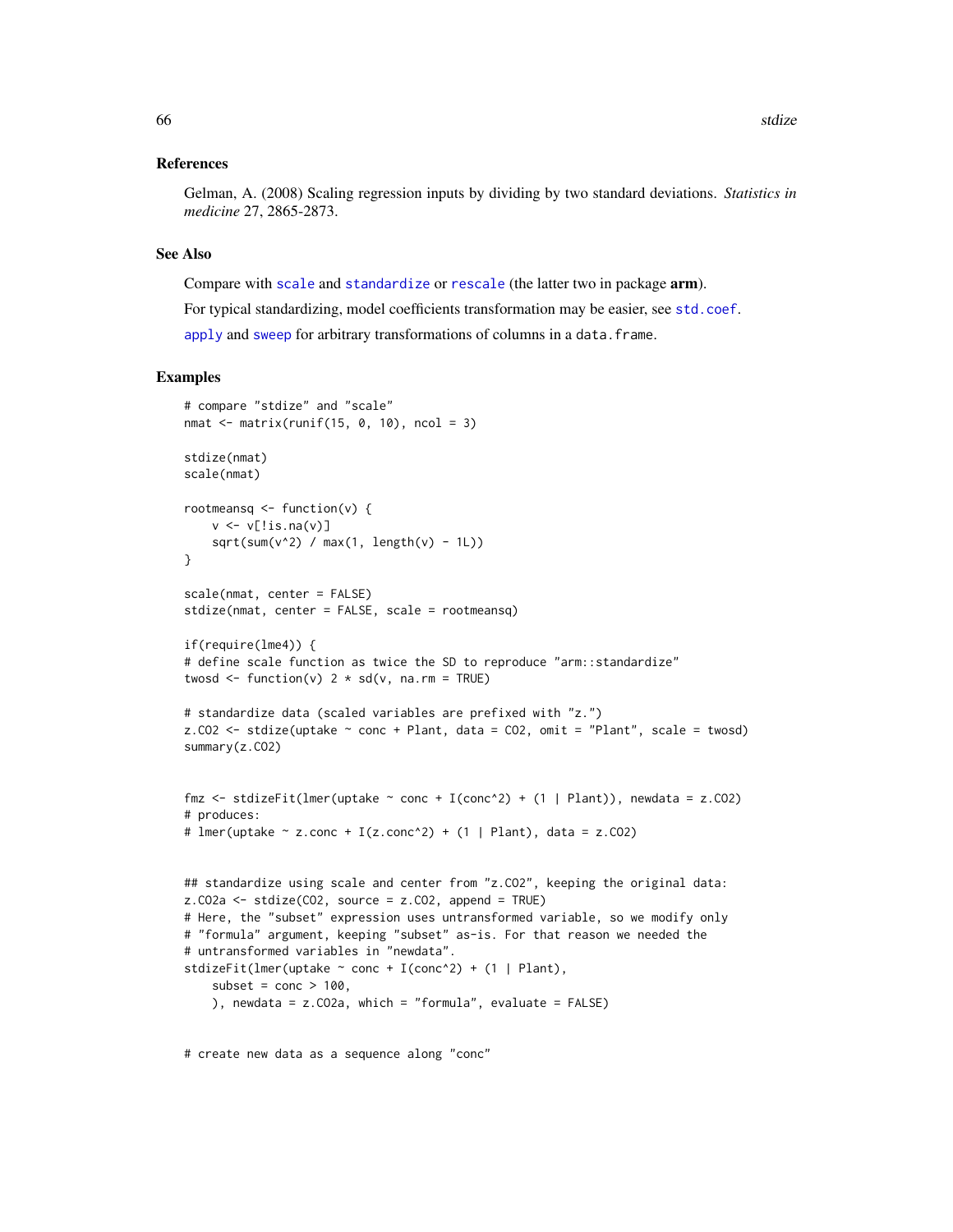```
newdata <- data.frame(conc = seq(min(CO2$conc), max(CO2$conc), length = 10))
# scale new data using scale and center of the original scaled data:
z.newdata <- stdize(newdata, source = z.CO2)
# plot predictions against "conc" on real scale:
plot(newdata$conc, predict(fmz, z.newdata, re.form = NA))
# compare with "arm::standardize"
## Not run:
library(arm)
fms <- standardize(lmer(uptake \sim conc + I(conc^2) + (1 | Plant), data = CO2))
plot(newdata$conc, predict(fms, z.newdata, re.form = NA))
## End(Not run)
}
```
subset.model.selection

*Subsetting model selection table*

## Description

Extract a subset of a model selection table.

# Usage

```
## S3 method for class 'model.selection'
subset(x, subset, select, recalc.weights = TRUE, recalc.delta = FALSE, ...)
## S3 method for class 'model.selection'
x[i, j, recallc.weights = TRUE, recallc.delta = FALSE, ...]## S3 method for class 'model.selection'
x[[..., exact = TRUE]]
```
# Arguments

| $\mathsf{x}$   | a model. selection object to be subsetted.                                                                                         |
|----------------|------------------------------------------------------------------------------------------------------------------------------------|
| subset, select | logical expressions indicating columns and rows to keep. See subset.                                                               |
| i, j           | indices specifying elements to extract.                                                                                            |
|                | recalc weights logical value specyfying whether Akaike weights should be normalized across<br>the new set of models to sum to one. |
| recalc.delta   | logical value specyfying whether $\Delta_{IC}$ should be calculated for the new set of<br>models (not done by default).            |
| exact          | logical, see $\Gamma$ .                                                                                                            |
| $\cdot$        | further arguments passed to [.data.frame (drop).                                                                                   |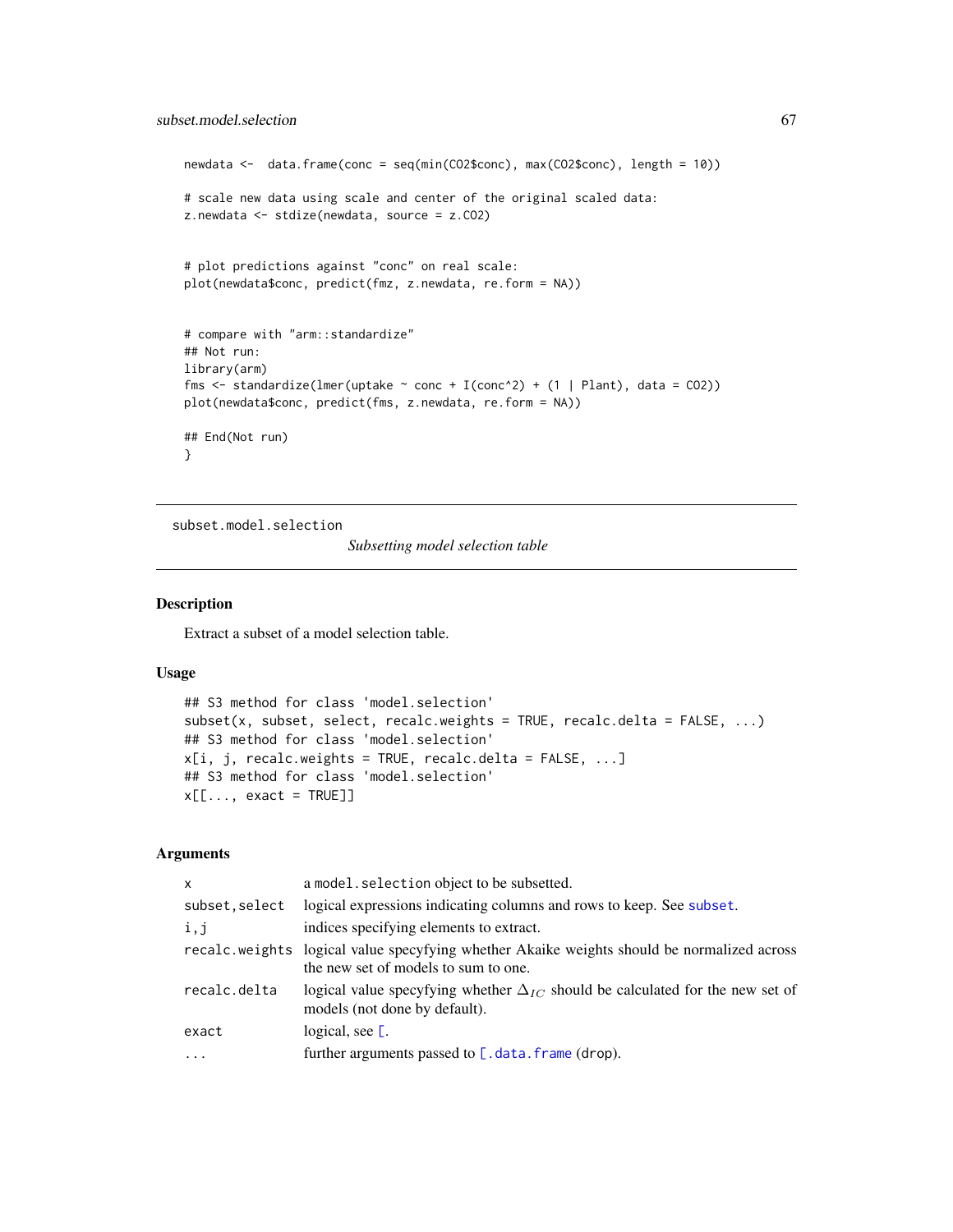#### Details

Unlike the method for data. frame, single bracket extraction with only one index  $x[i]$  selects rows (models) rather than columns.

To select rows according to presence or absence of the variables (rather than their value), a pseudofunction has may be used with subset, e.g. subset $(x, has(a, !b))$  will select rows with *a* and without *b* (this is equivalent to !is.na(a) & is.na(b)). has can take any number of arguments.

Complex model terms need to be enclosed within curly brackets (e.g  $\{s(a,k=2)\}\)$ , except for within has. Backticks-quoting is also possible, but then the name must match exactly (including whitespace) the term name as returned by getAllTerms.

Enclosing in I prevents the name from being interpreted as a column name.

To select rows where one variable can be present conditional on the presence of other variables, the function dc (dependency chain) can be used. dc takes any number of variables as arguments, and allows a variable to be included only if all the preceding arguments are also included (e.g. subset  $=$  dc(a,b,c) allows for models of form a, a+b and a+b+c but not b, c, b+c or a+c).

#### Value

A model.selection object containing only the selected models (rows). If columns are selected (*via* argument select or the second index  $x$ [, j]) and not all essential columns (i.e. all except "varying" and "extra") are present in the result, a plain data.frame is returned. Similarly, modifying values in the essential columns with  $\ll$  =  $\ll$  =  $\ll$  =  $\ll$  =  $\ll$  produces a regular data frame.

#### Author(s)

Kamil Bartoń

# See Also

[dredge](#page-16-0), [subset](#page-0-0) and [\[.data.frame](#page-0-0) for subsetting and extracting from data.frames.

#### Examples

```
fm1 \le - lm(formula = y \sim X1 + X2 + X3 + X4, data = Cement, na.action = na.fail)
# generate models where each variable is included only if the previous
# are included too, e.g. X2 only if X1 is there, and X3 only if X2 and X1
dredge(fm1, subset = dc(X1, X2, X3, X4))# which is equivalent to
# dredge(fm1, subset = (!X2 | X1) & (!X3 | X2) & (!X4 | X3))
# alternatively, generate "all possible" combinations
ms0 <- dredge(fm1)
# ...and afterwards select the subset of models
subset(ms0, dc(X1, X2, X3, X4))
# which is equivalent to
# subset(ms0, (has(!X2) | has(X1)) & (has(!X3) | has(X2)) & (has(!X4) | has(X3)))
```
# Different ways of finding a confidence set of models: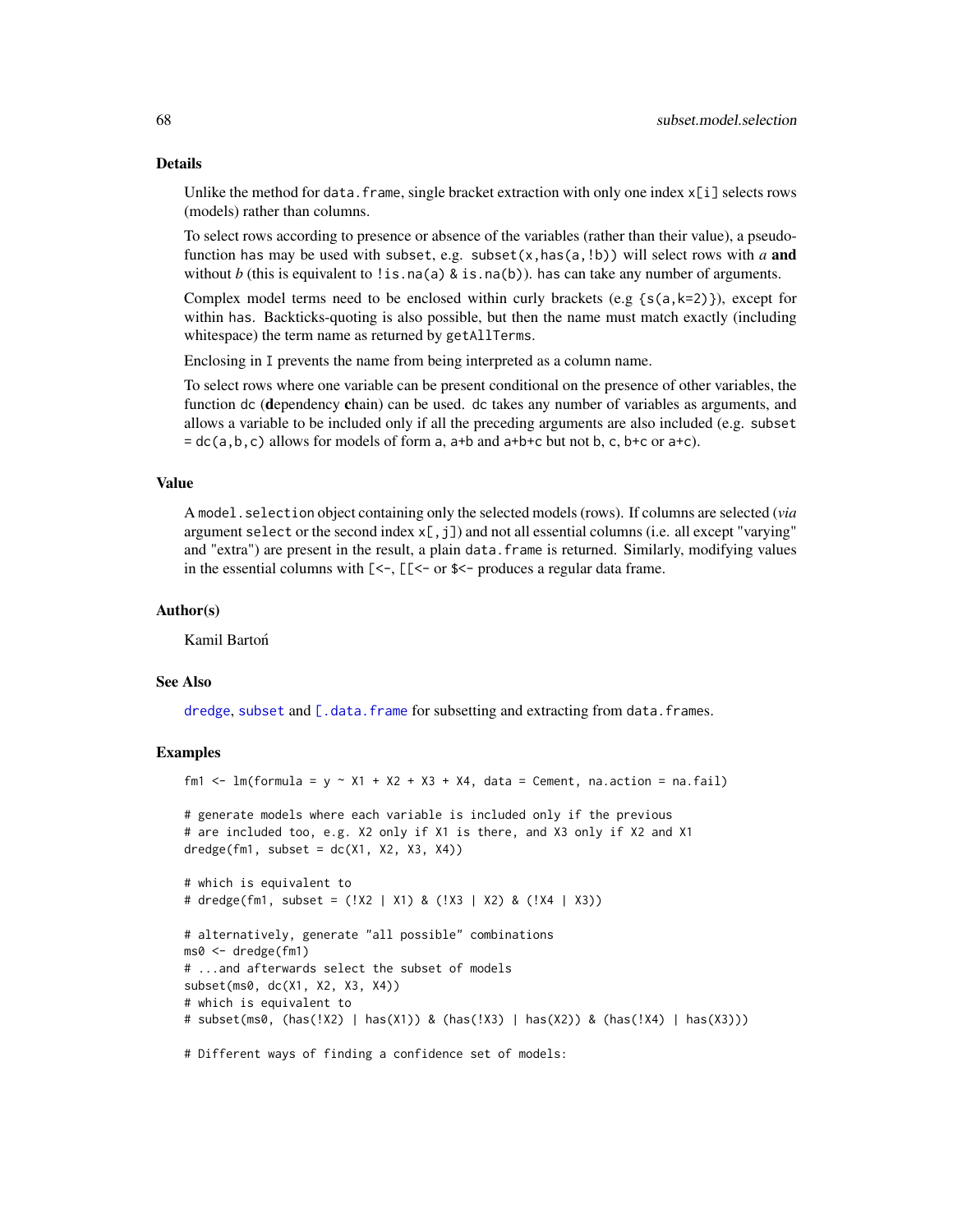```
# delta(AIC) cutoff
subset(ms0, delta <= 4, recalc.weights = FALSE)
# cumulative sum of Akaike weights
subset(ms0, cumsum(weight) <= .95, recalc.weights = FALSE)
# relative likelihood
subset(ms0, (weight / weight[1]) > (1/8), recalc.weights = FALSE)
```
# sw *Per-variable sum of model weights*

# Description

Sum of model weights over all models including each explanatory variable.

#### Usage

sw(x) importance(x)

# Arguments

x either a list of fitted model objects, or a "model.selection" or "averaging" object.

# Value

a named numeric vector of so called relative importance values, for each predictor variable.

# Author(s)

Kamil Bartoń

#### See Also

[Weights](#page-72-0)

[dredge](#page-16-0), [model.avg](#page-34-0), [model.sel](#page-37-0)

# Examples

```
# Generate some models
fm1 \leftarrow lm(y \sim ., data = Cement, na.action = na.fail)
ms1 <- dredge(fm1)
# Sum of weights can be calculated/extracted from various objects:
sw(ms1)
## Not run:
sw(subset(model.sel(ms1), delta <= 4))
sw(model.argv(ms1, subset = delta \le 4))
```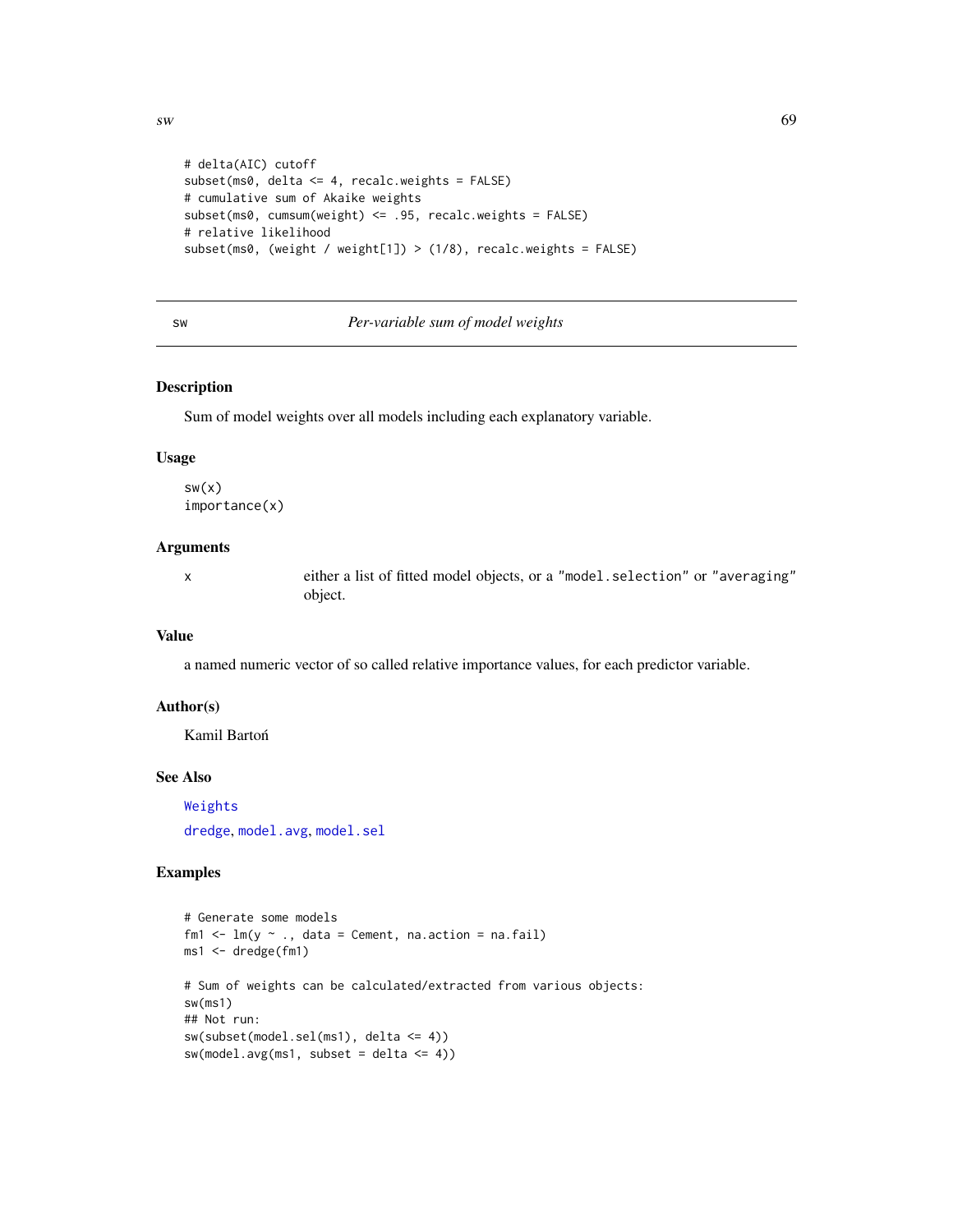```
sw(subset(ms1, delta \leq 4))sw(get.models(ms1, delta <= 4))
## End(Not run)
# Re-evaluate SW according to BIC
# note that re-ranking involves fitting the models again
# 'nobs' is not used here for backwards compatibility
lognobs <- log(length(resid(fm1)))
sw(subset(model.sel(ms1, rank = AIC, rank.args = list(k = lognobs)),
    cumsum(weight) <= .95))
# This gives a different result than previous command, because 'subset' is
# applied to the original selection table that is ranked with 'AICc'
sw(model.argv(ms1, rank = AIC, rank.argv = list(k = lognobs),subset = cumsum(weight) <= .95))
```
updateable *Make a function return updateable result*

# Description

Creates a function wrapper that stores a call in the object returned by its argument FUN.

#### Usage

```
updateable(FUN, eval.args = NULL, Class)
```
get\_call(x)

## updateable wrapper for mgcv::gamm and gamm4::gamm4 uGamm(formula, random = NULL, ..., lme4 = inherits(random, "formula"))

## Arguments

| <b>FUN</b>                | function to be modified, found <i>via</i> match, fun.                                                                 |
|---------------------------|-----------------------------------------------------------------------------------------------------------------------|
| eval.args                 | optionally a character vector of function arguments' names to be evaluated in<br>the stored call. See 'Details'.      |
| Class                     | optional character vector naming class(es) to be set onto the result of FUN (not<br>possible with formal S4 objects). |
| $\mathsf{x}$              | an object from which the call should be extracted.                                                                    |
| formula, random, $\ldots$ |                                                                                                                       |
|                           | arguments to be passed to gamm or gamm4                                                                               |
| lm <sub>e4</sub>          | if TRUE, gamm4 is called, gamm otherwise.                                                                             |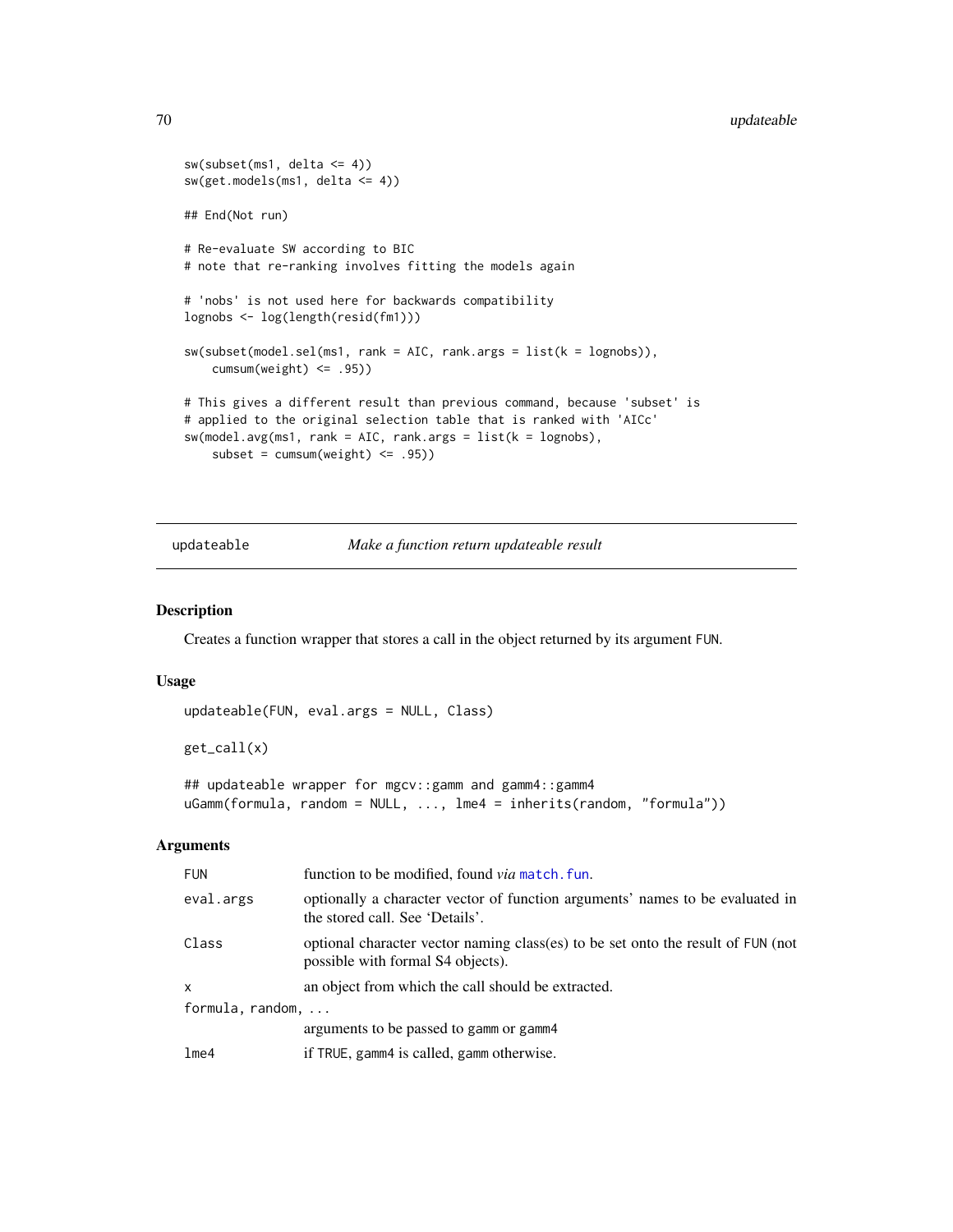#### updateable 71

#### Details

Most model fitting functions in R return an object that can be updated or re-fitted *via* [update](#page-0-0). This is thanks to the call stored in the object, which can be used (possibly modified) later on. It is also utilised by dredge to generate sub-models. Some functions (such as gamm or MCMCglmm) do not provide their result with the call element. To work that around, updateable can be used on that function to store the call. The resulting "wrapper" should be used in exactly the same way as the original function.

updateable can also be used to repair an existing call element, e.g. if it contains [dotted names](#page-0-0) that prevent re-evaluation of such a call.

Argument eval.args specifies names of function arguments that should be evaluated in the stored call. This is useful when, for example, the model object does not have formula element. The default formula method tries to retrieve formula from the stored call, which works unless the formula has been given as a variable and value of that variable changed since the model was fitted (the last 'example' demonstrates this).

# Value

updateable returns a function with the same arguments as FUN, wrapping a call to FUN and adding an element named call to its result if possible, otherwise an attribute "call" (if the returned value is atomic or a formal S4 object).

# **Note**

get\_call is similar to [getCall](#page-0-0) (defined in package stats), but it can also extract the call when it is an [attribute](#page-0-0) (and not an element of the object). Because the default getCall method cannot do that, the default update method will not work with atomic or S4 objects resulting from updateable wrappers.

uGamm sets also an appropriate class onto the result ("gamm4" and/or "gamm"), which is needed for some generics defined in MuMIn to work (note that unlike the functions created by updateable it has no formal arguments of the original function). As of version 1.9.2, MuMIn::gamm is no longer available.

# Author(s)

Kamil Bartoń

## See Also

[update](#page-0-0), [getCall](#page-0-0), [getElement](#page-0-0), [attributes](#page-0-0)

[gamm](#page-0-0), [gamm4](#page-0-0)

# Examples

```
# Simple example with cor.test:
```

```
# From example(cor.test)
```

```
x <- c(44.4, 45.9, 41.9, 53.3, 44.7, 44.1, 50.7, 45.2, 60.1)
```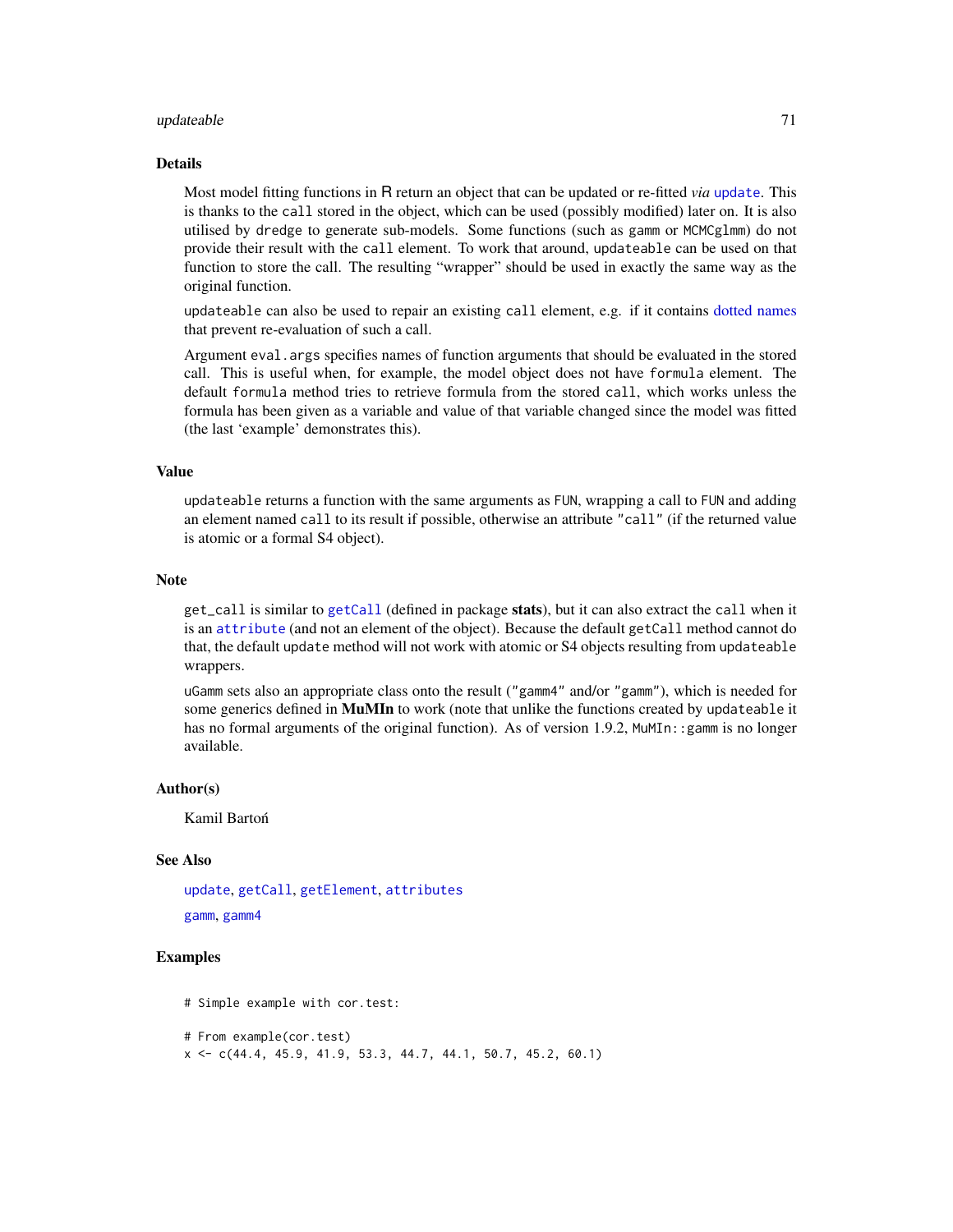```
y <- c( 2.6, 3.1, 2.5, 5.0, 3.6, 4.0, 5.2, 2.8, 3.8)
ct1 \le cor.test(x, y, method = "kendall", alternative = "greater")
uCor.test <- updateable(cor.test)
ct2 \le - uCor.test(x, y, method = "kendall", alternative = "greater")
getCall(ct1) # --> NULL
getCall(ct2)
#update(ct1, method = "pearson") --> Error
update(ct2, method = "pearson")
update(ct2, alternative = "two.sided")
## predefined wrapper for 'gamm':
set.seed(0)
dat \le gamSim(6, n = 100, scale = 5, dist = "normal")
fmm1 <- uGamm(y \sim s(x0)+ s(x3) + s(x2), family = gaussian, data = dat,
    random = list(fac = ~1))getCall(fmm1)
class(fmm1)
###
## Not run:
library(caper)
data(shorebird)
shorebird <- comparative.data(shorebird.tree, shorebird.data, Species)
fm1 <- crunch(Egg.Mass ~ F.Mass * M.Mass, data = shorebird)
uCrunch <- updateable(crunch)
fm2 <- uCrunch(Egg.Mass ~ F.Mass * M.Mass, data = shorebird)
getCall(fm1)
getCall(fm2)
update(fm2) # Error with 'fm1'
dredge(fm2)
## End(Not run)
###
## Not run:
# "lmekin" does not store "formula" element
library(coxme)
```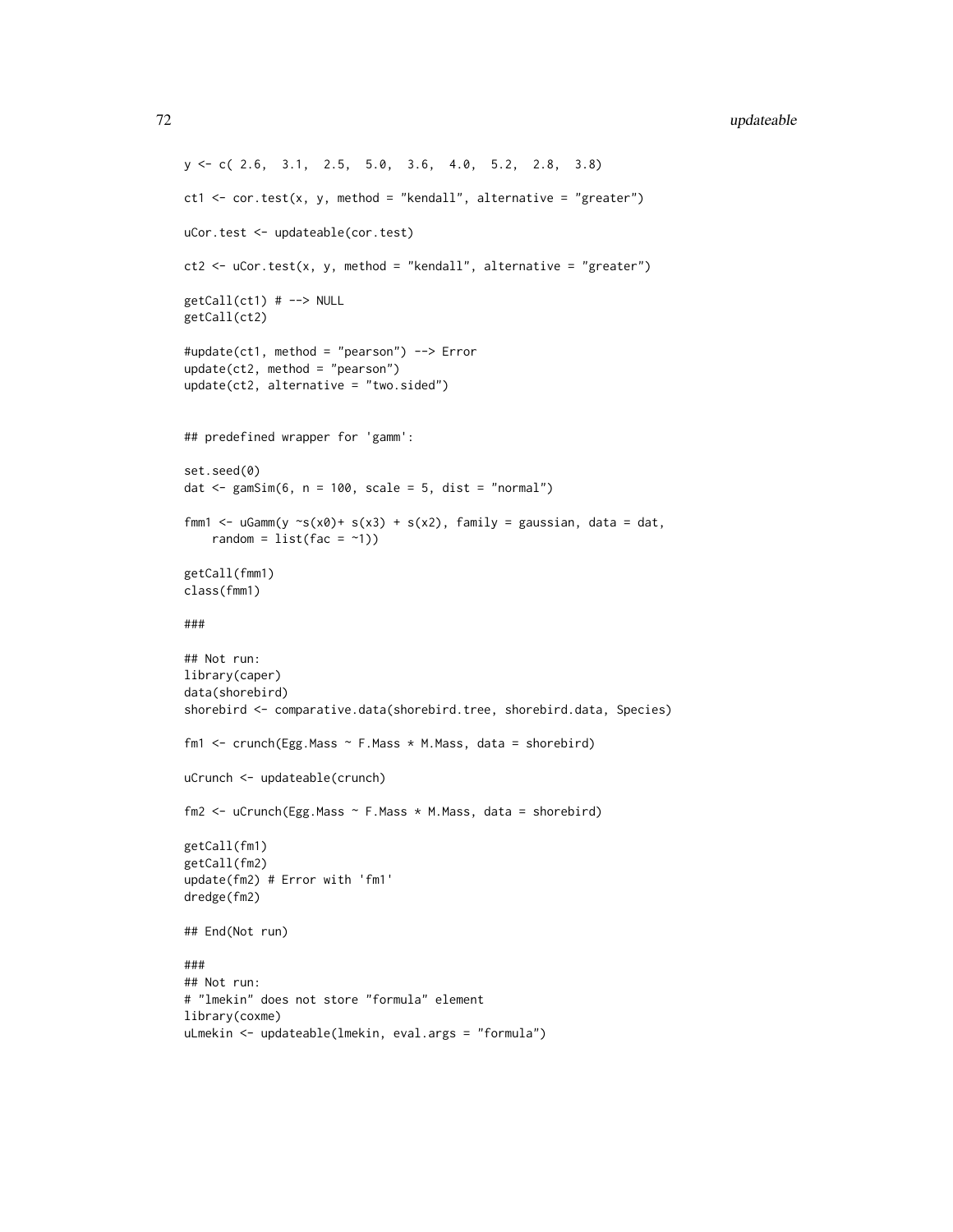#### <span id="page-72-0"></span>Weights 73

```
f \leftarrow \text{effort} \sim \text{Type} + (1 | \text{Subject})fm1 <- lmekin(f, data = ergoStool)
fm2 <- uLmekin(f, data = ergoStool)
f <- wrong ~ formula # reassigning "f"
getCall(fm1) # formula is "f"
getCall(fm2)
formula(fm1) # returns the current value of "f"
formula(fm2)
## End(Not run)
```
Weights *Akaike weights*

#### Description

Calculate, extract or set normalized model likelihoods ('Akaike weights').

#### Usage

Weights(x) Weights $(x)$  <- value

#### Arguments

| $\mathsf{x}$ | a numeric vector of information criterion values such as AIC, or objects returned                                  |
|--------------|--------------------------------------------------------------------------------------------------------------------|
|              | by functions like AIC. There are also methods for extracting 'Akaike weights'                                      |
|              | from "model.selection" or "averaging" objects.                                                                     |
| value        | numeric, the new weights for the "averaging" object or NULL to reset the<br>weights based on the original IC used. |
|              |                                                                                                                    |

#### Details

The replacement function can assign new weights to an "averaging" object, affecting coefficient values and order of component models.

## Value

For the extractor, a numeric vector of normalized likelihoods.

#### Note

On assigning new weights, the model order changes accordingly, so assigning the same weights again will cause incorrect re-calculation of averaged coefficients. To avoid that, either re-set model weights by assigning NULL, or use ordered weights.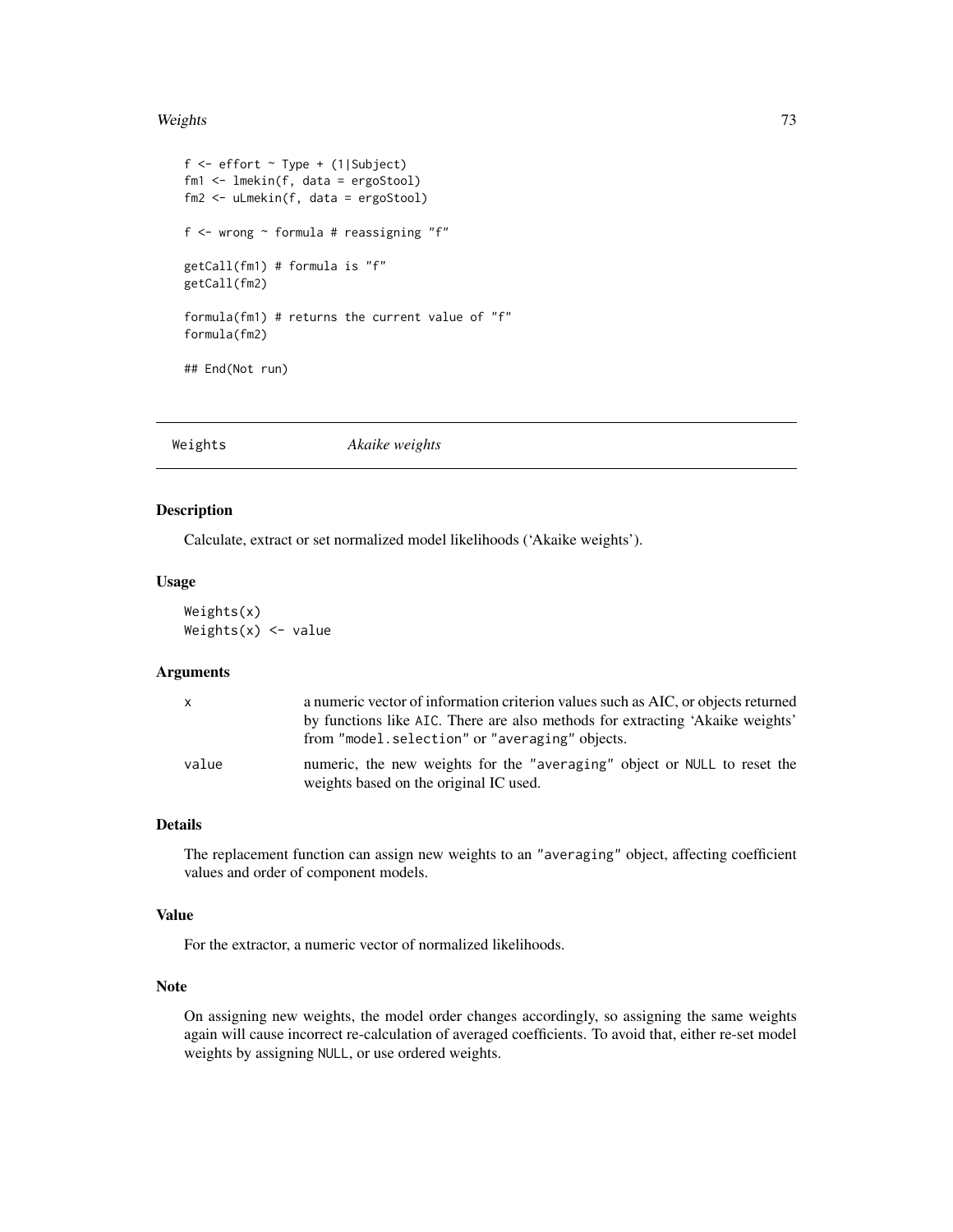#### <span id="page-73-0"></span>Author(s)

Kamil Bartoń

#### See Also

[sw](#page-68-0), [weighted.mean](#page-0-0)

[armWeights](#page-5-0), [bootWeights](#page-10-0), [BGWeights](#page-8-0), [cos2Weights](#page-15-0), [jackknifeWeights](#page-28-0) and [stackingWeights](#page-59-0) can be used to produce model weights.

[weights](#page-0-0), which extracts fitting weights from model objects.

## Examples

```
fm1 \leq glm(Prop \sim dose, data = Beetle, family = binomial)
fm2 <- update(fm1, \cdot \sim \cdot + I(dose^2))
fm3 <- update(fm1, . ~ log(dose))
fm4 <- update(fm3, \cdot \sim \cdot + I(log(dose)^2))
round(Weights(AICc(fm1, fm2, fm3, fm4)), 3)
am <- model.avg(fm1, fm2, fm3, fm4, rank = AICc)
coef(am)
# Assign equal weights to all models:
Weights(am) <- rep(1, 4) # assigned weights are rescaled to sum to 1
Weights(am)
coef(am)
# Assign dummy weights:
wts < -c(2,1,4,3)Weights(am) <- wts
coef(am)
# Component models are now sorted according to the new weights.
# The same weights assigned again produce incorrect results!
Weights(am) <- wts
coef(am) # wrong!
#
Weights(am) <- NULL # reset to original model weights
Weights(am) <- wts
coef(am) # correct
```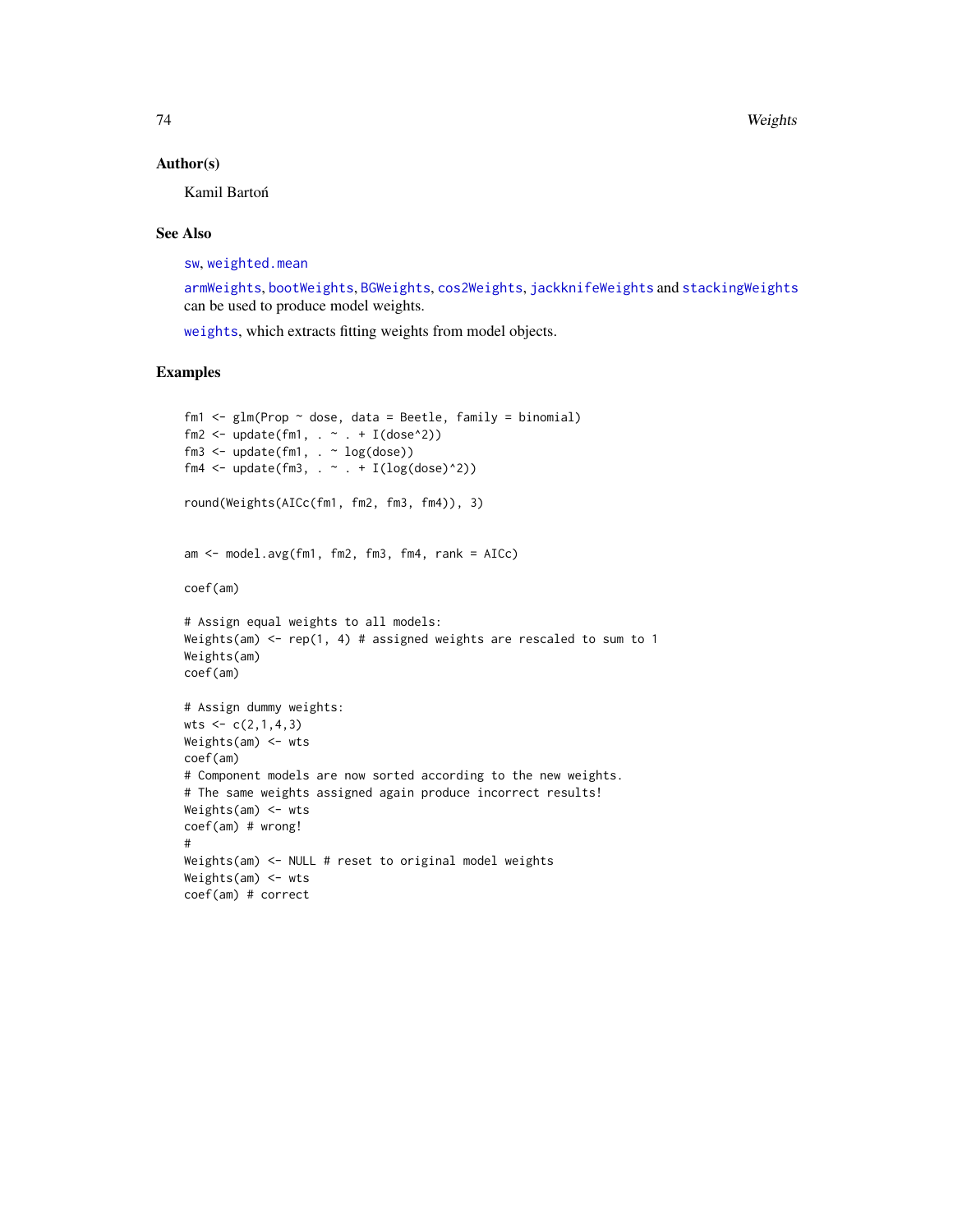# Index

∗ datasets Beetle, [7](#page-6-0) Cement, [12](#page-11-0) GPA, [27](#page-26-0) ∗ hplot coefplot, [13](#page-12-0) plot.model.selection, [48](#page-47-0) ∗ manip exprApply, [23](#page-22-0) Formula manipulation, [25](#page-24-0) merge.model.selection, [32](#page-31-0) Model utilities, [33](#page-32-0) stdize, [63](#page-62-0) subset.model.selection, [67](#page-66-0) ∗ model weights BGWeights, [10](#page-9-0) bootWeights, [11](#page-10-1) cos2Weights, [16](#page-15-1) jackknifeWeights, [29](#page-28-1) stackingWeights, [60](#page-59-1) ∗ models AICc, [4](#page-3-0) arm.glm, [6](#page-5-1) BGWeights, [10](#page-9-0) bootWeights, [11](#page-10-1) cos2Weights, [16](#page-15-1) dredge, [17](#page-16-0) get.models, [26](#page-25-0) Information criteria, [28](#page-27-0) jackknifeWeights, [29](#page-28-1) loo, [31](#page-30-0) Model utilities, [33](#page-32-0) model.avg, [35](#page-34-0) model.sel, [38](#page-37-0) model.selection.object, [40](#page-39-0) MuMIn-package, [3](#page-2-0) nested, [43](#page-42-0) par.avg, [44](#page-43-0) pdredge, [46](#page-45-0)

predict.averaging, [49](#page-48-0) QAIC, [52](#page-51-0) QIC, [54](#page-53-0) r.squaredGLMM, [55](#page-54-0) r.squaredLR, [58](#page-57-0) stackingWeights, [60](#page-59-1) std.coef, [61](#page-60-0) sw, [69](#page-68-1) Weights, [73](#page-72-0) ∗ package MuMIn-models, [41](#page-40-0) MuMIn-package, [3](#page-2-0) ∗ utils updateable, [70](#page-69-0) [, *[67](#page-66-0)* [.data.frame, *[67,](#page-66-0) [68](#page-67-0)* [.model.selection *(*subset.model.selection*)*, [67](#page-66-0) [[.model.selection *(*subset.model.selection*)*, [67](#page-66-0) AIC, *[3](#page-2-0)*, *[5](#page-4-0)*, *[29](#page-28-1)* AICc, *[3](#page-2-0)*, [4,](#page-3-0) *[5](#page-4-0)*, *[11](#page-10-1)*, *[29](#page-28-1)*, *[37](#page-36-0)*, *[39](#page-38-0)*, *[53](#page-52-0)* aicc, *[5](#page-4-0)* aictab, *[39](#page-38-0)* alist, *[18](#page-17-0)* aodml, *[42](#page-41-0)* aodql, *[42](#page-41-0)* append.model.selection *(*merge.model.selection*)*, [32](#page-31-0) apply, *[66](#page-65-0)* ARM, *[3](#page-2-0)* arm.glm, [6](#page-5-1)

armWeights, *[74](#page-73-0)*

as.call, *[24](#page-23-0)* as.name, *[24](#page-23-0)* attribute, *[71](#page-70-0)* attributes, *[71](#page-70-0)*

armWeights *(*arm.glm*)*, [6](#page-5-1)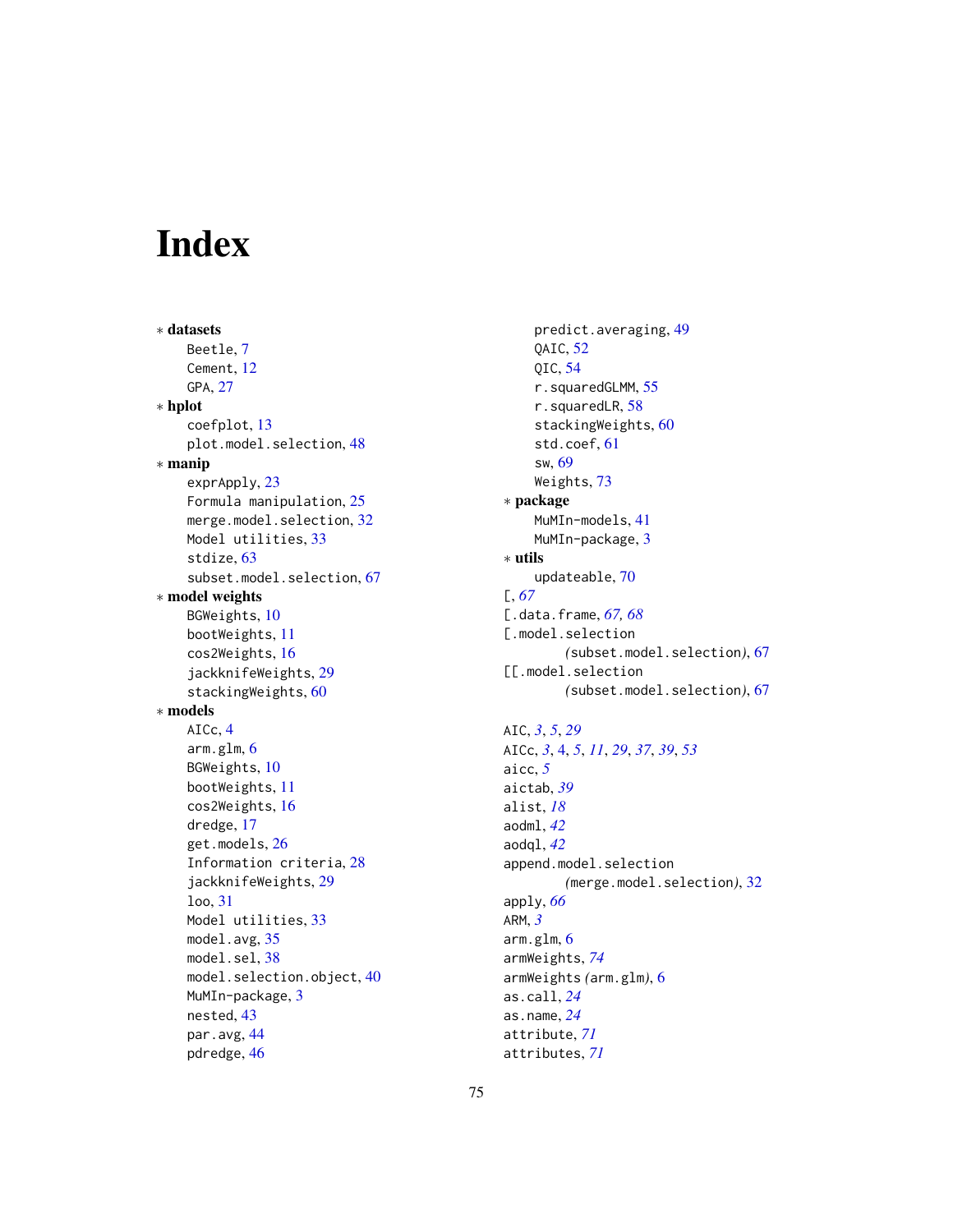backticks, *[20](#page-19-0)* Bates-Granger, *[3](#page-2-0)* Beetle, [7,](#page-6-0) *[18](#page-17-0)* bestglm, *[21](#page-20-0)* beta.weights *(*std.coef*)*, [61](#page-60-0) betabin, *[42](#page-41-0)* betareg, *[42](#page-41-0)* BGWeights, *[7](#page-6-0)*, [9,](#page-8-1) *[12](#page-11-0)*, *[17](#page-16-0)*, *[31](#page-30-0)*, *[61](#page-60-0)*, *[74](#page-73-0)* BIC, *[3](#page-2-0)*, *[29](#page-28-1)* bootstrapped, *[3](#page-2-0)* bootWeights, *[7](#page-6-0)*, *[11](#page-10-1)*, [11,](#page-10-1) *[17](#page-16-0)*, *[31](#page-30-0)*, *[61](#page-60-0)*, *[74](#page-73-0)* bquote, *[24](#page-23-0)* brglm, *[42](#page-41-0)* CAICF, *[3](#page-2-0)* CAICF *(*Information criteria*)*, [28](#page-27-0) call, *[24](#page-23-0)* Cement, [12](#page-11-0) check\_overdispersion, *[53](#page-52-0)* clm, *[42](#page-41-0)* clmm, *[42](#page-41-0)* coef, *[35](#page-34-0)*, *[62](#page-61-0)* coef.glmulti, *[37](#page-36-0)* coeffs, *[62](#page-61-0)* coeffs *(*Model utilities*)*, [33](#page-32-0) coefplot, [13](#page-12-0) coefTable, *[18](#page-17-0)*, *[21](#page-20-0)*, *[36](#page-35-0)*, *[62](#page-61-0)* coefTable *(*Model utilities*)*, [33](#page-32-0) compar.gee, *[55](#page-54-0)* confint, *[37](#page-36-0)* cos-squared, *[3](#page-2-0)* cos2Weights, *[7](#page-6-0)*, *[11,](#page-10-1) [12](#page-11-0)*, [16,](#page-15-1) *[31](#page-30-0)*, *[61](#page-60-0)*, *[74](#page-73-0)* coxme, *[42](#page-41-0)* coxph, *[42](#page-41-0)* Cp *(*Information criteria*)*, [28](#page-27-0) cpglm, *[42](#page-41-0)* cpglmm, *[42](#page-41-0)* crunch, *[42](#page-41-0)* curly, *[23](#page-22-0)* dc *(*dredge*)*, [17](#page-16-0)

delete.response, *[25](#page-24-0)* DIC, *[3](#page-2-0)* DIC *(*Information criteria*)*, [28](#page-27-0) dotted names, *[71](#page-70-0)* dredge, *[3](#page-2-0)*, [17,](#page-16-0) *[26,](#page-25-0) [27](#page-26-0)*, *[33](#page-32-0)*, *[35](#page-34-0)*, *[37](#page-36-0)*, *[39–](#page-38-0)[41](#page-40-0)*, *[43,](#page-42-0) [44](#page-43-0)*, *[46](#page-45-0)*, *[68,](#page-67-0) [69](#page-68-1)* drop.terms, *[25](#page-24-0)*

eval, *[56](#page-55-0)* expand.formula *(*Formula manipulation*)*, [25](#page-24-0) exprApply, [23](#page-22-0) expression, *[24](#page-23-0)* extractDIC, *[29](#page-28-1)* family, *[30](#page-29-0)* formula, *[25](#page-24-0)*, *[36](#page-35-0)* Formula manipulation, [25](#page-24-0) gam, *[42](#page-41-0)* gamlss, *[42](#page-41-0)* gamm, *[42](#page-41-0)*, *[71](#page-70-0)* gamm-wrapper *(*updateable*)*, [70](#page-69-0) gamm4, *[42](#page-41-0)*, *[71](#page-70-0)* gee, *[42](#page-41-0)*, *[55](#page-54-0)* geeglm, *[42](#page-41-0)*, *[55](#page-54-0)* geem, *[42](#page-41-0)*, *[55](#page-54-0)* get.models, *[19](#page-18-0)*, *[21](#page-20-0)*, [26,](#page-25-0) *[37](#page-36-0)* get.response *(*Model utilities*)*, [33](#page-32-0) get\_call *(*updateable*)*, [70](#page-69-0) getAllTerms *(*Model utilities*)*, [33](#page-32-0) getCall, *[71](#page-70-0)* getElement, *[71](#page-70-0)* glm, *[6](#page-5-1)*, *[10,](#page-9-0) [11](#page-10-1)*, *[16](#page-15-1)*, *[30](#page-29-0)*, *[41](#page-40-0)*, *[60](#page-59-1)* glm.fit, *[10](#page-9-0)* glm.nb, *[41](#page-40-0)* glmer, *[42](#page-41-0)* glmmML, *[42](#page-41-0)* glmmTMB, *[42](#page-41-0)* glmulti, *[21](#page-20-0)* global option, *[21](#page-20-0)* gls, *[42](#page-41-0)* GPA, [27](#page-26-0) graphical parameters, *[15](#page-14-0)*, *[49](#page-48-0)* has *(*subset.model.selection*)*, [67](#page-66-0) hurdle, *[42](#page-41-0)* IC *(*Information criteria*)*, [28](#page-27-0) ICOMP, *[3](#page-2-0)* ICOMP *(*Information criteria*)*, [28](#page-27-0)

Information criteria, [28](#page-27-0) jackknife, *[3](#page-2-0)*

ICtab, *[39](#page-38-0)*

importance *(*sw*)*, [69](#page-68-1)

jackknifeWeights, *[7](#page-6-0)*, *[11,](#page-10-1) [12](#page-11-0)*, *[17](#page-16-0)*, [29,](#page-28-1) *[61](#page-60-0)*, *[74](#page-73-0)*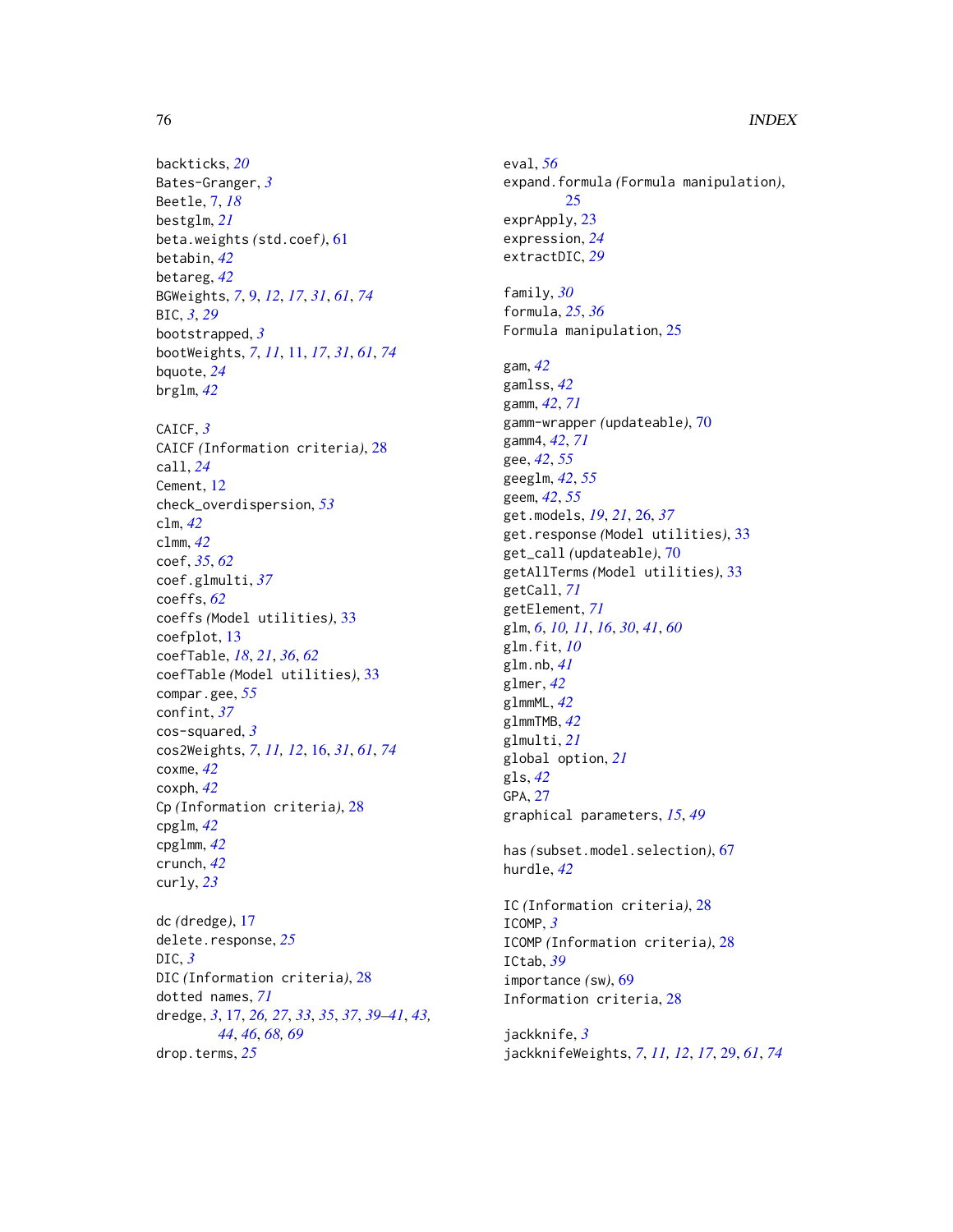#### INDEX 277

list, *[26](#page-25-0)* list of supported models, *[36](#page-35-0)*, *[39](#page-38-0)* lm, *[41](#page-40-0)* lme, *[42](#page-41-0)*, *[50](#page-49-0)* lmekin, *[42](#page-41-0)* lmer, *[42](#page-41-0)* Logical Operators, *[20](#page-19-0)* logistf, *[42](#page-41-0)* logLik, *[36](#page-35-0)* loo, [31](#page-30-0) makeCluster, *[27](#page-26-0)* Mallows' Cp, *[3](#page-2-0)* Mallows' Cp *(*Information criteria*)*, [28](#page-27-0) mark, *[42](#page-41-0)* MASS::ginv(), *[10](#page-9-0)* match.call, *[24](#page-23-0)* match.fun, *[23](#page-22-0)*, *[36](#page-35-0)*, *[70](#page-69-0)* maxlike, *[42](#page-41-0)* MCMCglmm, *[42](#page-41-0)* merge, *[33](#page-32-0)* merge.model.selection, [32](#page-31-0) mod.sel *(*model.sel*)*, [38](#page-37-0) modavg, *[37](#page-36-0)* model averaging, *[18](#page-17-0)* Model utilities, [33](#page-32-0) model.avg, *[3](#page-2-0)*, *[6,](#page-5-1) [7](#page-6-0)*, *[11,](#page-10-1) [12](#page-11-0)*, *[15](#page-14-0)*, *[17](#page-16-0)*, *[21](#page-20-0)*, *[27](#page-26-0)*, *[31](#page-30-0)*,

[35,](#page-34-0) *[43](#page-42-0)*, *[45](#page-44-0)*, *[50,](#page-49-0) [51](#page-50-0)*, *[61](#page-60-0)*, *[69](#page-68-1)* model.frame, *[34](#page-33-0)*, *[64](#page-63-0)* model.names *(*Model utilities*)*, [33](#page-32-0) model.sel, *[3](#page-2-0)*, *[21](#page-20-0)*, *[33](#page-32-0)*, [38,](#page-37-0) *[40,](#page-39-0) [41](#page-40-0)*, *[43,](#page-42-0) [44](#page-43-0)*, *[69](#page-68-1)* model.selection object, *[33](#page-32-0)* model.selection.object, *[21](#page-20-0)*, *[39](#page-38-0)*, [40](#page-39-0) multinom, *[41](#page-40-0)* MuMIn *(*MuMIn-package*)*, [3](#page-2-0) MuMIn-gamm *(*updateable*)*, [70](#page-69-0) MuMIn-model-utils *(*Model utilities*)*, [33](#page-32-0) MuMIn-models, [41](#page-40-0) MuMIn-package, [3](#page-2-0)

negbin, *[42](#page-41-0)* nested, [43](#page-42-0) null.fit *(*r.squaredLR*)*, [58](#page-57-0)

optim, *[30](#page-29-0)* optimisation method, *[30](#page-29-0)*

par, *[15](#page-14-0)*, *[49](#page-48-0)* par.avg, *[7](#page-6-0)*, *[34](#page-33-0)*, *[36,](#page-35-0) [37](#page-36-0)*, [44,](#page-43-0) *[51](#page-50-0)* parse, *[49](#page-48-0)* partial.sd, *[3](#page-2-0)* partial.sd *(*std.coef*)*, [61](#page-60-0) pdredge, *[19](#page-18-0)*, *[21](#page-20-0)*, *[27](#page-26-0)*, [46](#page-45-0) pget.models *(*get.models*)*, [26](#page-25-0) pgls, *[42](#page-41-0)* plot, *[21](#page-20-0)* plot.averaging *(*coefplot*)*, [13](#page-12-0) plot.default, *[49](#page-48-0)* plot.model.selection, [48](#page-47-0) plotmath, *[14](#page-13-0)* polr, *[41](#page-40-0)* predict, *[3](#page-2-0)*, *[36](#page-35-0)* predict.averaging, [49](#page-48-0) predict.glm, *[50](#page-49-0)* predict.gls, *[51](#page-50-0)* predict.lme, *[51](#page-50-0)* prediction, *[6](#page-5-1)*, *[16](#page-15-1)* print.averaging *(*model.avg*)*, [35](#page-34-0) print.model.selection *(*dredge*)*, [17](#page-16-0) prior weights, *[30](#page-29-0)*

# QAIC, *[3](#page-2-0)*, [52](#page-51-0)

QAICc, *[3](#page-2-0)* QAICc *(*QAIC*)*, [52](#page-51-0) QIC, *[3](#page-2-0)*, *[29](#page-28-1)*, *[42](#page-41-0)*, [54](#page-53-0) QICu *(*QIC*)*, [54](#page-53-0) quasi, *[53](#page-52-0)* quasiLik *(*QIC*)*, [54](#page-53-0) quote, *[18](#page-17-0)*, *[24](#page-23-0)*

r.squaredGLMM, [55,](#page-54-0) *[59](#page-58-0)* r.squaredLR, *[18](#page-17-0)*, *[57](#page-56-0)*, [58](#page-57-0) rbind, *[33](#page-32-0)* rbind.model.selection *(*merge.model.selection*)*, [32](#page-31-0) reformulate, *[25](#page-24-0)* regsubsets, *[21](#page-20-0)* rescale, *[66](#page-65-0)* rlm, *[41](#page-40-0)* rq, *[42](#page-41-0)*

scale, *[65,](#page-64-0) [66](#page-65-0)* search list, *[51](#page-50-0)* simplify.formula *(*Formula manipulation*)*, [25](#page-24-0) solve, *[10](#page-9-0)* source reference, *[23](#page-22-0)* spautolm, *[42](#page-41-0)*